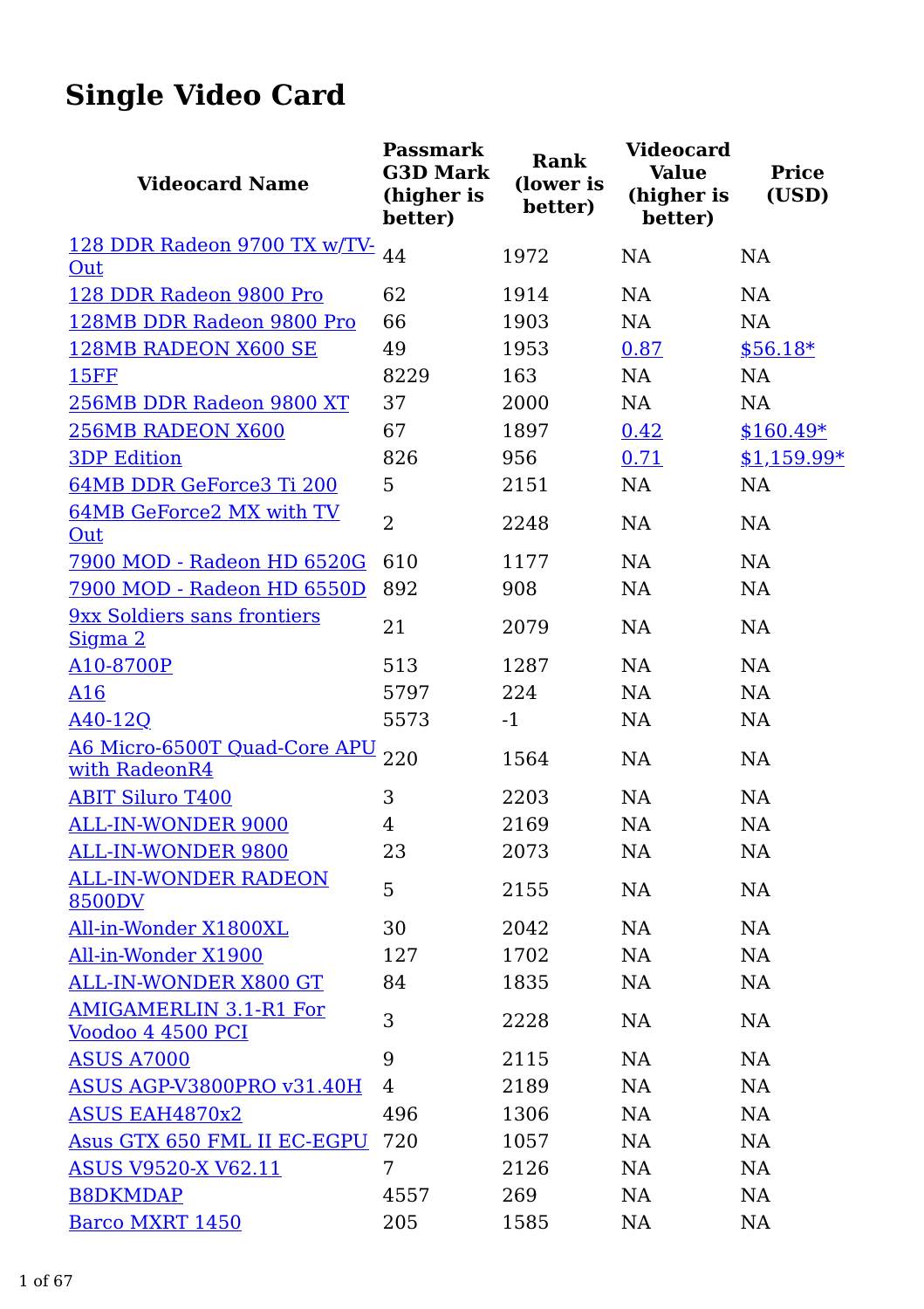| <b>Videocard Name</b>                          | <b>Passmark</b><br><b>G3D Mark</b><br>(higher is<br>better) | <b>Rank</b><br>(lower is<br>better) | <b>Videocard</b><br><b>Value</b><br>(higher is<br>better) | <b>Price</b><br>(USD) |
|------------------------------------------------|-------------------------------------------------------------|-------------------------------------|-----------------------------------------------------------|-----------------------|
| Barco MXRT 2600                                | 900                                                         | 905                                 | 4.52                                                      | $$199.00*$            |
| <b>Barco MXRT 5400</b>                         | 1161                                                        | 759                                 | 5.72                                                      | $$203.00*$            |
| <b>Barco MXRT 5450</b>                         | 1079                                                        | 794                                 | 5.40                                                      | \$199.99*             |
| <b>Barco MXRT 5500</b>                         | 2701                                                        | 410                                 | 9.04                                                      | $$299.00*$            |
| <b>Barco MXRT 7100</b>                         | 180                                                         | 1617                                | <b>NA</b>                                                 | <b>NA</b>             |
| <b>Barco MXRT 7400</b>                         | 900                                                         | 904                                 | 9.10                                                      | $$99.00*$             |
| <b>Barco MXRT 7500</b>                         | 4319                                                        | 284                                 | 14.45                                                     | $$299.00*$            |
| <b>Barco MXRT 7600</b>                         | 4943                                                        | 256                                 | 8.20                                                      | $$602.59*$            |
| <b>BASICDISPLAY</b>                            | 69                                                          | 1886                                | <b>NA</b>                                                 | <b>NA</b>             |
| <b>CARRIZO 9874</b>                            | 246                                                         | $-1$                                | NA                                                        | NA                    |
| <b>Citrix Indirect Display Adapter</b>         | 4446                                                        | 277                                 | <b>NA</b>                                                 | <b>NA</b>             |
| <b>CONNECT 3D RADEON X300</b>                  | 36                                                          | 2005                                | <b>NA</b>                                                 | <b>NA</b>             |
| <b>Custom GPU 0405</b>                         | 2832                                                        | 393                                 | <b>NA</b>                                                 | <b>NA</b>             |
| <b>Dell 8100</b>                               | $\overline{2}$                                              | 2254                                | 0.00                                                      | $$999.11*$            |
| <b>Dell 8200</b>                               | $\overline{4}$                                              | 2191                                | <b>NA</b>                                                 | <b>NA</b>             |
| Diamond X1300-PCIE 256MB                       | 70                                                          | 1883                                | <b>NA</b>                                                 | <b>NA</b>             |
| <b>EAH5450</b>                                 | 134                                                         | 1688                                | 1.22                                                      | $$109.99*$            |
| <b>EG PARK</b>                                 | 141                                                         | $-1$                                | <b>NA</b>                                                 | <b>NA</b>             |
| EIZO MED-X5000                                 | 3038                                                        | $-1$                                | <b>NA</b>                                                 | <b>NA</b>             |
| EIZO Quadro MED-XN51LP                         | 4955                                                        | 255                                 | <b>NA</b>                                                 | <b>NA</b>             |
| <b>Embedded Radeon E9173</b>                   | 1798                                                        | 595                                 | <b>NA</b>                                                 | <b>NA</b>             |
| <b>Extreme AX850 PRO</b>                       | 120                                                         | 1722                                | NA                                                        | <b>NA</b>             |
| Familia Intel Q33 Express<br><b>Chipset</b>    | 10                                                          | 2112                                | NA                                                        | NA                    |
| Famille de jeu de puces Express<br>Intel 946GZ | 7                                                           | 2129                                | <b>NA</b>                                                 | <b>NA</b>             |
| FireGL T2-128                                  | 30                                                          | 2039                                | NA                                                        | NA                    |
| FireGL V3100                                   | 52                                                          | 1936                                | NA                                                        | NA                    |
| FireGL V3200                                   | 84                                                          | 1832                                | NA                                                        | <b>NA</b>             |
| FireGL V3300                                   | 70                                                          | 1882                                | NA                                                        | NA                    |
| FireGL V3350                                   | 68                                                          | 1891                                | NA                                                        | NA                    |
| FireGL V3400                                   | 103                                                         | 1781                                | NA                                                        | NA                    |
| FireGL V3600                                   | 179                                                         | 1618                                | 1.12                                                      | $$160.99*$            |
| FireGL V5100                                   | 92                                                          | 1812                                | 0.81                                                      | $$114.96*$            |
| FireGL V5200                                   | 114                                                         | 1743                                | 0.86                                                      | $$133.40*$            |
| FireGL V5600                                   | 341                                                         | 1452                                | 1.52                                                      | $$225.00*$            |
| FireGL V7100                                   | 71                                                          | 1875                                | 0.22                                                      | $$328.67*$            |
| FireGL V7200                                   | 116                                                         | 1735                                | NA                                                        | NA                    |
| FireGL V7300                                   | 128                                                         | 1698                                | 0.11                                                      | $$1,189.99*$          |
| FireGL V7350                                   | 110                                                         | 1759                                | 0.93                                                      | $$119.42*$            |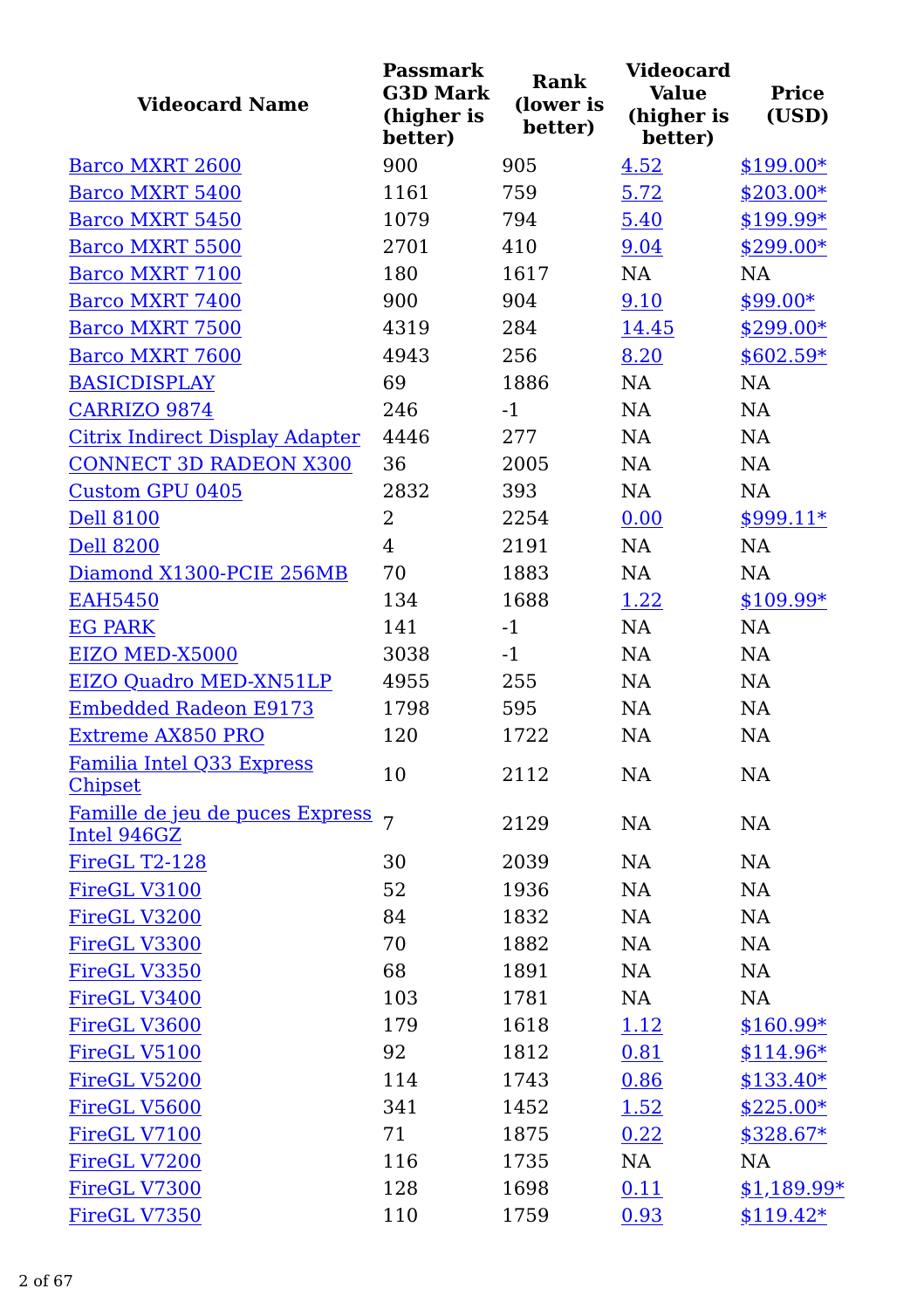| <b>Videocard Name</b>      | <b>Passmark</b><br><b>G3D Mark</b><br>(higher is<br>better) | <b>Rank</b><br>(lower is<br>better) | <b>Videocard</b><br><b>Value</b><br>(higher is<br>better) | <b>Price</b><br>(USD) |
|----------------------------|-------------------------------------------------------------|-------------------------------------|-----------------------------------------------------------|-----------------------|
| FireGL V7600               | 615                                                         | 1173                                | <b>NA</b>                                                 | <b>NA</b>             |
| FireGL V7700               | 660                                                         | 1110                                | 9.43                                                      | \$69.99*              |
| FireGL V8600               | 838                                                         | 945                                 | <b>NA</b>                                                 | <b>NA</b>             |
| FireGL V8650               | 550                                                         | 1245                                | 1.84                                                      | $$298.99*$            |
| <b>FireGL X1</b>           | 59                                                          | 1922                                | <b>NA</b>                                                 | <b>NA</b>             |
| FireMV 2200 PCI            | $\mathbf{1}$                                                | 2271                                | <b>NA</b>                                                 | NA                    |
| FireMV 2200 PCIe           | 36                                                          | 2007                                | 0.40                                                      | $$89.99*$             |
| FireMV <sub>2250</sub>     | 45                                                          | 1962                                | 0.44                                                      | $$104.00*$            |
| FireMV <sub>2260</sub>     | 117                                                         | 1730                                | 1.33                                                      | \$88.08*              |
| FireMV 2400 PCIe           | 11                                                          | 2107                                | NA                                                        | NA                    |
| FireMV 2450                | 73                                                          | 1868                                | <b>NA</b>                                                 | <b>NA</b>             |
| FirePro 2260               | 112                                                         | 1748                                | <b>NA</b>                                                 | NA                    |
| FirePro 2270               | 147                                                         | 1656                                | 1.10                                                      | $$134.00*$            |
| FirePro 2450               | 51                                                          | 1944                                | 0.57                                                      | \$89.99*              |
| FirePro 2460               | 170                                                         | 1631                                | 2.03                                                      | \$83.99*              |
| FirePro 3D V3700           | 178                                                         | 1620                                | 2.10                                                      | $$84.99*$             |
| FirePro 3D V3750           | 341                                                         | 1451                                | 6.71                                                      | $$50.88*$             |
| FirePro 3D V3800           | 472                                                         | 1331                                | 3.15                                                      | $$149.99*$            |
| FirePro 3D V4800           | 853                                                         | 935                                 | 5.33                                                      | $$159.99*$            |
| FirePro 3D V5700           | 546                                                         | 1250                                | 1.71                                                      | \$319.99*             |
| FirePro 3D V5800           | 1231                                                        | 736                                 | 6.04                                                      | $$204.00*$            |
| FirePro 3D V7750           | 545                                                         | 1254                                | 1.56                                                      | \$350.00*             |
| FirePro 3D V7800           | 1867                                                        | 575                                 | <u>3.11</u>                                               | $$599.99*$            |
| FirePro 3D V8700           | 1206                                                        | 742                                 | 7.09                                                      | $$170.07*$            |
| FirePro 3D V8750           | 1271                                                        | 720                                 | 1.03                                                      | $$1,230.99*$          |
| FirePro 3D V8800           | 2437                                                        | 456                                 | 5.74                                                      | $$424.99*$            |
| FirePro 3D V9800           | 2811                                                        | 394                                 | <u>1.13</u>                                               | $$2,499.00*$          |
| FirePro M2000              | 405                                                         | 1404                                | NA                                                        | NA                    |
| FirePro M4000              | 1596                                                        | 636                                 | 21.92                                                     | $$72.83*$             |
| FirePro M4000 Mobility Pro | 1591                                                        | 639                                 | NA                                                        | NA                    |
| FirePro M40003             | 1364                                                        | 693                                 | NA                                                        | NA                    |
| Firepro M4100              | 1059                                                        | 803                                 | NA                                                        | NA                    |
| FirePro M4150              | 999                                                         | 834                                 | NA                                                        | NA                    |
| FirePro M4170              | 1067                                                        | 796                                 | NA                                                        | NA                    |
| FirePro M5100              | 2102                                                        | 518                                 | <b>NA</b>                                                 | <b>NA</b>             |
| FirePro M5100 FireGL V     | 1839                                                        | 581                                 | <b>NA</b>                                                 | NA                    |
| FirePro M5950              | 1314                                                        | 705                                 | NA                                                        | <b>NA</b>             |
| FirePro M6000              | 1820                                                        | 585                                 | 5.58                                                      | $$325.99*$            |
| FirePro M6000 Mobility Pro | 1708                                                        | 614                                 | NA                                                        | <b>NA</b>             |
| FirePro M6100              | 1944                                                        | 557                                 | NA                                                        | NA                    |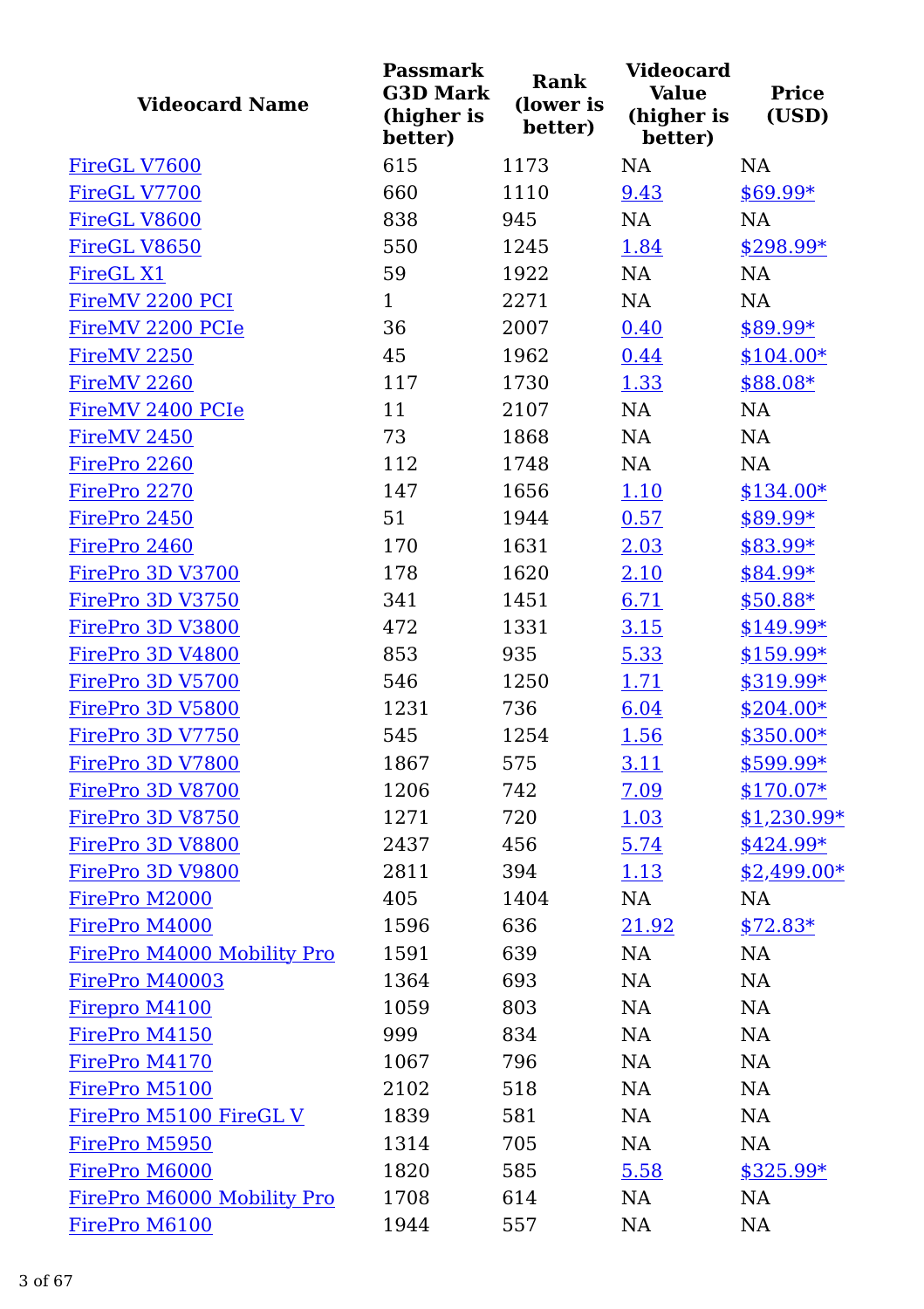| <b>Videocard Name</b>  | <b>Passmark</b><br><b>G3D Mark</b><br>(higher is<br>better) | <b>Rank</b><br>(lower is<br>better) | <b>Videocard</b><br><b>Value</b><br>(higher is<br>better) | <b>Price</b><br>(USD) |
|------------------------|-------------------------------------------------------------|-------------------------------------|-----------------------------------------------------------|-----------------------|
| FirePro M6100 FireGL V | 2656                                                        | 418                                 | <b>NA</b>                                                 | NA                    |
| FirePro M7740          | 665                                                         | 1105                                | <b>NA</b>                                                 | <b>NA</b>             |
| FirePro R5000          | 2646                                                        | 421                                 | 24.06                                                     | $$109.99*$            |
| FirePro RG220          | 335                                                         | 1458                                | 0.52                                                      | $$650.18*$            |
| FirePro S10000         | 5315                                                        | 239                                 | NA                                                        | <b>NA</b>             |
| FirePro S7000          | 4166                                                        | 293                                 | 16.90                                                     | $$246.54*$            |
| FirePro S7150          | 6276                                                        | 211                                 | 3.70                                                      | $$1,697.99*$          |
| FirePro S9000          | 5059                                                        | 251                                 | NA                                                        | <b>NA</b>             |
| FirePro S9050          | 4901                                                        | 258                                 | <b>NA</b>                                                 | <b>NA</b>             |
| FirePro V3800          | 332                                                         | 1460                                | 2.66                                                      | \$124.99*             |
| FirePro V3900          | 661                                                         | 1108                                | 2.78                                                      | $$238.44*$            |
| FirePro V4900          | 974                                                         | 850                                 | 6.50                                                      | \$149.99*             |
| FirePro V5700          | 464                                                         | 1345                                | 2.47                                                      | \$188.06*             |
| FirePro V5800          | 1185                                                        | 751                                 | 22.37                                                     | $$53.00*$             |
| FirePro V5900          | 1270                                                        | 721                                 | 14.78                                                     | $$86.00*$             |
| FirePro V7000          | 3161                                                        | 358                                 | <b>NA</b>                                                 | <b>NA</b>             |
| FirePro V7800          | 2033                                                        | 527                                 | 10.70                                                     | $$190.00*$            |
| FirePro V7900          | 2309                                                        | 476                                 | 12.16                                                     | $$190.00*$            |
| FirePro V8700          | 1538                                                        | 656                                 | 9.75                                                      | $$157.88*$            |
| FirePro V8800          | 2223                                                        | 494                                 | 11.23                                                     | $$198.00*$            |
| FirePro V9800          | 2726                                                        | 404                                 | 5.75                                                      | \$474.00*             |
| FirePro W2100          | 890                                                         | 909                                 | 15.09                                                     | \$59.00*              |
| FirePro W4100          | 1541                                                        | 655                                 | 8.38                                                      | $$184.00*$            |
| FirePro W4170M         | 952                                                         | 864                                 | NA                                                        | NA                    |
| Firepro W4190M         | 1085                                                        | 790                                 | NA                                                        | NA                    |
| FirePro W4300          | 2862                                                        | 387                                 | 11.93                                                     | \$239.99*             |
| FirePro W5000          | 3055                                                        | 371                                 | 16.61                                                     | $$184.00*$            |
| FirePro W5100          | 2957                                                        | 381                                 | 23.47                                                     | $$125.99*$            |
| FirePro W5130M         | 1340                                                        | 701                                 | NA                                                        | NA                    |
| Firepro W5170M         | 1555                                                        | 648                                 | NA                                                        | NA                    |
| FirePro W600           | 1751                                                        | 606                                 | 4.22                                                      | $$414.99*$            |
| FirePro W6150M         | 1515                                                        | 661                                 | NA                                                        | NA                    |
| FirePro W7000          | 4275                                                        | 288                                 | 15.38                                                     | $$278.05*$            |
| FirePro W7000 Adapter  | 4339                                                        | 282                                 | NA                                                        | NA                    |
| FirePro W7100          | 5175                                                        | 245                                 | 13.29                                                     | $$389.30*$            |
| FirePro W7170M         | 3161                                                        | 359                                 | NA                                                        | NA                    |
| FirePro W8000          | 4137                                                        | 295                                 | 7.22                                                      | $$573.00*$            |
| FirePro W8100          | 7327                                                        | 186                                 | 10.41                                                     | $$704.00*$            |
| FirePro W9000          | 6138                                                        | 214                                 | 7.26                                                      | $$845.00*$            |
| FirePro W9100          | 7719                                                        | 180                                 | 4.46                                                      | $$1,729.99*$          |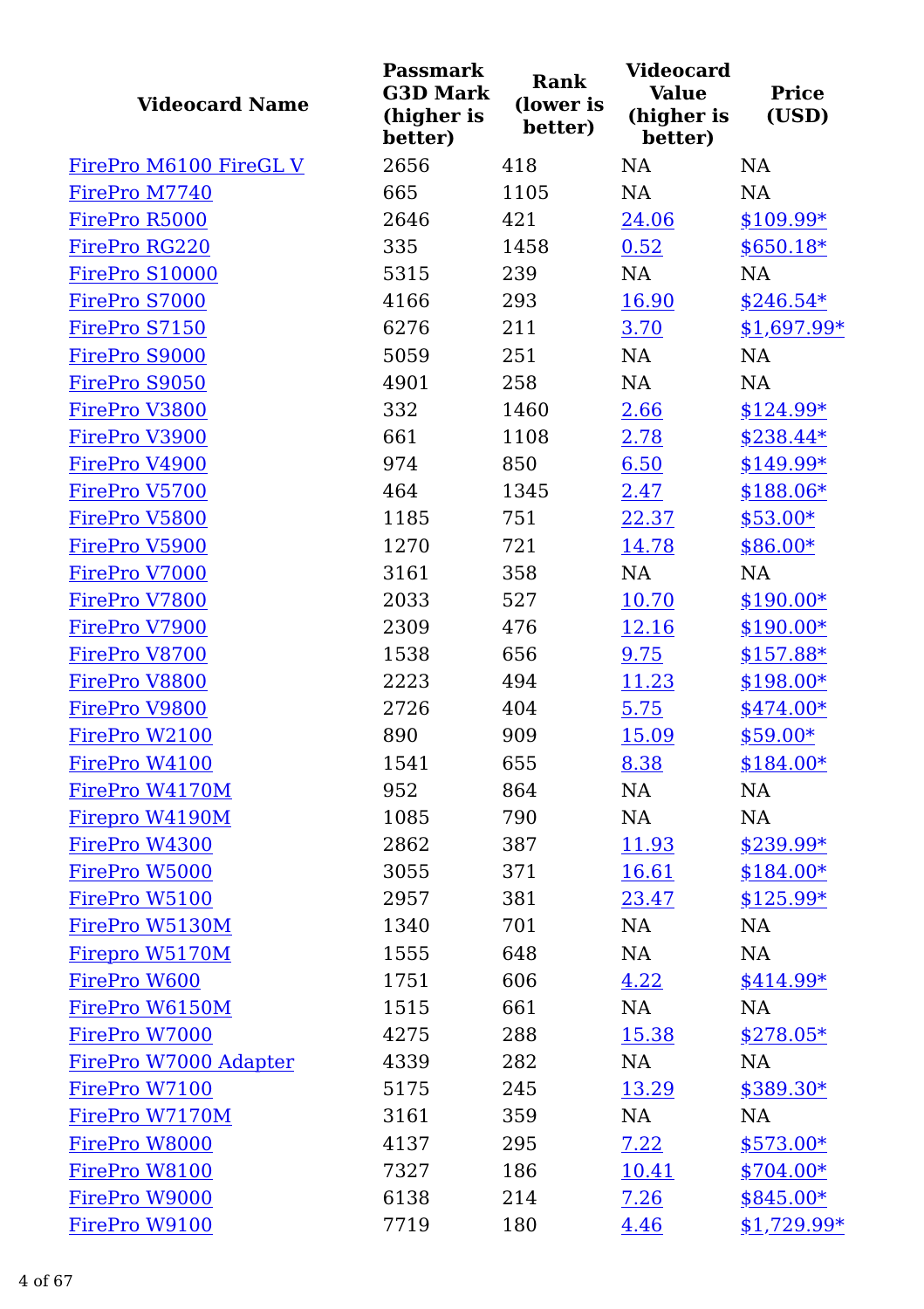| <b>Videocard Name</b>     | <b>Passmark</b><br><b>G3D Mark</b><br>(higher is<br>better) | Rank<br>(lower is<br>better) | <b>Videocard</b><br><b>Value</b><br>(higher is<br>better) | <b>Price</b><br>(USD) |
|---------------------------|-------------------------------------------------------------|------------------------------|-----------------------------------------------------------|-----------------------|
| FireStream 9170           | 647                                                         | 1124                         | <b>NA</b>                                                 | NA                    |
| FireStream 9250           | 1164                                                        | 758                          | <b>NA</b>                                                 | <b>NA</b>             |
| FireStream 9270           | 1341                                                        | 700                          | <b>NA</b>                                                 | <b>NA</b>             |
| FireStream 9370           | 2528                                                        | 444                          | <b>NA</b>                                                 | NA                    |
| <b>GeCube RADEON 7000</b> | 8                                                           | 2117                         | <b>NA</b>                                                 | NA                    |
| GeForce 205               | 126                                                         | 1705                         | NA                                                        | NA                    |
| GeForce 210               | 97                                                          | 1800                         | 1.77                                                      | $$54.92*$             |
| GeForce 240M GT           | 319                                                         | 1477                         | NA                                                        | NA                    |
| GeForce 256               | 5                                                           | 2165                         | 0.12                                                      | $$42.04*$             |
| GeForce 305M              | 150                                                         | 1650                         | NA                                                        | NA                    |
| GeForce 310               | 121                                                         | 1718                         | 1.12                                                      | $$108.35*$            |
| GeForce 310M              | 111                                                         | 1755                         | NA                                                        | NA                    |
| GeForce 315               | 159                                                         | 1638                         | 4.83                                                      | $$32.99*$             |
| GeForce 315M              | 116                                                         | 1736                         | NA                                                        | NA                    |
| GeForce 320M              | 218                                                         | 1568                         | NA                                                        | NA                    |
| GeForce 405               | 122                                                         | 1716                         | 4.96                                                      | $$24.64*$             |
| GeForce 410M              | 249                                                         | 1538                         | NA                                                        | <b>NA</b>             |
| GeForce 505               | 186                                                         | 1611                         | 1.62                                                      | $$115.06*$            |
| GeForce 510               | 256                                                         | 1532                         | 3.67                                                      | $$69.99*$             |
| GeForce 605               | 304                                                         | 1486                         | 2.23                                                      | $$136.83*$            |
| GeForce 6100              | 27                                                          | 2051                         | NA                                                        | NA                    |
| GeForce 6100 nForce 400   | 25                                                          | 2060                         | NA                                                        | NA                    |
| GeForce 6100 nForce 405   | 24                                                          | 2062                         | NA                                                        | NA                    |
| GeForce 6100 nForce 420   | 25                                                          | 2059                         | NA                                                        | NA                    |
| GeForce 6100 nForce 430   | 23                                                          | 2075                         | <b>NA</b>                                                 | NA                    |
| GeForce 610M              | 291                                                         | 1501                         | <b>NA</b>                                                 | NA                    |
| GeForce 615               | 551                                                         | 1243                         | <b>NA</b>                                                 | NA                    |
| GeForce 6150              | 21                                                          | 2078                         | 0.07                                                      | \$329.00*             |
| GeForce 6150 LE           | 33                                                          | 2026                         | NA                                                        | NA                    |
| GeForce 6150SE            | 24                                                          | 2065                         | <b>NA</b>                                                 | NA                    |
| GeForce 6150SE nForce 430 | 29                                                          | 2044                         | NA                                                        | NA                    |
| GeForce 6200              | 35                                                          | 2011                         | 0.35                                                      | $$99.99*$             |
| GeForce 6200 A-LE         | 32                                                          | 2034                         | <b>NA</b>                                                 | NA                    |
| GeForce 6200 LE           | 31                                                          | 2036                         | 0.75                                                      | $$41.24*$             |
| GeForce 6200 TurboCache   | 45                                                          | 1963                         | NA                                                        | NA                    |
| GeForce 6200A             | 3                                                           | 2211                         | 0.07                                                      | $$54.99*$             |
| GeForce 6200SE TurboCache | 37                                                          | 2003                         | NA                                                        | NA                    |
| GeForce 6500              | 38                                                          | 1996                         | <b>NA</b>                                                 | NA                    |
| GeForce 6600              | 87                                                          | 1826                         | 0.33                                                      | $$264.00*$            |
| GeForce 6600 GT           | 137                                                         | 1677                         | <u>2.11</u>                                               | $$64.95*$             |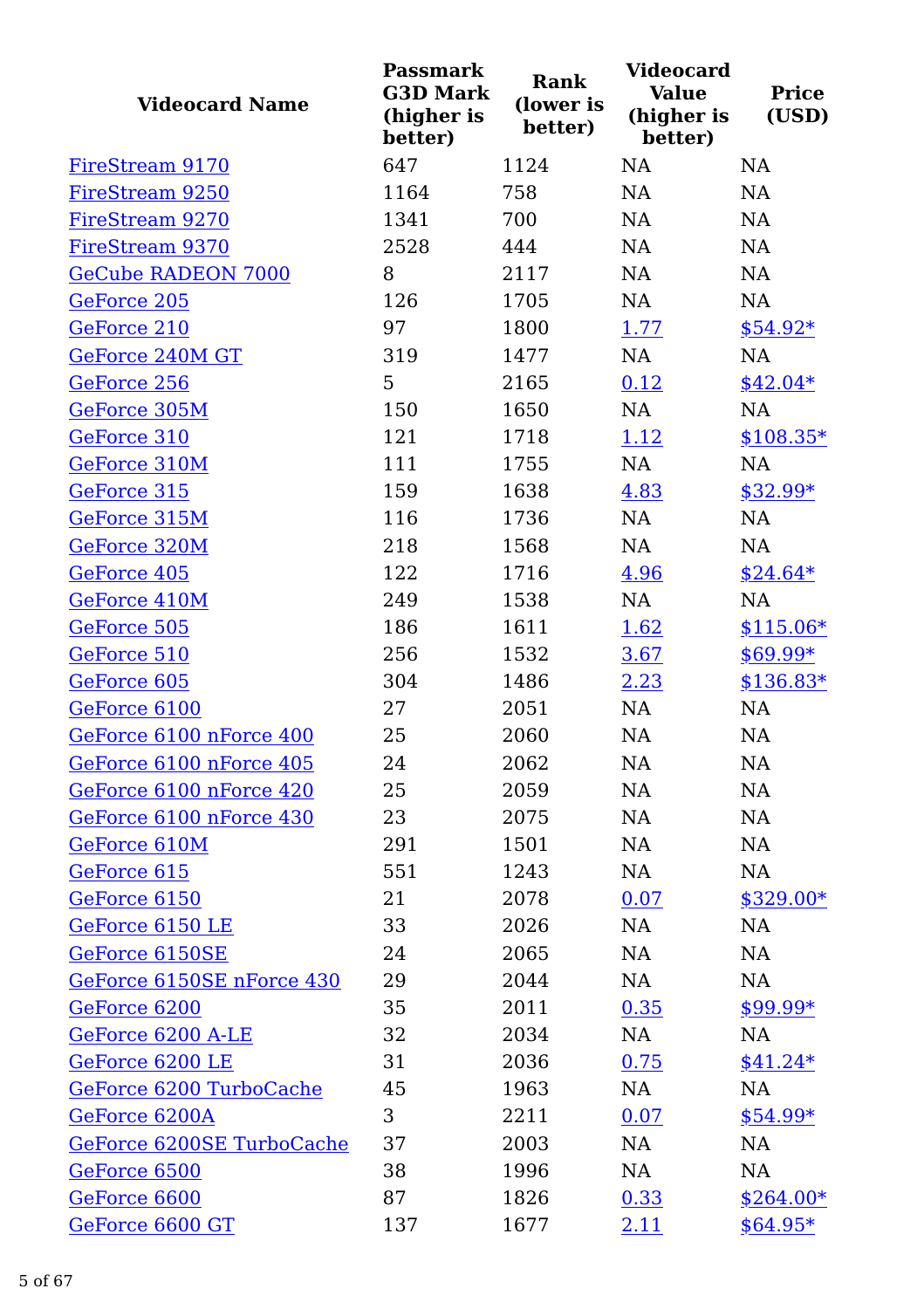| <b>Videocard Name</b>         | <b>Passmark</b><br><b>G3D Mark</b><br>(higher is<br>better) | Rank<br>(lower is<br>better) | <b>Videocard</b><br><b>Value</b><br>(higher is<br>better) | <b>Price</b><br>(USD) |
|-------------------------------|-------------------------------------------------------------|------------------------------|-----------------------------------------------------------|-----------------------|
| GeForce 6600 LE               | 51                                                          | 1943                         | <b>NA</b>                                                 | <b>NA</b>             |
| GeForce 6610 XL               | 88                                                          | 1825                         | <b>NA</b>                                                 | <b>NA</b>             |
| GeForce 6700 XL               | 95                                                          | 1803                         | <b>NA</b>                                                 | NA                    |
| GeForce 6800                  | 112                                                         | 1749                         | 0.20                                                      | $$559.29*$            |
| GeForce 6800 GS               | 195                                                         | 1600                         | <b>NA</b>                                                 | <b>NA</b>             |
| GeForce 6800 GS/XT            | 102                                                         | 1784                         | <b>NA</b>                                                 | <b>NA</b>             |
| GeForce 6800 GT               | 142                                                         | 1664                         | <b>NA</b>                                                 | <b>NA</b>             |
| GeForce 6800 LE               | 109                                                         | 1763                         | NA                                                        | NA                    |
| GeForce 6800 Ultra            | 138                                                         | 1674                         | <b>NA</b>                                                 | <b>NA</b>             |
| GeForce 6800 XE               | 58                                                          | 1923                         | <b>NA</b>                                                 | NA                    |
| GeForce 6800 XT               | 128                                                         | 1699                         | <b>NA</b>                                                 | NA                    |
| GeForce 7000M                 | 13                                                          | 2101                         | NA                                                        | NA                    |
| GeForce 7000M / nForce 610M   | 12                                                          | 2102                         | <b>NA</b>                                                 | <b>NA</b>             |
| GeForce 7025 / nForce 630a    | 34                                                          | 2021                         | <b>NA</b>                                                 | NA                    |
| GeForce 7050 / nForce 610i    | 24                                                          | 2067                         | <b>NA</b>                                                 | NA                    |
| GeForce 7050 / nForce 620i    | 39                                                          | 1993                         | <b>NA</b>                                                 | <b>NA</b>             |
| GeForce 7050 / nForce 630i    | 37                                                          | 1999                         | <b>NA</b>                                                 | NA                    |
| GeForce 7050 PV / nForce 630a | 30                                                          | 2040                         | <b>NA</b>                                                 | <b>NA</b>             |
| GeForce 705M                  | 455                                                         | 1352                         | NA                                                        | <b>NA</b>             |
| GeForce 7100 / nForce 620i    | 26                                                          | 2055                         | <b>NA</b>                                                 | NA                    |
| GeForce 7100 / nForce 630i    | 35                                                          | 2012                         | NA                                                        | NA                    |
| GeForce 7100 GS               | 51                                                          | 1940                         | <b>NA</b>                                                 | NA                    |
| GeForce 710A                  | 451                                                         | 1359                         | NA                                                        | NA                    |
| GeForce 710M                  | 449                                                         | 1362                         | NA                                                        | NA                    |
| GeForce 7150 / nForce 630i    | 33                                                          | 2029                         | NA                                                        | NA                    |
| GeForce 7150M / nForce 630M   | 18                                                          | 2087                         | NA                                                        | <b>NA</b>             |
| GeForce 7200 GS               | 23                                                          | 2074                         | NA                                                        | <b>NA</b>             |
| GeForce 720A                  | 724                                                         | 1051                         | NA                                                        | <b>NA</b>             |
| GeForce 7300 GS               | 81                                                          | 1848                         | NA                                                        | <b>NA</b>             |
| GeForce 7300 GT               | 135                                                         | 1681                         | 0.90                                                      | $$149.99*$            |
| GeForce 7300 LE               | 77                                                          | 1858                         | 2.43                                                      | $$32.00*$             |
| GeForce 7300 SE               | 39                                                          | 1992                         | NA                                                        | NA                    |
| GeForce 7300 SE/7200 GS       | 49                                                          | 1951                         | NA                                                        | <b>NA</b>             |
| GeForce 730A                  | 769                                                         | 1003                         | NA                                                        | <b>NA</b>             |
| GeForce 7350 LE               | 74                                                          | 1867                         | NA                                                        | <b>NA</b>             |
| GeForce 7500 LE               | 87                                                          | 1827                         | NA                                                        | <b>NA</b>             |
| GeForce 7600 GS               | 157                                                         | 1639                         | 0.90                                                      | $$175.00*$            |
| GeForce 7600 GT               | 203                                                         | 1590                         | 1.02                                                      | $$199.00*$            |
| GeForce 7650 GS               | 134                                                         | 1689                         | NA                                                        | NA                    |
| GeForce 770M                  | 3245                                                        | 352                          | 18.34                                                     | $$176.99*$            |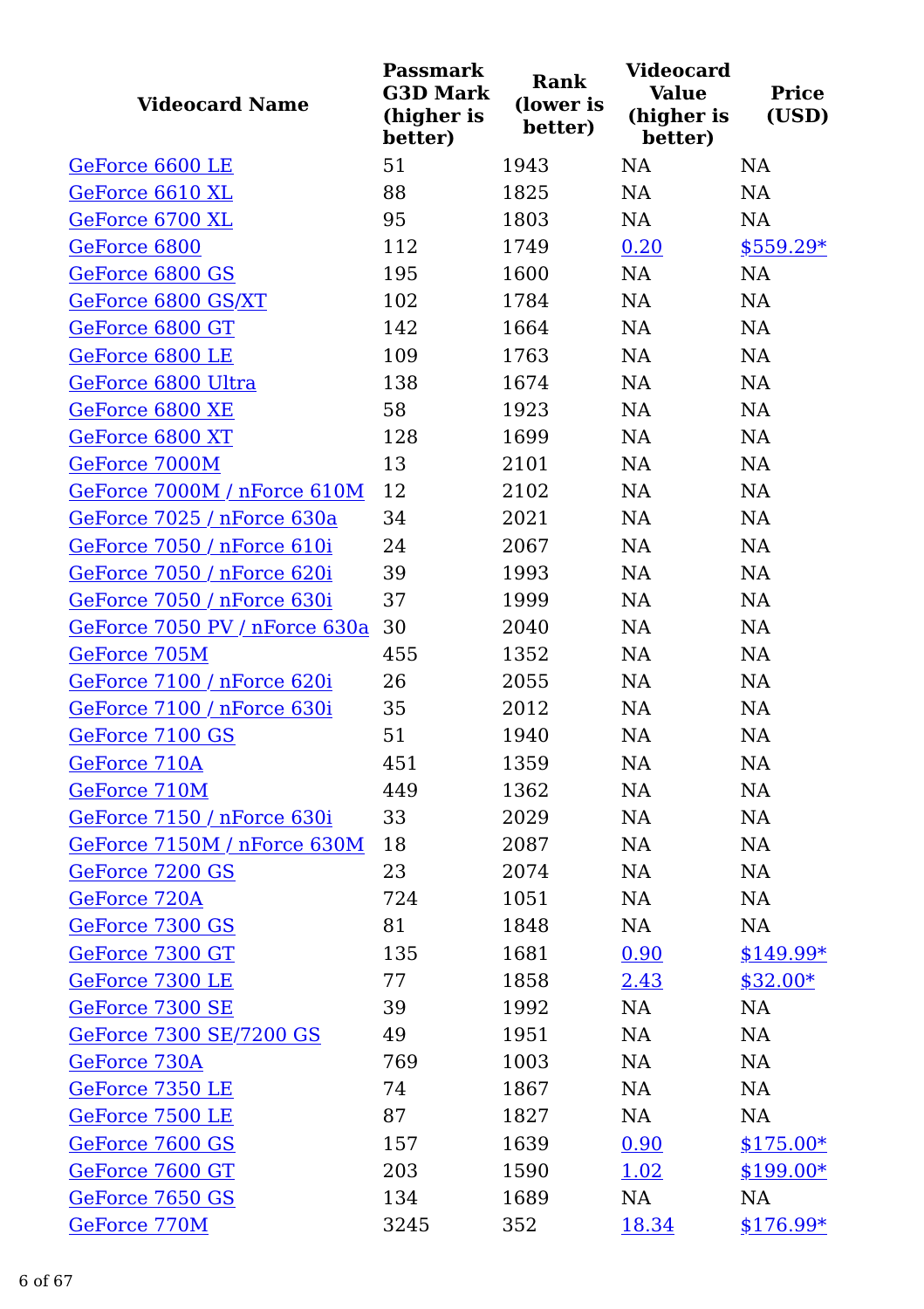| <b>Videocard Name</b>      | <b>Passmark</b><br><b>G3D Mark</b><br>(higher is<br>better) | Rank<br>(lower is<br>better) | <b>Videocard</b><br><b>Value</b><br>(higher is<br>better) | <b>Price</b><br>(USD) |
|----------------------------|-------------------------------------------------------------|------------------------------|-----------------------------------------------------------|-----------------------|
| GeForce 7800 GS            | 177                                                         | 1621                         | <b>NA</b>                                                 | <b>NA</b>             |
| GeForce 7800 GT            | 244                                                         | 1542                         | 3.05                                                      | $$80.00*$             |
| GeForce 7800 GTX           | 290                                                         | 1502                         | 4.06                                                      | $$71.60*$             |
| GeForce 7900 GS            | 253                                                         | 1535                         | NA                                                        | <b>NA</b>             |
| GeForce 7900 GT            | 258                                                         | 1528                         | 1.30                                                      | $$199.00*$            |
| GeForce 7900 GT/GTO        | 247                                                         | 1541                         | <b>NA</b>                                                 | NA                    |
| GeForce 7900 GTX           | 387                                                         | 1417                         | NA                                                        | <b>NA</b>             |
| GeForce 7950 GT            | 344                                                         | 1450                         | 1.69                                                      | $$203.99*$            |
| GeForce 7950 GX2           | 201                                                         | 1591                         | 3.67                                                      | \$54.99*              |
| GeForce 7950 Xtreme        | 287                                                         | 1505                         | NA                                                        | NA                    |
| GeForce 800A               | 428                                                         | 1384                         | <b>NA</b>                                                 | NA                    |
| GeForce 800M               | 468                                                         | 1337                         | <b>NA</b>                                                 | NA                    |
| GeForce 8100 / nForce 720a | 79                                                          | 1857                         | <b>NA</b>                                                 | <b>NA</b>             |
| GeForce 810A               | 622                                                         | 1161                         | <b>NA</b>                                                 | NA                    |
| GeForce 810M               | 401                                                         | 1408                         | <b>NA</b>                                                 | NA                    |
| GeForce 8200               | 153                                                         | 1646                         | <b>NA</b>                                                 | NA                    |
| GeForce 8200M G            | 71                                                          | 1876                         | <b>NA</b>                                                 | NA                    |
| GeForce 820A               | 568                                                         | 1228                         | <b>NA</b>                                                 | <b>NA</b>             |
| GeForce 820M               | 510                                                         | 1291                         | NA                                                        | NA                    |
| GeForce 825M               | 768                                                         | 1006                         | NA                                                        | NA                    |
| GeForce 8300               | 101                                                         | 1788                         | 4.48                                                      | $$22.68*$             |
| GeForce 8300 GS            | 66                                                          | 1899                         | NA                                                        | NA                    |
| GeForce 830A               | 1004                                                        | 830                          | NA                                                        | NA                    |
| GeForce 830M               | 976                                                         | 848                          | NA                                                        | NA                    |
| GeForce 8400               | 81                                                          | 1851                         | 0.14                                                      | $$589.99*$            |
| GeForce 8400 GS            | 128                                                         | 1697                         | <u>1.49</u>                                               | $$85.97*$             |
| GeForce 8400 SE            | 68                                                          | 1893                         | <b>NA</b>                                                 | <b>NA</b>             |
| GeForce 8400M G            | 58                                                          | 1924                         | <b>NA</b>                                                 | <b>NA</b>             |
| GeForce 8400M GS           | 98                                                          | 1795                         | <u>1.25</u>                                               | $$78.20*$             |
| GeForce 8400M GT           | 63                                                          | 1909                         | <b>NA</b>                                                 | NA                    |
| GeForce 840A               | 1179                                                        | 755                          | <b>NA</b>                                                 | NA                    |
| GeForce 840M               | 1066                                                        | 797                          | <b>NA</b>                                                 | NA                    |
| GeForce 845M               | 1429                                                        | 678                          | <b>NA</b>                                                 | NA                    |
| GeForce 8500 GT            | 115                                                         | 1738                         | <b>NA</b>                                                 | NA                    |
| GeForce 8600 GS            | 91                                                          | 1817                         | <b>NA</b>                                                 | NA                    |
| GeForce 8600 GT            | 116                                                         | 1732                         | 0.60                                                      | $$196.00*$            |
| GeForce 8600 GTS           | 161                                                         | 1637                         | 0.67                                                      | $$241.99*$            |
| GeForce 8600M GS           | 73                                                          | 1870                         | <b>NA</b>                                                 | NA                    |
| GeForce 8600M GT           | 89                                                          | 1824                         | 0.82                                                      | $$108.10*$            |
| GeForce 8700M GT           | 124                                                         | 1708                         | NA                                                        | NA                    |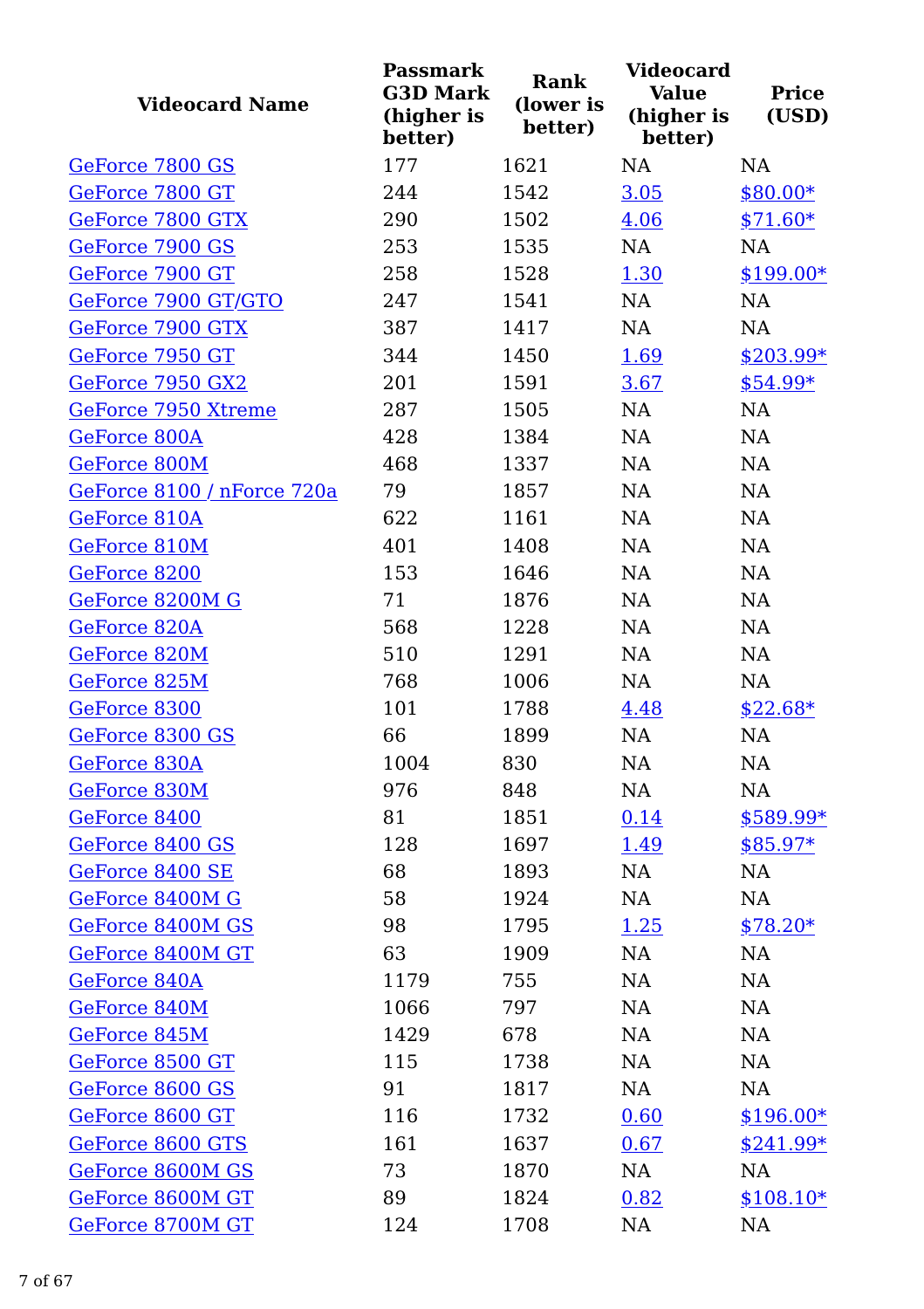| <b>Videocard Name</b>       | <b>Passmark</b><br><b>G3D Mark</b><br>(higher is<br>better) | <b>Rank</b><br>(lower is<br>better) | <b>Videocard</b><br><b>Value</b><br>(higher is<br>better) | <b>Price</b><br>(USD) |
|-----------------------------|-------------------------------------------------------------|-------------------------------------|-----------------------------------------------------------|-----------------------|
| GeForce 8800 GS             | 332                                                         | 1461                                | <b>NA</b>                                                 | <b>NA</b>             |
| GeForce 8800 GT             | 519                                                         | 1282                                | 7.42                                                      | $$69.99*$             |
| GeForce 8800 GTS            | 440                                                         | 1373                                | 5.50                                                      | $$79.99*$             |
| <b>GeForce 8800 GTS 512</b> | 591                                                         | 1197                                | <b>NA</b>                                                 | <b>NA</b>             |
| GeForce 8800 GTX            | 597                                                         | 1191                                | 4.98                                                      | \$119.99*             |
| GeForce 8800 Ultra          | 638                                                         | 1131                                | <b>NA</b>                                                 | NA                    |
| GeForce 8800M GTS           | 382                                                         | 1421                                | <b>NA</b>                                                 | NA                    |
| GeForce 8800M GTX           | 462                                                         | 1347                                | NA                                                        | NA                    |
| GeForce 9100                | 81                                                          | 1844                                | <b>NA</b>                                                 | NA                    |
| GeForce 9100M G             | 70                                                          | 1884                                | NA                                                        | NA                    |
| GeForce 910M                | 578                                                         | 1211                                | NA                                                        | NA                    |
| GeForce 9200                | 170                                                         | 1629                                | <b>NA</b>                                                 | <b>NA</b>             |
| GeForce 9200M GE            | 156                                                         | 1642                                | <b>NA</b>                                                 | NA                    |
| GeForce 9200M GS            | 111                                                         | 1754                                | NA                                                        | <b>NA</b>             |
| GeForce 920A                | 871                                                         | 922                                 | <b>NA</b>                                                 | NA                    |
| GeForce 920M                | 723                                                         | 1053                                | <b>NA</b>                                                 | NA                    |
| GeForce 920MX               | 1087                                                        | 789                                 | NA                                                        | NA                    |
| GeForce 9300                | 126                                                         | 1703                                | 2.15                                                      | $$59.00*$             |
| GeForce 9300 / nForce 730i  | 128                                                         | 1696                                | NA                                                        | NA                    |
| GeForce 9300 GE             | 84                                                          | 1837                                | 3.66                                                      | $$22.99*$             |
| GeForce 9300 GS             | 111                                                         | 1758                                | 1.85                                                      | $$59.95*$             |
| GeForce 9300 SE             | 81                                                          | 1849                                | NA                                                        | NA                    |
| GeForce 9300GE              | 97                                                          | 1797                                | 1.01                                                      | $$97.20*$             |
| GeForce 9300M G             | 84                                                          | 1834                                | NA                                                        | NA                    |
| GeForce 9300M GS            | 92                                                          | 1816                                | <u>2.12</u>                                               | $$43.42*$             |
| GeForce 930A                | 1081                                                        | 792                                 | NA                                                        | NA                    |
| GeForce 930M                | 1011                                                        | 827                                 | NA                                                        | NA                    |
| GeForce 930MX               | 1302                                                        | 713                                 | NA                                                        | NA                    |
| GeForce 9400                | 111                                                         | 1753                                | NA                                                        | NA                    |
| GeForce 9400 GT             | 105                                                         | 1774                                | 0.66                                                      | \$159.99*             |
| GeForce 9400M               | 74                                                          | 1865                                | NA                                                        | <b>NA</b>             |
| GeForce 9400M G             | 67                                                          | 1896                                | NA                                                        | <b>NA</b>             |
| GeForce 940A                | 1144                                                        | 765                                 | <b>NA</b>                                                 | NA                    |
| GeForce 940M                | 1106                                                        | 782                                 | <b>NA</b>                                                 | NA                    |
| GeForce 940MX               | 1502                                                        | 666                                 | <b>NA</b>                                                 | <b>NA</b>             |
| GeForce 9450                | 104                                                         | 1775                                | NA                                                        | NA                    |
| GeForce 945A                | 1852                                                        | 577                                 | NA                                                        | <b>NA</b>             |
| GeForce 945M                | 1944                                                        | 558                                 | <b>NA</b>                                                 | <b>NA</b>             |
| GeForce 9500 GS             | 157                                                         | 1640                                | <b>NA</b>                                                 | NA                    |
| GeForce 9500 GT             | 135                                                         | 1683                                | 1.57                                                      | $$85.99*$             |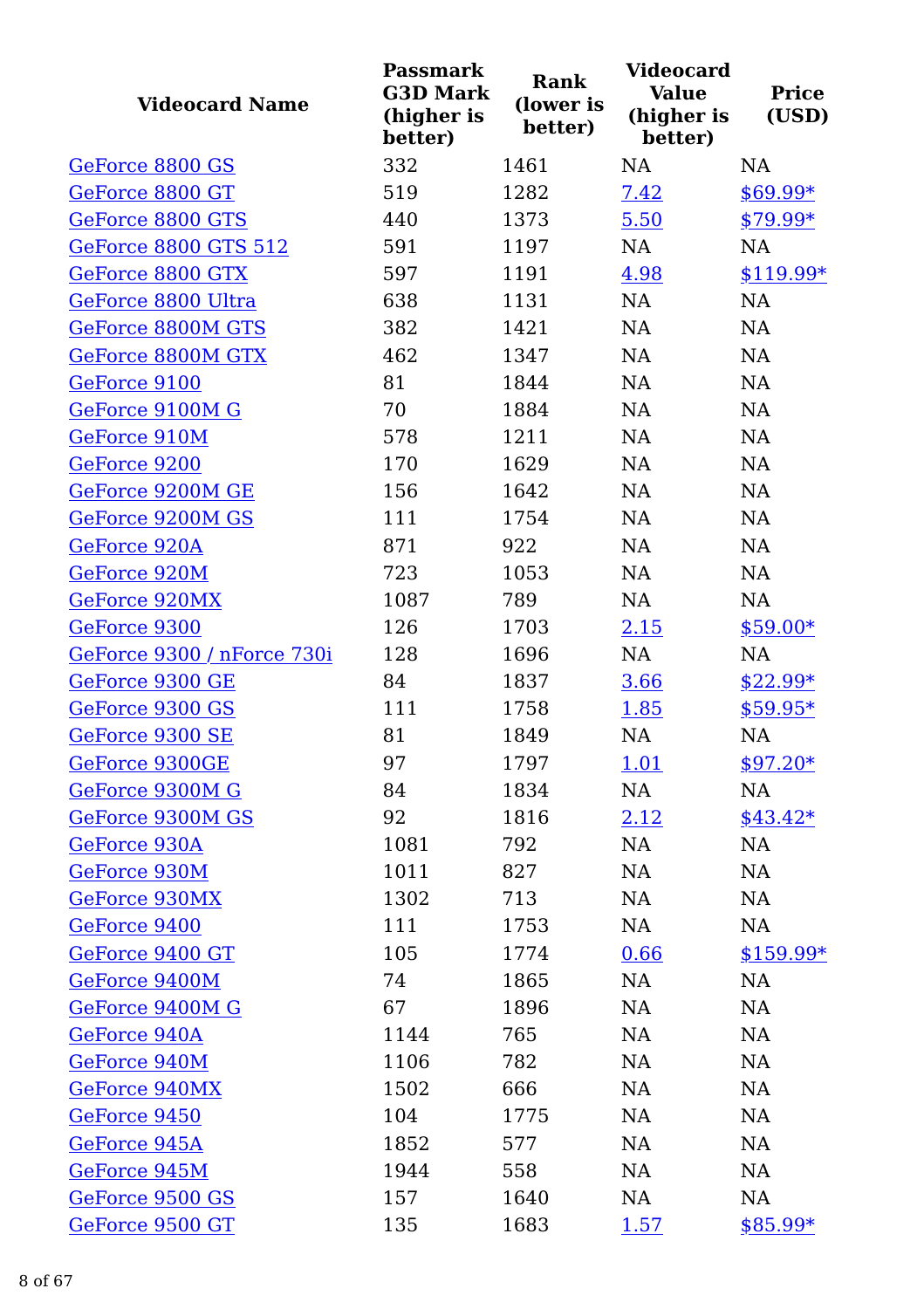| <b>Videocard Name</b>                        | <b>Passmark</b><br><b>G3D Mark</b><br>(higher is<br>better) | <b>Rank</b><br>(lower is<br>better) | <b>Videocard</b><br><b>Value</b><br>(higher is<br>better) | <b>Price</b><br>(USD) |
|----------------------------------------------|-------------------------------------------------------------|-------------------------------------|-----------------------------------------------------------|-----------------------|
| GeForce 9500M                                | 103                                                         | 1780                                | 1.02                                                      | $$101.20*$            |
| GeForce 9500M G                              | 121                                                         | 1719                                | <b>NA</b>                                                 | NA                    |
| GeForce 9500M GS                             | 103                                                         | 1779                                | <b>NA</b>                                                 | <b>NA</b>             |
| GeForce 9600 GS                              | 279                                                         | 1513                                | <b>NA</b>                                                 | <b>NA</b>             |
| GeForce 9600 GSO                             | 349                                                         | 1447                                | 7.00                                                      | $$49.99*$             |
| GeForce 9600 GSO 512                         | 345                                                         | 1449                                | NA                                                        | <b>NA</b>             |
| GeForce 9600 GT                              | 505                                                         | 1297                                | 7.77                                                      | $$64.99*$             |
| GeForce 9600M GS                             | 119                                                         | 1725                                | NA                                                        | <b>NA</b>             |
| GeForce 9600M GT                             | 132                                                         | 1691                                | 1.69                                                      | $$78.20*$             |
| GeForce 9600M GT / GeForce<br><b>GT 220M</b> | 293                                                         | 1497                                | <b>NA</b>                                                 | <b>NA</b>             |
| GeForce 9650M GS                             | 270                                                         | 1517                                | NA                                                        | <b>NA</b>             |
| GeForce 9650M GT                             | 137                                                         | 1679                                | 1.17                                                      | $$117.30*$            |
| GeForce 9700M GT                             | 216                                                         | 1570                                | <b>NA</b>                                                 | <b>NA</b>             |
| GeForce 9700M GTS                            | 325                                                         | 1470                                | NA                                                        | NA                    |
| GeForce 9800 GT                              | 480                                                         | 1320                                | 6.41                                                      | $$74.99*$             |
| <b>GeForce 9800 GT 1024MB</b>                | 134                                                         | 1687                                | <b>NA</b>                                                 | <b>NA</b>             |
| GeForce 9800 GTX                             | 769                                                         | 1004                                | 10.26                                                     | $$74.99*$             |
| GeForce 9800 GTX+                            | 538                                                         | 1264                                | <b>NA</b>                                                 | <b>NA</b>             |
| GeForce 9800 GTX/9800 GTX+                   | 631                                                         | 1144                                | 7.02                                                      | $$89.99*$             |
| GeForce 9800 GX2                             | 797                                                         | 975                                 | 4.09                                                      | $$195.00*$            |
| GeForce 9800 S                               | 635                                                         | 1136                                | <b>NA</b>                                                 | <b>NA</b>             |
| GeForce 9800M GS                             | 460                                                         | 1349                                | NA                                                        | NA                    |
| GeForce 9800M GT                             | 424                                                         | 1385                                | NA                                                        | NA                    |
| GeForce 9800M GTS                            | 378                                                         | 1422                                | NA                                                        | NA                    |
| GeForce 9800M GTX                            | 461                                                         | 1348                                | <u>1.41</u>                                               | \$328.50*             |
| GeForce 999 GTX                              | 83                                                          | 1839                                | <b>NA</b>                                                 | NA                    |
| GeForce FX 5100                              | 7                                                           | 2125                                | <b>NA</b>                                                 | NA                    |
| GeForce FX 5200                              | 7                                                           | 2128                                | 0.06                                                      | $$129.00*$            |
| GeForce FX 5200 Ultra                        | 12                                                          | 2105                                | <b>NA</b>                                                 | NA                    |
| GeForce FX 5200LE                            | 7                                                           | 2132                                | 0.16                                                      | $$42.99*$             |
| GeForce FX 5200SE                            | 11                                                          | 2106                                | <b>NA</b>                                                 | <b>NA</b>             |
| GeForce FX 5500                              | 8                                                           | 2120                                | 0.05                                                      | $$153.97*$            |
| GeForce FX 5600                              | 12                                                          | 2103                                | <b>NA</b>                                                 | <b>NA</b>             |
| GeForce FX 5600 Ultra                        | 17                                                          | 2093                                | <b>NA</b>                                                 | NA                    |
| GeForce FX 5600XT                            | 9                                                           | 2116                                | <b>NA</b>                                                 | NA                    |
| GeForce FX 5700                              | 40                                                          | 1981                                | <b>NA</b>                                                 | NA                    |
| GeForce FX 5700 Ultra                        | 34                                                          | 2019                                | <b>NA</b>                                                 | NA                    |
| <b>GeForce FX 5700LE</b>                     | 24                                                          | 2066                                | <b>NA</b>                                                 | NA                    |
| GeForce FX 5700VE                            | 33                                                          | 2028                                | <b>NA</b>                                                 | NA                    |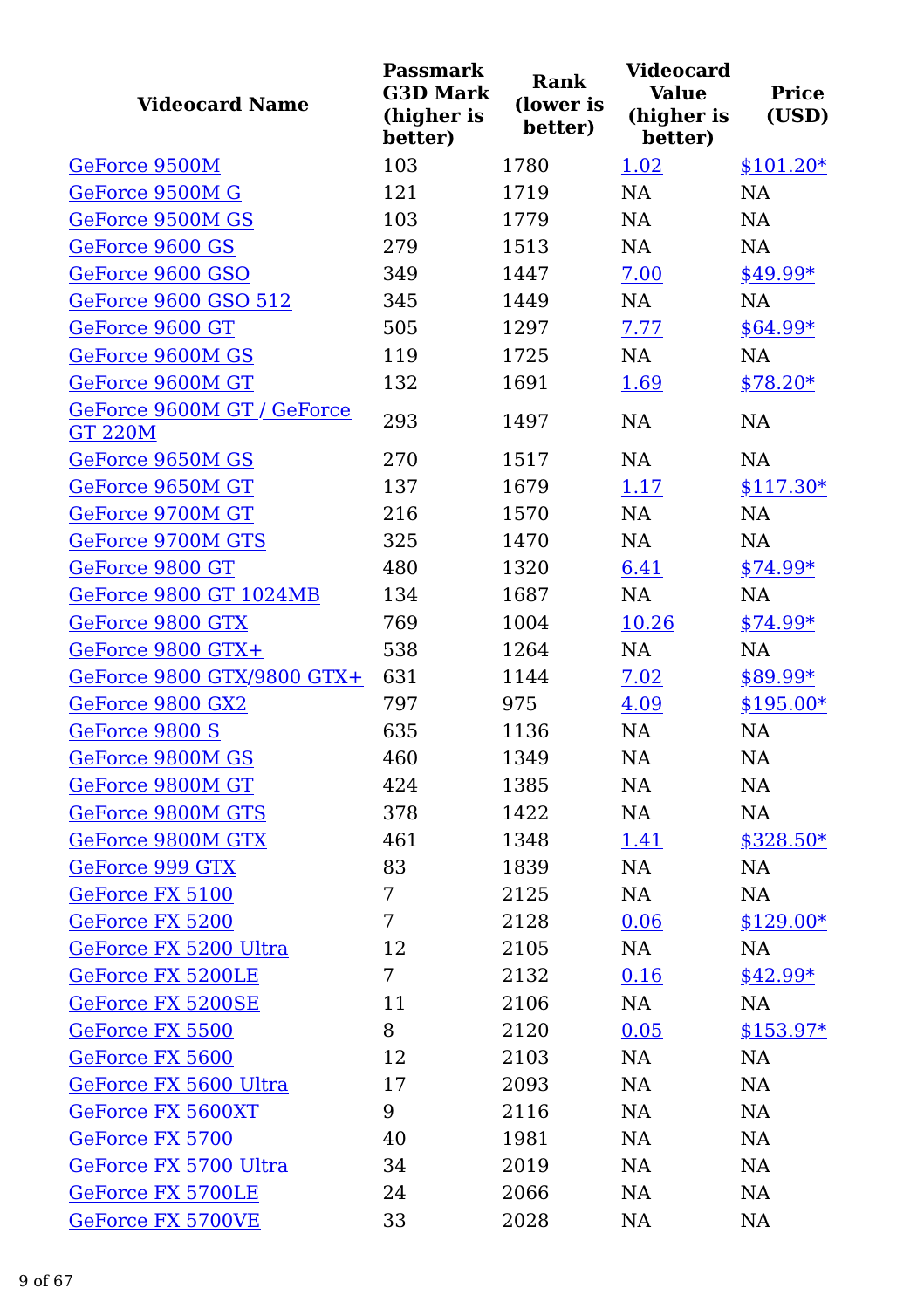| <b>Videocard Name</b>      | <b>Passmark</b><br><b>G3D Mark</b><br>(higher is<br>better) | <b>Rank</b><br>(lower is<br>better) | <b>Videocard</b><br><b>Value</b><br>(higher is<br>better) | <b>Price</b><br>(USD) |
|----------------------------|-------------------------------------------------------------|-------------------------------------|-----------------------------------------------------------|-----------------------|
| GeForce FX 5900            | 34                                                          | 2016                                | <b>NA</b>                                                 | <b>NA</b>             |
| GeForce FX 5900 Ultra      | 41                                                          | 1979                                | NA                                                        | NA                    |
| <b>GeForce FX 5900XT</b>   | 40                                                          | 1985                                | <b>NA</b>                                                 | NA                    |
| <b>GeForce FX 5900ZT</b>   | 32                                                          | 2031                                | NA                                                        | NA                    |
| GeForce FX 5950 Ultra      | 59                                                          | 1921                                | <b>NA</b>                                                 | NA                    |
| GeForce FX Go 5200         | 8                                                           | 2118                                | NA                                                        | NA                    |
| GeForce FX Go 5600         | 17                                                          | 2091                                | NA                                                        | NA                    |
| GeForce FX Go5300          | 12                                                          | 2104                                | NA                                                        | NA                    |
| GeForce FX Go5650          | 16                                                          | 2094                                | NA                                                        | NA                    |
| GeForce FX Go5700          | 51                                                          | 1942                                | NA                                                        | NA                    |
| GeForce G 103M             | 61                                                          | 1915                                | NA                                                        | NA                    |
| GeForce G 105M             | 65                                                          | 1905                                | NA                                                        | NA                    |
| GeForce G100               | 146                                                         | 1658                                | 7.33                                                      | $$19.99*$             |
| GeForce G102M              | 133                                                         | 1690                                | NA                                                        | NA                    |
| GeForce G105M              | 107                                                         | 1768                                | <b>NA</b>                                                 | NA                    |
| GeForce G200               | 199                                                         | 1593                                | NA                                                        | NA                    |
| GeForce G205M              | 91                                                          | 1819                                | NA                                                        | NA                    |
| GeForce G210               | 102                                                         | 1783                                | 0.84                                                      | $$122.12*$            |
| GeForce G210M              | 122                                                         | 1717                                | NA                                                        | NA                    |
| GeForce Go 6100            | 17                                                          | 2090                                | NA                                                        | NA                    |
| GeForce Go 6150            | 19                                                          | 2083                                | <b>NA</b>                                                 | NA                    |
| GeForce Go 6200            | 15                                                          | 2097                                | <b>NA</b>                                                 | <b>NA</b>             |
| GeForce Go 6400            | 24                                                          | 2068                                | NA                                                        | NA                    |
| GeForce Go 6600            | 69                                                          | 1887                                | NA                                                        | NA                    |
| GeForce Go 6600 TE/6200 TE | 44                                                          | 1968                                | <b>NA</b>                                                 | <b>NA</b>             |
| GeForce Go 6800            | 106                                                         | 1772                                | NA                                                        | <b>NA</b>             |
| GeForce Go 6800 Ultra      | 137                                                         | 1676                                | <b>NA</b>                                                 | NA                    |
| GeForce Go 7200            | 45                                                          | 1965                                | <b>NA</b>                                                 | NA                    |
| GeForce Go 7300            | 52                                                          | 1938                                | <b>NA</b>                                                 | NA                    |
| GeForce Go 7400            | 65                                                          | 1904                                | <b>NA</b>                                                 | NA                    |
| GeForce Go 7600            | 127                                                         | 1700                                | NA                                                        | <b>NA</b>             |
| GeForce Go 7600 GT         | 210                                                         | 1579                                | NA                                                        | NA                    |
| GeForce Go 7700            | 147                                                         | 1655                                | <b>NA</b>                                                 | <b>NA</b>             |
| GeForce Go 7800            | 114                                                         | 1741                                | <b>NA</b>                                                 | <b>NA</b>             |
| GeForce Go 7800 GTX        | 209                                                         | 1580                                | <b>NA</b>                                                 | <b>NA</b>             |
| GeForce Go 7900 GS         | 176                                                         | 1622                                | <b>NA</b>                                                 | NA                    |
| GeForce Go 7900 GTX        | 270                                                         | 1516                                | <b>NA</b>                                                 | <b>NA</b>             |
| GeForce Go 7950 GTX        | 263                                                         | 1525                                | NA                                                        | <b>NA</b>             |
| <b>GeForce GPU</b>         | 1236                                                        | 733                                 | NA                                                        | NA                    |
| GeForce GT 1030            | 2544                                                        | 440                                 | 23.13                                                     | \$109.99              |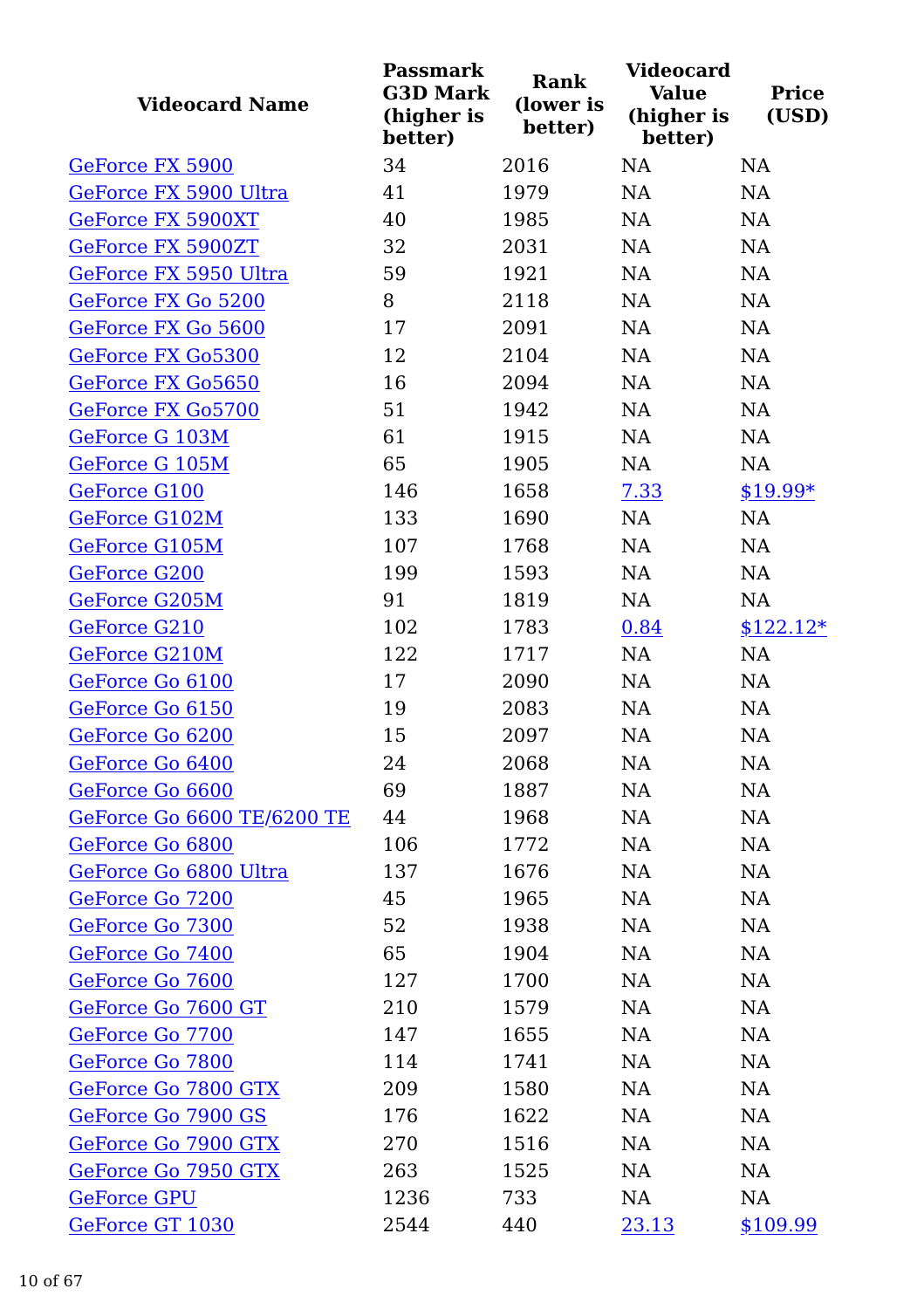| <b>Videocard Name</b>                                 | <b>Passmark</b><br><b>G3D Mark</b><br>(higher is<br>better) | Rank<br>(lower is<br>better) | <b>Videocard</b><br><b>Value</b><br>(higher is<br>better) | <b>Price</b><br>(USD) |
|-------------------------------------------------------|-------------------------------------------------------------|------------------------------|-----------------------------------------------------------|-----------------------|
| GeForce GT 120                                        | 174                                                         | 1624                         | 5.82                                                      | $$29.99*$             |
| GeForce GT 120 / 9500 GT                              | 324                                                         | 1472                         | <b>NA</b>                                                 | NA                    |
| GeForce GT 120M                                       | 265                                                         | 1523                         | <b>NA</b>                                                 | <b>NA</b>             |
| GeForce GT 130                                        | 347                                                         | 1448                         | 2.30                                                      | $$151.34*$            |
| GeForce GT 130M                                       | 146                                                         | 1659                         | NA                                                        | NA                    |
| GeForce GT 140                                        | 657                                                         | 1114                         | <b>NA</b>                                                 | NA                    |
| GeForce GT 220                                        | 211                                                         | 1578                         | 5.28                                                      | $$39.99*$             |
| GeForce GT 220M                                       | 121                                                         | 1720                         | NA                                                        | NA                    |
| GeForce GT 230                                        | 321                                                         | 1474                         | 7.32                                                      | \$43.99*              |
| GeForce GT 230M                                       | 201                                                         | 1592                         | NA                                                        | NA                    |
| GeForce GT 240                                        | 542                                                         | 1259                         | 3.37                                                      | $$160.97*$            |
| GeForce GT 240M                                       | 205                                                         | 1586                         | NA                                                        | <b>NA</b>             |
| GeForce GT 320                                        | 444                                                         | 1369                         | 13.59                                                     | $$32.69*$             |
| GeForce GT 320M                                       | 106                                                         | 1769                         | NA                                                        | NA                    |
| GeForce GT 325M                                       | 170                                                         | 1628                         | NA                                                        | <b>NA</b>             |
| GeForce GT 330                                        | 421                                                         | 1390                         | 10.55                                                     | $$39.99*$             |
| GeForce GT 330M                                       | 209                                                         | 1581                         | NA                                                        | NA                    |
| GeForce GT 335M                                       | 399                                                         | 1410                         | <b>NA</b>                                                 | NA                    |
| GeForce GT 340                                        | 774                                                         | 993                          | 14.62                                                     | $$52.99*$             |
| <b>GeForce GT 415</b>                                 | 247                                                         | 1540                         | NA                                                        | NA                    |
| GeForce GT 415M                                       | 286                                                         | 1507                         | NA                                                        | NA                    |
| GeForce GT 420                                        | 411                                                         | 1398                         | 2.65                                                      | $$155.00*$            |
| GeForce GT 420M                                       | 418                                                         | 1394                         | NA                                                        | NA                    |
| GeForce GT 425M                                       | 516                                                         | 1285                         | NA                                                        | NA                    |
| GeForce GT 430                                        | 602                                                         | 1185                         | 4.31                                                      | $$139.99*$            |
| GeForce GT 435M                                       | 521                                                         | 1278                         | NA                                                        | NA                    |
| GeForce GT 440                                        | 765                                                         | 1007                         | 3.40                                                      | $$225.00*$            |
| GeForce GT 445M                                       | 880                                                         | 918                          | NA                                                        | NA                    |
| GeForce GT 520                                        | 297                                                         | 1493                         | 0.98                                                      | $$304.00*$            |
| <b>GeForce GT 520M</b>                                | 288                                                         | 1503                         | 9.62                                                      | $$29.95*$             |
| GeForce GT 520MX                                      | 292                                                         | 1498                         | NA                                                        | NA                    |
| GeForce GT 525M                                       | 459                                                         | 1351                         | NA                                                        | NA                    |
| GeForce GT 530                                        | 675                                                         | 1099                         | 13.79                                                     | $$49.00*$             |
| GeForce GT 540M                                       | 493                                                         | 1310                         | 5.61                                                      | $$87.95*$             |
| GeForce GT 545                                        | 1095                                                        | 787                          | 19.71                                                     | $$55.59*$             |
| GeForce GT 550M                                       | 580                                                         | 1209                         | NA                                                        | NA                    |
| GeForce GT 555M                                       | 687                                                         | 1086                         | 3.88                                                      | $$177.20*$            |
| GeForce GT 610                                        | 302                                                         | 1488                         | <u>2.16</u>                                               | $$139.99*$            |
| GeForce GT 610M / GT 620M /<br>GT 710M / GT 720M / GT | 368                                                         | 1429                         | NA                                                        | NA                    |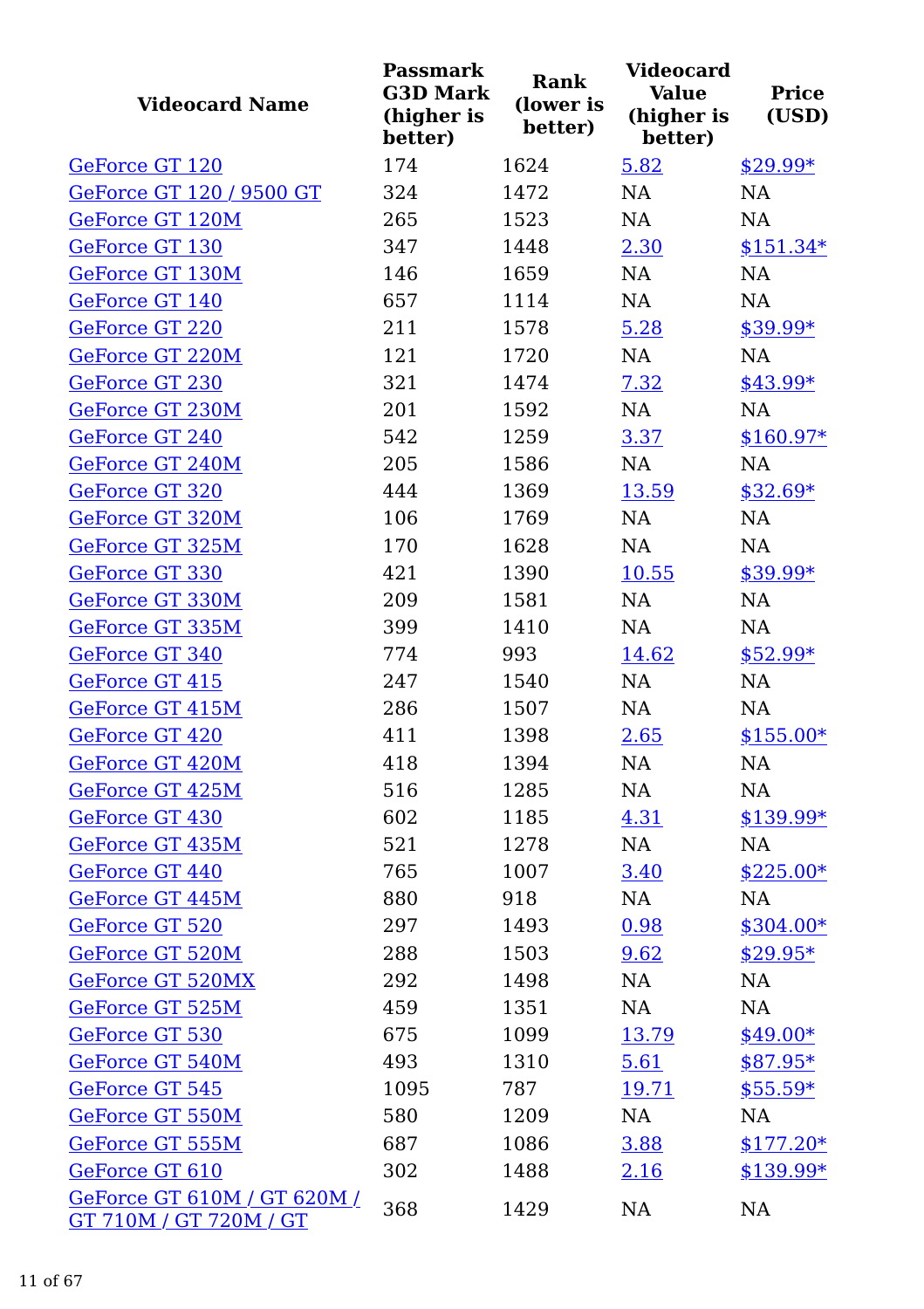| <b>Videocard Name</b>   | <b>Passmark</b><br><b>G3D Mark</b><br>(higher is<br>better) | <b>Rank</b><br>(lower is<br>better) | <b>Videocard</b><br><b>Value</b><br>(higher is<br>better) | <b>Price</b><br>(USD) |
|-------------------------|-------------------------------------------------------------|-------------------------------------|-----------------------------------------------------------|-----------------------|
| GeForce GT 620          | 364                                                         | 1435                                | 2.37                                                      | $$154.00*$            |
| GeForce GT 620M         | 430                                                         | 1383                                | NA                                                        | NA                    |
| GeForce GT 625          | 329                                                         | 1466                                | <b>NA</b>                                                 | NA                    |
| GeForce GT 625M         | 435                                                         | 1378                                | <b>NA</b>                                                 | NA                    |
| GeForce GT 630          | 683                                                         | 1090                                | 4.65                                                      | $$147.01*$            |
| GeForce GT 630M         | 549                                                         | 1246                                | NA                                                        | NA                    |
| GeForce GT 635          | 852                                                         | 939                                 | 12.73                                                     | $$66.94*$             |
| GeForce GT 635M         | 563                                                         | 1232                                | NA                                                        | NA                    |
| GeForce GT 640          | 1181                                                        | 753                                 | 10.74                                                     | $$109.99*$            |
| GeForce GT 640M         | 906                                                         | 901                                 | NA                                                        | NA                    |
| GeForce GT 640M LE      | 672                                                         | 1101                                | 0.79                                                      | \$849.99*             |
| GeForce GT 645          | 2005                                                        | 537                                 | <b>NA</b>                                                 | <b>NA</b>             |
| GeForce GT 645M         | 958                                                         | 860                                 | <b>NA</b>                                                 | NA                    |
| GeForce GT 650M         | 1198                                                        | 747                                 | <b>NA</b>                                                 | NA                    |
| GeForce GT 705          | 354                                                         | 1443                                | 1.20                                                      | $$296.76*$            |
| GeForce GT 710          | 636                                                         | 1135                                | 6.18                                                      | $$102.99*$            |
| GeForce GT 710M         | 443                                                         | 1370                                | NA                                                        | NA                    |
| GeForce GT 720          | 606                                                         | 1181                                | 6.06                                                      | $$99.99*$             |
| GeForce GT 720A         | 600                                                         | 1187                                | NA                                                        | NA                    |
| GeForce GT 720M         | 467                                                         | 1338                                | NA                                                        | NA                    |
| GeForce GT 730          | 811                                                         | 968                                 | 7.38                                                      | \$109.99              |
| GeForce GT 730A         | 742                                                         | 1036                                | <b>NA</b>                                                 | NA                    |
| GeForce GT 730M         | 815                                                         | 964                                 | NA                                                        | NA                    |
| GeForce GT 735M         | 594                                                         | 1195                                | NA                                                        | NA                    |
| GeForce GT 740          | 1528                                                        | 660                                 | 6.45                                                      | $$236.99*$            |
| GeForce GT 740A         | 701                                                         | 1076                                | NA                                                        | NA                    |
| GeForce GT 740M         | 779                                                         | 986                                 | <b>NA</b>                                                 | NA                    |
| GeForce GT 745A         | 1144                                                        | 766                                 | NA                                                        | NA                    |
| GeForce GT 745M         | 1055                                                        | 804                                 | <b>NA</b>                                                 | NA                    |
| GeForce GT 750M         | 1313                                                        | 706                                 | <b>NA</b>                                                 | NA                    |
| GeForce GT 755M         | 1609                                                        | 634                                 | <b>NA</b>                                                 | NA                    |
| GeForce GT 820M         | 627                                                         | 1152                                | <b>NA</b>                                                 | NA                    |
| GeForce GT625M          | 493                                                         | 1309                                | <b>NA</b>                                                 | NA                    |
| <b>GeForce GTS 150M</b> | 504                                                         | 1298                                | <b>NA</b>                                                 | NA                    |
| GeForce GTS 160M        | 678                                                         | 1094                                | <b>NA</b>                                                 | NA                    |
| GeForce GTS 240         | 621                                                         | 1162                                | 9.57                                                      | $$64.99*$             |
| GeForce GTS 250         | 618                                                         | 1169                                | 8.84                                                      | $$69.99*$             |
| <b>GeForce GTS 250M</b> | 569                                                         | 1226                                | <b>NA</b>                                                 | NA                    |
| GeForce GTS 350M        | 407                                                         | 1400                                | <b>NA</b>                                                 | NA                    |
| GeForce GTS 360M        | 654                                                         | 1117                                | NA                                                        | NA                    |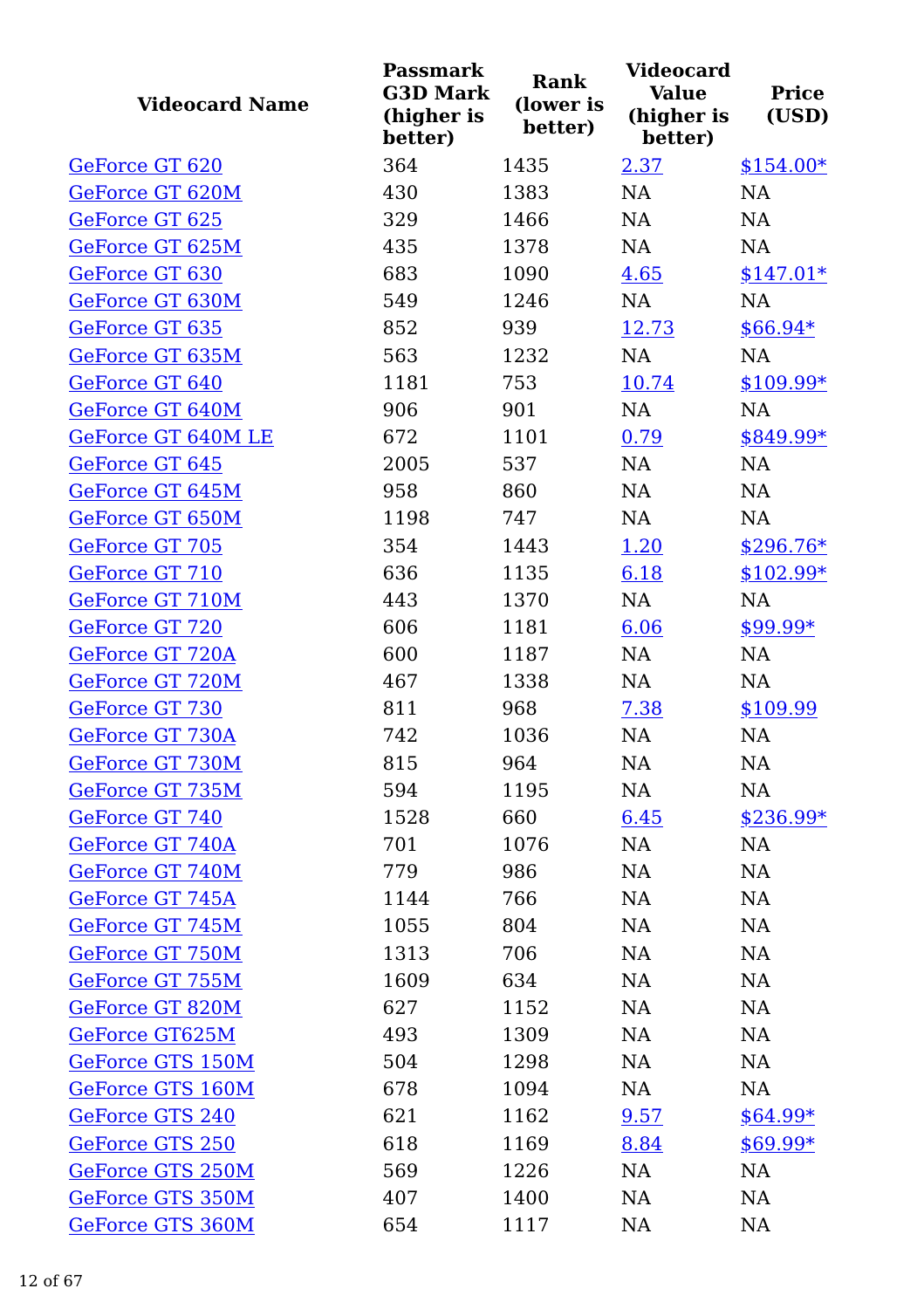| <b>Videocard Name</b>                    | <b>Passmark</b><br><b>G3D Mark</b><br>(higher is<br>better) | <b>Rank</b><br>(lower is<br>better) | <b>Videocard</b><br><b>Value</b><br>(higher is<br>better) | <b>Price</b><br>(USD) |
|------------------------------------------|-------------------------------------------------------------|-------------------------------------|-----------------------------------------------------------|-----------------------|
| GeForce GTS 450                          | 1321                                                        | 703                                 | 16.52                                                     | $$79.99*$             |
| GeForce GTX 1050                         | 5089                                                        | 250                                 | 25.06                                                     | \$203.10              |
| GeForce GTX 1050 (Mobile)                | 4461                                                        | 275                                 | <b>NA</b>                                                 | <b>NA</b>             |
| GeForce GTX 1050 Ti                      | 6313                                                        | 209                                 | 33.33                                                     | \$189.42              |
| GeForce GTX 1050 Ti (Mobile)             | 5918                                                        | 219                                 | <b>NA</b>                                                 | <b>NA</b>             |
| GeForce GTX 1050 Ti with<br>Max-Q Design | 5371                                                        | 238                                 | <b>NA</b>                                                 | <b>NA</b>             |
| GeForce GTX 1050 with Max-Q<br>Design    | 3785                                                        | 315                                 | <b>NA</b>                                                 | <b>NA</b>             |
| GeForce GTX 1060                         | 10069                                                       | 118                                 | 35.97                                                     | $$279.99*$            |
| GeForce GTX 1060 (Mobile)                | 8160                                                        | 164                                 | <b>NA</b>                                                 | <b>NA</b>             |
| GeForce GTX 1060 3GB                     | 9728                                                        | 125                                 | 31.90                                                     | $$305.00*$            |
| GeForce GTX 1060 5GB                     | 8704                                                        | 150                                 | 17.84                                                     | $$487.99*$            |
| GeForce GTX 1060 with Max-Q<br>Design    | 7907                                                        | 170                                 | <b>NA</b>                                                 | <b>NA</b>             |
| GeForce GTX 1070                         | 13482                                                       | 75                                  | 39.36                                                     | $$342.55*$            |
| GeForce GTX 1070 (Mobile)                | 10465                                                       | 112                                 | <b>NA</b>                                                 | <b>NA</b>             |
| GeForce GTX 1070 Ti                      | 14500                                                       | 59                                  | 37.28                                                     | $$389.00*$            |
| GeForce GTX 1070 with Max-Q<br>Design    | 10030                                                       | 120                                 | <b>NA</b>                                                 | NA                    |
| GeForce GTX 1080                         | 15264                                                       | 51                                  | 34.47                                                     | $$442.79*$            |
| GeForce GTX 1080 Ti                      | 18283                                                       | 28                                  | 30.26                                                     | $$604.15*$            |
| GeForce GTX 1080 with Max-Q<br>Design    | 11507                                                       | 100                                 | NA                                                        | NA                    |
| GeForce GTX 1650                         | 7806                                                        | 174                                 | 37.35                                                     | \$209.00              |
| GeForce GTX 1650 (Mobile)                | 6968                                                        | 193                                 | NA                                                        | NA                    |
| <b>GeForce GTX 1650 SUPER</b>            | 10031                                                       | 119                                 | 22.75                                                     | $$441.05*$            |
| GeForce GTX 1650 Ti                      | 7490                                                        | 185                                 | NA                                                        | NA                    |
| GeForce GTX 1650 Ti with<br>Max-Q Design | 6341                                                        | 207                                 | NA                                                        | NA                    |
| GeForce GTX 1650 with Max-Q<br>Design    | 5884                                                        | 222                                 | <b>NA</b>                                                 | NA                    |
| GeForce GTX 1660                         | 11695                                                       | 98                                  | 29.24                                                     | \$399.99*             |
| GeForce GTX 1660 SUPER                   | 12731                                                       | 82                                  | 38.58                                                     | \$329.99              |
| GeForce GTX 1660 Ti                      | 11794                                                       | 97                                  | 33.70                                                     | \$349.99              |
| GeForce GTX 1660 Ti (Mobile)             | 10176                                                       | 114                                 | <b>NA</b>                                                 | NA                    |
| GeForce GTX 1660 Ti with                 | 8645                                                        | 153                                 | <b>NA</b>                                                 | NA                    |
| Max-Q Design                             |                                                             |                                     |                                                           |                       |
| GeForce GTX 260                          | 1221                                                        | 739                                 | 15.27                                                     | $$79.99*$             |
| <b>GeForce GTX 260M</b>                  | 411                                                         | 1397                                | NA                                                        | <b>NA</b>             |
| GeForce GTX 275                          | 1400                                                        | 686                                 | 3.24                                                      | $$431.72*$            |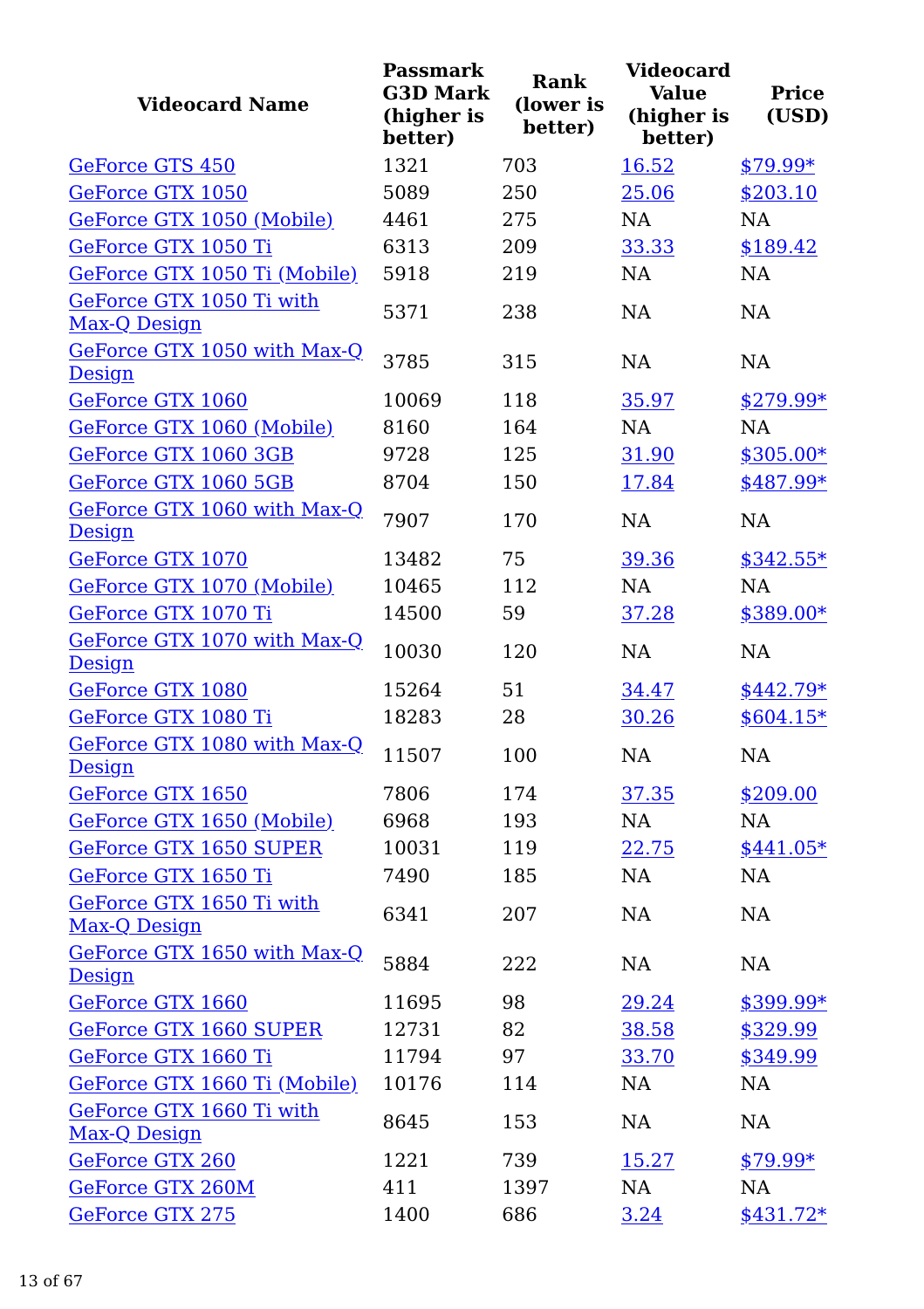| <b>Videocard Name</b>    | <b>Passmark</b><br><b>G3D Mark</b><br>(higher is<br>better) | <b>Rank</b><br>(lower is<br>better) | <b>Videocard</b><br><b>Value</b><br>(higher is<br>better) | <b>Price</b><br>(USD) |
|--------------------------|-------------------------------------------------------------|-------------------------------------|-----------------------------------------------------------|-----------------------|
| GeForce GTX 280          | 1181                                                        | 754                                 | 2.26                                                      | $$522.78*$            |
| GeForce GTX 280M         | 621                                                         | 1164                                | NA                                                        | <b>NA</b>             |
| <b>GeForce GTX 285</b>   | 1549                                                        | 652                                 | 12.92                                                     | $$119.99*$            |
| <b>GeForce GTX 285M</b>  | 675                                                         | 1100                                | <b>NA</b>                                                 | <b>NA</b>             |
| <b>GeForce GTX 295</b>   | 1170                                                        | 756                                 | 7.32                                                      | \$159.99*             |
| GeForce GTX 460          | 2289                                                        | 481                                 | 25.44                                                     | \$89.99*              |
| GeForce GTX 460 SE       | 1973                                                        | 546                                 | 12.34                                                     | $$159.99*$            |
| GeForce GTX 460 v2       | 2004                                                        | 538                                 | 10.02                                                     | \$199.99*             |
| <b>GeForce GTX 460M</b>  | 1197                                                        | 748                                 | NA                                                        | <b>NA</b>             |
| GeForce GTX 465          | 2681                                                        | 416                                 | 13.75                                                     | $$195.00*$            |
| <b>GeForce GTX 470</b>   | 3146                                                        | 361                                 | 52.45                                                     | $$59.99*$             |
| GeForce GTX 470M         | 1953                                                        | 554                                 | <b>NA</b>                                                 | <b>NA</b>             |
| <b>GeForce GTX 480</b>   | 4109                                                        | 297                                 | 24.18                                                     | \$169.99*             |
| GeForce GTX 480M         | 2050                                                        | 524                                 | <b>NA</b>                                                 | NA                    |
| GeForce GTX 485M         | 2359                                                        | 467                                 | NA                                                        | <b>NA</b>             |
| GeForce GTX 550 Ti       | 1556                                                        | 646                                 | 15.57                                                     | $$99.99*$             |
| <b>GeForce GTX 555</b>   | 1807                                                        | 589                                 | NA                                                        | <b>NA</b>             |
| <b>GeForce GTX 560</b>   | 2711                                                        | 407                                 | 13.23                                                     | $$205.00*$            |
| GeForce GTX 560 SE       | 2087                                                        | 520                                 | 23.19                                                     | \$89.99*              |
| GeForce GTX 560 Ti       | 3056                                                        | 370                                 | 23.51                                                     | $$129.99*$            |
| GeForce GTX 560M         | 1266                                                        | 722                                 | NA                                                        | NA                    |
| GeForce GTX 570          | 3902                                                        | 304                                 | 26.02                                                     | $$149.99*$            |
| GeForce GTX 570M         | 1909                                                        | 565                                 | NA                                                        | NA                    |
| GeForce GTX 580          | 4537                                                        | 270                                 | 32.43                                                     | $$139.92*$            |
| <b>GeForce GTX 580M</b>  | 2373                                                        | 464                                 | 9.54                                                      | $$248.68*$            |
| GeForce GTX 590          | 3307                                                        | 350                                 | 7.60                                                      | $$435.00*$            |
| <b>GeForce GTX 645</b>   | 1857                                                        | 576                                 | NA                                                        | <b>NA</b>             |
| GeForce GTX 650          | 1768                                                        | 603                                 | 16.08                                                     | \$109.98*             |
| GeForce GTX 650 Ti       | 2527                                                        | 445                                 | 27.16                                                     | $$93.05*$             |
| GeForce GTX 650 Ti BOOST | 3330                                                        | 347                                 | NA                                                        | NA                    |
| GeForce GTX 660          | 4003                                                        | 300                                 | 23.84                                                     | $$167.95*$            |
| GeForce GTX 660 Ti       | 4366                                                        | 279                                 | 30.33                                                     | $$144.00*$            |
| GeForce GTX 660M         | 1414                                                        | 683                                 | <u>17.91</u>                                              | $$78.99*$             |
| GeForce GTX 670          | 5303                                                        | 240                                 | 27.34                                                     | $$193.98*$            |
| GeForce GTX 670M         | 1775                                                        | 600                                 | NA                                                        | <b>NA</b>             |
| <b>GeForce GTX 670MX</b> | 1905                                                        | 566                                 | NA                                                        | NA                    |
| GeForce GTX 675M         | 1934                                                        | 561                                 | <b>NA</b>                                                 | <b>NA</b>             |
| GeForce GTX 675MX        | 2338                                                        | 471                                 | NA                                                        | NA                    |
| GeForce GTX 680          | 5534                                                        | 233                                 | 13.87                                                     | $$399.00*$            |
| GeForce GTX 680M         | 3076                                                        | 369                                 | 22.62                                                     | $$135.99*$            |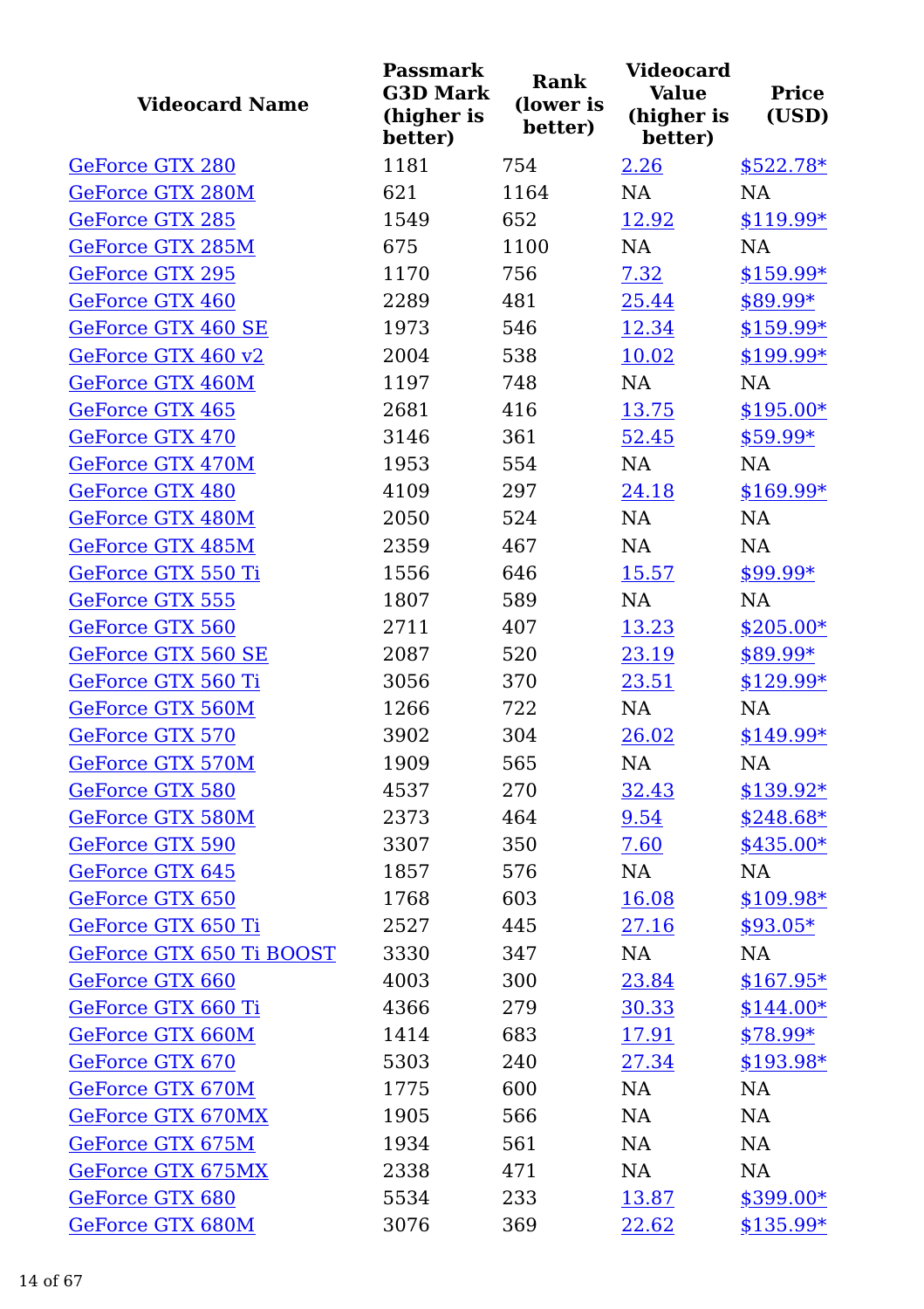| <b>Videocard Name</b>                        | <b>Passmark</b><br><b>G3D Mark</b><br>(higher is<br>better) | <b>Rank</b><br>(lower is<br>better) | <b>Videocard</b><br><b>Value</b><br>(higher is<br>better) | <b>Price</b><br>(USD) |
|----------------------------------------------|-------------------------------------------------------------|-------------------------------------|-----------------------------------------------------------|-----------------------|
| GeForce GTX 680M KY Bullet<br><b>Edition</b> | 3568                                                        | 325                                 | <b>NA</b>                                                 | <b>NA</b>             |
| GeForce GTX 680MX                            | 4270                                                        | 289                                 | <b>NA</b>                                                 | <b>NA</b>             |
| GeForce GTX 690                              | 5654                                                        | 230                                 | 20.12                                                     | $$280.99*$            |
| <b>GeForce GTX 745</b>                       | 2174                                                        | 506                                 | 7.63                                                      | $$284.95*$            |
| GeForce GTX 750                              | 3399                                                        | 339                                 | <u>15.45</u>                                              | \$219.99*             |
| GeForce GTX 750 Ti                           | 3919                                                        | 303                                 | 44.48                                                     | $$88.11*$             |
| GeForce GTX 760                              | 4775                                                        | 260                                 | 32.05                                                     | $$149.00*$            |
| GeForce GTX 760 Ti                           | 5205                                                        | 243                                 | 17.50                                                     | $$297.50*$            |
| GeForce GTX 760 Ti OEM                       | 5427                                                        | 236                                 | <b>NA</b>                                                 | <b>NA</b>             |
| <b>GeForce GTX 760A</b>                      | 1059                                                        | 802                                 | <b>NA</b>                                                 | <b>NA</b>             |
| GeForce GTX 760M                             | 1691                                                        | 619                                 | <b>NA</b>                                                 | NA                    |
| GeForce GTX 765M                             | 1972                                                        | 548                                 | 10.59                                                     | $$186.30*$            |
| <b>GeForce GTX 770</b>                       | 5892                                                        | 221                                 | 23.66                                                     | $$249.00*$            |
| <b>GeForce GTX 770M</b>                      | 2785                                                        | 395                                 | 20.19                                                     | $$138.00*$            |
| GeForce GTX 775M                             | 4208                                                        | 292                                 | <b>NA</b>                                                 | <b>NA</b>             |
| GeForce GTX 780                              | 8022                                                        | 168                                 | 28.65                                                     | $$279.99*$            |
| GeForce GTX 780 Ti                           | 9311                                                        | 133                                 | 27.39                                                     | \$339.99*             |
| GeForce GTX 780M                             | 3754                                                        | 318                                 | 7.52                                                      | $$499.00*$            |
| <b>GeForce GTX 850A</b>                      | 1049                                                        | 807                                 | <b>NA</b>                                                 | NA                    |
| GeForce GTX 850M                             | 2573                                                        | 436                                 | <b>NA</b>                                                 | NA                    |
| GeForce GTX 850M - MODDED                    | 1091                                                        | 788                                 | <b>NA</b>                                                 | NA                    |
| GeForce GTX 860M                             | 3045                                                        | 372                                 | 26.71                                                     | $$114.00*$            |
| <b>GeForce GTX 870M</b>                      | 3379                                                        | 340                                 | NA                                                        | NA                    |
| GeForce GTX 880M                             | 3875                                                        | 310                                 | NA                                                        | NA                    |
| GeForce GTX 950                              | 5392                                                        | 237                                 | 37.98                                                     | $$141.99*$            |
| <b>GeForce GTX 950A</b>                      | 2483                                                        | 452                                 | NA                                                        | NA                    |
| GeForce GTX 950M                             | 2602                                                        | 430                                 | 4.59                                                      | $$567.00*$            |
| GeForce GTX 960                              | 6042                                                        | 216                                 | <u>35.13</u>                                              | $$172.00*$            |
| GeForce GTX 960A                             | 2410                                                        | 458                                 | NA                                                        | <b>NA</b>             |
| GeForce GTX 960M                             | 3418                                                        | 336                                 | 2.92                                                      | $$1,169.00*$          |
| GeForce GTX 965M                             | 3823                                                        | 314                                 | NA                                                        | NA                    |
| GeForce GTX 970                              | 9687                                                        | 126                                 | 40.71                                                     | $$237.99*$            |
| GeForce GTX 970M                             | 5761                                                        | 226                                 | 27.44                                                     | $$209.99*$            |
| GeForce GTX 970XM FORCE                      | 6706                                                        | 200                                 | NA                                                        | NA                    |
| GeForce GTX 980                              | 11236                                                       | 106                                 | 45.43                                                     | $$247.35*$            |
| GeForce GTX 980 Ti                           | 13863                                                       | 67                                  | 19.27                                                     | \$719.40              |
| GeForce GTX 980M                             | 7317                                                        | 188                                 | 25.23                                                     | $$289.99*$            |
| <b>GeForce GTX Titan</b>                     | 8556                                                        | 157                                 | 11.48                                                     | $$745.00*$            |
| <b>GeForce GTX TITAN Black</b>               | 9140                                                        | 139                                 | 17.41                                                     | \$524.99*             |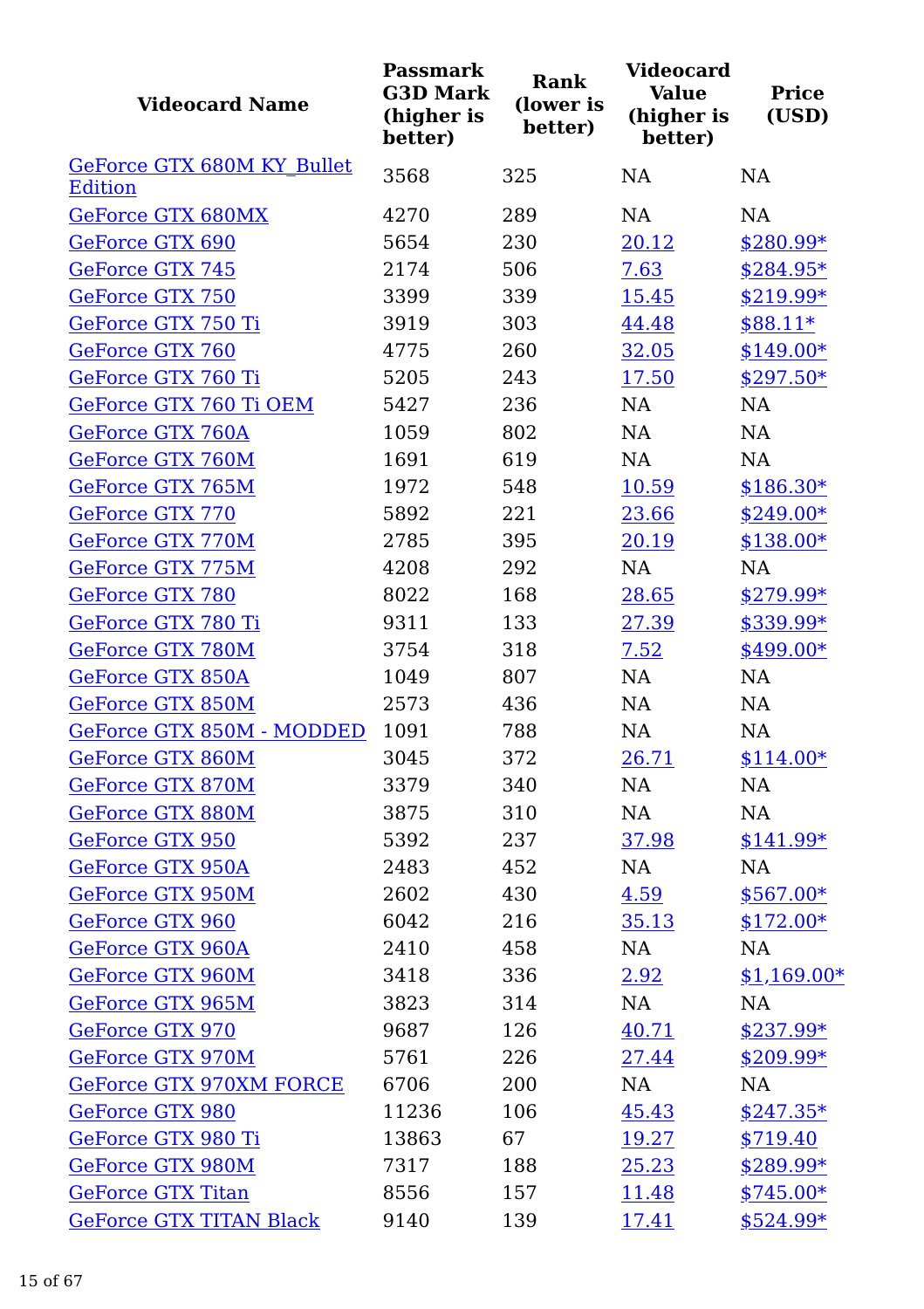| <b>Videocard Name</b>                        | <b>Passmark</b><br><b>G3D Mark</b><br>(higher is<br>better) | <b>Rank</b><br>(lower is<br>better) | <b>Videocard</b><br><b>Value</b><br>(higher is<br>better) | <b>Price</b><br>(USD) |
|----------------------------------------------|-------------------------------------------------------------|-------------------------------------|-----------------------------------------------------------|-----------------------|
| <b>GeForce GTX TITAN X</b>                   | 13173                                                       | 78                                  | 12.01                                                     | $$1,096.99*$          |
| <b>GeForce GTX TITAN Z</b>                   | 9188                                                        | 137                                 | 6.07                                                      | $$1,515.00*$          |
| <b>GeForce MX110</b>                         | 1468                                                        | 672                                 | <b>NA</b>                                                 | <b>NA</b>             |
| <b>GeForce MX130</b>                         | 1895                                                        | 570                                 | NA                                                        | <b>NA</b>             |
| <b>GeForce MX150</b>                         | 2310                                                        | 475                                 | 38.97                                                     | $$59.29*$             |
| <b>GeForce MX230</b>                         | 1883                                                        | 573                                 | <b>NA</b>                                                 | <b>NA</b>             |
| GeForce MX250                                | 2514                                                        | 447                                 | NA                                                        | <b>NA</b>             |
| <b>GeForce MX330</b>                         | 2546                                                        | 438                                 | <b>NA</b>                                                 | NA                    |
| <b>GeForce MX350</b>                         | 2854                                                        | 388                                 | <b>NA</b>                                                 | <b>NA</b>             |
| <b>GeForce MX450</b>                         | 3742                                                        | 319                                 | <b>NA</b>                                                 | <b>NA</b>             |
| GeForce MX550                                | 5089                                                        | 249                                 | <b>NA</b>                                                 | <b>NA</b>             |
| GeForce PCX 5300                             | 6                                                           | 2142                                | <b>NA</b>                                                 | <b>NA</b>             |
| GeForce PCX 5750                             | 34                                                          | 2014                                | <b>NA</b>                                                 | <b>NA</b>             |
| GeForce PCX 5900                             | 34                                                          | 2020                                | <b>NA</b>                                                 | <b>NA</b>             |
| <b>GeForce RTX 2050</b>                      | 8007                                                        | $-1$                                | NA                                                        | <b>NA</b>             |
| <b>GeForce RTX 2060</b>                      | 13952                                                       | 64                                  | 35.78                                                     | \$389.99              |
| GeForce RTX 2060 (Mobile)                    | 11354                                                       | 105                                 | <b>NA</b>                                                 | <b>NA</b>             |
| <b>GeForce RTX 2060 SUPER</b>                | 16514                                                       | 39                                  | 31.22                                                     | $$528.89*$            |
| GeForce RTX 2060 with Max-Q<br>Design        | 9743                                                        | 123                                 | <b>NA</b>                                                 | <b>NA</b>             |
| GeForce RTX 2070                             | 16078                                                       | 45                                  | 25.63                                                     | $$627.44*$            |
| GeForce RTX 2070 (Mobile)                    | 12354                                                       | 88                                  | NA                                                        | NA                    |
| <b>GeForce RTX 2070 SUPER</b>                | 18167                                                       | 30                                  | 29.60                                                     | \$613.80*             |
| GeForce RTX 2070 Super with<br>Max-Q Design  | 14261                                                       | 60                                  | NA                                                        | NA                    |
| GeForce RTX 2070 with Max-Q<br><b>Design</b> | 12061                                                       | 92                                  | NA                                                        | <b>NA</b>             |
| GeForce RTX 2080                             | 18732                                                       | 25                                  | 29.59                                                     | $$633.03*$            |
| GeForce RTX 2080 (Mobile)                    | 15107                                                       | 53                                  | <b>NA</b>                                                 | <b>NA</b>             |
| <b>GeForce RTX 2080 SUPER</b>                | 19518                                                       | 17                                  | 28.54                                                     | $$683.99*$            |
| GeForce RTX 2080 Super with<br>Max-Q Design  | 14019                                                       | 63                                  | <b>NA</b>                                                 | NA                    |
| GeForce RTX 2080 Ti                          | 21795                                                       | 11                                  | 21.83                                                     | $$998.59*$            |
| GeForce RTX 2080 with Max-Q<br>Design        | 13680                                                       | 71                                  | 6.51                                                      | $$2,099.99*$          |
| <b>GeForce RTX 3050</b>                      | 12717                                                       | 83                                  | <b>NA</b>                                                 | <b>NA</b>             |
| GeForce RTX 3050 Laptop GPU                  | 9037                                                        | 142                                 | 23.78                                                     | \$379.99              |
| GeForce RTX 3050 Ti Laptop<br><b>GPU</b>     | 9452                                                        | 131                                 | <b>NA</b>                                                 | <b>NA</b>             |
| GeForce RTX 3060                             | 16958                                                       | 33                                  | 51.55                                                     | $$329.00*$            |
| GeForce RTX 3060 Laptop GPU                  | 12674                                                       | 84                                  | 26.41                                                     | \$479.99              |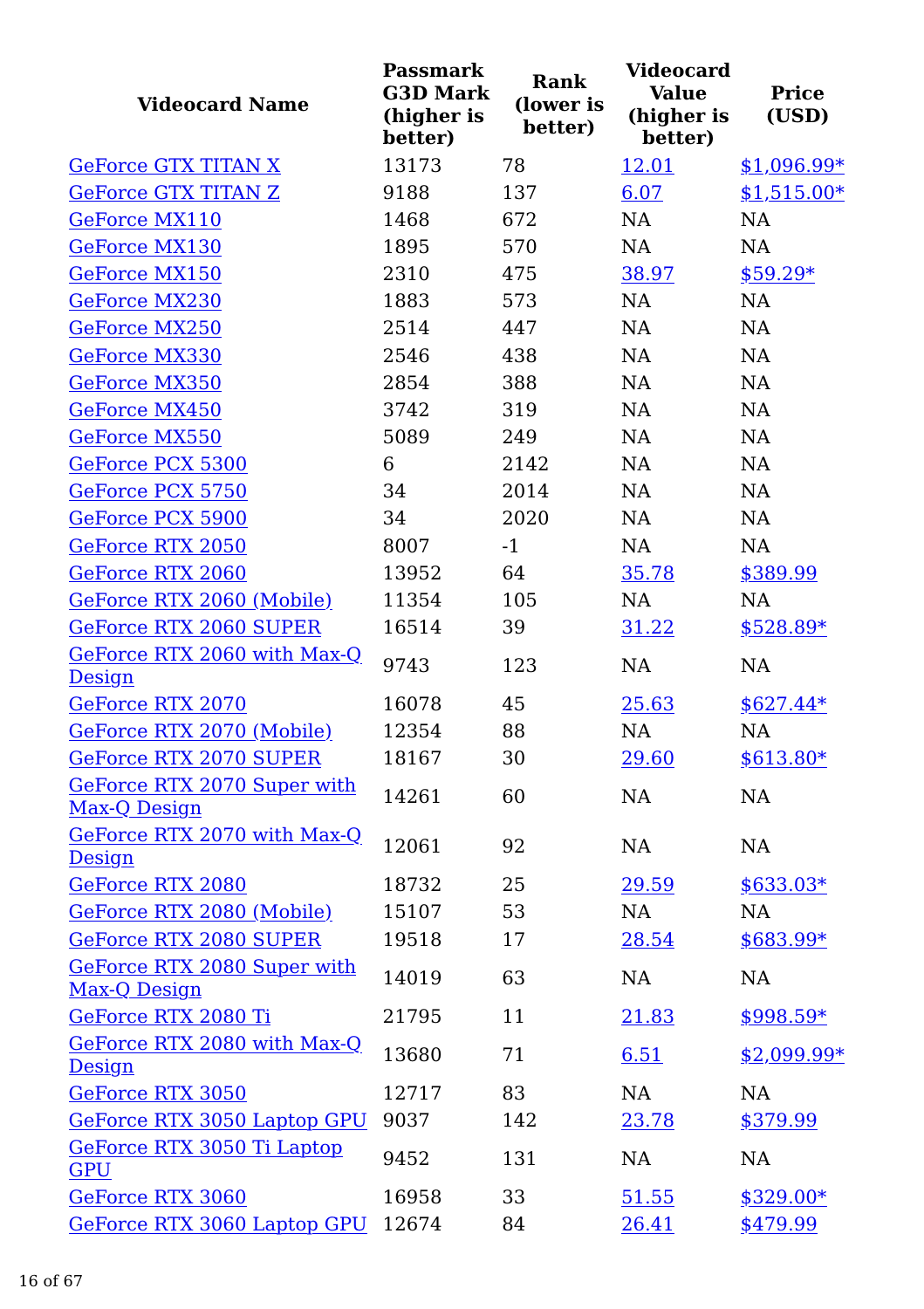| <b>Videocard Name</b>                       | <b>Passmark</b><br><b>G3D Mark</b><br>(higher is<br>better) | <b>Rank</b><br>(lower is<br>better) | <b>Videocard</b><br><b>Value</b><br>(higher is<br>better) | <b>Price</b><br>(USD) |
|---------------------------------------------|-------------------------------------------------------------|-------------------------------------|-----------------------------------------------------------|-----------------------|
| GeForce RTX 3060 Ti                         | 20205                                                       | 14                                  | 33.68                                                     | \$599.99              |
| <b>GeForce RTX 3070</b>                     | 22093                                                       | 10                                  | 30.69                                                     | \$719.99              |
| GeForce RTX 3070 Laptop GPU                 | 15231                                                       | 52                                  | <b>NA</b>                                                 | <b>NA</b>             |
| GeForce RTX 3070 Ti                         | 23366                                                       | 6                                   | 31.16                                                     | \$749.99              |
| GeForce RTX 3070 Ti Laptop<br>GPU           | 18489                                                       | 27                                  | <b>NA</b>                                                 | <b>NA</b>             |
| <b>GeForce RTX 3080</b>                     | 24852                                                       | 5                                   | 24.88                                                     | \$999.00              |
| GeForce RTX 3080 Laptop GPU                 | 16522                                                       | 38                                  | NA                                                        | <b>NA</b>             |
| GeForce RTX 3080 Ti                         | 26886                                                       | $\overline{2}$                      | 22.41                                                     | \$1,199.99            |
| GeForce RTX 3080 Ti Laptop<br><b>GPU</b>    | 19506                                                       | 19                                  | <b>NA</b>                                                 | <b>NA</b>             |
| <b>GeForce RTX 3090</b>                     | 26394                                                       | 3                                   | 15.08                                                     | \$1,749.99            |
| GeForce RTX 3090 Ti                         | 29093                                                       | $\mathbf{1}$                        | 13.85                                                     | \$2,099.99            |
| GeForce2 Go                                 | 4                                                           | 2195                                | <b>NA</b>                                                 | <b>NA</b>             |
| GeForce2 GTS/GeForce2 Pro                   | 3                                                           | 2200                                | <b>NA</b>                                                 | <b>NA</b>             |
| <b>GeForce2 Integrated GPU</b>              | 4                                                           | 2190                                | <b>NA</b>                                                 | <b>NA</b>             |
| <b>GeForce2 MX</b>                          | $\overline{2}$                                              | 2240                                | <b>NA</b>                                                 | <b>NA</b>             |
| <b>GeForce2 MX 100/200</b>                  | 3                                                           | 2224                                | <b>NA</b>                                                 | <b>NA</b>             |
| GeForce2 MX with DVI-D and<br><b>TV-out</b> | 4                                                           | 2173                                | <b>NA</b>                                                 | <b>NA</b>             |
| GeForce2 MX/MX 400                          | 3                                                           | 2202                                | NA                                                        | <b>NA</b>             |
| GeForce2 Ti                                 | 4                                                           | 2182                                | <b>NA</b>                                                 | <b>NA</b>             |
| GeForce2 Ultra                              | 6                                                           | 2140                                | NA                                                        | NA                    |
| GeForce <sub>3</sub>                        | 4                                                           | 2170                                | NA                                                        | NA                    |
| GeForce3 Ti 200                             | 4                                                           | 2197                                | NA                                                        | NA                    |
| GeForce3 Ti 500                             | 2                                                           | 2250                                | <b>NA</b>                                                 | NA                    |
| GeForce4 420 Go                             | 3                                                           | 2221                                | NA                                                        | NA                    |
| GeForce4 420 Go 32M                         | 5                                                           | 2160                                | <b>NA</b>                                                 | <b>NA</b>             |
| GeForce4 4200 Go                            | 3                                                           | 2201                                | <b>NA</b>                                                 | NA                    |
| GeForce4 440                                | 4                                                           | 2167                                | NA                                                        | NA                    |
| GeForce4 440 Go                             | 3                                                           | 2208                                | <b>NA</b>                                                 | NA                    |
| GeForce4 440 Go 64M                         | 5                                                           | 2146                                | <b>NA</b>                                                 | NA                    |
| GeForce4 448 Go                             | 5                                                           | 2157                                | <b>NA</b>                                                 | NA                    |
| GeForce4 MX 4000                            | 4                                                           | 2188                                | <b>NA</b>                                                 | NA                    |
| GeForce4 MX 420                             | 4                                                           | 2174                                | NA                                                        | NA                    |
| GeForce4 MX 440                             | 4                                                           | 2185                                | NA                                                        | NA                    |
| GeForce4 MX 440 with AGP8X                  | 4                                                           | 2171                                | <b>NA</b>                                                 | NA                    |
| GeForce4 MX 440SE                           | 4                                                           | 2184                                | <b>NA</b>                                                 | NA                    |
| GeForce4 MX 460                             | 4                                                           | 2194                                | NA                                                        | NA                    |
| GeForce4 MX Integrated GPU                  | 6                                                           | 2138                                | <b>NA</b>                                                 | <b>NA</b>             |
| GeForce4 Ti 4200                            | 5                                                           | 2156                                | <b>NA</b>                                                 | <b>NA</b>             |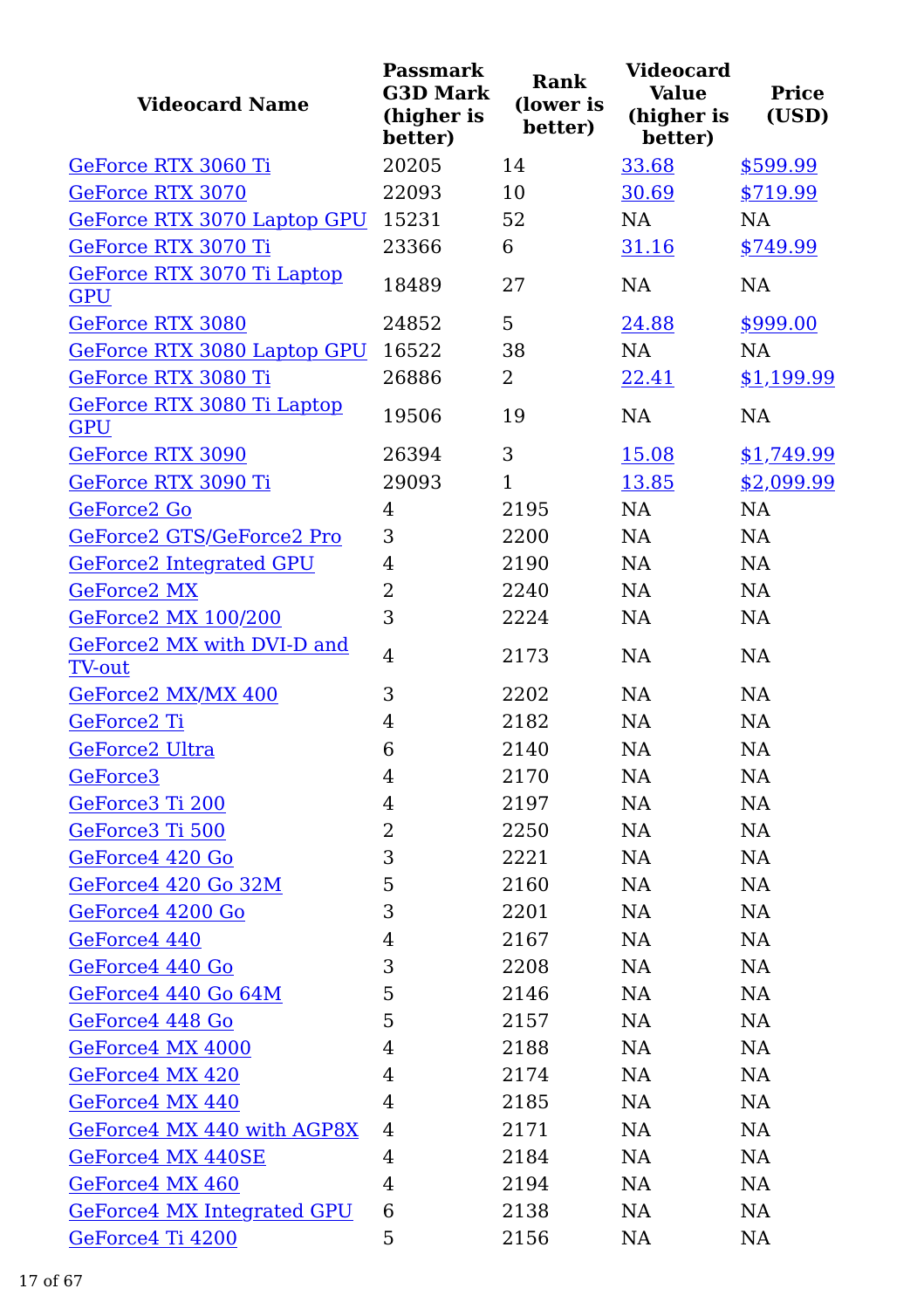| <b>Videocard Name</b>           | <b>Passmark</b><br><b>G3D Mark</b><br>(higher is<br>better) | <b>Rank</b><br>(lower is<br>better) | <b>Videocard</b><br><b>Value</b><br>(higher is<br>better) | <b>Price</b><br>(USD) |
|---------------------------------|-------------------------------------------------------------|-------------------------------------|-----------------------------------------------------------|-----------------------|
| GeForce4 Ti 4400                | 7                                                           | 2131                                | NA                                                        | <b>NA</b>             |
| GeForce4 Ti 4600                | 5                                                           | 2158                                | 0.10                                                      | $$53.99*$             |
| GeForce4 Ti 4800                | 5                                                           | 2148                                | <b>NA</b>                                                 | <b>NA</b>             |
| GeForce4 Ti 4800 SE             | 6                                                           | 2134                                | NA                                                        | NA                    |
| GeForce9400M                    | 105                                                         | 1773                                | <b>NA</b>                                                 | <b>NA</b>             |
| GF117                           | 554                                                         | 1241                                | NA                                                        | NA                    |
| <b>GIGABYTE RADEON 9600 PRO</b> | 39                                                          | 1991                                | NA                                                        | NA                    |
| Gigabyte RADEON X300            | 40                                                          | 1980                                | NA                                                        | NA                    |
| <b>GRID GTX P40-6</b>           | 4340                                                        | 281                                 | NA                                                        | NA                    |
| <b>GRID K1</b>                  | 810                                                         | 970                                 | 2.05                                                      | $$395.00*$            |
| <b>GRID K120Q</b>               | 293                                                         | 1496                                | <b>NA</b>                                                 | NA                    |
| <b>GRID K140Q</b>               | 727                                                         | 1048                                | <b>NA</b>                                                 | NA                    |
| <b>GRID K160Q</b>               | 628                                                         | 1148                                | NA                                                        | NA                    |
| <b>GRID K180Q</b>               | 533                                                         | 1267                                | NA                                                        | NA                    |
| <b>GRID K2</b>                  | 2736                                                        | 403                                 | 0.61                                                      | \$4,449.99            |
| <b>GRID K220Q</b>               | 912                                                         | 896                                 | <b>NA</b>                                                 | NA                    |
| <b>GRID K240Q</b>               | 2541                                                        | 441                                 | NA                                                        | NA                    |
| <b>GRID K260Q</b>               | 2949                                                        | 382                                 | <b>NA</b>                                                 | <b>NA</b>             |
| <b>GRID K280Q</b>               | 2839                                                        | 391                                 | NA                                                        | NA                    |
| <b>GRID K520</b>                | 3399                                                        | 338                                 | 22.66                                                     | $$149.99*$            |
| <b>GRID M10-0Q</b>              | 913                                                         | 893                                 | NA                                                        | NA                    |
| <b>GRID M10-1B</b>              | 2309                                                        | 477                                 | <b>NA</b>                                                 | <b>NA</b>             |
| <b>GRID M10-1Q</b>              | 3351                                                        | 345                                 | NA                                                        | NA                    |
| <b>GRID M10-2B</b>              | 2333                                                        | 473                                 | NA                                                        | NA                    |
| <b>GRID M10-2Q</b>              | 2653                                                        | 419                                 | NA                                                        | NA                    |
| <b>GRID M10-4Q</b>              | 3223                                                        | 353                                 | NA                                                        | NA                    |
| <b>GRID M10-8Q</b>              | 2606                                                        | 428                                 | NA                                                        | NA                    |
| <b>GRID M6-0B</b>               | 911                                                         | 898                                 | NA                                                        | NA                    |
| GRID M6-1Q                      | 2069                                                        | 521                                 | NA                                                        | NA                    |
| GRID M6-8Q                      | 3568                                                        | 326                                 | NA                                                        | NA                    |
| GRID M60-0B                     | 1838                                                        | 582                                 | NA                                                        | <b>NA</b>             |
| <b>GRID M60-0Q</b>              | 827                                                         | 955                                 | NA                                                        | NA                    |
| <b>GRID M60-1B</b>              | 4456                                                        | 276                                 | NA                                                        | <b>NA</b>             |
| <b>GRID M60-1Q</b>              | 4250                                                        | 291                                 | NA                                                        | <b>NA</b>             |
| <b>GRID M60-2Q</b>              | 4315                                                        | 285                                 | NA                                                        | <b>NA</b>             |
| <b>GRID M60-4Q</b>              | 3831                                                        | 312                                 | NA                                                        | NA                    |
| GRID M60-8A                     | 5523                                                        | 234                                 | NA                                                        | <b>NA</b>             |
| <b>GRID M60-8Q</b>              | 3883                                                        | 307                                 | NA                                                        | NA                    |
| <b>GRID P100-16Q</b>            | 5944                                                        | 218                                 | NA                                                        | NA                    |
| <b>GRID P100-1B</b>             | 2223                                                        | 495                                 | NA                                                        | NA                    |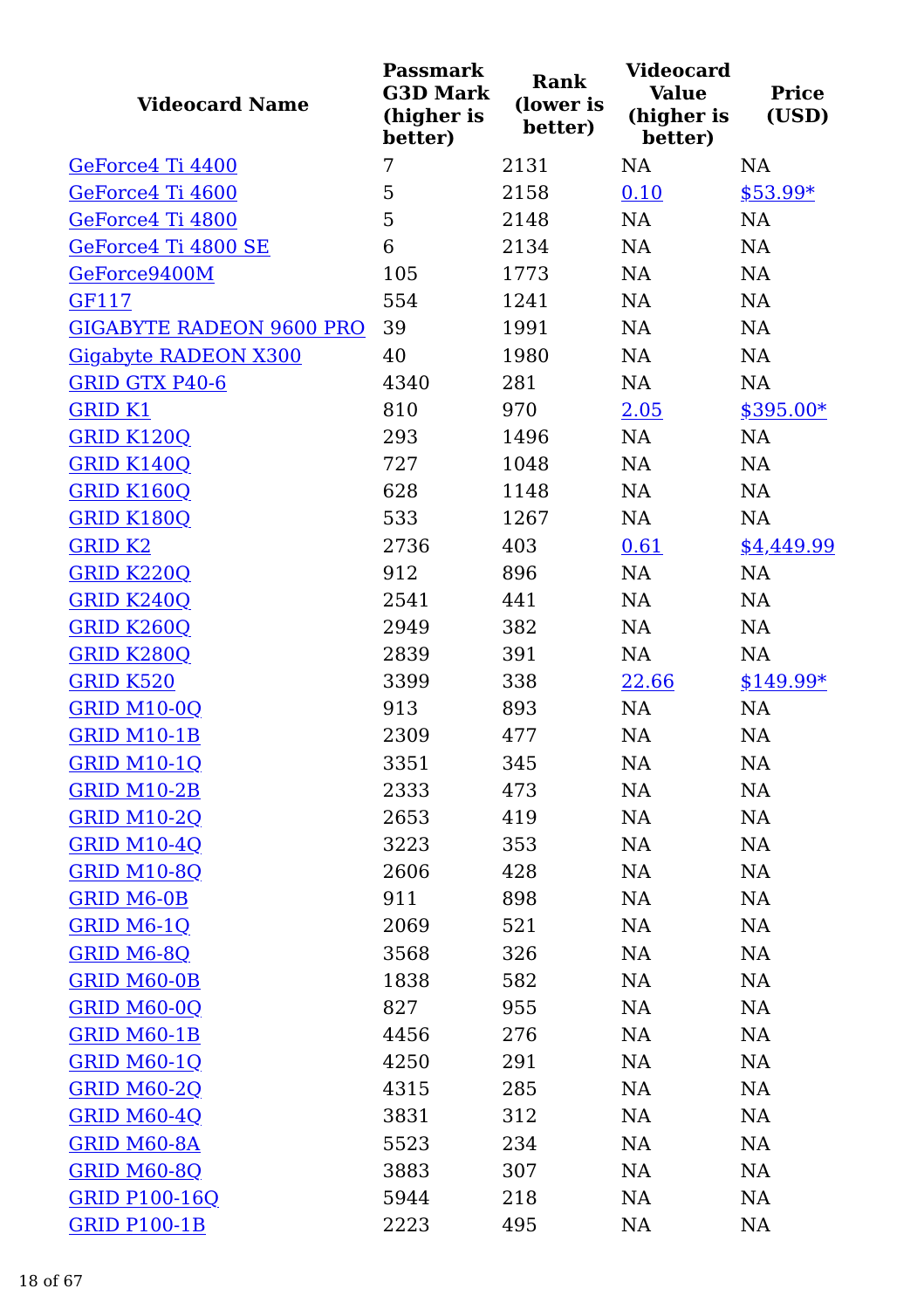| <b>Videocard Name</b>                                | <b>Passmark</b><br><b>G3D Mark</b><br>(higher is<br>better) | Rank<br>(lower is<br>better) | <b>Videocard</b><br><b>Value</b><br>(higher is<br>better) | <b>Price</b><br>(USD) |
|------------------------------------------------------|-------------------------------------------------------------|------------------------------|-----------------------------------------------------------|-----------------------|
| <b>GRID P100-8Q</b>                                  | 3841                                                        | 311                          | <b>NA</b>                                                 | NA                    |
| <b>GRID P40-24Q</b>                                  | 4727                                                        | 264                          | NA                                                        | NA                    |
| <b>GRID P40-2B</b>                                   | 3354                                                        | 344                          | NA                                                        | NA                    |
| <b>GRID P40-2Q</b>                                   | 4287                                                        | 287                          | NA                                                        | NA                    |
| <b>GRID P40-3Q</b>                                   | 681                                                         | 1091                         | NA                                                        | NA                    |
| <b>GRID P40-4Q</b>                                   | 777                                                         | 988                          | NA                                                        | NA                    |
| <b>GRID P6-2Q</b>                                    | 3925                                                        | 302                          | NA                                                        | NA                    |
| <b>GRID P6-4A</b>                                    | 2639                                                        | 422                          | NA                                                        | NA                    |
| GRID P6-4Q                                           | 4429                                                        | 278                          | NA                                                        | NA                    |
| <b>GRID RTX6000P-4Q</b>                              | 4283                                                        | $-1$                         | NA                                                        | NA                    |
| GRID RTX6000P-6Q                                     | 4777                                                        | 259                          | NA                                                        | NA                    |
| <b>GRID RTX8000-2Q</b>                               | 3574                                                        | $-1$                         | NA                                                        | NA                    |
| <b>GRID RTX8000-4Q</b>                               | 3960                                                        | $-1$                         | NA                                                        | NA                    |
| <b>GRID RTX8000P-2Q</b>                              | 3843                                                        | $-1$                         | NA                                                        | NA                    |
| GRID T4-1Q                                           | 2702                                                        | 409                          | NA                                                        | NA                    |
| <b>GRID T4-2B</b>                                    | 2601                                                        | 432                          | <b>NA</b>                                                 | NA                    |
| <b>GRID T4-2Q</b>                                    | 3031                                                        | 375                          | NA                                                        | NA                    |
| GRID T4-4Q                                           | 3181                                                        | 355                          | NA                                                        | NA                    |
| <b>GRID T4-8Q</b>                                    | 4283                                                        | $-1$                         | NA                                                        | NA                    |
| <b>GRID V100-8Q</b>                                  | 16                                                          | 2095                         | NA                                                        | NA                    |
| <b>GRID V100D-8Q</b>                                 | 4155                                                        | 294                          | NA                                                        | NA                    |
| <b>GT 430</b>                                        | 223                                                         | 1559                         | 1.56                                                      | $$142.88*$            |
| HD6450                                               | 220                                                         | 1563                         | <u>2.04</u>                                               | $$108.20*$            |
| HIS DIGITAL HD 4650 AGP                              | 452                                                         | 1356                         | NA                                                        | NA                    |
| <b>IGP 340M</b>                                      | $\mathbf{1}$                                                | 2265                         | NA                                                        | NA                    |
| <b>IncrediblE HD</b>                                 | 389                                                         | 1415                         | NA                                                        | NA                    |
| IncrediblE HD 3000                                   | 291                                                         | $-1$                         | <b>NA</b>                                                 | NA                    |
| IncrediblE HD 4000                                   | 517                                                         | 1284                         | <b>NA</b>                                                 | NA                    |
| IncrediblE HD 4600                                   | 749                                                         | 1026                         | <b>NA</b>                                                 | NA                    |
| Intel - Express Chipset G41                          | 56                                                          | 1932                         | <b>NA</b>                                                 | NA                    |
| Intel - Express Chipset Q45/Q43 57                   |                                                             | 1926                         | NA                                                        | NA                    |
| <b>Intel 2nd Generation</b><br><b>SandyBridge HD</b> | 212                                                         | 1575                         | NA                                                        | NA                    |
| <b>Intel 2nd Generation</b><br>SandyBridge HD 3000   | 205                                                         | 1587                         | NA                                                        | NA                    |
| <b>Intel 4th Generation Haswell</b><br>HD            | 419                                                         | 1392                         | NA                                                        | NA                    |
| Intel 82845G Controller                              | $\overline{2}$                                              | 2256                         | NA                                                        | NA                    |
| Intel 82845G/GL Controller                           | $\overline{2}$                                              | 2245                         | <b>NA</b>                                                 | NA                    |
| Intel 82845G/GL/GE/PE/GV<br>Controller               | $\overline{2}$                                              | 2235                         | NA                                                        | NA                    |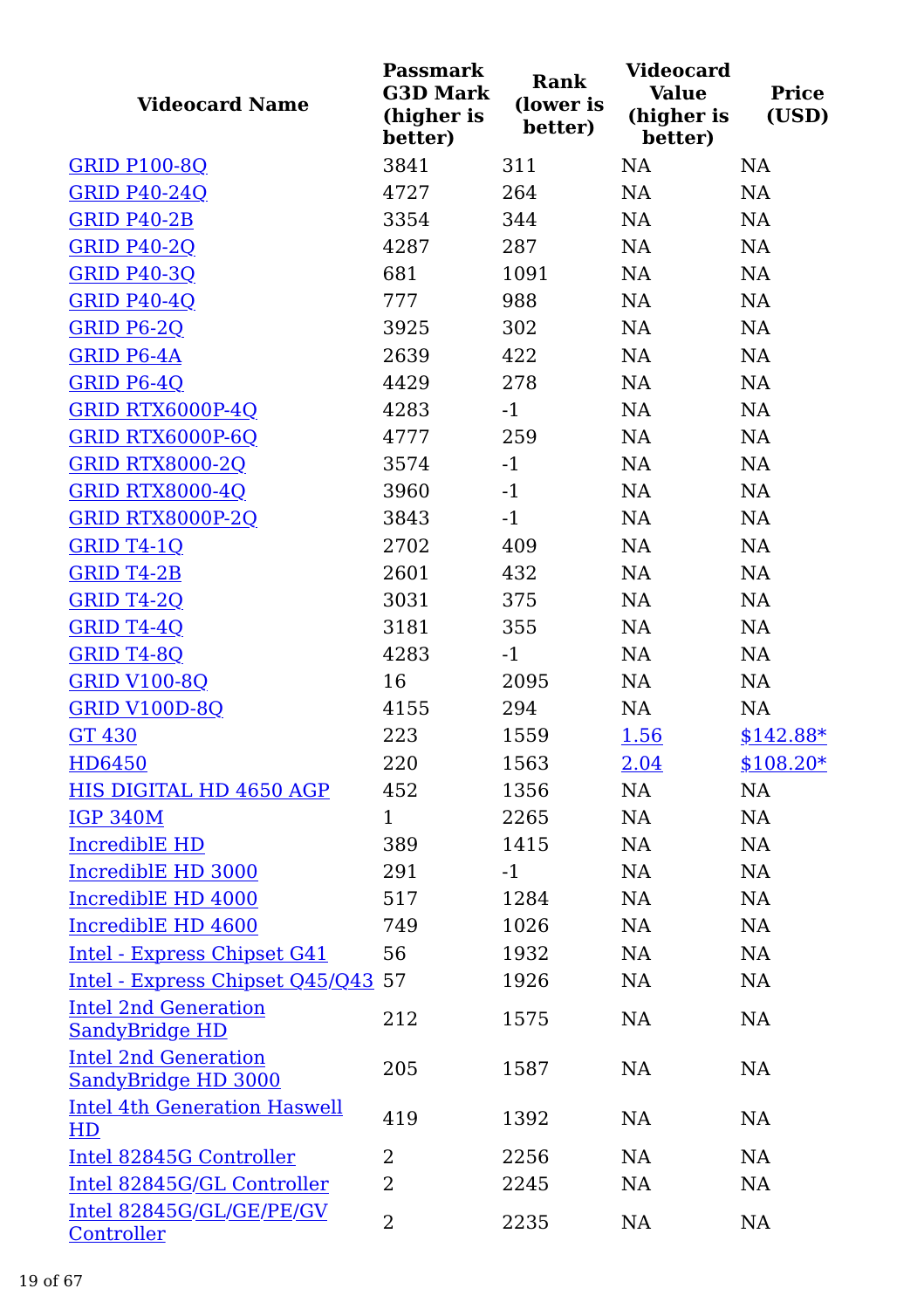| <b>Videocard Name</b>                                        | <b>Passmark</b><br><b>G3D Mark</b><br>(higher is<br>better) | <b>Rank</b><br>(lower is<br>better) | <b>Videocard</b><br><b>Value</b><br>(higher is<br>better) | <b>Price</b><br>(USD) |
|--------------------------------------------------------------|-------------------------------------------------------------|-------------------------------------|-----------------------------------------------------------|-----------------------|
| Intel 82852/82855 GM/GME                                     | $\mathbf{1}$                                                | 2268                                | NA                                                        | NA                    |
| Controller                                                   |                                                             |                                     |                                                           |                       |
| Intel 82865G Controller                                      | 4                                                           | 2178                                | NA                                                        | NA                    |
| Intel 82915G Express                                         | 5                                                           | 2152                                | <b>NA</b>                                                 | <b>NA</b>             |
| Intel 82915G/915GV/910GL                                     | 3                                                           | 2209                                | NA                                                        | <b>NA</b>             |
| Intel 82915G/GV/910GL<br><b>Advanced v3.5</b>                | $\overline{2}$                                              | 2244                                | NA                                                        | <b>NA</b>             |
| Intel 82915G/GV/910GL Express 3                              |                                                             | 2230                                | <b>NA</b>                                                 | <b>NA</b>             |
| Intel 82945G Express                                         | 14                                                          | 2099                                | <b>NA</b>                                                 | <b>NA</b>             |
| Intel 82945G Express-<br>Chipsatzfamilie                     | 8                                                           | 2123                                | <b>NA</b>                                                 | <b>NA</b>             |
| <b>Intel 865 Embedded Controller</b>                         | 3                                                           | 2210                                | NA                                                        | <b>NA</b>             |
| Intel 915G, 910G Express                                     | 4                                                           | 2199                                | NA                                                        | <b>NA</b>             |
| Intel 915G/915GV/910GL<br><b>Embedded Controller Functio</b> | $\overline{4}$                                              | 2180                                | NA                                                        | <b>NA</b>             |
| <b>Intel 945G Embedded Chipset</b><br>Function 0             | $\overline{4}$                                              | 2187                                | <b>NA</b>                                                 | <b>NA</b>             |
| <b>Intel 946GZ Embedded Chipset</b><br><b>Function 0</b>     | 3                                                           | 2225                                | <b>NA</b>                                                 | <b>NA</b>             |
| Intel 946GZ Express                                          | 3                                                           | 2220                                | <b>NA</b>                                                 | <b>NA</b>             |
| Intel B43 Express Chipset                                    | 68                                                          | 1892                                | <b>NA</b>                                                 | <b>NA</b>             |
| <b>Intel Coffee Lake UHD</b>                                 | 1158                                                        | 760                                 | NA                                                        | NA                    |
| <b>Intel Extreme Controller</b>                              | $\mathbf{1}$                                                | 2259                                | <b>NA</b>                                                 | <b>NA</b>             |
| Intel G33/G31 Express                                        | 86                                                          | 1829                                | <b>NA</b>                                                 | NA                    |
| <b>Intel G35 Express</b>                                     | 3090                                                        | 367                                 | NA                                                        | NA                    |
| <b>Intel G41 Express Chipset</b>                             | 83                                                          | 1841                                | NA                                                        | NA                    |
| Intel G41 Express-Chipsatz                                   | 57                                                          | 1929                                | NA                                                        | NA                    |
| Intel G45/G43 Express Chipset                                | 74                                                          | 1866                                | NA                                                        | NA                    |
| Intel G45/G43/G41 Express<br><b>Chipset</b>                  | 67                                                          | 1894                                | NA                                                        | NA                    |
| <b>Intel G965 Express</b>                                    | 24                                                          | 2063                                | <b>NA</b>                                                 | NA                    |
| Intel GMA 3150 Express                                       | $\overline{2}$                                              | 2251                                | NA                                                        | NA                    |
| Intel Haswell HD - GT1                                       | 123                                                         | 1713                                | NA                                                        | NA                    |
| Intel Haswell HD - GT2                                       | 139                                                         | 1672                                | NA                                                        | NA                    |
| Intel HD 2000                                                | 213                                                         | 1574                                | NA                                                        | NA                    |
| Intel HD 3000                                                | 256                                                         | 1531                                | 0.27                                                      | $$945.00*$            |
| Intel HD 4000                                                | 332                                                         | 1459                                | 0.21                                                      | $$1,592.95*$          |
| Intel HD 4400                                                | 521                                                         | 1279                                | NA                                                        | NA                    |
| Intel HD 4600                                                | 626                                                         | 1154                                | NA                                                        | NA                    |
| Intel HD 500                                                 | 294                                                         | 1495                                | NA                                                        | NA                    |
| Intel HD 5000                                                | 562                                                         | 1233                                | 0.90                                                      | $$625.00*$            |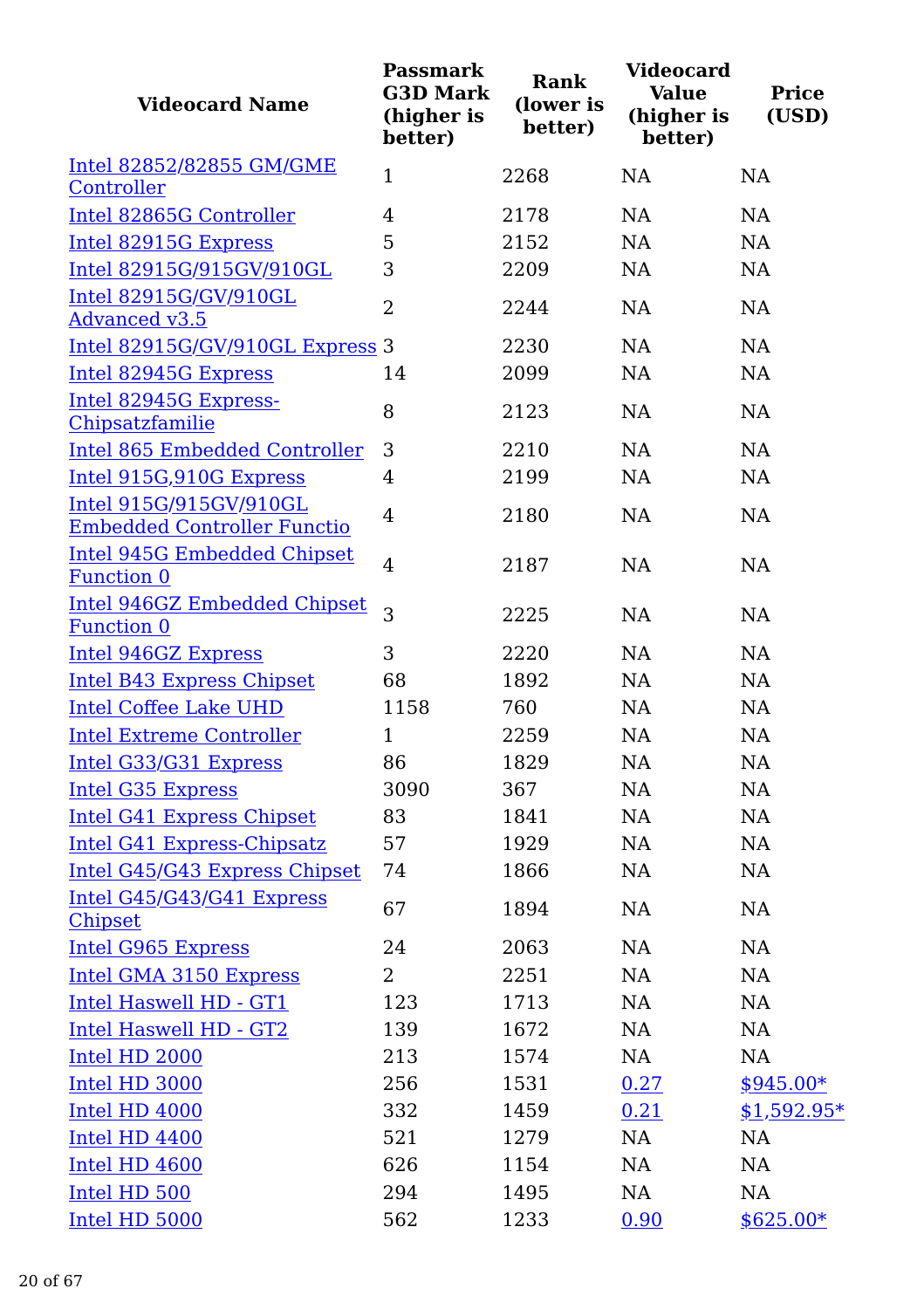| <b>Videocard Name</b>                      | <b>Passmark</b><br><b>G3D Mark</b><br>(higher is<br>better) | Rank<br>(lower is<br>better) | <b>Videocard</b><br><b>Value</b><br>(higher is<br>better) | <b>Price</b><br>(USD) |
|--------------------------------------------|-------------------------------------------------------------|------------------------------|-----------------------------------------------------------|-----------------------|
| Intel HD 505                               | 339                                                         | 1455                         | <b>NA</b>                                                 | NA                    |
| Intel HD 510                               | 619                                                         | 1167                         | NA                                                        | NA                    |
| Intel HD 515                               | 622                                                         | 1160                         | <b>NA</b>                                                 | NA                    |
| Intel HD 520                               | 866                                                         | 927                          | NA                                                        | NA                    |
| Intel HD 5200                              | 830                                                         | 954                          | <b>NA</b>                                                 | NA                    |
| Intel HD 530                               | 983                                                         | 843                          | NA                                                        | NA                    |
| Intel HD 5300                              | 388                                                         | 1416                         | NA                                                        | NA                    |
| Intel HD 5500                              | 581                                                         | 1208                         | <b>NA</b>                                                 | NA                    |
| Intel HD 5600                              | 712                                                         | 1065                         | NA                                                        | NA                    |
| Intel HD 6000                              | 851                                                         | 940                          | <b>NA</b>                                                 | NA                    |
| Intel HD 610                               | 672                                                         | 1102                         | <b>NA</b>                                                 | NA                    |
| Intel HD 615                               | 723                                                         | 1052                         | NA                                                        | <b>NA</b>             |
| Intel HD 630                               | 1117                                                        | 777                          | NA                                                        | NA                    |
| <b>Intel HD Family</b>                     | 451                                                         | 1358                         | <b>NA</b>                                                 | NA                    |
| Intel HD Graphics 620                      | 922                                                         | 890                          | NA                                                        | NA                    |
| Intel HD manual-15.28-1861                 | 62                                                          | 1912                         | NA                                                        | NA                    |
| Intel HD manual-<br>gen9 2015-133271       | 165                                                         | 1634                         | <b>NA</b>                                                 | NA                    |
| <b>Intel HD Modded</b>                     | 112                                                         | 1751                         | NA                                                        | NA                    |
| Intel HD P3000                             | 296                                                         | 1494                         | NA                                                        | NA                    |
| Intel HD P4000                             | 516                                                         | 1286                         | <b>NA</b>                                                 | NA                    |
| Intel HD P4600                             | 604                                                         | 1184                         | NA                                                        | NA                    |
| <b>Intel HD P4600/P4700</b>                | 624                                                         | 1158                         | NA                                                        | NA                    |
| Intel HD P530                              | 1202                                                        | 746                          | <b>NA</b>                                                 | NA                    |
| Intel HD P630                              | 1237                                                        | 732                          | <b>NA</b>                                                 | NA                    |
| Intel i gfx-driver-ci-master-9938 206      |                                                             | $-1$                         | <b>NA</b>                                                 | NA                    |
| Intel i gfx-driver-ci-master-9938<br>DCH-I | 572                                                         | $-1$                         | <b>NA</b>                                                 | NA                    |
| <b>Intel Infoshock HD</b>                  | 193                                                         | 1601                         | <b>NA</b>                                                 | NA                    |
| Intel Iris 5100                            | 757                                                         | 1017                         | <b>NA</b>                                                 | NA                    |
| Intel Iris 540                             | 1257                                                        | 725                          | NA                                                        | NA                    |
| Intel Iris 550                             | 1343                                                        | 699                          | <b>NA</b>                                                 | NA                    |
| Intel Iris 6100                            | 907                                                         | 900                          | <b>NA</b>                                                 | NA                    |
| Intel Iris 650                             | 1794                                                        | 596                          | <b>NA</b>                                                 | NA                    |
| <b>Intel Iris Plus</b>                     | 1849                                                        | 578                          | <b>NA</b>                                                 | NA                    |
| Intel Iris Plus 640                        | 1332                                                        | 702                          | <b>NA</b>                                                 | NA                    |
| Intel Iris Plus 645                        | 1742                                                        | 608                          | <b>NA</b>                                                 | NA                    |
| Intel Iris Plus 650                        | 1574                                                        | 642                          | <b>NA</b>                                                 | NA                    |
| Intel Iris Plus 655                        | 1771                                                        | 602                          | NA                                                        | NA                    |
| Intel Iris Pro 5200                        | 1020                                                        | 822                          | <b>NA</b>                                                 | NA                    |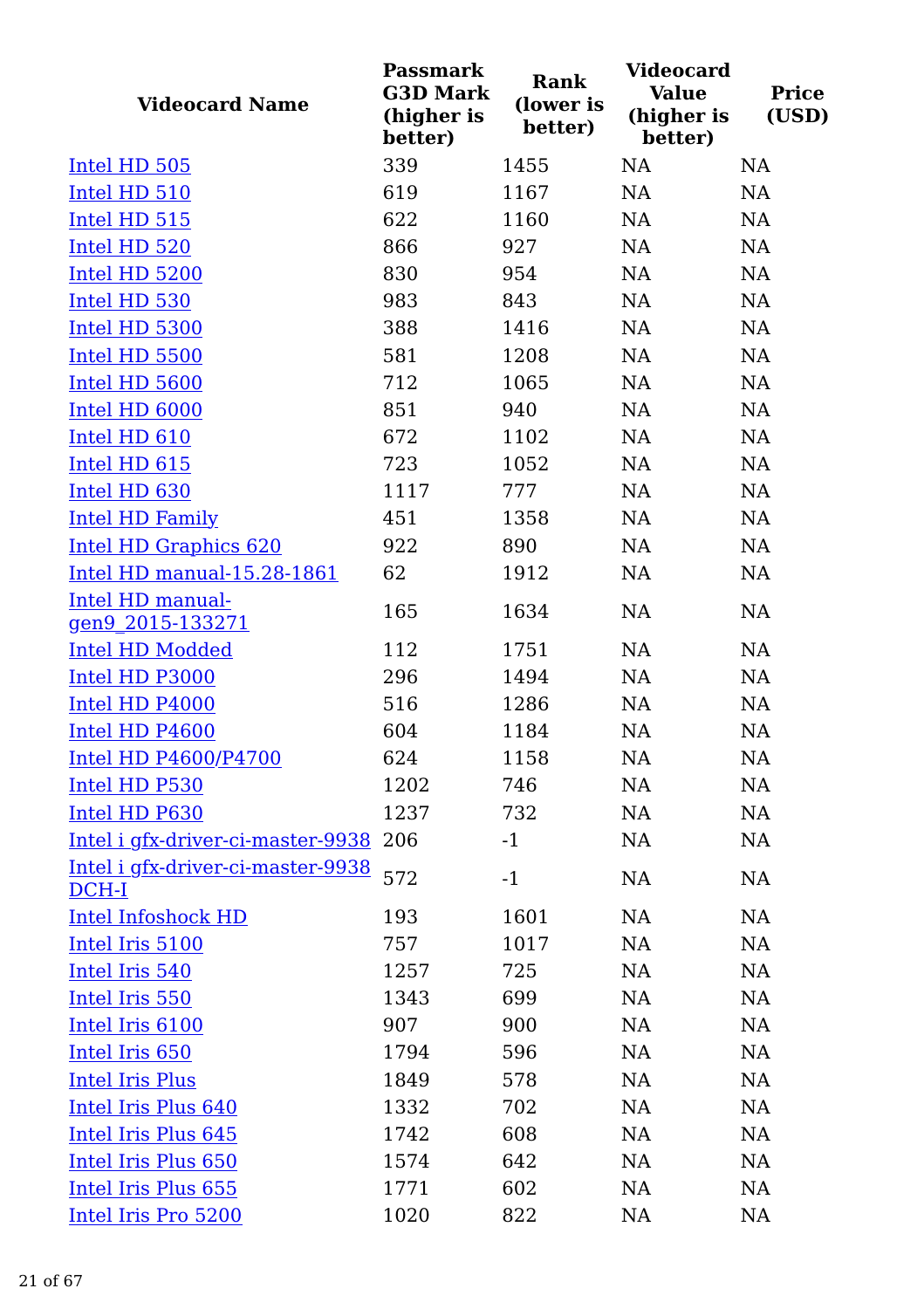| <b>Videocard Name</b>                              | <b>Passmark</b><br><b>G3D Mark</b><br>(higher is<br>better) | <b>Rank</b><br>(lower is<br>better) | <b>Videocard</b><br><b>Value</b><br>(higher is<br>better) | <b>Price</b><br>(USD) |
|----------------------------------------------------|-------------------------------------------------------------|-------------------------------------|-----------------------------------------------------------|-----------------------|
| Intel Iris Pro 580                                 | 1992                                                        | 540                                 | <b>NA</b>                                                 | <b>NA</b>             |
| Intel Iris Pro 6100                                | 925                                                         | 889                                 | <b>NA</b>                                                 | <b>NA</b>             |
| Intel Iris Pro Graphics 6200                       | 1429                                                        | 680                                 | <b>NA</b>                                                 | <b>NA</b>             |
| Intel Iris Pro P580                                | 2168                                                        | 507                                 | <b>NA</b>                                                 | <b>NA</b>             |
| Intel Iris Pro P6300                               | 1653                                                        | 623                                 | <b>NA</b>                                                 | NA                    |
| Intel Iris Xe                                      | 2781                                                        | 396                                 | <b>NA</b>                                                 | NA                    |
| Intel Iris Xe MAX                                  | 1972                                                        | 547                                 | <b>NA</b>                                                 | <b>NA</b>             |
| <b>Intel Media Accelerator</b>                     | 32                                                          | 2030                                | <b>NA</b>                                                 | NA                    |
| <b>Intel Media Accelerator 3150</b>                | $\overline{2}$                                              | 2234                                | <b>NA</b>                                                 | NA                    |
| <b>Intel Media Accelerator 500</b>                 | 3                                                           | 2217                                | <b>NA</b>                                                 | NA                    |
| <b>Intel Media Accelerator 600</b>                 | 6                                                           | 2133                                | <b>NA</b>                                                 | <b>NA</b>             |
| <b>Intel Media Accelerator HD</b>                  | 99                                                          | 1790                                | <b>NA</b>                                                 | <b>NA</b>             |
| <b>Intel Poison Ivy</b>                            | 738                                                         | 1040                                | <b>NA</b>                                                 | <b>NA</b>             |
| <b>Intel Q33 Express</b>                           | $\overline{4}$                                              | 2179                                | <b>NA</b>                                                 | <b>NA</b>             |
| Intel Q35 Embedded                                 | 8                                                           | 2119                                | <b>NA</b>                                                 | <b>NA</b>             |
| Intel Q35 Express                                  | 142                                                         | 1663                                | <b>NA</b>                                                 | <b>NA</b>             |
| Intel Q45/Q43 Express Chipset                      | 142                                                         | 1665                                | <b>NA</b>                                                 | NA                    |
| Intel Q45/Q43 Express-Chipsatz                     | 57                                                          | 1930                                | <b>NA</b>                                                 | NA                    |
| Intel Q965/Q963 Express                            | 299                                                         | 1492                                | <b>NA</b>                                                 | NA                    |
| Intel Skylake HD DT GT2                            | 576                                                         | 1215                                | <b>NA</b>                                                 | NA                    |
| <b>Intel UHD</b>                                   | 1582                                                        | 640                                 | <b>NA</b>                                                 | NA                    |
| Intel UHD 600                                      | 328                                                         | 1469                                | NA                                                        | NA                    |
| Intel UHD 605                                      | 369                                                         | 1428                                | NA                                                        | NA                    |
| Intel UHD 610                                      | 729                                                         | 1046                                | NA                                                        | NA                    |
| Intel UHD 615                                      | 759                                                         | 1013                                | NA                                                        | NA                    |
| Intel UHD 617                                      | 848                                                         | 941                                 | <b>NA</b>                                                 | NA                    |
| Intel UHD 620                                      | 888                                                         | 911                                 | <b>NA</b>                                                 | NA                    |
| Intel UHD 630                                      | 1293                                                        | 716                                 | NA                                                        | NA                    |
| Intel UHD 710                                      | 1106                                                        | 781                                 | NA                                                        | NA                    |
| Intel UHD 730                                      | 1553                                                        | 650                                 | <b>NA</b>                                                 | NA                    |
| Intel UHD 750                                      | 1774                                                        | 601                                 | <b>NA</b>                                                 | NA                    |
| Intel UHD 770                                      | 2610                                                        | 427                                 | <b>NA</b>                                                 | NA                    |
| Intel UHD Graphics 620                             | 1036                                                        | 814                                 | <b>NA</b>                                                 | NA                    |
| Intel UHD P630                                     | 2540                                                        | 442                                 | NA                                                        | NA                    |
| Intel UHD P750                                     | 1743                                                        | 607                                 | <b>NA</b>                                                 | NA                    |
| <b>Intel UHD ReleaseInternal</b>                   | 1959                                                        | $-1$                                | NA                                                        | NA                    |
| <b>Intel US15 Embedded Media</b><br>and Controller | 7                                                           | 2130                                | NA                                                        | NA                    |
| <b>ION</b>                                         | 85                                                          | 1831                                | 0.37                                                      | $$229.99*$            |
| <b>ION LE</b>                                      | 97                                                          | 1796                                | NA                                                        | NA                    |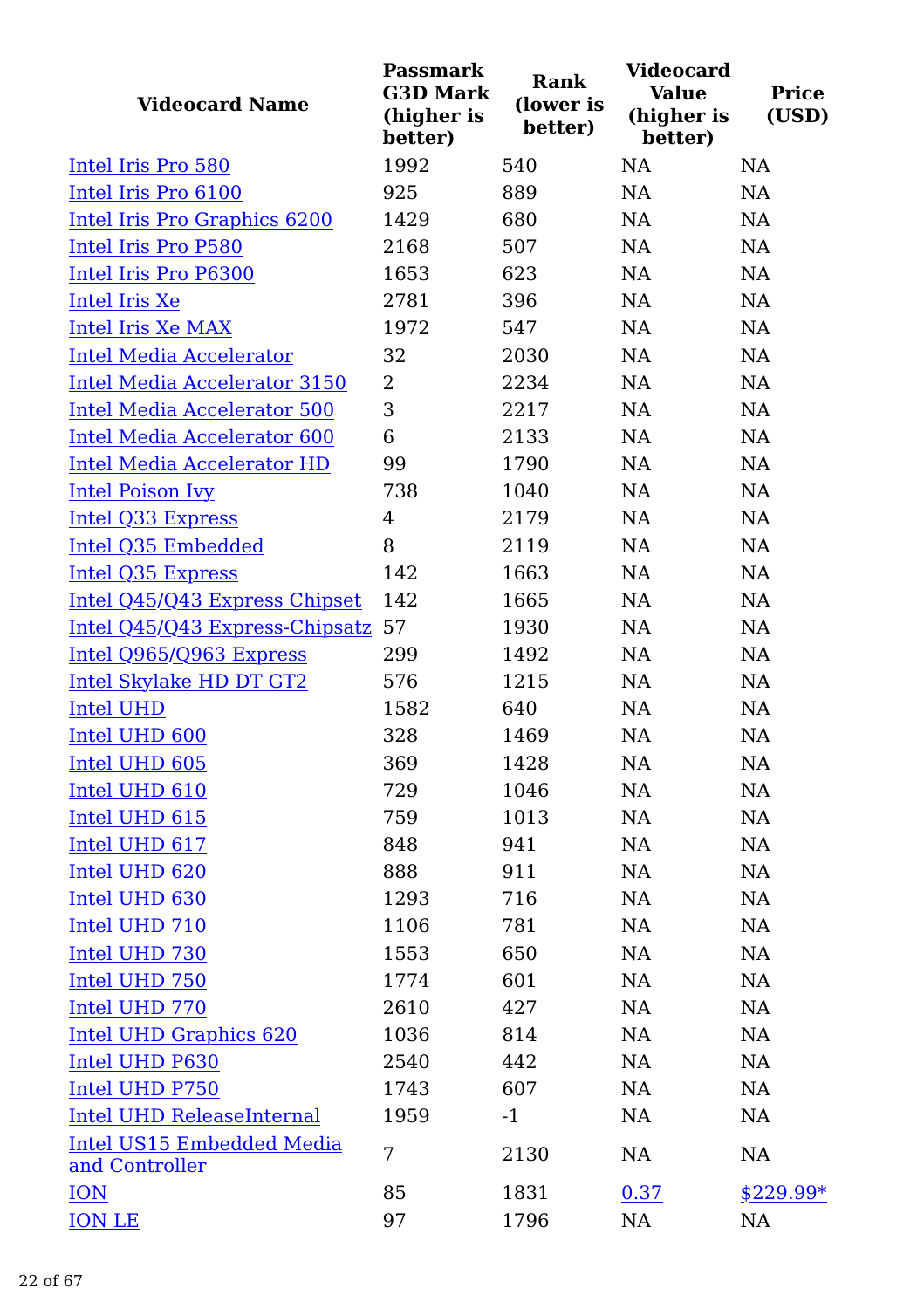| <b>Videocard Name</b>                                  | <b>Passmark</b><br><b>G3D Mark</b><br>(higher is<br>better) | <b>Rank</b><br>(lower is<br>better) | <b>Videocard</b><br><b>Value</b><br>(higher is<br>better) | <b>Price</b><br>(USD) |
|--------------------------------------------------------|-------------------------------------------------------------|-------------------------------------|-----------------------------------------------------------|-----------------------|
| KV SPECTRE LITE MOBILE                                 | 538                                                         | 1262                                | <b>NA</b>                                                 | <b>NA</b>             |
| 25W                                                    |                                                             |                                     |                                                           |                       |
| <b>LMIMIRR</b>                                         | 874                                                         | 921                                 | <b>NA</b>                                                 | NA                    |
| $M71-M$                                                | 64                                                          | 1907                                | <b>NA</b>                                                 | <b>NA</b>             |
| <b>M76M</b>                                            | 124                                                         | 1707                                | <b>NA</b>                                                 | <b>NA</b>             |
| <b>M860G with Mobility Radeon</b><br>4100              | 75                                                          | 1862                                | <b>NA</b>                                                 | NA                    |
| <b>M880G with Mobility Radeon</b><br>HD 4200           | 92                                                          | 1811                                | <b>NA</b>                                                 | <b>NA</b>             |
| <b>M880G with Mobility Radeon</b><br>HD 4225           | 71                                                          | 1878                                | <b>NA</b>                                                 | <b>NA</b>             |
| <b>M880G with Mobility Radeon</b><br>HD 4250           | 104                                                         | 1778                                | <b>NA</b>                                                 | <b>NA</b>             |
| Master X3100 Driver                                    | 10                                                          | 2110                                | NA                                                        | <b>NA</b>             |
| Matrox C420 LP PCIe x16                                | 634                                                         | 1138                                | <b>NA</b>                                                 | NA                    |
| Matrox C680 PCIe x16                                   | 1903                                                        | 567                                 | <b>NA</b>                                                 | <b>NA</b>             |
| Matrox C900 PCIe x16                                   | 1812                                                        | 587                                 | <b>NA</b>                                                 | <b>NA</b>             |
| Matrox G200e WDDM 1.2                                  | 59                                                          | 1920                                | <b>NA</b>                                                 | <b>NA</b>             |
| Matrox G200e WDDM 2.0                                  | 123                                                         | 1711                                | <b>NA</b>                                                 | NA                    |
| Matrox G200eh                                          | 40                                                          | 1983                                | <b>NA</b>                                                 | NA                    |
| Matrox G200eh WDDM 1.2                                 | 51                                                          | 1939                                | <b>NA</b>                                                 | <b>NA</b>             |
| Matrox G200eh WDDM 2.0                                 | 45                                                          | 1966                                | <b>NA</b>                                                 | NA                    |
| <b>Matrox G200eR</b>                                   | 36                                                          | 2004                                | <b>NA</b>                                                 | <b>NA</b>             |
| Matrox G200eR WDDM 1.2                                 | 45                                                          | 1964                                | NA                                                        | NA                    |
| Matrox G200eR WDDM 2.0                                 | 67                                                          | 1895                                | NA                                                        | NA                    |
| Matrox G200eW                                          | 39                                                          | 1987                                | NA                                                        | NA                    |
| Matrox G200eW WDDM 1.2                                 | 50                                                          | 1948                                | <b>NA</b>                                                 | NA                    |
| Matrox G200eW3 WDDM 2.0                                | 94                                                          | 1806                                | <b>NA</b>                                                 | NA                    |
| Matrox M9120 PCIe x16                                  | 19                                                          | 2082                                | <b>NA</b>                                                 | NA                    |
| Matrox M9120 Plus LP PCIe x16 25                       |                                                             | 2057                                | <b>NA</b>                                                 | NA                    |
| Matrox M9125 PCIe x16                                  | 25                                                          | 2058                                | <b>NA</b>                                                 | NA                    |
| Matrox M9128 LP PCIe x16                               | 28                                                          | 2047                                | <b>NA</b>                                                 | NA                    |
| Matrox M9138 LP PCIe x16                               | 42                                                          | 1977                                | <b>NA</b>                                                 | NA                    |
| Matrox M9140 LP PCIe x16                               | 23                                                          | 2072                                | <b>NA</b>                                                 | NA                    |
| Matrox M9148 LP PCIe x16                               | 32                                                          | 2033                                | <b>NA</b>                                                 | NA                    |
| Matrox Millennium P650 PCIe<br><u>128</u>              | 5                                                           | 2161                                | NA                                                        | NA                    |
| Matrox Millennium P690 PCIe<br>$\frac{\textbf{x}16}{}$ | 366                                                         | 1430                                | <b>NA</b>                                                 | NA                    |
| <b>Matrox Millennium P690 Plus</b><br>LP PCIe x16      | 6                                                           | 2135                                | NA                                                        | NA                    |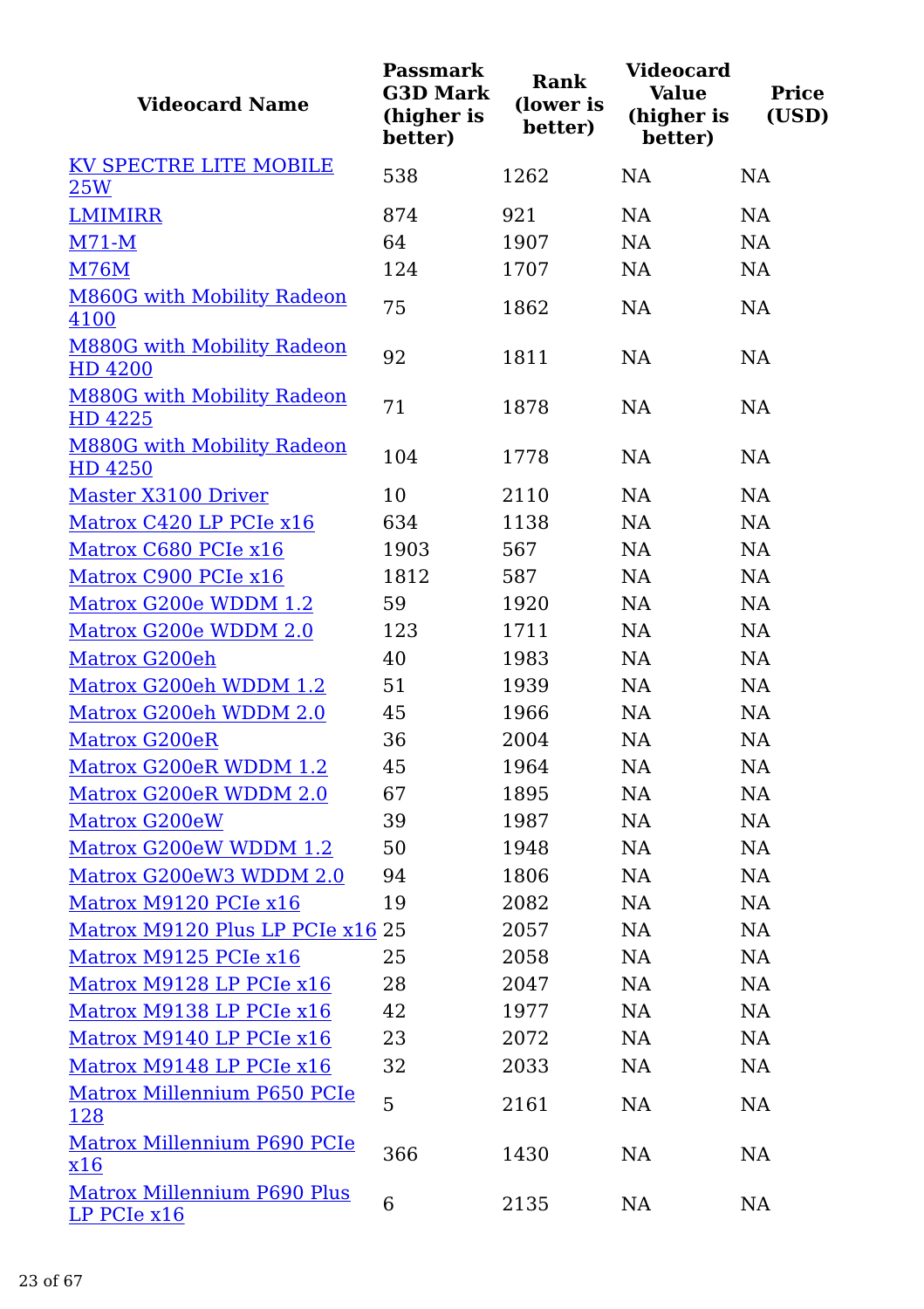| <b>Videocard Name</b>                            | <b>Passmark</b><br><b>G3D Mark</b><br>(higher is<br>better) | Rank<br>(lower is<br>better) | <b>Videocard</b><br><b>Value</b><br>(higher is<br>better) | <b>Price</b><br>(USD) |
|--------------------------------------------------|-------------------------------------------------------------|------------------------------|-----------------------------------------------------------|-----------------------|
| Matrox Parhelia 128MB                            | 3                                                           | 2219                         | 0.01                                                      | \$393.99*             |
| Matrox Parhelia 256MB                            | 9                                                           | 2113                         | <b>NA</b>                                                 | <b>NA</b>             |
| Matrox Parhelia APVe                             | 5                                                           | 2154                         | NA                                                        | <b>NA</b>             |
| <b>MCT USB3.0 External Device</b>                | 520                                                         | $-1$                         | NA                                                        | <b>NA</b>             |
| <b>MEDION RADEON 9800 XXL</b>                    | 71                                                          | 1877                         | NA                                                        | <b>NA</b>             |
| <b>MEDION RADEON X740XL</b>                      | 94                                                          | 1804                         | <b>NA</b>                                                 | <b>NA</b>             |
| Miracast display port driver V3                  | 15909                                                       | 46                           | NA                                                        | <b>NA</b>             |
| MIRRORV3                                         | 1080                                                        | 793                          | <b>NA</b>                                                 | <b>NA</b>             |
| Mobile Intel - famiglia Express<br>Chipset 45    | 38                                                          | 1995                         | <b>NA</b>                                                 | NA                    |
| Mobile Intel 4 Express-<br>Chipsatzfamilie       | 44                                                          | 1971                         | NA                                                        | <b>NA</b>             |
| Mobile Intel 45 Express                          | 42                                                          | 1976                         | <b>NA</b>                                                 | <b>NA</b>             |
| Mobile Intel 45 Express-<br>Chipsatzfamilie      | 117                                                         | 1731                         | <b>NA</b>                                                 | <b>NA</b>             |
| Mobile Intel 915GM/GMS<br><b>/910GML Express</b> | $\overline{2}$                                              | 2257                         | <b>NA</b>                                                 | <b>NA</b>             |
| Mobile Intel 945 Express                         | 1                                                           | 2263                         | NA                                                        | <b>NA</b>             |
| Mobile Intel 945GM Express                       | 5                                                           | 2149                         | <b>NA</b>                                                 | <b>NA</b>             |
| Mobile Intel 945GM/GU Express 5                  |                                                             | 2162                         | NA                                                        | <b>NA</b>             |
| Mobile Intel 965 Express                         | 57                                                          | 1927                         | <b>NA</b>                                                 | NA                    |
| Mobile Intel 965 Express -<br>BR-0907-0461 v1839 | 8                                                           | 2121                         | <b>NA</b>                                                 | <b>NA</b>             |
| Mobile Intel 965 Express-<br>Chipsatzfamilie     | 24                                                          | 2069                         | NA                                                        | NA                    |
| Mobile Intel HD                                  | 284                                                         | 1509                         | 0.59                                                      | $$479.98*$            |
| Mobile Intel serie 4 Express                     | 44                                                          | 1970                         | <b>NA</b>                                                 | NA                    |
| Mobile Intel965 Express                          | 17                                                          | 2092                         | <b>NA</b>                                                 | NA                    |
| MOBILITY FIREGL 7800                             | 4                                                           | 2175                         | NA                                                        | NA                    |
| <b>MOBILITY FIREGL T2</b>                        | 40                                                          | 1982                         | NA                                                        | NA                    |
| MOBILITY FIREGL T2/T2e                           | 33                                                          | 2024                         | NA                                                        | NA                    |
| <b>MOBILITY FireGL V3200</b>                     | 62                                                          | 1913                         | NA                                                        | NA                    |
| <b>MOBILITY FireGL V5000</b>                     | 81                                                          | 1847                         | <b>NA</b>                                                 | NA                    |
| <b>MOBILITY FireGL V5200</b>                     | 44                                                          | 1967                         | <b>NA</b>                                                 | NA                    |
| <b>MOBILITY FireGL V5250</b>                     | 27                                                          | 2049                         | NA                                                        | NA                    |
| <b>Mobility FireGL V5725</b>                     | 219                                                         | 1566                         | NA                                                        | NA                    |
| <b>MOBILITY IGP 9000/9100</b>                    | 10                                                          | 2111                         | NA                                                        | NA                    |
| <b>Mobility Radeon 4100</b>                      | 81                                                          | 1853                         | NA                                                        | NA                    |
| <b>MOBILITY RADEON 7000 IGP</b>                  | 6                                                           | 2141                         | NA                                                        | NA                    |
| <b>MOBILITY RADEON 7500</b>                      | 3                                                           | 2213                         | <b>NA</b>                                                 | NA                    |
| <b>MOBILITY RADEON 9000</b>                      | 3                                                           | 2223                         | NA                                                        | NA                    |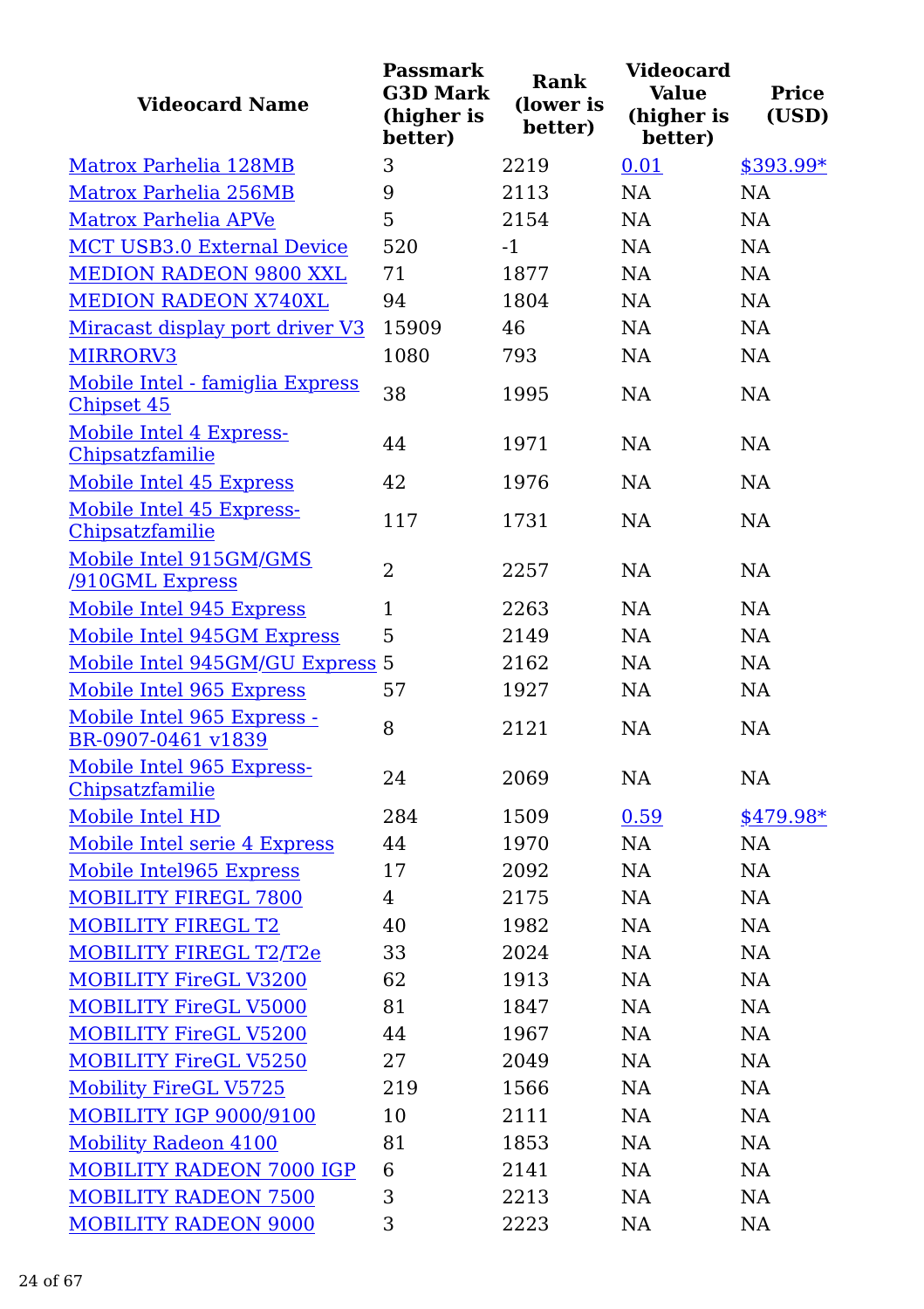| <b>Videocard Name</b>                       | <b>Passmark</b><br><b>G3D Mark</b><br>(higher is<br>better) | <b>Rank</b><br>(lower is<br>better) | <b>Videocard</b><br><b>Value</b><br>(higher is<br>better) | <b>Price</b><br>(USD) |
|---------------------------------------------|-------------------------------------------------------------|-------------------------------------|-----------------------------------------------------------|-----------------------|
| <b>MOBILITY RADEON 9000 IGP</b>             | 7                                                           | 2124                                | <b>NA</b>                                                 | NA                    |
| MOBILITY RADEON 9000/9100<br><b>IGP</b>     | 5                                                           | 2153                                | <b>NA</b>                                                 | NA                    |
| <b>MOBILITY RADEON 9100 IGP</b>             | 2                                                           | 2233                                | NA                                                        | NA                    |
| <b>MOBILITY RADEON 9200</b>                 | 3                                                           | 2232                                | <b>NA</b>                                                 | NA                    |
| <b>MOBILITY RADEON 9550</b>                 | 30                                                          | 2041                                | <b>NA</b>                                                 | NA                    |
| <b>MOBILITY RADEON 9600</b>                 | 36                                                          | 2008                                | <b>NA</b>                                                 | NA                    |
| <b>MOBILITY RADEON 9600 PRO</b>             |                                                             |                                     |                                                           |                       |
| <b>TURBO</b>                                | 24                                                          | 2064                                | <b>NA</b>                                                 | NA                    |
| MOBILITY RADEON 9600/9700                   | 39                                                          | 1990                                | <b>NA</b>                                                 | NA                    |
| <b>MOBILITY RADEON 9700</b>                 | 27                                                          | 2048                                | NA                                                        | NA                    |
| <b>MOBILITY RADEON 9800</b>                 | 46                                                          | 1961                                | <b>NA</b>                                                 | NA                    |
| <b>Mobility Radeon HD 2300</b>              | 50                                                          | 1946                                | NA                                                        | NA                    |
| Mobility Radeon HD 2400                     | 89                                                          | 1823                                | <b>NA</b>                                                 | <b>NA</b>             |
| <b>Mobility Radeon HD 2400 XT</b>           | 102                                                         | 1786                                | <b>NA</b>                                                 | NA                    |
| <b>Mobility Radeon HD 2600</b>              | 167                                                         | 1632                                | NA                                                        | NA                    |
| Mobility Radeon HD 2600 XT                  | 191                                                         | 1605                                | <b>NA</b>                                                 | <b>NA</b>             |
| Mobility Radeon HD 3400 Serisi 111          |                                                             | 1756                                | <b>NA</b>                                                 | NA                    |
| Mobility Radeon HD 3410                     | 62                                                          | 1911                                | <b>NA</b>                                                 | NA                    |
| <b>Mobility Radeon HD 3430</b>              | 98                                                          | 1794                                | NA                                                        | NA                    |
| <b>Mobility Radeon HD 3450</b>              | 91                                                          | 1820                                | <b>NA</b>                                                 | <b>NA</b>             |
| Mobility Radeon HD 3470                     | 93                                                          | 1808                                | NA                                                        | NA                    |
| <b>Mobility Radeon HD 3470</b><br>Hybrid X2 | 93                                                          | 1807                                | NA                                                        | NA                    |
| <b>Mobility Radeon HD 3650</b>              | 130                                                         | 1692                                | <u>1.77</u>                                               | $$73.53*$             |
| <b>Mobility Radeon HD 3670</b>              | 232                                                         | 1554                                | NA                                                        | NA                    |
| <b>Mobility Radeon HD 3850</b>              | 365                                                         | 1433                                | NA                                                        | NA                    |
| Mobility Radeon HD 3870                     | 547                                                         | 1249                                | <b>NA</b>                                                 | NA                    |
| Mobility Radeon HD 3870 X2                  | 477                                                         | 1323                                | NA                                                        | NA                    |
| <b>Mobility Radeon HD 4200</b>              | 90                                                          | 1821                                | NA                                                        | NA                    |
| <b>Mobility Radeon HD 4225</b>              | 66                                                          | 1902                                | <b>NA</b>                                                 | NA                    |
| <b>Mobility Radeon HD 4250</b>              | 98                                                          | 1792                                | NA                                                        | NA                    |
| <b>Mobility Radeon HD 4270</b>              | 92                                                          | 1810                                | NA                                                        | NA                    |
| Mobility Radeon HD 4300 Serisi 73           |                                                             | 1872                                | <b>NA</b>                                                 | NA                    |
| <b>Mobility Radeon HD 4330</b>              | 135                                                         | 1682                                | NA                                                        | NA                    |
| <b>Mobility Radeon HD 4350</b>              | 148                                                         | 1653                                | NA                                                        | NA                    |
| <b>Mobility Radeon HD 4550</b>              | 191                                                         | 1606                                | <b>NA</b>                                                 | NA                    |
| <b>Mobility Radeon HD 4570</b>              | 134                                                         | 1685                                | 1.78                                                      | $$75.90*$             |
| <b>Mobility Radeon HD 4650</b>              | 401                                                         | 1409                                | NA                                                        | NA                    |
| Mobility Radeon HD 4670                     | 463                                                         | 1346                                | <b>NA</b>                                                 | NA                    |
| <b>Mobility Radeon HD 4830</b>              | 511                                                         | 1290                                | NA                                                        | NA                    |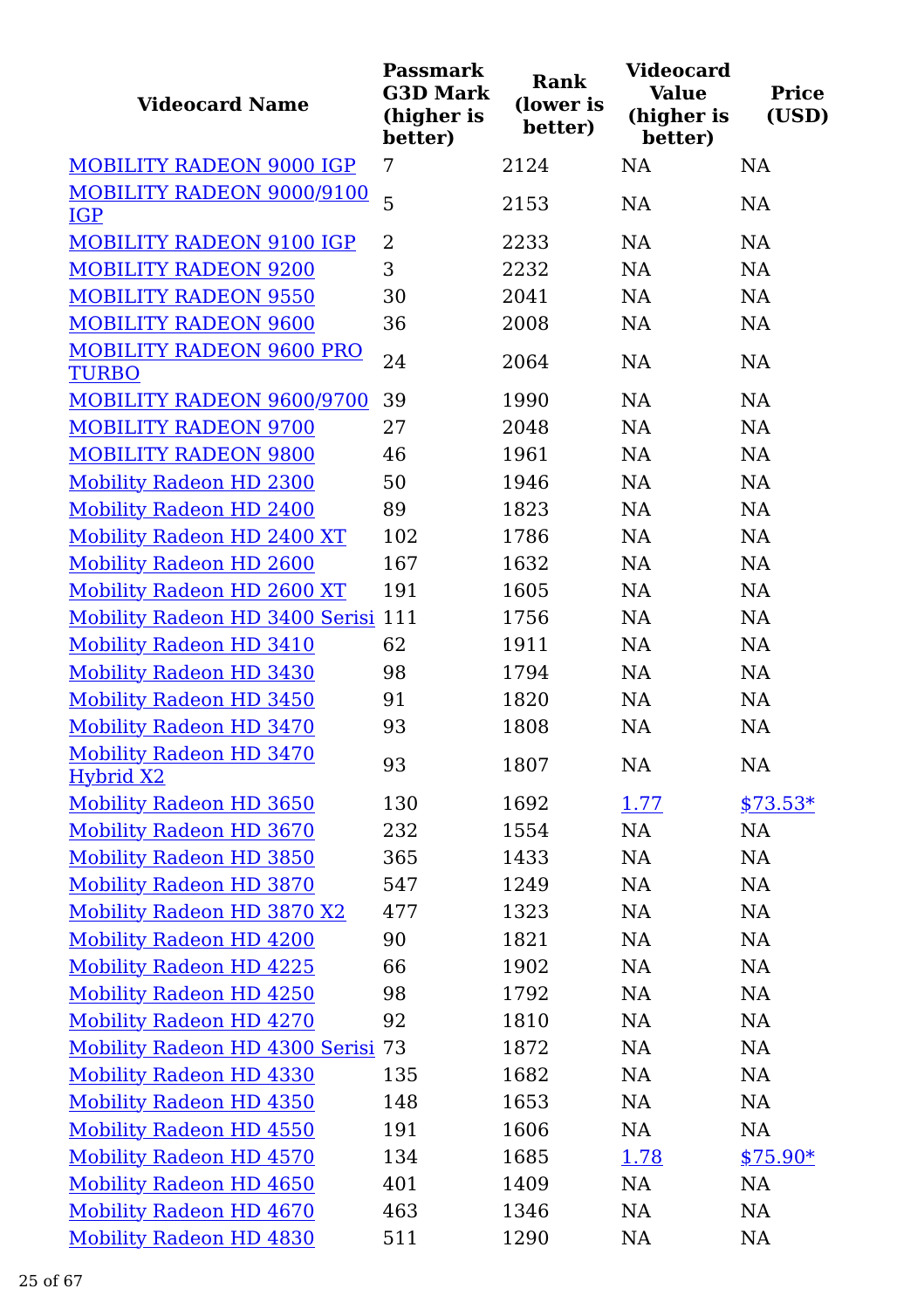| <b>Videocard Name</b>                | <b>Passmark</b><br><b>G3D Mark</b><br>(higher is<br>better) | <b>Rank</b><br>(lower is<br>better) | <b>Videocard</b><br><b>Value</b><br>(higher is<br>better) | <b>Price</b><br>(USD) |
|--------------------------------------|-------------------------------------------------------------|-------------------------------------|-----------------------------------------------------------|-----------------------|
| Mobility Radeon HD 4850              | 866                                                         | 925                                 | <b>NA</b>                                                 | NA                    |
| <b>Mobility Radeon HD 4870</b>       | 719                                                         | 1058                                | <b>NA</b>                                                 | NA                    |
| <b>Mobility Radeon HD 5000</b>       | 773                                                         | 997                                 | NA                                                        | NA                    |
| Mobility Radeon HD 5000 Serisi 478   |                                                             | 1322                                | NA                                                        | NA                    |
| Mobility Radeon HD 5165              | 284                                                         | 1510                                | <b>NA</b>                                                 | NA                    |
| <b>Mobility Radeon HD 530v</b>       | 174                                                         | 1623                                | <b>NA</b>                                                 | NA                    |
| <b>Mobility Radeon HD 540v</b>       | 188                                                         | 1610                                | NA                                                        | NA                    |
| <b>Mobility Radeon HD 5430</b>       | 181                                                         | 1615                                | NA                                                        | NA                    |
| <b>Mobility Radeon HD 5450</b>       | 214                                                         | 1573                                | NA                                                        | NA                    |
| <b>Mobility Radeon HD 545v</b>       | 199                                                         | 1595                                | <b>NA</b>                                                 | NA                    |
| Mobility Radeon HD 5470              | 236                                                         | 1551                                | <b>NA</b>                                                 | NA                    |
| <b>Mobility Radeon HD 550v</b>       | 266                                                         | 1522                                | <b>NA</b>                                                 | <b>NA</b>             |
| Mobility Radeon HD 5570              | 544                                                         | 1256                                | NA                                                        | NA                    |
| Mobility Radeon HD 560v              | 318                                                         | 1479                                | NA                                                        | NA                    |
| <b>Mobility Radeon HD 5650</b>       | 450                                                         | 1361                                | NA                                                        | NA                    |
| <b>Mobility Radeon HD 565v</b>       | 353                                                         | 1445                                | <b>NA</b>                                                 | NA                    |
| <b>Mobility Radeon HD 5730</b>       | 487                                                         | 1315                                | <b>NA</b>                                                 | NA                    |
| <b>Mobility Radeon HD 5850</b>       | 763                                                         | 1010                                | <b>NA</b>                                                 | NA                    |
| Mobility Radeon HD 5870              | 1061                                                        | 799                                 | <b>NA</b>                                                 | NA                    |
| <b>Mobility Radeon HD serie 4200</b> | 96                                                          | 1801                                | NA                                                        | NA                    |
| <b>Mobility Radeon X1300</b>         | 39                                                          | 1988                                | <b>NA</b>                                                 | NA                    |
| <b>Mobility Radeon X1350</b>         | 39                                                          | 1986                                | NA                                                        | NA                    |
| <b>Mobility Radeon X1400</b>         | 42                                                          | 1973                                | NA                                                        | NA                    |
| <b>Mobility Radeon X1450</b>         | 33                                                          | 2027                                | NA                                                        | NA                    |
| <b>Mobility Radeon X1600</b>         | 92                                                          | 1814                                | <b>NA</b>                                                 | NA                    |
| <b>Mobility Radeon X1700</b>         | 104                                                         | 1776                                | <b>NA</b>                                                 | NA                    |
| <b>MOBILITY RADEON X1800</b>         | 130                                                         | 1693                                | NA                                                        | NA                    |
| Mobility Radeon X1900                | 134                                                         | 1684                                | <b>NA</b>                                                 | NA                    |
| <b>Mobility Radeon X2300</b>         | 48                                                          | 1956                                | <b>NA</b>                                                 | NA                    |
| <b>Mobility Radeon X2300 HD</b>      | 48                                                          | 1954                                | NA                                                        | NA                    |
| <b>Mobility Radeon X2500</b>         | 81                                                          | 1846                                | <b>NA</b>                                                 | NA                    |
| <b>MOBILITY RADEON X300</b>          | 33                                                          | 2023                                | <b>NA</b>                                                 | NA                    |
| <b>MOBILITY RADEON X600</b>          | 50                                                          | 1947                                | <b>NA</b>                                                 | NA                    |
| <b>MOBILITY RADEON X600 SE</b>       | 49                                                          | 1950                                | <b>NA</b>                                                 | NA                    |
| <b>MOBILITY RADEON X700</b>          | 66                                                          | 1898                                | <b>NA</b>                                                 | <b>NA</b>             |
| MOBILITY RADEON X700 XL              | 59                                                          | 1917                                | <b>NA</b>                                                 | NA                    |
| <b>MOBILITY RADEON XPRESS</b><br>200 | 27                                                          | 2052                                | <b>NA</b>                                                 | NA                    |
| Mobility Radeon. HD 5470             | 215                                                         | 1572                                | <b>NA</b>                                                 | NA                    |
| <b>MOBILITY/RADEON 9000</b>          | 4                                                           | 2196                                | <b>NA</b>                                                 | NA                    |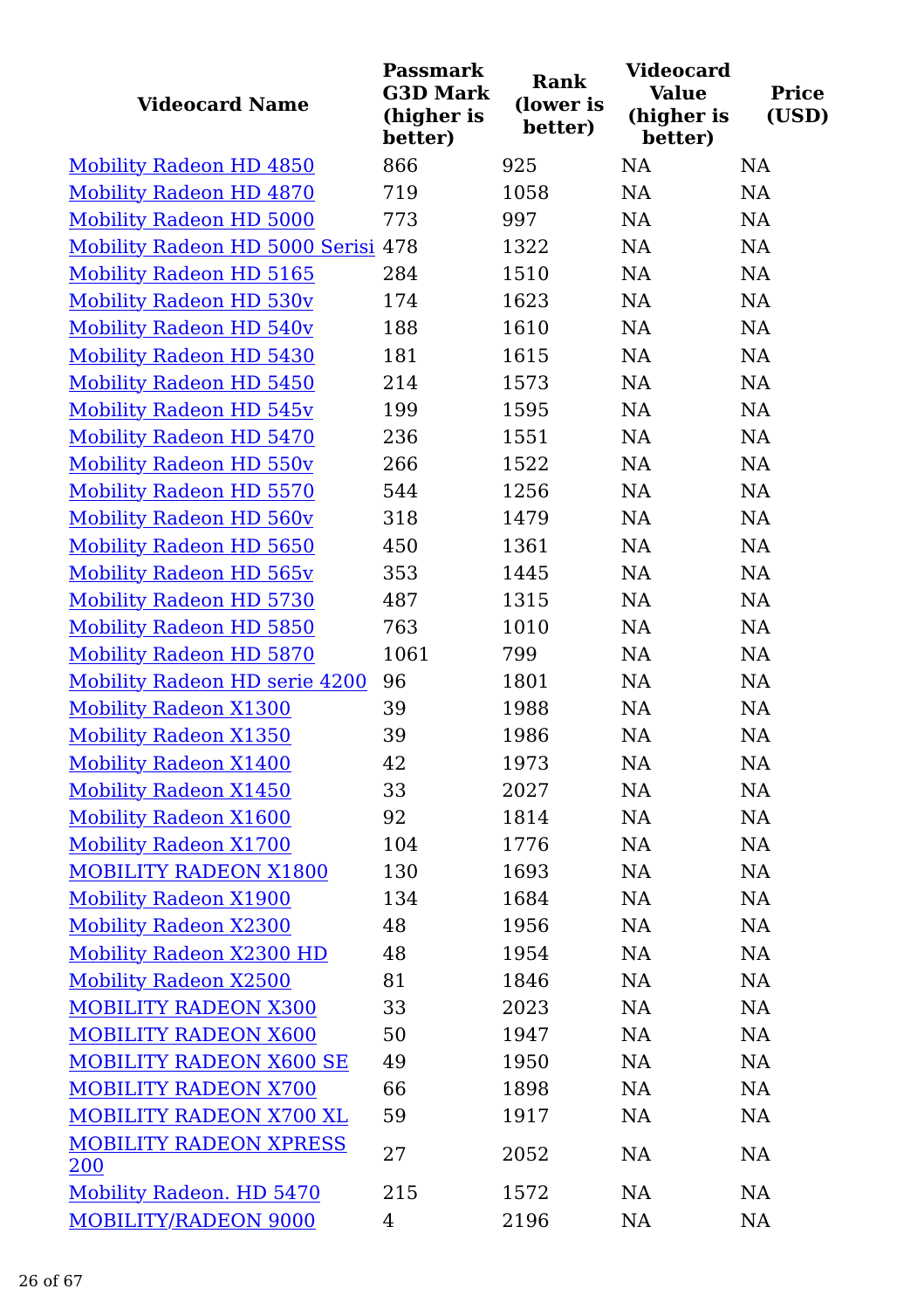| <b>Videocard Name</b>                     | <b>Passmark</b><br><b>G3D Mark</b><br>(higher is<br>better) | Rank<br>(lower is<br>better) | <b>Videocard</b><br><b>Value</b><br>(higher is<br>better) | <b>Price</b><br>(USD) |
|-------------------------------------------|-------------------------------------------------------------|------------------------------|-----------------------------------------------------------|-----------------------|
| <b>MONSTER GeForce GTX 675M</b>           | 2637                                                        | 423                          | <b>NA</b>                                                 | <b>NA</b>             |
| <b>MxGPU</b>                              | 1826                                                        | 584                          | NA                                                        | NA                    |
| $N16P-GX$                                 | 1204                                                        | 743                          | <b>NA</b>                                                 | NA                    |
| <b>N18E-Q1</b>                            | 2525                                                        | 446                          | <b>NA</b>                                                 | NA                    |
| nForce 750a SLI                           | 83                                                          | 1842                         | <b>NA</b>                                                 | <b>NA</b>             |
| nForce 760i SLI                           | 140                                                         | 1671                         | <b>NA</b>                                                 | NA                    |
| nForce 780a SLI                           | 92                                                          | 1815                         | NA                                                        | NA                    |
| nForce 980a/780a SLI                      | 81                                                          | 1850                         | NA                                                        | NA                    |
| <b>NV44</b>                               | 15                                                          | 2096                         | NA                                                        | NA                    |
| <b>NVIDIA TITAN X</b>                     | 13659                                                       | 72                           | 22.46                                                     | $$608.10*$            |
| <b>NVIDIA TITAN Xp</b>                    | 18280                                                       | 29                           | 11.11                                                     | $$1,645.00*$          |
| <b>NVS 2100M</b>                          | 139                                                         | 1673                         | NA                                                        | NA                    |
| <b>NVS 300</b>                            | 113                                                         | 1746                         | 1.81                                                      | $$62.97*$             |
| <b>NVS 310</b>                            | 241                                                         | 1546                         | 3.90                                                      | $$62.06*$             |
| <b>NVS 3100M</b>                          | 114                                                         | 1742                         | NA                                                        | NA                    |
| <b>NVS 315</b>                            | 286                                                         | 1506                         | 4.09                                                      | $$69.99*$             |
| <b>NVS 4200M</b>                          | 257                                                         | 1530                         | 0.64                                                      | \$399.00*             |
| <b>NVS 510</b>                            | 729                                                         | 1045                         | 5.21                                                      | $$139.99*$            |
| <b>NVS 5100M</b>                          | 190                                                         | 1608                         | NA                                                        | NA                    |
| <b>NVS 5200M</b>                          | 533                                                         | 1266                         | NA                                                        | NA                    |
| <b>NVS 5400M</b>                          | 634                                                         | 1139                         | NA                                                        | <b>NA</b>             |
| <b>NVS 810</b>                            | 1141                                                        | 768                          | 1.83                                                      | $$624.99*$            |
| <b>OPAL XT/GL</b>                         | 1053                                                        | 805                          | NA                                                        | NA                    |
| <b>OpenXT Display Driver</b>              | 30                                                          | 2038                         | NA                                                        | NA                    |
| P104-100                                  | 4449                                                        | $-1$                         | 14.83                                                     | $$299.99*$            |
| P <sub>106</sub> -090                     | 2402                                                        | 459                          | NA                                                        | <b>NA</b>             |
| P106-100                                  | 5967                                                        | 217                          | NA                                                        | NA                    |
| PHDGD Ivy 4                               | 374                                                         | 1426                         | NA                                                        | NA                    |
| PHDGD Ivy 5                               | 445                                                         | 1367                         | NA                                                        | NA                    |
| PHDGD Quantic C3                          | 116                                                         | 1733                         | NA                                                        | NA                    |
| PHDGD Sapphire GR for Mobile<br>Intel 965 | 25                                                          | 2056                         | NA                                                        | <b>NA</b>             |
| <b>PHDGD Solo 1.2.0 x86</b>               | 11                                                          | 2109                         | NA                                                        | <b>NA</b>             |
| PHDGD Solo 2 x64                          | 20                                                          | 2081                         | NA                                                        | NA                    |
| <b>Professional HD Driver</b>             | 653                                                         | 1120                         | NA                                                        | NA                    |
| $Q12U-1$                                  | 5164                                                        | 246                          | NA                                                        | NA                    |
| Quadro 1000M                              | 598                                                         | 1189                         | 10.99                                                     | $$54.50*$             |
| Quadro 1100M                              | 755                                                         | 1021                         | NA                                                        | <b>NA</b>             |
| Quadro 2000                               | 942                                                         | 875                          | 4.42                                                      | $$213.23*$            |
| Quadro 2000 D                             | 1239                                                        | 728                          | NA                                                        | NA                    |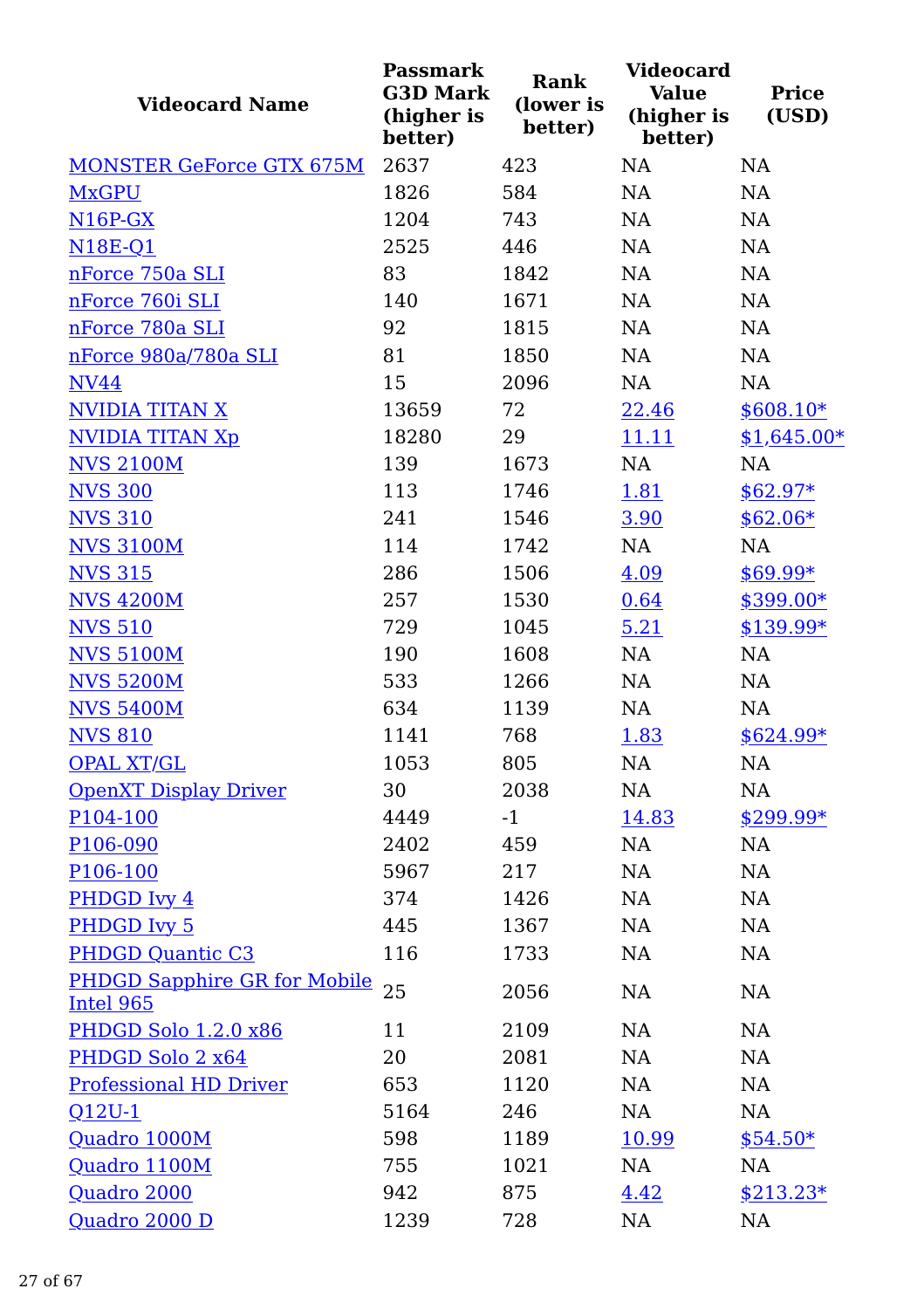| <b>Videocard Name</b>   | <b>Passmark</b><br><b>G3D Mark</b><br>(higher is<br>better) | <b>Rank</b><br>(lower is<br>better) | <b>Videocard</b><br>Value<br>(higher is<br>better) | <b>Price</b><br>(USD) |
|-------------------------|-------------------------------------------------------------|-------------------------------------|----------------------------------------------------|-----------------------|
| Quadro 2000D            | 988                                                         | 840                                 | 7.06                                               | $$140.00*$            |
| Quadro 2000M            | 773                                                         | 995                                 | 3.37                                               | $$229.74*$            |
| Quadro 2100M            | 1100                                                        | 784                                 | <b>NA</b>                                          | <b>NA</b>             |
| Quadro 280 NVS PCIe     | 5                                                           | 2150                                | <b>NA</b>                                          | NA                    |
| Quadro 3000M            | 1023                                                        | 821                                 | 14.63                                              | $$69.99*$             |
| Quadro 400              | 146                                                         | 1660                                | 0.69                                               | $$211.00*$            |
| Quadro 4000             | 1489                                                        | 668                                 | 1.52                                               | \$978.99              |
| Quadro 4000M            | 1306                                                        | 710                                 | 5.63                                               | $$232.06*$            |
| Quadro 410              | 436                                                         | 1375                                | 3.38                                               | $$129.00*$            |
| Quadro 5000             | 1982                                                        | 541                                 | 0.84                                               | \$2,368.90            |
| Quadro 5000M            | 2059                                                        | 523                                 | NA                                                 | NA                    |
| Quadro 500M             | 664                                                         | 1107                                | 2.41                                               | $$275.14*$            |
| Quadro 5010M            | 1891                                                        | 572                                 | 8.02                                               | $$235.95*$            |
| Quadro 600              | 545                                                         | 1252                                | 7.18                                               | $$76.00*$             |
| Quadro 6000             | 2688                                                        | 413                                 | 0.66                                               | $$4,092.38*$          |
| Quadro 7000             | 3505                                                        | 331                                 | NA                                                 | <b>NA</b>             |
| <b>Quadro CX</b>        | 947                                                         | 869                                 | 6.32                                               | $$149.95*$            |
| Quadro FX 1000          | 34                                                          | 2018                                | <b>NA</b>                                          | <b>NA</b>             |
| Quadro FX 1100          | 35                                                          | 2009                                | 0.17                                               | $$212.99*$            |
| Quadro FX 1300          | 34                                                          | 2017                                | NA                                                 | NA                    |
| Quadro FX 1400          | 124                                                         | 1709                                | 0.51                                               | $$245.01*$            |
| Quadro FX 1500          | 189                                                         | 1609                                | 1.65                                               | $$115.01*$            |
| Quadro FX 1500M         | 171                                                         | 1627                                | NA                                                 | NA                    |
| Quadro FX 1600M         | 185                                                         | 1614                                | 1.24                                               | $$149.90*$            |
| Quadro FX 1700          | 117                                                         | 1729                                | 0.34                                               | $$350.14*$            |
| Quadro FX 1700M         | 172                                                         | 1626                                | NA                                                 | NA                    |
| Quadro FX 1800          | 405                                                         | 1406                                | 3.00                                               | $$135.00*$            |
| Quadro FX 1800M         | 469                                                         | 1336                                | NA                                                 | NA                    |
| Quadro FX 2000          | 18                                                          | 2089                                | NA                                                 | NA                    |
| Quadro FX 2500M         | 217                                                         | 1569                                | 12.45                                              | $$17.50*$             |
| Quadro FX 2700          | 543                                                         | 1258                                | NA                                                 | NA                    |
| Quadro FX 2700M         | 357                                                         | 1440                                | 3.58                                               | $$99.95*$             |
| Quadro FX 2800M         | 432                                                         | 1380                                | 2.28                                               | $$190.00*$            |
| Quadro FX 3000          | 69                                                          | 1890                                | 0.41                                               | $$166.61*$            |
| Quadro FX 3400/4400     | 104                                                         | 1777                                | NA                                                 | NA                    |
| Quadro FX 3450          | 148                                                         | 1652                                | 1.24                                               | $$119.99*$            |
| Quadro FX 3450/4000 SDI | 185                                                         | 1612                                | NA                                                 | NA                    |
| Quadro FX 350           | 85                                                          | 1830                                | NA                                                 | NA                    |
| Quadro FX 3500          | 291                                                         | 1500                                | 4.23                                               | $$68.98*$             |
| Quadro FX 3500M         | 306                                                         | 1485                                | 3.06                                               | $$99.99*$             |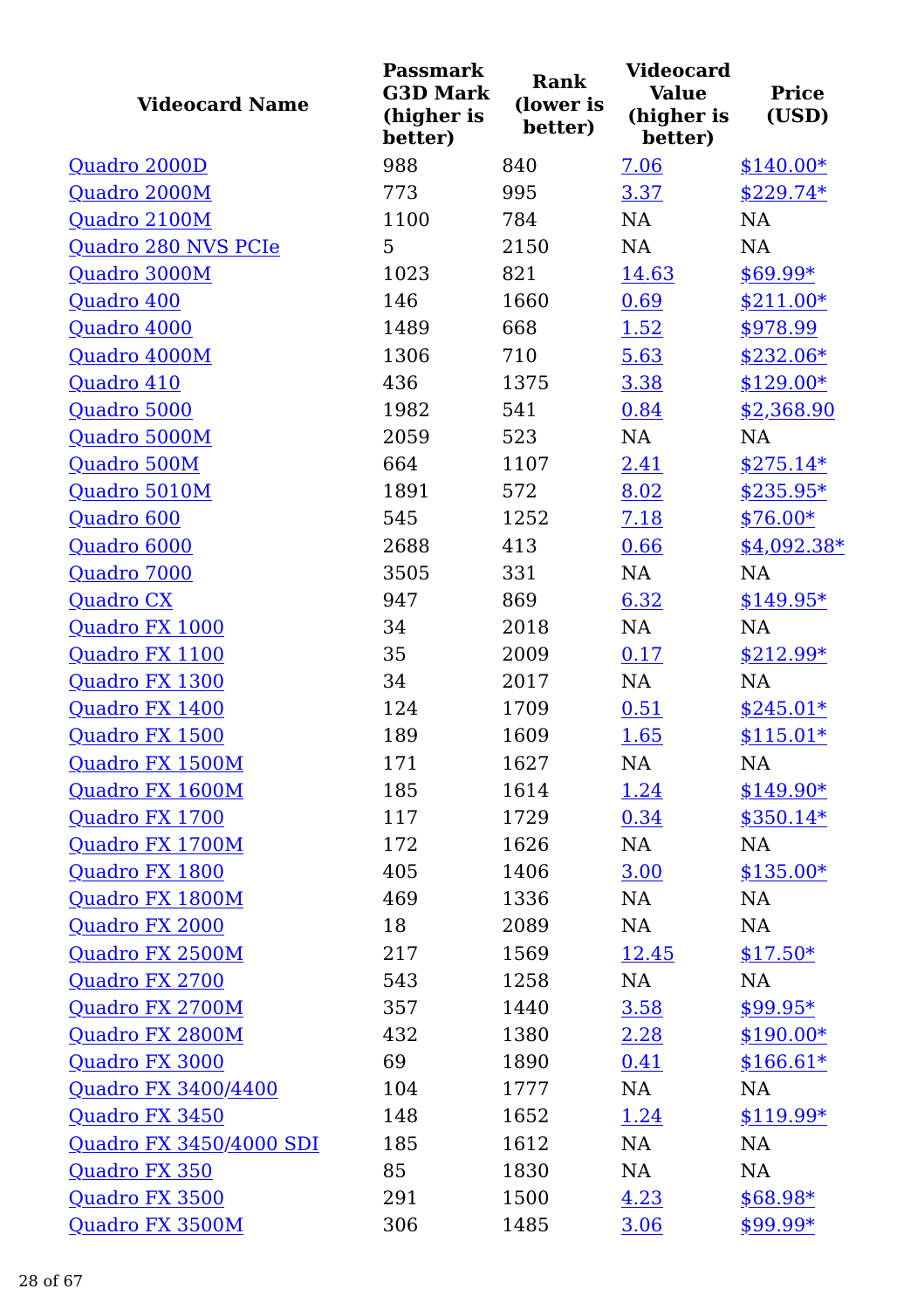| <b>Videocard Name</b>     | <b>Passmark</b><br><b>G3D Mark</b><br>(higher is<br>better) | <b>Rank</b><br>(lower is<br>better) | <b>Videocard</b><br><b>Value</b><br>(higher is<br>better) | <b>Price</b><br>(USD) |
|---------------------------|-------------------------------------------------------------|-------------------------------------|-----------------------------------------------------------|-----------------------|
| Quadro FX 350M            | 44                                                          | 1969                                | <b>NA</b>                                                 | <b>NA</b>             |
| Quadro FX 3600M           | 466                                                         | 1340                                | <b>NA</b>                                                 | <b>NA</b>             |
| Quadro FX 360M            | 86                                                          | 1828                                | <b>NA</b>                                                 | <b>NA</b>             |
| Quadro FX 370             | 83                                                          | 1840                                | 0.67                                                      | $$125.00*$            |
| Quadro FX 370 Low Profile | 102                                                         | 1782                                | <b>NA</b>                                                 | <b>NA</b>             |
| Quadro FX 370 LP          | 108                                                         | 1767                                | <b>NA</b>                                                 | <b>NA</b>             |
| Quadro FX 3700            | 384                                                         | 1418                                | 1.80                                                      | $$213.27*$            |
| Quadro FX 3700M           | 467                                                         | 1339                                | 0.50                                                      | \$925.00*             |
| Quadro FX 370M            | 93                                                          | 1809                                | <b>NA</b>                                                 | <b>NA</b>             |
| Quadro FX 380             | 185                                                         | 1613                                | 2.56                                                      | $$72.50*$             |
| Quadro FX 380 LP          | 135                                                         | 1680                                | <b>NA</b>                                                 | <b>NA</b>             |
| Quadro FX 3800            | 779                                                         | 985                                 | 3.01                                                      | $$259.13*$            |
| Quadro FX 3800M           | 628                                                         | 1149                                | <b>NA</b>                                                 | <b>NA</b>             |
| Quadro FX 380M            | 124                                                         | 1710                                | <b>NA</b>                                                 | <b>NA</b>             |
| Quadro FX 4000            | 101                                                         | 1789                                | <b>NA</b>                                                 | <b>NA</b>             |
| Quadro FX 4500            | 226                                                         | 1558                                | 1.34                                                      | $$169.00*$            |
| Quadro FX 4500 X2         | 236                                                         | 1552                                | <b>NA</b>                                                 | <b>NA</b>             |
| Quadro FX 4600            | 436                                                         | 1374                                | 1.31                                                      | $$333.25*$            |
| Quadro FX 4700 X2         | 676                                                         | 1098                                | NA                                                        | <b>NA</b>             |
| Quadro FX 4800            | 978                                                         | 846                                 | 4.80                                                      | $$204.00*$            |
| Quadro FX 500/600 PCI     | 14                                                          | 2098                                | NA                                                        | NA                    |
| Quadro FX 500/FX 600      | 7                                                           | 2127                                | <b>NA</b>                                                 | NA                    |
| Quadro FX 540             | 80                                                          | 1855                                | <u>1.35</u>                                               | $$59.99*$             |
| Quadro FX 550             | 63                                                          | 1910                                | 0.22                                                      | $$287.82*$            |
| Quadro FX 5500            | 242                                                         | 1544                                | 0.12                                                      | $$1,999.00*$          |
| Quadro FX 560             | 113                                                         | 1745                                | 0.76                                                      | $$150.25*$            |
| Quadro FX 5600            | 561                                                         | 1235                                | <u>1.90</u>                                               | $$295.00*$            |
| Quadro FX 570             | 155                                                         | 1644                                | <u>1.36</u>                                               | $$115.00*$            |
| Quadro FX 570M            | 111                                                         | 1757                                | NA                                                        | NA                    |
| Quadro FX 580             | 155                                                         | 1645                                | 1.19                                                      | $$130.00*$            |
| Quadro FX 5800            | 1247                                                        | 726                                 | 4.55                                                      | $$274.00*$            |
| Quadro FX 770M            | 197                                                         | 1598                                | 0.38                                                      | $$527.00*$            |
| Quadro FX 880M            | 218                                                         | 1567                                | NA                                                        | NA                    |
| <b>Quadro FX Go1400</b>   | 101                                                         | 1787                                | NA                                                        | NA                    |
| Quadro GP100              | 16203                                                       | 44                                  | <b>NA</b>                                                 | NA                    |
| Quadro GV100              | 17675                                                       | 31                                  | 1.96                                                      | \$8,999.00*           |
| Quadro K1000M             | 773                                                         | 999                                 | 11.05                                                     | $$69.95*$             |
| Quadro K1100M             | 1081                                                        | 791                                 | 3.35                                                      | $$322.99*$            |
| Quadro K1200              | 2873                                                        | 385                                 | 14.09                                                     | $$204.00*$            |
| Quadro K2000              | 1566                                                        | 643                                 | 5.33                                                      | $$294.00*$            |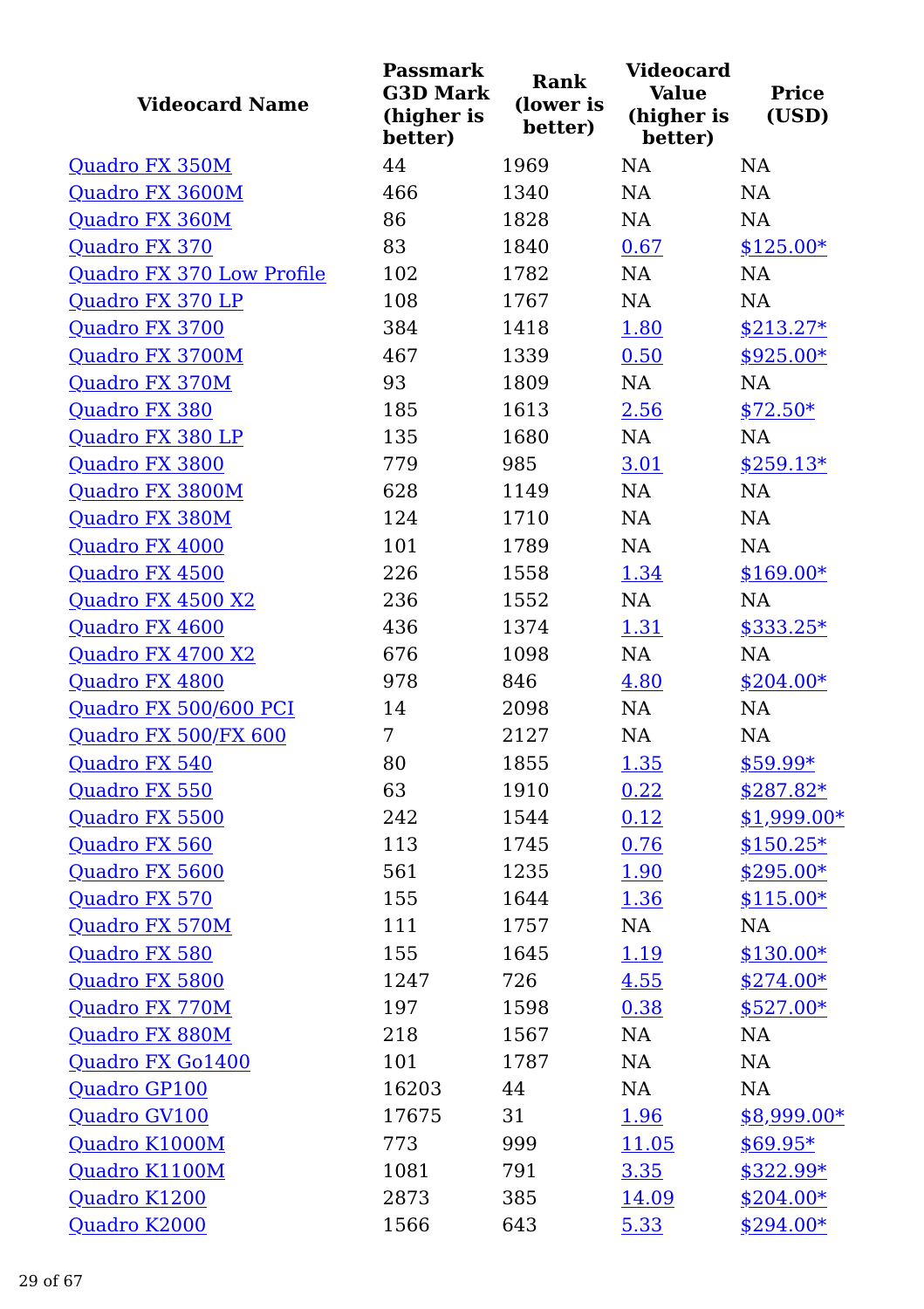| <b>Videocard Name</b> | <b>Passmark</b><br><b>G3D Mark</b><br>(higher is<br>better) | Rank<br>(lower is<br>better) | <b>Videocard</b><br><b>Value</b><br>(higher is<br>better) | <b>Price</b><br>(USD) |
|-----------------------|-------------------------------------------------------------|------------------------------|-----------------------------------------------------------|-----------------------|
| Quadro K2000D         | 1613                                                        | 632                          | 4.75                                                      | \$339.99*             |
| Quadro K2000M         | 1026                                                        | 820                          | 7.13                                                      | $$144.04*$            |
| Quadro K2100M         | 1347                                                        | 697                          | 3.24                                                      | \$415.99*             |
| Quadro K2200          | 3541                                                        | 328                          | 13.20                                                     | $$268.30*$            |
| Quadro K2200M         | 3876                                                        | 308                          | 31.02                                                     | $$124.95*$            |
| Quadro K3000M         | 1626                                                        | 626                          | 3.99                                                      | $$407.56*$            |
| Quadro K3100M         | 2262                                                        | 490                          | 5.66                                                      | \$399.95*             |
| Quadro K4000          | 2699                                                        | 411                          | 10.00                                                     | $$270.00*$            |
| Quadro K4000M         | 1948                                                        | 556                          | 7.67                                                      | $$254.00*$            |
| Quadro K4100M         | 2756                                                        | 400                          | 10.55                                                     | $$261.29*$            |
| Quadro K420           | 774                                                         | 992                          | 2.88                                                      | \$269.00*             |
| Quadro K4200          | 4337                                                        | 283                          | 17.42                                                     | \$249.00*             |
| Quadro K5000          | 3900                                                        | 305                          | 15.67                                                     | $$249.00*$            |
| Quadro K5000M         | 2753                                                        | 401                          | 5.41                                                      | $$508.91*$            |
| Quadro K500M          | 480                                                         | $-1$                         | <b>NA</b>                                                 | <b>NA</b>             |
| Quadro K5100M         | 3266                                                        | 351                          | 2.95                                                      | $$1,108.84*$          |
| Quadro K510M          | 610                                                         | 1178                         | <b>NA</b>                                                 | <b>NA</b>             |
| Quadro K5200          | 5780                                                        | 225                          | 13.93                                                     | $$415.00*$            |
| Quadro K600           | 769                                                         | 1005                         | 12.77                                                     | $$60.24*$             |
| Quadro K6000          | 8107                                                        | 166                          | 20.68                                                     | \$392.00              |
| Quadro K610M          | 708                                                         | 1068                         | 2.95                                                      | $$240.00*$            |
| Quadro K620           | 2245                                                        | 492                          | <u>1.11</u>                                               | \$2,029.99*           |
| Quadro K620M          | 1156                                                        | 761                          | NA                                                        | NA                    |
| Quadro M1000M         | 2987                                                        | 379                          | 34.74                                                     | $$85.99*$             |
| Quadro M1200          | 3342                                                        | 346                          | NA                                                        | NA                    |
| Quadro M2000          | 3941                                                        | 301                          | <u>14.92</u>                                              | $$264.24*$            |
| Quadro M2000M         | 3539                                                        | 329                          | <u>16.60</u>                                              | $$213.16*$            |
| Quadro M2200          | 4342                                                        | 280                          | 17.37                                                     | $$249.99*$            |
| Quadro M3000M         | 5678                                                        | 228                          | 35.50                                                     | $$159.95*$            |
| Quadro M4000          | 6644                                                        | 201                          | 18.35                                                     | $$362.00*$            |
| Quadro M4000M         | 6529                                                        | 204                          | 25.62                                                     | $$254.91*$            |
| Quadro M5000          | 9261                                                        | 135                          | 18.56                                                     | $$499.00*$            |
| Quadro M5000M         | 6806                                                        | 196                          | 12.45                                                     | $$546.92*$            |
| Quadro M500M          | 1097                                                        | 785                          | NA                                                        | <b>NA</b>             |
| Quadro M520           | 1981                                                        | 543                          | <b>NA</b>                                                 | NA                    |
| Quadro M5500          | 7915                                                        | 169                          | NA                                                        | NA                    |
| Quadro M6000          | 11396                                                       | 104                          | <u>10.36</u>                                              | $$1,099.98*$          |
| Quadro M6000 24GB     | 12263                                                       | 90                           | NA                                                        | NA                    |
| Quadro M600M          | 2007                                                        | 535                          | 7.97                                                      | $$251.99*$            |
| Quadro M620           | 2845                                                        | 390                          | NA                                                        | NA                    |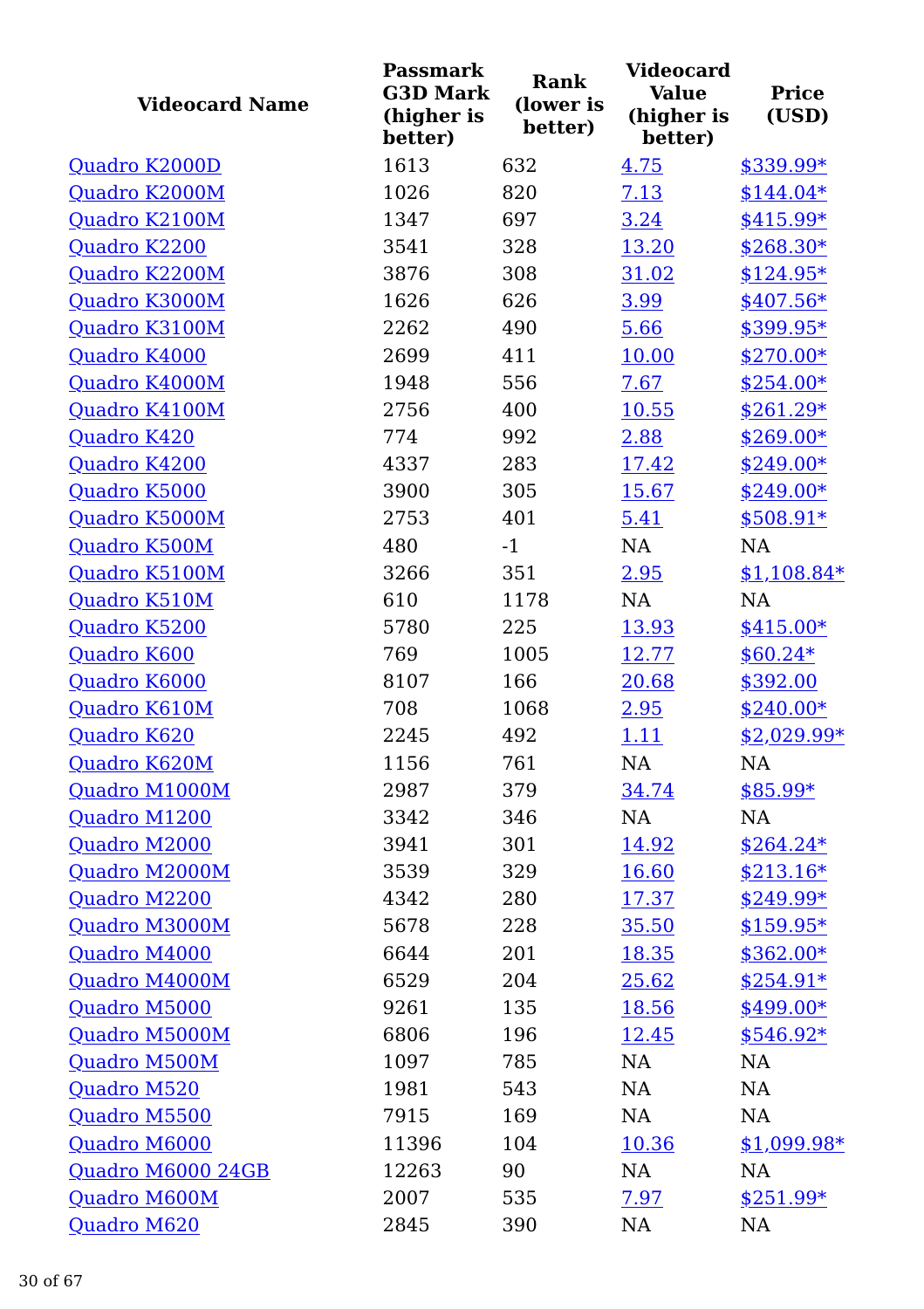| <b>Videocard Name</b>                    | <b>Passmark</b><br><b>G3D Mark</b><br>(higher is<br>better) | <b>Rank</b><br>(lower is<br>better) | <b>Videocard</b><br><b>Value</b><br>(higher is<br>better) | <b>Price</b><br>(USD) |
|------------------------------------------|-------------------------------------------------------------|-------------------------------------|-----------------------------------------------------------|-----------------------|
| Quadro NVS 110M                          | 47                                                          | 1958                                | <b>NA</b>                                                 | <b>NA</b>             |
| Quadro NVS 120M                          | 46                                                          | 1960                                | <b>NA</b>                                                 | <b>NA</b>             |
| Quadro NVS 130M                          | 97                                                          | 1799                                | <b>NA</b>                                                 | <b>NA</b>             |
| Quadro NVS 135M                          | 66                                                          | 1900                                | <b>NA</b>                                                 | NA                    |
| Quadro NVS 140M                          | 48                                                          | 1955                                | <b>NA</b>                                                 | NA                    |
| Quadro NVS 150M                          | 92                                                          | 1813                                | <b>NA</b>                                                 | NA                    |
| Quadro NVS 160M                          | 76                                                          | 1860                                | <b>NA</b>                                                 | <b>NA</b>             |
| Quadro NVS 210S                          | 23                                                          | 2070                                | <b>NA</b>                                                 | NA                    |
| Quadro NVS 210S / GeForce<br>6150LE      | 20                                                          | 2080                                | <b>NA</b>                                                 | NA                    |
| Quadro NVS 280 PCI                       | 8                                                           | 2122                                | 0.06                                                      | $$130.00*$            |
| Quadro NVS 280 SD                        | $\overline{2}$                                              | 2253                                | <b>NA</b>                                                 | <b>NA</b>             |
| <b>Quadro NVS 285</b>                    | 38                                                          | 1994                                | 0.23                                                      | $$169.86*$            |
| Quadro NVS 285 128MB                     | 38                                                          | 1997                                | 0.70                                                      | $$55.00*$             |
| <b>Quadro NVS 290</b>                    | 204                                                         | 1588                                | 3.47                                                      | $$59.00*$             |
| <b>Quadro NVS 295</b>                    | 75                                                          | 1863                                | 1.19                                                      | $$63.00*$             |
| Quadro NVS 320M                          | 127                                                         | 1701                                | NA                                                        | NA                    |
| Quadro NVS 420                           | 69                                                          | 1885                                | 0.47                                                      | $$150.00*$            |
| Quadro NVS 440                           | 37                                                          | 2001                                | 0.16                                                      | $$228.87*$            |
| <b>Quadro NVS 450</b>                    | 64                                                          | 1908                                | 0.40                                                      | $$159.00*$            |
| Quadro NVS 510M                          | 253                                                         | 1536                                | NA                                                        | NA                    |
| Quadro NVS 55/280 PCI                    | 6                                                           | 2144                                | <b>NA</b>                                                 | <b>NA</b>             |
| Quadro P1000                             | 4465                                                        | 274                                 | 20.95                                                     | $$213.20*$            |
| Quadro P2000                             | 7095                                                        | 192                                 | 13.09                                                     | $$542.00*$            |
| Quadro P2000 with Max-Q<br>Design        | 4597                                                        | 268                                 | NA                                                        | NA                    |
| Quadro P2200                             | 9485                                                        | 130                                 | 16.43                                                     | $$577.17*$            |
| Quadro P3000                             | 6571                                                        | 203                                 | NA                                                        | <b>NA</b>             |
| Quadro P3200                             | 8663                                                        | 152                                 | 22.25                                                     | $$389.30*$            |
| Quadro P3200 with Max-Q<br><b>Design</b> | 9241                                                        | 136                                 | NA                                                        | NA                    |
| Quadro P400                              | 1614                                                        | 631                                 | 8.02                                                      | $$201.17*$            |
| Quadro P4000                             | 11421                                                       | 103                                 | 20.54                                                     | $$556.19*$            |
| Quadro P4000 with Max-Q<br>Design        | 9082                                                        | 141                                 | <b>NA</b>                                                 | NA                    |
| Quadro P4200                             | 9827                                                        | 122                                 | <b>NA</b>                                                 | NA                    |
| Quadro P4200 with Max-Q<br>Design        | 11869                                                       | 95                                  | NA                                                        | NA                    |
| Quadro P500                              | 1508                                                        | 662                                 | NA                                                        | NA                    |
| Quadro P5000                             | 11976                                                       | 94                                  | 6.41                                                      | $$1,868.99*$          |
| <b>Quadro P520</b>                       | 2126                                                        | 515                                 | 1.42                                                      | $$1,499.00*$          |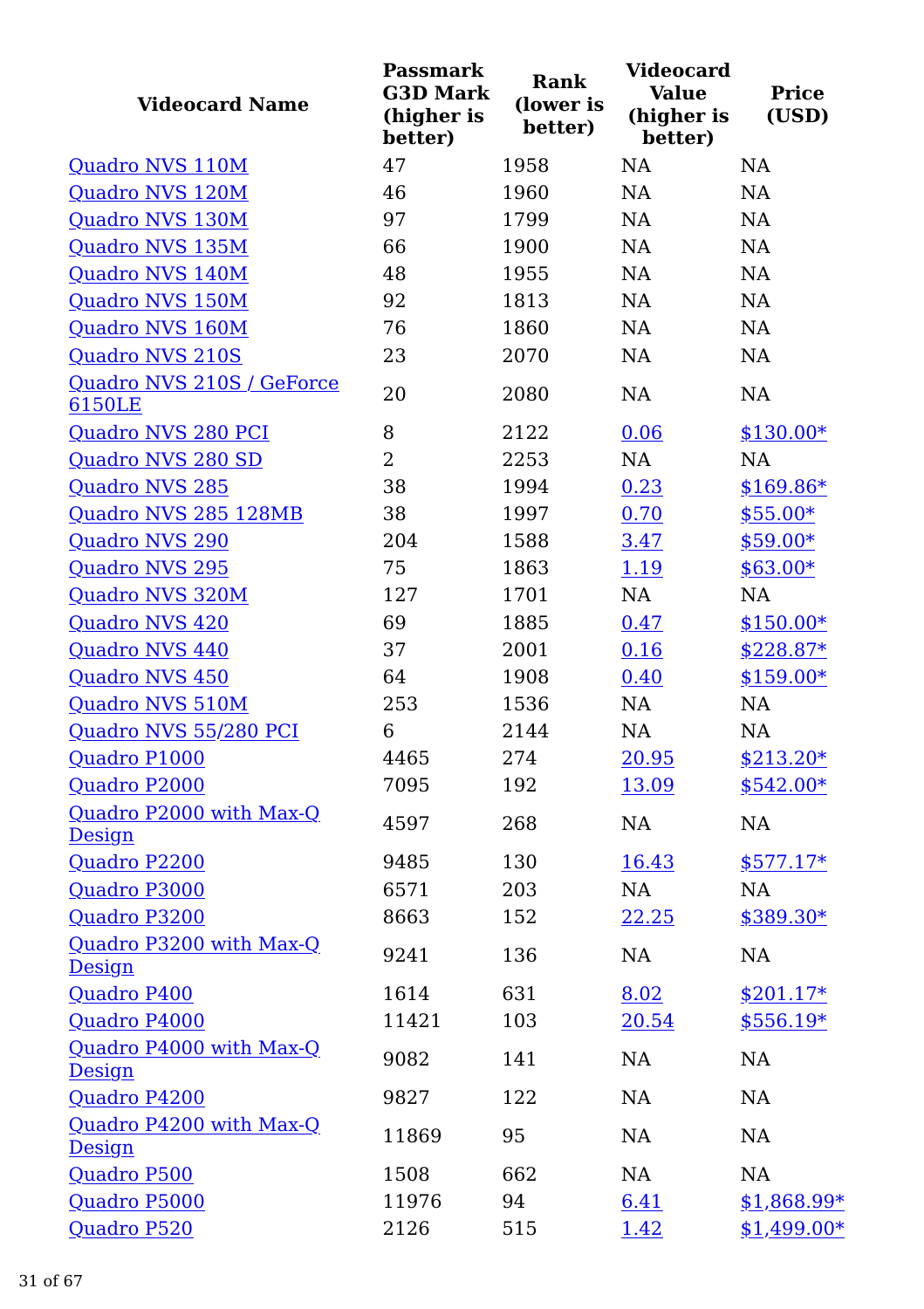| <b>Videocard Name</b>                       | <b>Passmark</b><br><b>G3D Mark</b><br>(higher is<br>better) | <b>Rank</b><br>(lower is<br>better) | <b>Videocard</b><br><b>Value</b><br>(higher is<br>better) | <b>Price</b><br>(USD) |
|---------------------------------------------|-------------------------------------------------------------|-------------------------------------|-----------------------------------------------------------|-----------------------|
| Quadro P5200                                | 12144                                                       | 91                                  | <b>NA</b>                                                 | <b>NA</b>             |
| Quadro P5200 with Max-Q<br>Design           | 12322                                                       | 89                                  | <b>NA</b>                                                 | <b>NA</b>             |
| Quadro P600                                 | 3324                                                        | 348                                 | 10.20                                                     | $$325.99*$            |
| Quadro P6000                                | 15811                                                       | 49                                  | 4.87                                                      | $$3,250.00*$          |
| Quadro P620                                 | 3639                                                        | 321                                 | 15.39                                                     | \$236.49              |
| Quadro RTX 3000                             | 11122                                                       | 107                                 | <b>NA</b>                                                 | <b>NA</b>             |
| Quadro RTX 3000 with Max-Q<br><b>Design</b> | 8754                                                        | 149                                 | <b>NA</b>                                                 | <b>NA</b>             |
| Quadro RTX 4000                             | 15515                                                       | 50                                  | 17.26                                                     | \$899.00*             |
| Quadro RTX 4000 (Mobile)                    | 13008                                                       | 80                                  | <b>NA</b>                                                 | <b>NA</b>             |
| Quadro RTX 4000 with Max-Q<br><b>Design</b> | 13621                                                       | 74                                  | <b>NA</b>                                                 | <b>NA</b>             |
| Quadro RTX 5000                             | 16260                                                       | 42                                  | NA                                                        | <b>NA</b>             |
| Quadro RTX 5000 (Mobile)                    | 14832                                                       | 55                                  | <b>NA</b>                                                 | <b>NA</b>             |
| Quadro RTX 5000 with Max-Q<br>Design        | 13892                                                       | 65                                  | <b>NA</b>                                                 | <b>NA</b>             |
| Quadro RTX 6000                             | 19692                                                       | 16                                  | 3.13                                                      | $$6,300.00*$          |
| Quadro RTX 8000                             | 19126                                                       | 20                                  | 4.03                                                      | $$4,741.49*$          |
| Quadro T1000                                | 6513                                                        | 205                                 | 14.74                                                     | \$441.99*             |
| Quadro T1000 with Max-Q<br><b>Design</b>    | 6588                                                        | 202                                 | <b>NA</b>                                                 | NA                    |
| Quadro T2000                                | 7168                                                        | 190                                 | 13.57                                                     | $$528.35*$            |
| Quadro T2000 with Max-Q<br>Design           | 6871                                                        | 195                                 | NA                                                        | NA                    |
| Quadro2 MXR/EX                              | $\overline{4}$                                              | 2186                                | NA                                                        | NA                    |
| Quadro2 Pro                                 | $\mathbf{1}$                                                | 2270                                | NA                                                        | NA                    |
| Quadro4 380 XGL                             | 6                                                           | 2136                                | NA                                                        | NA                    |
| Quadro4 900 XGL                             | 4                                                           | 2168                                | NA                                                        | <b>NA</b>             |
| Quadro4 980 XGL                             | 5                                                           | 2166                                | 0.01                                                      | $$341.43*$            |
| Qualcomm Adreno 540 GPU                     | 120                                                         | 1723                                | NA                                                        | NA                    |
| Qualcomm Adreno 618 GPU                     | 119                                                         | 1724                                | NA                                                        | NA                    |
| Qualcomm Adreno 630 GPU                     | 267                                                         | 1520                                | <b>NA</b>                                                 | NA                    |
| Qualcomm Adreno 680 GPU                     | 449                                                         | 1363                                | NA                                                        | NA                    |
| Qualcomm Adreno 690 GPU                     | 951                                                         | 865                                 | NA                                                        | NA                    |
| Qualcomm Adreno 8cx Gen 3                   | 1670                                                        | 620                                 | NA                                                        | NA                    |
| <b>QXL KMDOD</b>                            | 18                                                          | 2084                                | NA                                                        | NA                    |
| Radeon 2100                                 | 59                                                          | 1918                                | 0.34                                                      | $$174.29*$            |
| Radeon 3000                                 | 98                                                          | 1793                                | 0.31                                                      | $$319.00*$            |
| Radeon 3100                                 | 73                                                          | 1869                                | 0.33                                                      | $$225.99*$            |
| Radeon 520                                  | 833                                                         | 950                                 | 9.26                                                      | \$89.99*              |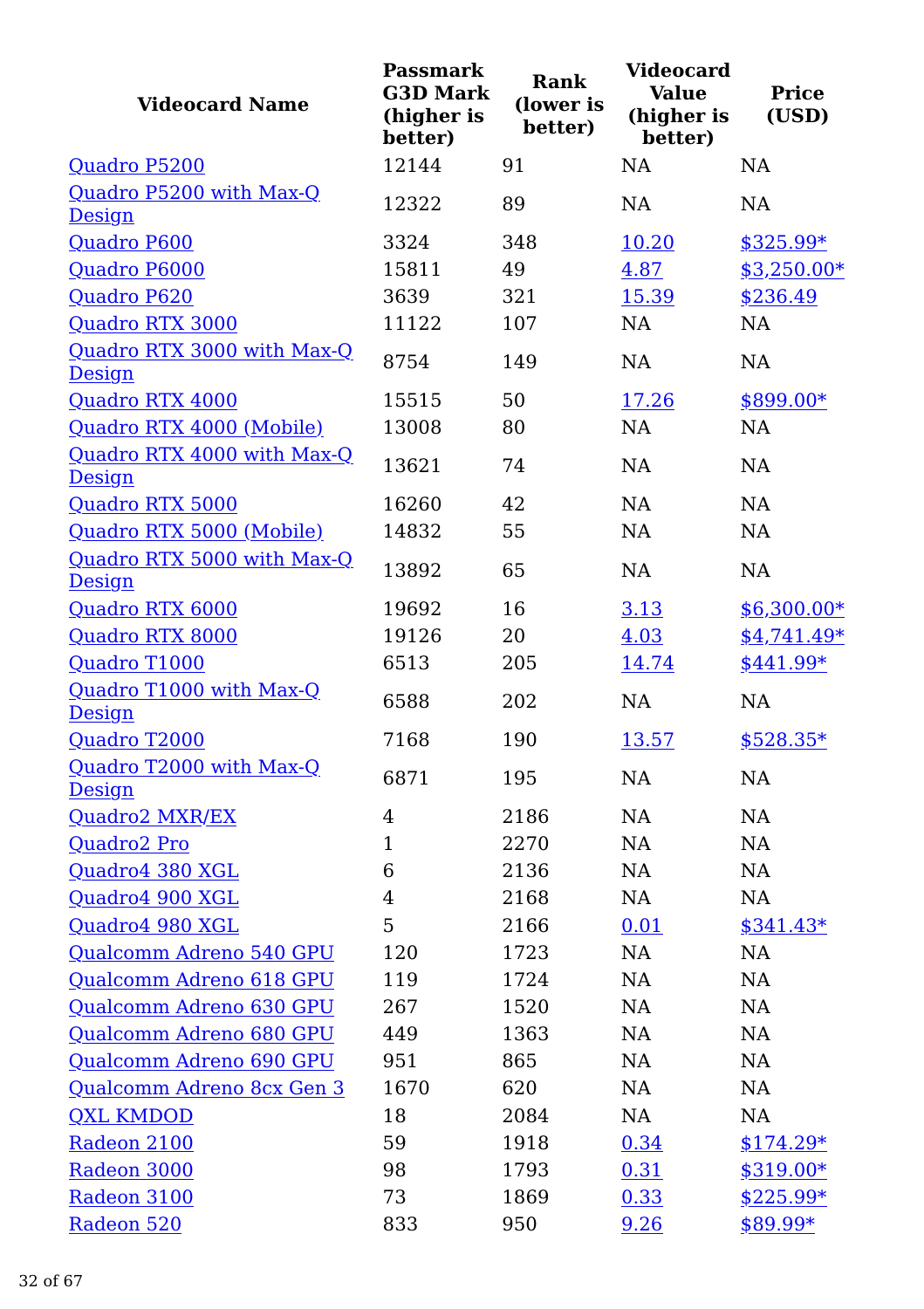| <b>Videocard Name</b>             | <b>Passmark</b><br><b>G3D Mark</b><br>(higher is<br>better) | Rank<br>(lower is<br>better) | <b>Videocard</b><br><b>Value</b><br>(higher is<br>better) | <b>Price</b><br>(USD) |
|-----------------------------------|-------------------------------------------------------------|------------------------------|-----------------------------------------------------------|-----------------------|
| Radeon 530                        | 945                                                         | 874                          | <b>NA</b>                                                 | <b>NA</b>             |
| Radeon 535                        | 1048                                                        | 809                          | <b>NA</b>                                                 | <b>NA</b>             |
| Radeon 535DX                      | 813                                                         | 965                          | <b>NA</b>                                                 | <b>NA</b>             |
| Radeon 540                        | 1272                                                        | 719                          | <b>NA</b>                                                 | NA                    |
| Radeon 540X                       | 1397                                                        | 687                          | <b>NA</b>                                                 | NA                    |
| Radeon 550                        | 1958                                                        | $-1$                         | 19.59                                                     | \$99.99               |
| Radeon 550X                       | 1429                                                        | 679                          | <b>NA</b>                                                 | NA                    |
| Radeon 620                        | 839                                                         | 944                          | NA                                                        | NA                    |
| Radeon 625                        | 1150                                                        | 764                          | <b>NA</b>                                                 | NA                    |
| Radeon 630                        | 1244                                                        | 727                          | NA                                                        | NA                    |
| Radeon 6600M                      | 513                                                         | 1289                         | <b>NA</b>                                                 | NA                    |
| Radeon 6750M                      | 911                                                         | 899                          | <b>NA</b>                                                 | NA                    |
| Radeon 7000 / Radeon VE           | 2                                                           | 2242                         | NA                                                        | NA                    |
| RADEON 7000 / RADEON VE<br>Family | 3                                                           | 2205                         | <b>NA</b>                                                 | NA                    |
| <b>RADEON 7200</b>                | $\overline{2}$                                              | 2236                         | 0.00                                                      | $$599.99*$            |
| <b>RADEON 7500</b>                | 3                                                           | 2226                         | 0.02                                                      | $$177.25*$            |
| <b>RADEON 7500 Family</b>         | $\overline{4}$                                              | 2176                         | <b>NA</b>                                                 | NA                    |
| <b>RADEON 8500 Family</b>         | 6                                                           | 2137                         | <b>NA</b>                                                 | <b>NA</b>             |
| RADEON 9000                       | 4                                                           | 2181                         | <b>NA</b>                                                 | NA                    |
| <b>RADEON 9000 Family</b>         | 3                                                           | 2215                         | <b>NA</b>                                                 | NA                    |
| <b>RADEON 9100 Family</b>         | 6                                                           | 2143                         | <b>NA</b>                                                 | <b>NA</b>             |
| RADEON 9100 IGP                   | 5                                                           | 2159                         | NA                                                        | NA                    |
| <b>RADEON 9200</b>                | 3                                                           | 2212                         | 0.02                                                      | $$153.63*$            |
| RADEON 9200 LE Family             | $\overline{2}$                                              | 2246                         | NA                                                        | NA                    |
| RADEON 9200 PRO Family            | 2                                                           | 2237                         | NA                                                        | NA                    |
| <b>RADEON 9200 SE</b>             | $\overline{2}$                                              | 2249                         | NA                                                        | NA                    |
| <b>RADEON 9250</b>                | $\overline{2}$                                              | 2247                         | 0.01                                                      | $$194.00*$            |
| <b>RADEON 9500</b>                | 36                                                          | 2006                         | 0.90                                                      | $$40.50*$             |
| <b>RADEON 9500 PRO / 9700</b>     | 41                                                          | 1978                         | NA                                                        | NA                    |
| <b>RADEON 9550</b>                | 34                                                          | 2015                         | 0.12                                                      | $$291.74*$            |
| Radeon 9550 / X1050               | 29                                                          | 2046                         | NA                                                        | NA                    |
| <b>RADEON 9600 Family</b>         | 25                                                          | 2061                         | <b>NA</b>                                                 | NA                    |
| <b>RADEON 9600 PRO</b>            | 42                                                          | 1974                         | NA                                                        | NA                    |
| RADEON 9600 PRO Family            | 26                                                          | 2053                         | NA                                                        | NA                    |
| <b>RADEON 9600 TX Family</b>      | 18                                                          | 2086                         | NA                                                        | NA                    |
| RADEON 9600 XT                    | 35                                                          | 2013                         | NA                                                        | NA                    |
| <b>RADEON 9600SE</b>              | 27                                                          | 2050                         | NA                                                        | NA                    |
| <b>RADEON 9700 PRO</b>            | 53                                                          | 1935                         | NA                                                        | NA                    |
| <b>RADEON 9800</b>                | 57                                                          | 1928                         | 0.18                                                      | $$325.00*$            |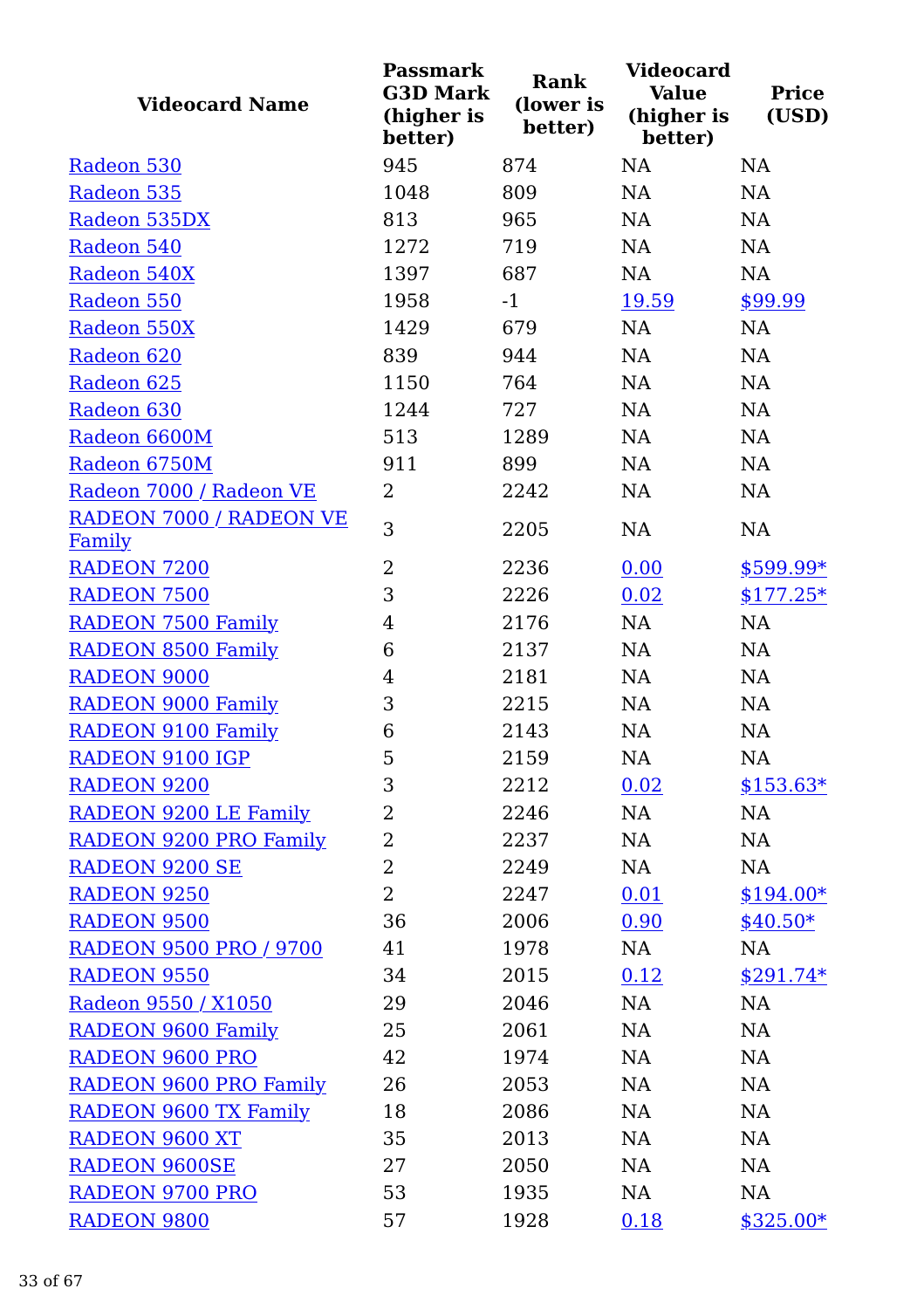| <b>Videocard Name</b>      | <b>Passmark</b><br><b>G3D Mark</b><br>(higher is<br>better) | Rank<br>(lower is<br>better) | <b>Videocard</b><br><b>Value</b><br>(higher is<br>better) | <b>Price</b><br>(USD) |
|----------------------------|-------------------------------------------------------------|------------------------------|-----------------------------------------------------------|-----------------------|
| <b>RADEON 9800 PRO</b>     | 59                                                          | 1919                         | <b>NA</b>                                                 | NA                    |
| <b>RADEON 9800 SE</b>      | 23                                                          | 2071                         | <b>NA</b>                                                 | NA                    |
| <b>RADEON 9800 XT</b>      | 56                                                          | 1931                         | <b>NA</b>                                                 | <b>NA</b>             |
| <b>RADEON A9800XT</b>      | 22                                                          | 2076                         | <b>NA</b>                                                 | NA                    |
| <b>RADEON E2400</b>        | 51                                                          | 1941                         | <b>NA</b>                                                 | NA                    |
| <b>RADEON E4690</b>        | 405                                                         | 1405                         | NA                                                        | NA                    |
| Radeon E6460               | 323                                                         | 1473                         | NA                                                        | NA                    |
| Radeon E6465               | 231                                                         | 1555                         | NA                                                        | NA                    |
| Radeon E6760               | 876                                                         | 920                          | 3.65                                                      | \$239.99*             |
| Radeon E8860               | 1625                                                        | 627                          | NA                                                        | NA                    |
| Radeon E8870PCIe           | 3368                                                        | 343                          | <b>NA</b>                                                 | NA                    |
| Radeon HD 2350             | 76                                                          | 1859                         | <b>NA</b>                                                 | NA                    |
| Radeon HD 2400             | 120                                                         | 1721                         | 1.37                                                      | $$88.20*$             |
| Radeon HD 2400 PCI         | 14                                                          | 2100                         | NA                                                        | NA                    |
| Radeon HD 2400 Pro         | 114                                                         | 1744                         | <b>NA</b>                                                 | NA                    |
| Radeon HD 2400 XT          | 118                                                         | 1726                         | NA                                                        | <b>NA</b>             |
| Radeon HD 2600 PRO         | 211                                                         | 1577                         | 1.12                                                      | $$188.44*$            |
| Radeon HD 2600 Pro AGP     | 110                                                         | 1760                         | NA                                                        | <b>NA</b>             |
| Radeon HD 2600 XT          | 282                                                         | 1511                         | 1.78                                                      | $$159.00*$            |
| Radeon HD 2900 GT          | 292                                                         | 1499                         | NA                                                        | NA                    |
| Radeon HD 2900 PRO         | 627                                                         | 1150                         | NA                                                        | NA                    |
| Radeon HD 2900 XT          | 659                                                         | 1111                         | NA                                                        | NA                    |
| Radeon HD 3000             | 95                                                          | 1802                         | NA                                                        | NA                    |
| Radeon HD 3200             | 82                                                          | 1843                         | NA                                                        | NA                    |
| Radeon HD 3300             | 126                                                         | 1704                         | <b>NA</b>                                                 | NA                    |
| Radeon HD 3450             | 118                                                         | 1728                         | <u>1.33</u>                                               | \$89.00*              |
| Radeon HD 3470             | 89                                                          | 1822                         | 0.82                                                      | $$109.65*$            |
| Radeon HD 3650 AGP         | 150                                                         | 1651                         | 0.81                                                      | $$185.00*$            |
| Radeon HD 3670             | 150                                                         | 1649                         | NA                                                        | NA                    |
| Radeon HD 3850             | 410                                                         | 1399                         | <b>NA</b>                                                 | NA                    |
| Radeon HD 3850 AGP         | 432                                                         | 1382                         | <b>NA</b>                                                 | NA                    |
| Radeon HD 3850 X2          | 822                                                         | 958                          | NA                                                        | NA                    |
| Radeon HD 3870             | 575                                                         | 1218                         | 8.22                                                      | $$69.99*$             |
| Radeon HD 3870 X2          | 708                                                         | 1067                         | <b>NA</b>                                                 | NA                    |
| Radeon HD 4200             | 111                                                         | 1752                         | <b>NA</b>                                                 | NA                    |
| Radeon HD 4250             | 122                                                         | 1715                         | <b>NA</b>                                                 | NA                    |
| Radeon HD 4270             | 109                                                         | 1761                         | <b>NA</b>                                                 | NA                    |
| Radeon HD 4290             | 140                                                         | 1668                         | <b>NA</b>                                                 | NA                    |
| Radeon HD 4300/4500 Serisi | 155                                                         | 1643                         | <b>NA</b>                                                 | NA                    |
| Radeon HD 4330             | 109                                                         | 1766                         | <b>NA</b>                                                 | NA                    |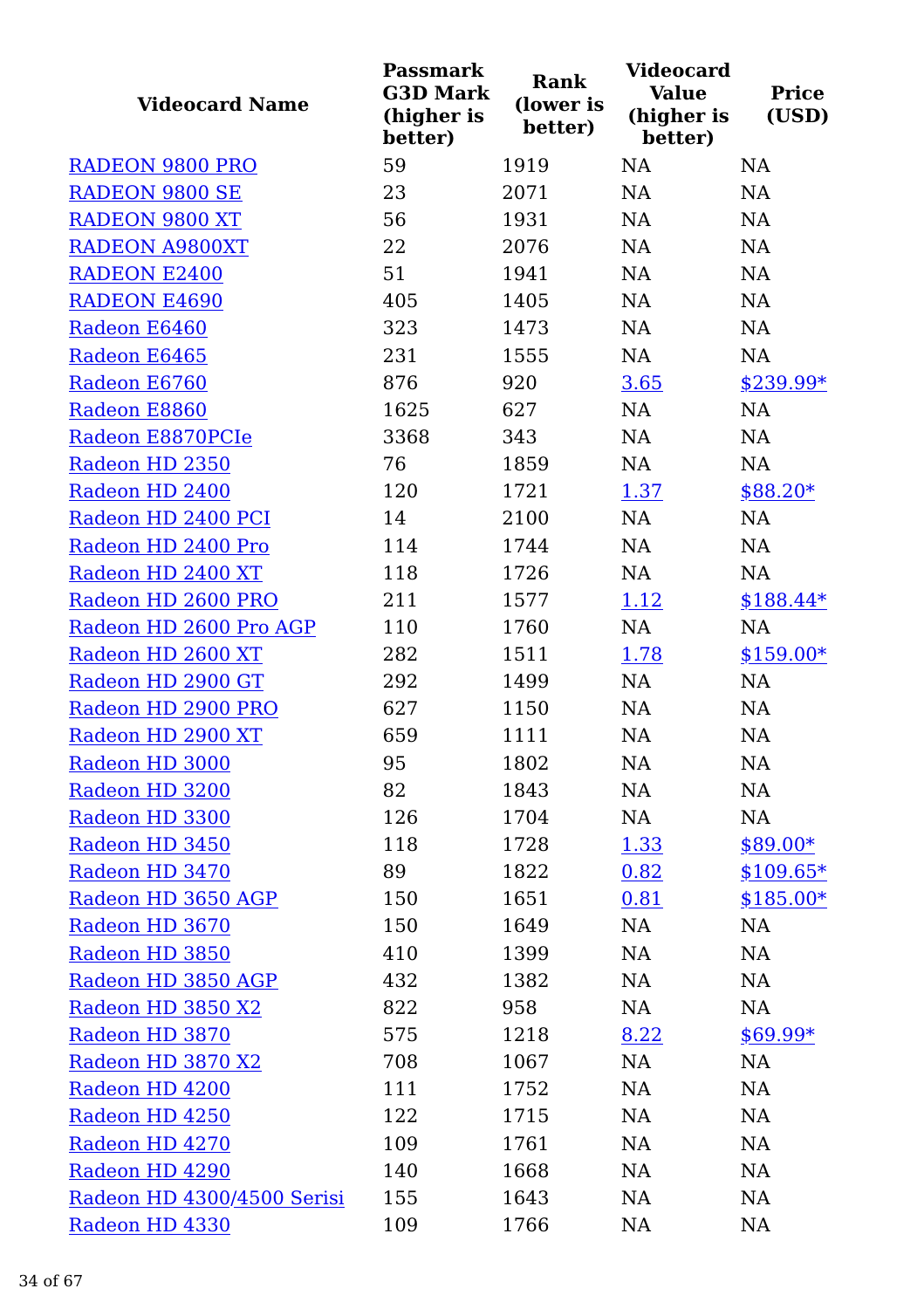| <b>Videocard Name</b>  | <b>Passmark</b><br><b>G3D Mark</b><br>(higher is<br>better) | <b>Rank</b><br>(lower is<br>better) | <b>Videocard</b><br><b>Value</b><br>(higher is<br>better) | <b>Price</b><br>(USD) |
|------------------------|-------------------------------------------------------------|-------------------------------------|-----------------------------------------------------------|-----------------------|
| Radeon HD 4350         | 102                                                         | 1785                                | 1.00                                                      | $$102.24*$            |
| Radeon HD 4550         | 235                                                         | 1553                                | 1.51                                                      | $$156.00*$            |
| Radeon HD 4650         | 219                                                         | 1565                                | 3.13                                                      | $$69.99*$             |
| Radeon HD 4650 AGP     | 207                                                         | 1583                                | NA                                                        | <b>NA</b>             |
| Radeon HD 4670         | 383                                                         | 1419                                | 2.69                                                      | $$142.96*$            |
| Radeon HD 4770         | 905                                                         | 902                                 | 15.10                                                     | \$59.99*              |
| Radeon HD 4810         | 769                                                         | 1002                                | <b>NA</b>                                                 | <b>NA</b>             |
| Radeon HD 4830         | 860                                                         | 932                                 | 14.34                                                     | $$59.99*$             |
| Radeon HD 4850         | 953                                                         | 863                                 | 2.52                                                      | \$378.00*             |
| Radeon HD 4850 X2      | 1132                                                        | 771                                 | NA                                                        | NA                    |
| Radeon HD 4870         | 1390                                                        | 688                                 | 17.39                                                     | $$79.99*$             |
| Radeon HD 4870 X2      | 1309                                                        | 709                                 | NA                                                        | NA                    |
| Radeon HD 4890         | 1532                                                        | 659                                 | 17.04                                                     | \$89.99*              |
| Radeon HD 5450         | 137                                                         | 1675                                | <u>1.45</u>                                               | $$94.96*$             |
| Radeon HD 5470         | 268                                                         | 1519                                | NA                                                        | <b>NA</b>             |
| Radeon HD 5550         | 383                                                         | 1420                                | 6.97                                                      | $$54.99*$             |
| Radeon HD 5570         | 473                                                         | 1329                                | 2.89                                                      | \$163.99              |
| Radeon HD 5600/5700    | 660                                                         | 1109                                | <b>NA</b>                                                 | <b>NA</b>             |
| Radeon HD 5670         | 784                                                         | 980                                 | 11.71                                                     | $$67.00*$             |
| Radeon HD 5750         | 1155                                                        | 762                                 | 16.52                                                     | \$69.99*              |
| Radeon HD 5770         | 1350                                                        | 695                                 | 7.11                                                      | \$189.99*             |
| Radeon HD 5830         | 1734                                                        | 609                                 | 6.70                                                      | \$258.99*             |
| Radeon HD 5850         | 1965                                                        | 550                                 | 6.80                                                      | \$288.99*             |
| Radeon HD 5870         | 2266                                                        | 489                                 | 7.68                                                      | $$295.00*$            |
| Radeon HD 5970         | 2249                                                        | 491                                 | 12.50                                                     | $$179.99*$            |
| Radeon HD 6230         | 179                                                         | 1619                                | NA                                                        | NA                    |
| Radeon HD 6250         | 94                                                          | 1805                                | NA                                                        | <b>NA</b>             |
| Radeon HD 6290         | 109                                                         | 1765                                | <b>NA</b>                                                 | <b>NA</b>             |
| Radeon HD 6290M        | 140                                                         | 1670                                | <b>NA</b>                                                 | NA                    |
| Radeon HD 6300M        | 141                                                         | 1666                                | <b>NA</b>                                                 | NA                    |
| Radeon HD 6310         | 122                                                         | 1714                                | NA                                                        | NA                    |
| Radeon HD 6320         | 148                                                         | 1654                                | 0.27                                                      | \$554.99*             |
| Radeon HD 6320 Graphic | 216                                                         | 1571                                | NA                                                        | NA                    |
| Radeon HD 6320M        | 198                                                         | 1597                                | NA                                                        | NA                    |
| <b>RADEON HD 6350</b>  | 140                                                         | 1667                                | 2.39                                                      | $$59.00*$             |
| Radeon HD 6370D        | 254                                                         | 1534                                | NA                                                        | NA                    |
| Radeon HD 6370M        | 275                                                         | 1514                                | <b>NA</b>                                                 | <b>NA</b>             |
| Radeon HD 6380G        | 204                                                         | 1589                                | 0.51                                                      | $$399.99*$            |
| Radeon HD 6410D        | 242                                                         | 1543                                | NA                                                        | <b>NA</b>             |
| Radeon HD 6430M        | 192                                                         | 1604                                | NA                                                        | <b>NA</b>             |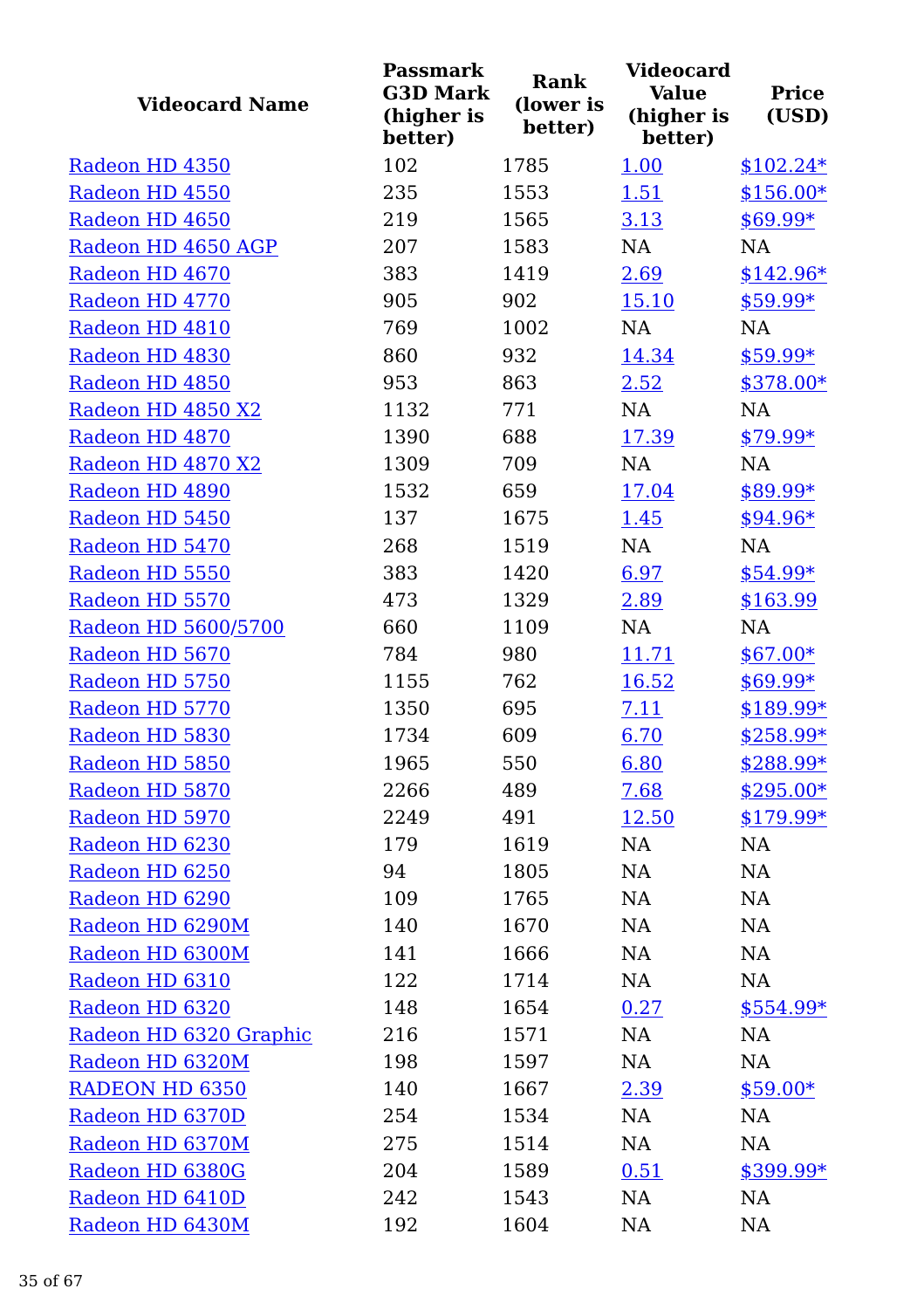| <b>Videocard Name</b>       | <b>Passmark</b><br><b>G3D Mark</b><br>(higher is<br>better) | <b>Rank</b><br>(lower is<br>better) | <b>Videocard</b><br><b>Value</b><br>(higher is<br>better) | <b>Price</b><br>(USD) |
|-----------------------------|-------------------------------------------------------------|-------------------------------------|-----------------------------------------------------------|-----------------------|
| Radeon HD 6450              | 199                                                         | 1594                                | 2.25                                                      | $$89.00*$             |
| Radeon HD 6450 + 8470D Dual | 762                                                         | 1011                                | <b>NA</b>                                                 | NA                    |
| Radeon HD 6450A             | 260                                                         | 1526                                | <b>NA</b>                                                 | <b>NA</b>             |
| Radeon HD 6470M             | 227                                                         | 1557                                | 0.40                                                      | $$569.99*$            |
| Radeon HD 6480G             | 259                                                         | 1527                                | <b>NA</b>                                                 | <b>NA</b>             |
| Radeon HD 6480M             | 353                                                         | 1444                                | NA                                                        | NA                    |
| Radeon HD 6490M             | 377                                                         | 1423                                | 0.32                                                      | $$1,193.03*$          |
| Radeon HD 6520G             | 300                                                         | 1490                                | NA                                                        | NA                    |
| Radeon HD 6530D             | 325                                                         | 1471                                | <b>NA</b>                                                 | NA                    |
| Radeon HD 6550A             | 707                                                         | 1069                                | <b>NA</b>                                                 | NA                    |
| Radeon HD 6550D             | 416                                                         | 1395                                | NA                                                        | <b>NA</b>             |
| Radeon HD 6570              | 496                                                         | 1305                                | 7.78                                                      | $$63.81*$             |
| Radeon HD 6610M             | 565                                                         | 1229                                | <b>NA</b>                                                 | <b>NA</b>             |
| Radeon HD 6620G             | 355                                                         | 1442                                | <b>NA</b>                                                 | NA                    |
| Radeon HD 6630M             | 684                                                         | 1089                                | NA                                                        | NA                    |
| Radeon HD 6650A             | 835                                                         | 948                                 | <b>NA</b>                                                 | NA                    |
| Radeon HD 6650M             | 751                                                         | 1025                                | <b>NA</b>                                                 | <b>NA</b>             |
| Radeon HD 6670              | 744                                                         | 1033                                | 10.80                                                     | $$68.99*$             |
| Radeon HD 6670 + 6670 Dual  | 646                                                         | 1125                                | NA                                                        | NA                    |
| Radeon HD 6670 + 7660D Dual | 1492                                                        | 667                                 | NA                                                        | NA                    |
| Radeon HD 6670/7670         | 945                                                         | 871                                 | NA                                                        | NA                    |
| Radeon HD 6700M             | 1016                                                        | 824                                 | <b>NA</b>                                                 | NA                    |
| Radeon HD 6750              | 1005                                                        | 829                                 | <u>12.57</u>                                              | \$79.99*              |
| Radeon HD 6750M             | 937                                                         | 880                                 | NA                                                        | NA                    |
| Radeon HD 6770              | 1231                                                        | 737                                 | 4.65                                                      | $$264.99*$            |
| Radeon HD 6770M             | 964                                                         | 856                                 | NA                                                        | NA                    |
| Radeon HD 6790              | 1612                                                        | 633                                 | 5.49                                                      | $$294.00*$            |
| Radeon HD 6800M             | 726                                                         | 1050                                | NA                                                        | NA                    |
| Radeon HD 6850              | 1979                                                        | 544                                 | 23.29                                                     | $$85.00*$             |
| Radeon HD 6850 X2           | 2534                                                        | 443                                 | NA                                                        | NA                    |
| Radeon HD 6870              | 2222                                                        | 496                                 | 8.08                                                      | $$275.00*$            |
| Radeon HD 6900M             | 1709                                                        | 613                                 | NA                                                        | NA                    |
| Radeon HD 6950              | 2649                                                        | 420                                 | 18.93                                                     | $$139.99*$            |
| Radeon HD 6970              | 2863                                                        | 386                                 | 19.09                                                     | $$149.99*$            |
| Radeon HD 6970M             | 2270                                                        | 486                                 | <u>10.51</u>                                              | $$215.99*$            |
| Radeon HD 6990              | 3013                                                        | 378                                 | 6.04                                                      | $$498.49*$            |
| Radeon HD 7290              | 115                                                         | 1739                                | NA                                                        | NA                    |
| Radeon HD 7290M             | 123                                                         | 1712                                | NA                                                        | <b>NA</b>             |
| Radeon HD 7310              | 129                                                         | 1695                                | NA                                                        | NA                    |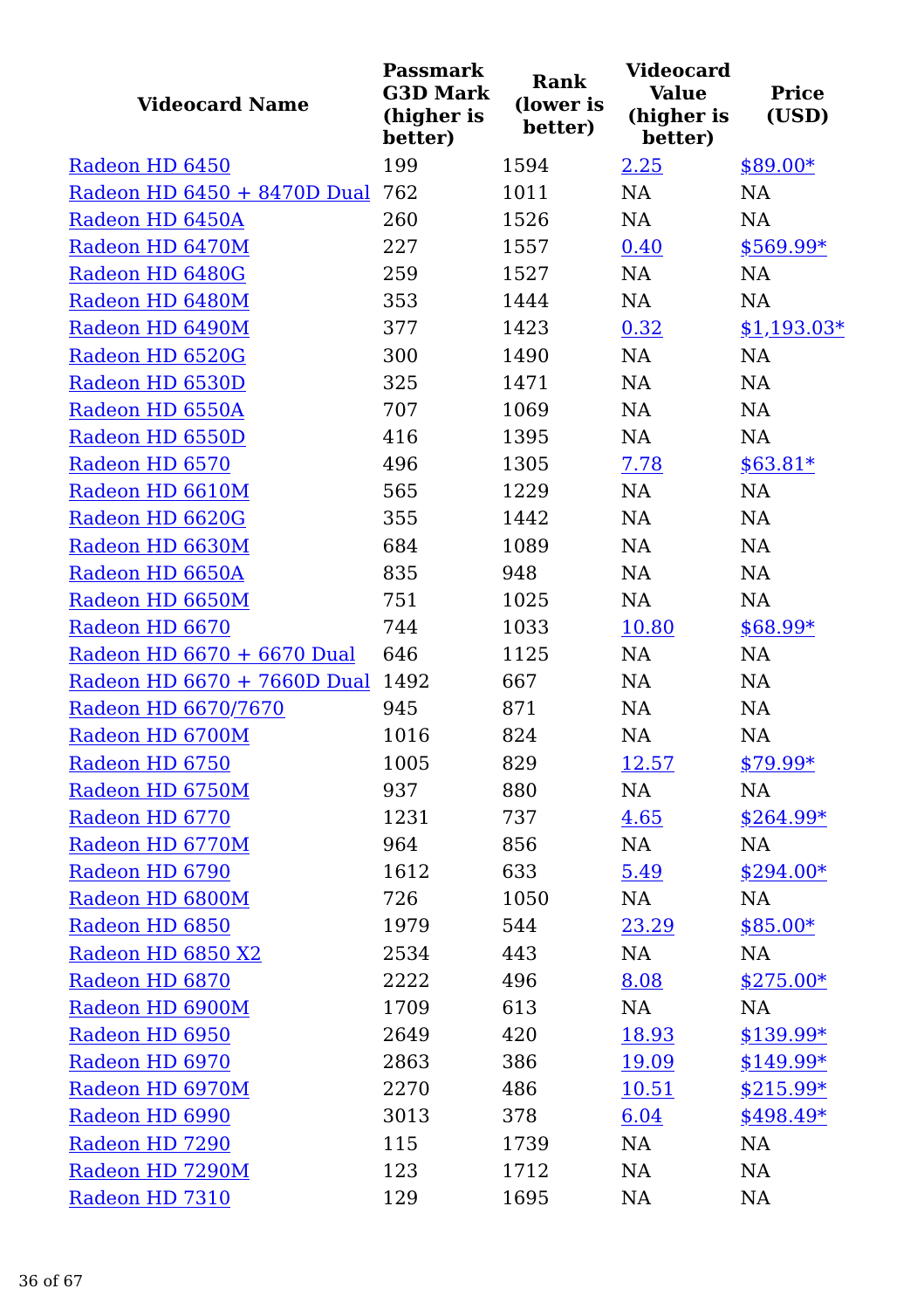| <b>Videocard Name</b>                    | <b>Passmark</b><br><b>G3D Mark</b><br>(higher is<br>better) | <b>Rank</b><br>(lower is<br>better) | <b>Videocard</b><br><b>Value</b><br>(higher is<br>better) | <b>Price</b><br>(USD) |
|------------------------------------------|-------------------------------------------------------------|-------------------------------------|-----------------------------------------------------------|-----------------------|
| Radeon HD 7310 - Carte                   | 174                                                         | 1625                                | NA                                                        | <b>NA</b>             |
| graphique                                |                                                             |                                     |                                                           |                       |
| Radeon HD 7310G                          | 180                                                         | 1616                                | NA                                                        | NA                    |
| Radeon HD 7310M                          | 166                                                         | 1633                                | NA                                                        | NA                    |
| Radeon HD 7340                           | 157                                                         | 1641                                | 0.28                                                      | $$552.69*$            |
| Radeon HD 7340G                          | 196                                                         | 1599                                | NA                                                        | NA                    |
| Radeon HD 7340M                          | 221                                                         | 1561                                | NA                                                        | NA                    |
| Radeon HD 7350                           | 193                                                         | 1603                                | NA                                                        | NA                    |
| Radeon HD 7400G                          | 267                                                         | 1521                                | NA                                                        | NA                    |
| Radeon HD 7420G                          | 311                                                         | 1482                                | NA                                                        | NA                    |
| Radeon HD 7450                           | 220                                                         | 1562                                | 4.42                                                      | \$49.99*              |
| Radeon HD 7450A                          | 288                                                         | 1504                                | NA                                                        | NA                    |
| Radeon HD 7450M                          | 329                                                         | 1465                                | NA                                                        | NA                    |
| Radeon HD 7470                           | 316                                                         | 1480                                | 3.89                                                      | $$81.37*$             |
| Radeon HD 7470M                          | 407                                                         | 1401                                | NA                                                        | NA                    |
| Radeon HD 7480D                          | 285                                                         | 1508                                | NA                                                        | NA                    |
| Radeon HD 7500G                          | 330                                                         | 1464                                | NA                                                        | NA                    |
| Radeon HD 7500G +<br>7500M/7600M Dual    | 616                                                         | 1171                                | NA                                                        | NA                    |
| Radeon HD 7500G + 7550M<br>Dual          | 497                                                         | 1304                                | NA                                                        | NA                    |
| Radeon HD 7500G + HD<br>7500M/7600M Dual | 355                                                         | 1441                                | NA                                                        | NA                    |
| Radeon HD 7520G                          | 311                                                         | 1481                                | NA                                                        | <b>NA</b>             |
| Radeon HD 7520G + 7400M<br><b>Dual</b>   | 486                                                         | 1317                                | NA                                                        | NA                    |
| Radeon HD 7520G + 7470M<br><b>Dual</b>   | 542                                                         | 1260                                | NA                                                        | NA                    |
| Radeon HD 7520G + 7500/7600<br>Dual      | 582                                                         | 1207                                | NA                                                        | NA                    |
| Radeon HD 7520G + 7600M<br>Dual          | 591                                                         | 1198                                | NA                                                        | NA                    |
| Radeon HD 7520G + 7610M<br><b>Dual</b>   | 588                                                         | 1201                                | NA                                                        | NA                    |
| Radeon HD 7520G + 7650M<br>Dual          | 453                                                         | 1353                                | NA                                                        | NA                    |
| Radeon HD 7520G + 7670M<br>Dual          | 523                                                         | 1277                                | NA                                                        | NA                    |
| Radeon HD 7520G + 7700M<br>Dual          | 1060                                                        | 801                                 | NA                                                        | NA                    |
| Radeon HD 7520G +<br>8600/8700M Dual     | 311                                                         | 1483                                | NA                                                        | NA                    |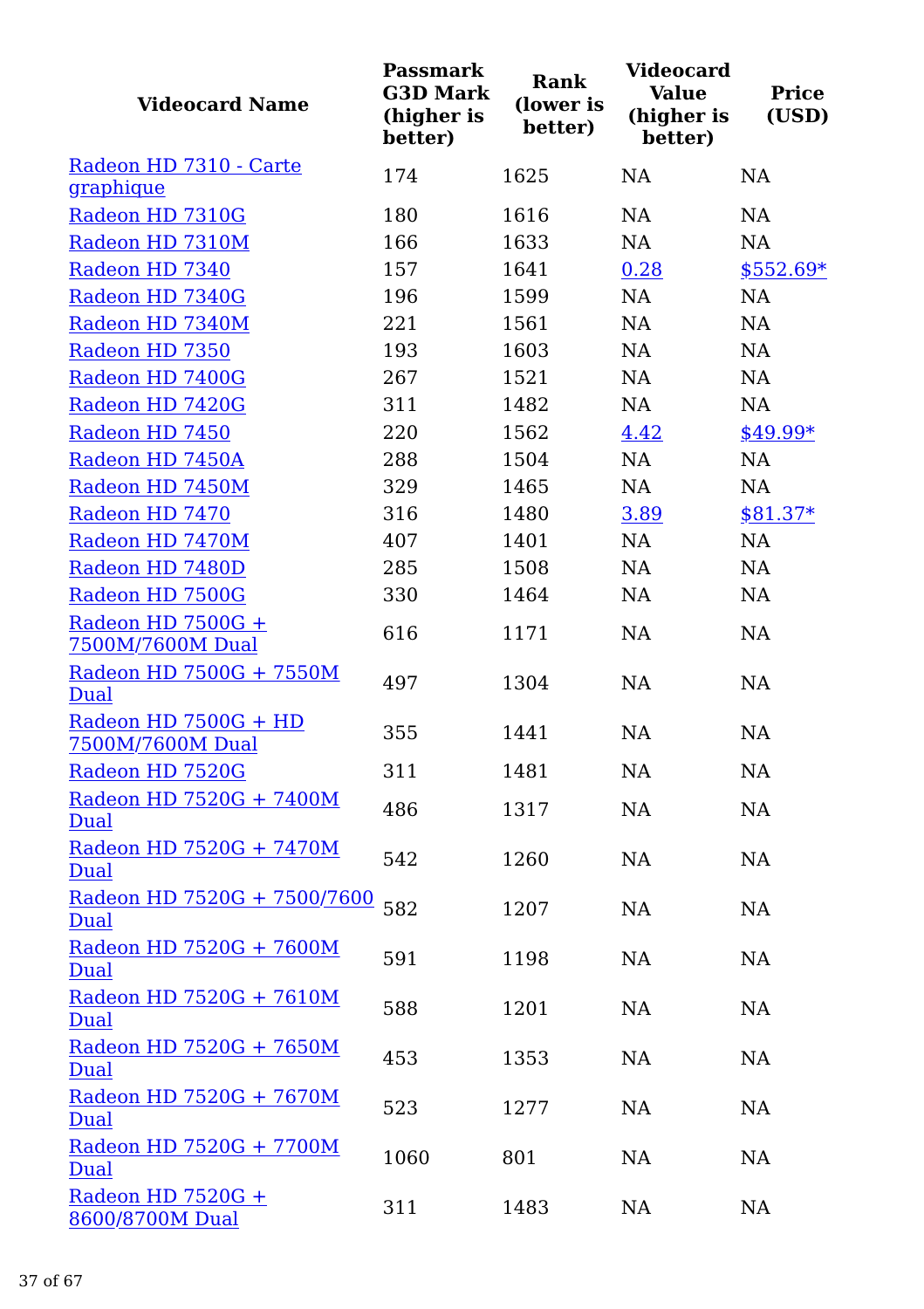| <b>Videocard Name</b>                                 | <b>Passmark</b><br><b>G3D Mark</b><br>(higher is<br>better) | <b>Rank</b><br>(lower is<br>better) | <b>Videocard</b><br><b>Value</b><br>(higher is<br>better) | <b>Price</b><br>(USD) |
|-------------------------------------------------------|-------------------------------------------------------------|-------------------------------------|-----------------------------------------------------------|-----------------------|
| Radeon HD 7520G + 8750M<br>Dual                       | 376                                                         | 1424                                | <b>NA</b>                                                 | <b>NA</b>             |
|                                                       |                                                             |                                     |                                                           |                       |
| <u>Radeon HD 7520G + HD 7400M</u><br>Dual             | 544                                                         | 1255                                | <b>NA</b>                                                 | <b>NA</b>             |
| Radeon HD 7520G + HD<br>7500/7600 Dual                | 832                                                         | 951                                 | <b>NA</b>                                                 | <b>NA</b>             |
| Radeon HD 7520G + HD 7600M<br>Dual                    | 447                                                         | 1365                                | <b>NA</b>                                                 | NA                    |
| Radeon HD 7520G + HD 7670M 495<br>Dual                |                                                             | 1308                                | <b>NA</b>                                                 | NA                    |
| Radeon HD 7520G + HD 7700M 574<br>Dual                |                                                             | 1219                                | <b>NA</b>                                                 | <b>NA</b>             |
| Radeon HD 7520G + HD<br>8600/8700M Dual               | 623                                                         | 1159                                | <b>NA</b>                                                 | NA                    |
| Radeon HD 7520G + HD 8750M<br>Dual                    | 651                                                         | 1121                                | <b>NA</b>                                                 | <b>NA</b>             |
| Radeon HD 7520G N HD 7520G<br>+ HD 7500/7600 7500/760 | 574                                                         | 1221                                | <b>NA</b>                                                 | NA                    |
| Radeon HD 7520G N HD 7520G<br>+ HD 7600M N HD 7600M D | 364                                                         | 1434                                | <b>NA</b>                                                 | <b>NA</b>             |
| Radeon HD 7540D                                       | 335                                                         | 1457                                | NA                                                        | NA                    |
| Radeon HD 7540D + 6570 Dual                           | 719                                                         | 1059                                | NA                                                        | NA                    |
| Radeon HD 7540D + 7500 Dual                           | 821                                                         | 960                                 | <b>NA</b>                                                 | NA                    |
| Radeon HD 7540D + HD 6450<br>Dual                     | 643                                                         | 1129                                | NA                                                        | <b>NA</b>             |
| Radeon HD 7550M                                       | 464                                                         | 1344                                | NA                                                        | NA                    |
| Radeon HD 7550M/7650M                                 | 728                                                         | 1047                                | NA                                                        | NA                    |
| Radeon HD 7560D                                       | 471                                                         | 1332                                | <b>NA</b>                                                 | <b>NA</b>             |
| Radeon HD 7560D + 6450 Dual                           | 568                                                         | 1227                                | <b>NA</b>                                                 | NA                    |
| Radeon HD 7560D + 6570 Dual 833                       |                                                             | 949                                 | <b>NA</b>                                                 | <b>NA</b>             |
| Radeon HD 7560D + 6670 Dual                           | 1130                                                        | 772                                 | <b>NA</b>                                                 | NA                    |
| Radeon HD 7560D + 7560D<br><b>Dual</b>                | 982                                                         | 844                                 | NA                                                        | NA                    |
| Radeon HD 7560D + 7570 Dual                           | 985                                                         | 841                                 | <b>NA</b>                                                 | NA                    |
| Radeon HD 7560D + 7670 Dual                           | 1426                                                        | 681                                 | <b>NA</b>                                                 | <b>NA</b>             |
| Radeon HD 7560D + 7700 Dual                           | 1919                                                        | 564                                 | <b>NA</b>                                                 | <b>NA</b>             |
| Radeon HD 7560D + HD 6570<br>Dual                     | 1237                                                        | 731                                 | NA                                                        | NA                    |
| Radeon HD 7560D + HD 6670<br>Dual                     | 1554                                                        | 649                                 | <b>NA</b>                                                 | NA                    |
| Radeon HD 7560D + HD 7000<br>Dual                     | 534                                                         | 1265                                | NA                                                        | <b>NA</b>             |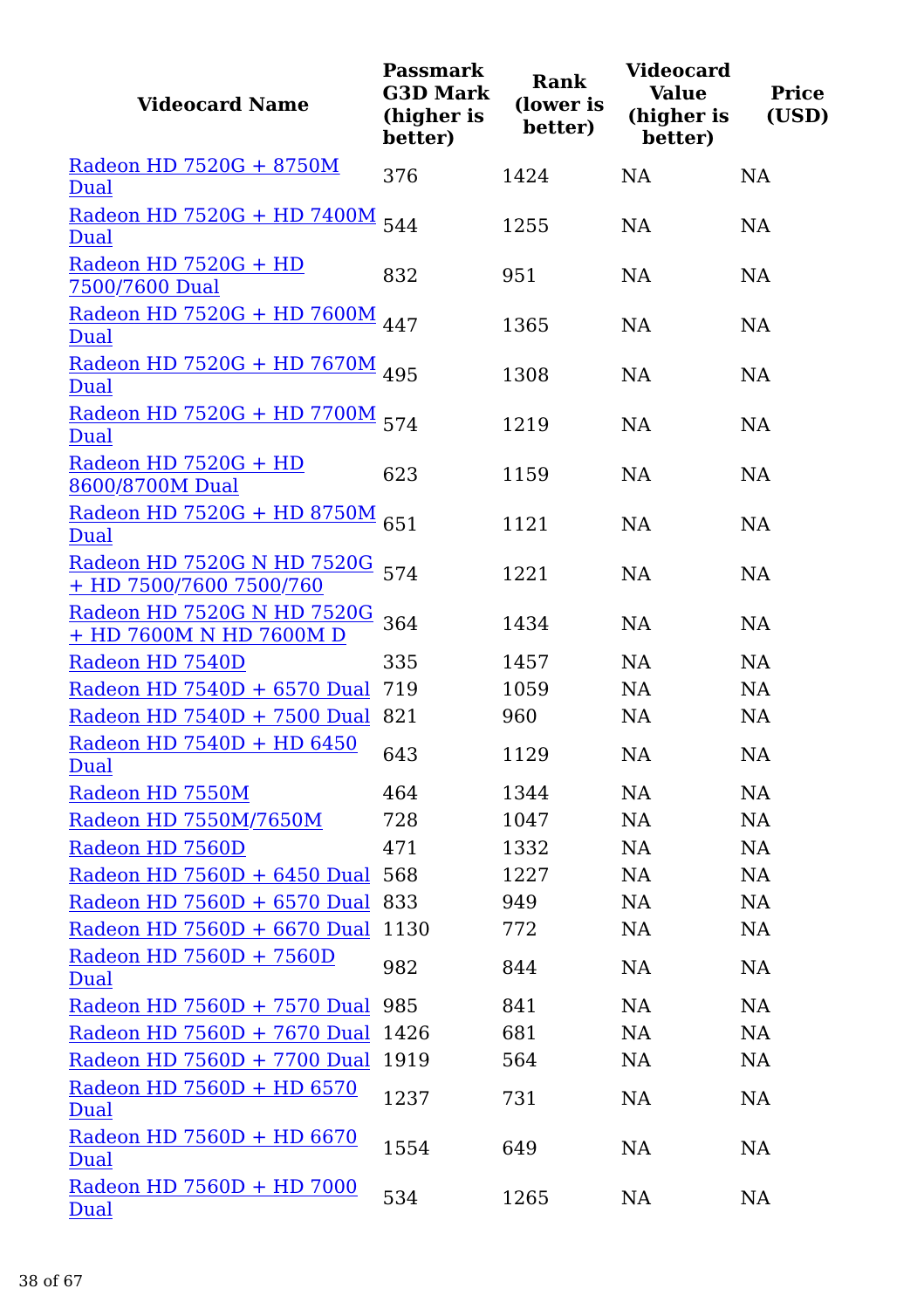| <b>Videocard Name</b>                         | <b>Passmark</b><br><b>G3D Mark</b><br>(higher is<br>better) | <b>Rank</b><br>(lower is<br>better) | <b>Videocard</b><br><b>Value</b><br>(higher is<br>better) | <b>Price</b><br>(USD) |
|-----------------------------------------------|-------------------------------------------------------------|-------------------------------------|-----------------------------------------------------------|-----------------------|
| Radeon HD 7560D + HD 7600<br>Dual             | 1258                                                        | 724                                 | <b>NA</b>                                                 | <b>NA</b>             |
| Radeon HD 7560D + HD 7670<br>Dual             | 1380                                                        | 689                                 | NA                                                        | <b>NA</b>             |
| Radeon HD 7560D + HD 7700<br>Dual             | 1346                                                        | 698                                 | <b>NA</b>                                                 | <b>NA</b>             |
| Radeon HD 7560D + HD 8570<br><b>Dual</b>      | 935                                                         | 881                                 | <b>NA</b>                                                 | NA                    |
| Radeon HD 7560D + R5 235<br>Dual              | 563                                                         | 1231                                | <b>NA</b>                                                 | <b>NA</b>             |
| Radeon HD 7570                                | 613                                                         | 1174                                | 5.99                                                      | $$102.49*$            |
| Radeon HD 7570M                               | 444                                                         | 1368                                | NA                                                        | <b>NA</b>             |
| Radeon HD 7570M/HD 7670M                      | 699                                                         | 1078                                | NA                                                        | NA                    |
| Radeon HD 7580D                               | 350                                                         | 1446                                | <b>NA</b>                                                 | <b>NA</b>             |
| Radeon HD 7600G                               | 320                                                         | 1476                                | <b>NA</b>                                                 | NA                    |
| Radeon HD 7600G + 6400M<br>Dual               | 376                                                         | 1425                                | <b>NA</b>                                                 | NA                    |
| Radeon HD 7600G + 7450M<br>Dual               | 389                                                         | 1414                                | <b>NA</b>                                                 | <b>NA</b>             |
| Radeon HD 7600G +<br>7500M/7600M Dual         | 405                                                         | 1403                                | <b>NA</b>                                                 | <b>NA</b>             |
| Radeon HD 7600G + 7550M<br>Dual               | 423                                                         | 1387                                | NA                                                        | NA                    |
| Radeon HD 7600G +<br>8500M/8700M Dual         | 469                                                         | 1335                                | NA                                                        | NA                    |
| Radeon HD 7600G + HD 7400M<br>Dual            | 328                                                         | 1468                                | <b>NA</b>                                                 | NA                    |
| Radeon HD 7600G + HD<br>7500M/7600M Dual      | 555                                                         | 1240                                | NA                                                        | NA                    |
| Radeon HD 7600G + HD 7550M<br>Dual            | 509                                                         | 1293                                | NA                                                        | NA                    |
| Radeon HD 7600G + HD 8670M<br>Dual            | 543                                                         | 1257                                | <b>NA</b>                                                 | NA                    |
| Radeon HD 7600G + HD Dual                     | 435                                                         | 1376                                | NA                                                        | NA                    |
| Radeon HD 7600G N HD 7600G<br>+ HD ON HD Dual | 526                                                         | 1274                                | <b>NA</b>                                                 | NA                    |
| Radeon HD 7600M + 7600M<br><b>Dual</b>        | 773                                                         | 994                                 | NA                                                        | NA                    |
| Radeon HD 7610M                               | 632                                                         | 1143                                | <b>NA</b>                                                 | NA                    |
| Radeon HD 7620G                               | 366                                                         | 1431                                | NA                                                        | NA                    |
| Radeon HD 7620G + 8600M<br>Dual               | 508                                                         | 1294                                | <b>NA</b>                                                 | NA                    |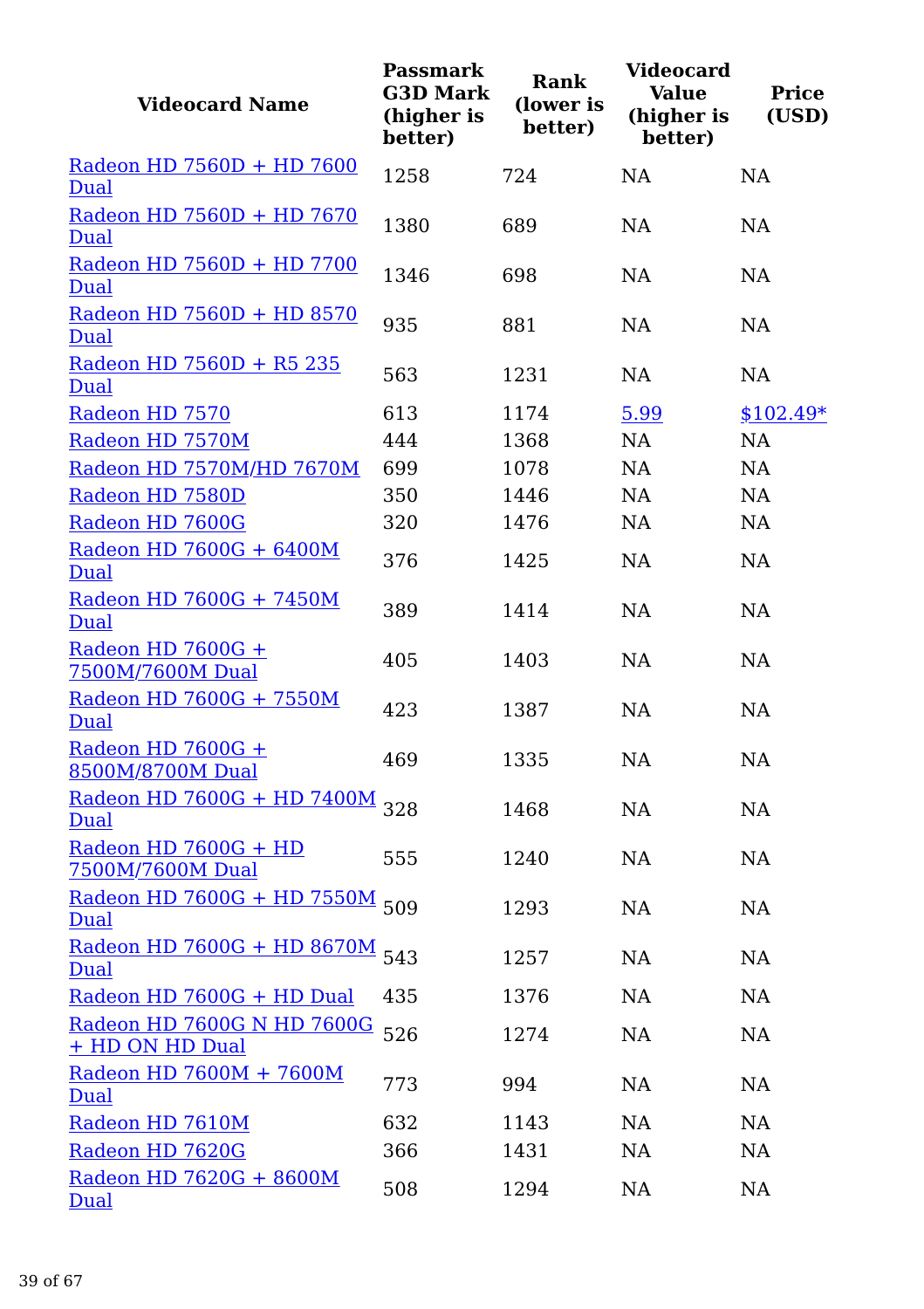| <b>Videocard Name</b>                                 | <b>Passmark</b><br><b>G3D Mark</b><br>(higher is<br>better) | <b>Rank</b><br>(lower is<br>better) | <b>Videocard</b><br><b>Value</b><br>(higher is<br>better) | <b>Price</b><br>(USD) |
|-------------------------------------------------------|-------------------------------------------------------------|-------------------------------------|-----------------------------------------------------------|-----------------------|
| Radeon HD 7620G + 8670M<br>Dual                       | 577                                                         | 1214                                | <b>NA</b>                                                 | <b>NA</b>             |
| Radeon HD 7620G + HD 8600M<br>Dual                    | 442                                                         | 1372                                | <b>NA</b>                                                 | <b>NA</b>             |
| Radeon HD 7620G + HD 8670M<br>Dual                    | 507                                                         | 1296                                | <b>NA</b>                                                 | NA                    |
| Radeon HD 7620G N HD 7620G<br>+ HD 8600M N HD 8600M D | 451                                                         | 1357                                | <b>NA</b>                                                 | <b>NA</b>             |
| Radeon HD 7640G                                       | 447                                                         | 1364                                | <b>NA</b>                                                 | NA                    |
| Radeon HD 7640G + 6400M<br><b>Dual</b>                | 526                                                         | 1272                                | <b>NA</b>                                                 | NA                    |
| Radeon HD 7640G + 7400M<br>Dual                       | 637                                                         | 1133                                | <b>NA</b>                                                 | <b>NA</b>             |
| Radeon HD 7640G + 7450M<br>Dual                       | 754                                                         | 1022                                | <b>NA</b>                                                 | <b>NA</b>             |
| Radeon HD 7640G + 7470M<br>Dual                       | 595                                                         | 1194                                | <b>NA</b>                                                 | <b>NA</b>             |
| <u>Radeon HD 7640G + 7500/7600</u><br>Dual            | 627                                                         | 1151                                | <b>NA</b>                                                 | <b>NA</b>             |
| Radeon HD 7640G +<br>7500M/7600M Dual                 | 775                                                         | 990                                 | <b>NA</b>                                                 | <b>NA</b>             |
| Radeon HD 7640G + 7600M<br>Dual                       | 705                                                         | 1071                                | <b>NA</b>                                                 | <b>NA</b>             |
| Radeon HD 7640G + 7610M<br>Dual                       | 510                                                         | 1292                                | NA                                                        | NA                    |
| Radeon HD 7640G + 7650M<br><b>Dual</b>                | 747                                                         | 1029                                | NA                                                        | <b>NA</b>             |
| Radeon HD 7640G + 7670M<br><b>Dual</b>                | 644                                                         | 1128                                | <b>NA</b>                                                 | NA                    |
| Radeon HD 7640G + 7690M<br>Dual                       | 945                                                         | 872                                 | <b>NA</b>                                                 | NA                    |
| Radeon HD 7640G + 7700M<br><b>Dual</b>                | 690                                                         | 1082                                | <b>NA</b>                                                 | NA                    |
| Radeon HD 7640G + 8500M<br><b>Dual</b>                | 585                                                         | 1205                                | <b>NA</b>                                                 | NA                    |
| Radeon HD 7640G + 8570M<br>Dual                       | 558                                                         | 1239                                | <b>NA</b>                                                 | NA                    |
| Radeon HD 7640G +<br>8600/8700M Dual                  | 688                                                         | 1085                                | <b>NA</b>                                                 | NA                    |
| Radeon HD 7640G + 8600M<br><b>Dual</b>                | 249                                                         | 1539                                | <b>NA</b>                                                 | NA                    |
| Radeon HD 7640G + 8670M<br>Dual                       | 558                                                         | 1238                                | NA                                                        | NA                    |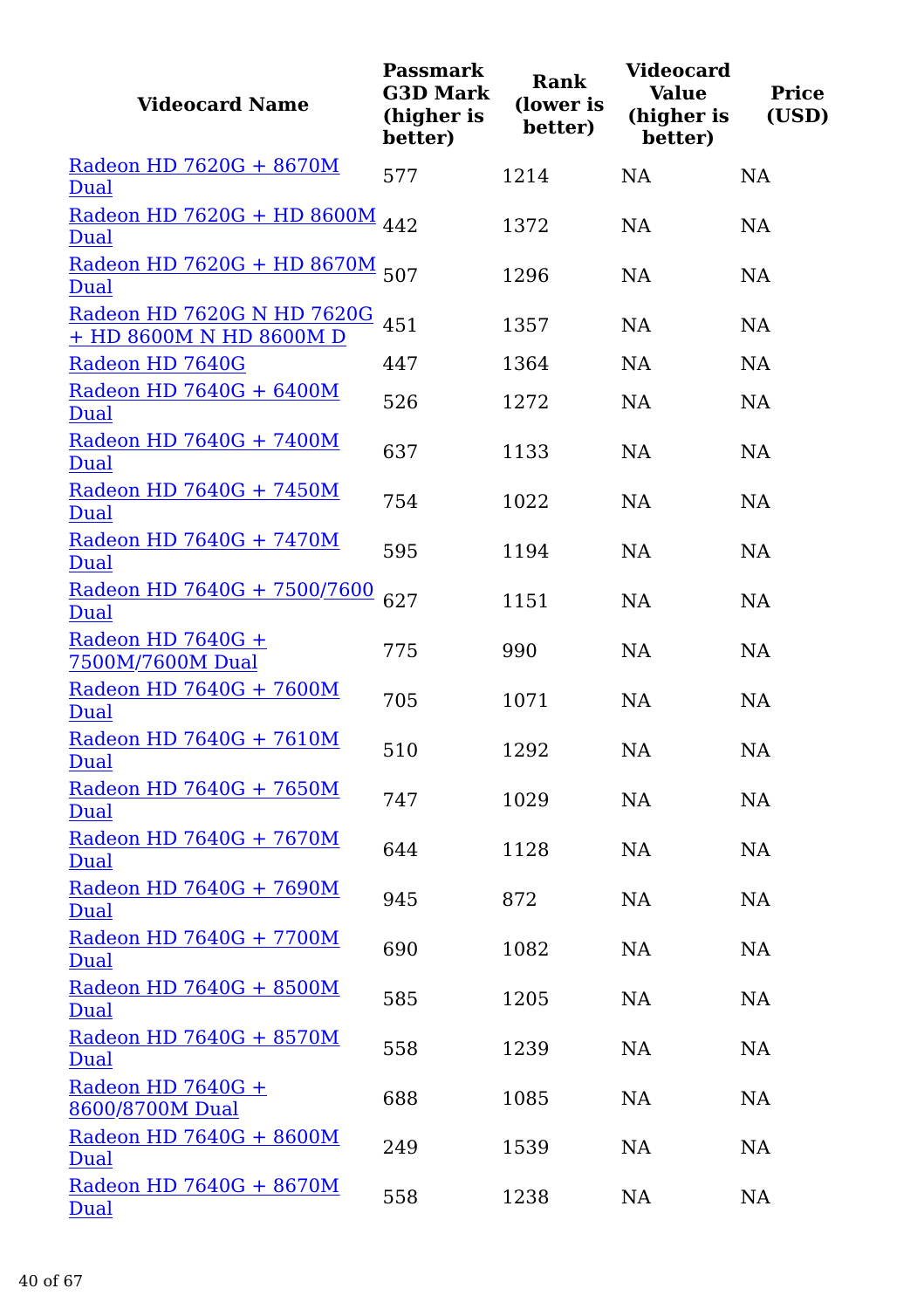| <b>Videocard Name</b>                                 | <b>Passmark</b><br><b>G3D Mark</b><br>(higher is<br>better) | <b>Rank</b><br>(lower is<br>better) | <b>Videocard</b><br><b>Value</b><br>(higher is<br>better) | <b>Price</b><br>(USD) |
|-------------------------------------------------------|-------------------------------------------------------------|-------------------------------------|-----------------------------------------------------------|-----------------------|
| Radeon HD 7640G + 8750M<br>Dual                       | 654                                                         | 1116                                | <b>NA</b>                                                 | <b>NA</b>             |
| <u> Radeon HD 7640G + HD 7400M</u><br>Dual            | 621                                                         | 1163                                | <b>NA</b>                                                 | NA                    |
| Radeon HD 7640G + HD<br>7500/7600 Dual                | 423                                                         | 1386                                | <b>NA</b>                                                 | NA                    |
| Radeon HD 7640G + HD 7600M<br><b>Dual</b>             | 704                                                         | 1073                                | <b>NA</b>                                                 | NA                    |
| Radeon HD 7640G + HD 7600M 406<br>N HD 7600M Dual     |                                                             | 1402                                | <b>NA</b>                                                 | NA                    |
| Radeon HD 7640G + HD 7670M 518<br>Dual                |                                                             | 1283                                | <b>NA</b>                                                 | NA                    |
| Radeon HD 7640G + HD 7700M 589<br>Dual                |                                                             | 1199                                | <b>NA</b>                                                 | <b>NA</b>             |
| Radeon HD 7640G + HD 7700M 630<br>N HD 7700M Dual     |                                                             | 1145                                | <b>NA</b>                                                 | NA                    |
| Radeon HD 7640G + HD 8500M 607<br>Dual                |                                                             | 1180                                | <b>NA</b>                                                 | NA                    |
| Radeon HD 7640G + HD 8500M<br>N HD 8500M Dual         | 665                                                         | 1104                                | <b>NA</b>                                                 | <b>NA</b>             |
| Radeon HD 7640G + HD 8570M 474<br>Dual                |                                                             | 1328                                | <b>NA</b>                                                 | NA                    |
| Radeon HD 7640G + HD<br>8600/8700M Dual               | 586                                                         | 1204                                | <b>NA</b>                                                 | NA                    |
| Radeon HD $7640G + HD 8670M$ 677<br>Dual              |                                                             | 1095                                | <b>NA</b>                                                 | NA                    |
| Radeon HD 7640G + HD 8750M<br>Dual                    | 996                                                         | 836                                 | NA                                                        | <b>NA</b>             |
| Radeon HD 7640G + R5 M200<br><b>Dual</b>              | 559                                                         | 1236                                | NA                                                        | <b>NA</b>             |
| Radeon HD 7640G + R5 M230<br>Dual                     | 238                                                         | $-1$                                | <b>NA</b>                                                 | <b>NA</b>             |
| Radeon HD 7640G N HD 7640G<br>+ HD 7600M N HD 7600M D | 824                                                         | 957                                 | NA                                                        | <b>NA</b>             |
| <u>Radeon HD 7640G N HD 7640G</u><br>+ HD 7670M Dual  | 679                                                         | 1093                                | NA                                                        | <b>NA</b>             |
| Radeon HD 7640G N HD 7640G<br>+ HD 8570M Dual         | 422                                                         | 1389                                | NA                                                        | <b>NA</b>             |
| Radeon HD 7650A                                       | 564                                                         | 1230                                | <u>2.15</u>                                               | $$262.00*$            |
| Radeon HD 7650M                                       | 450                                                         | 1360                                | <b>NA</b>                                                 | <b>NA</b>             |
| Radeon HD 7660D                                       | 503                                                         | 1299                                | NA                                                        | <b>NA</b>             |
| Radeon HD 7660D + 6570 Dual                           | 1100                                                        | 783                                 | NA                                                        | <b>NA</b>             |
| Radeon HD 7660D + 6670 Dual                           | 1238                                                        | 730                                 | <b>NA</b>                                                 | NA                    |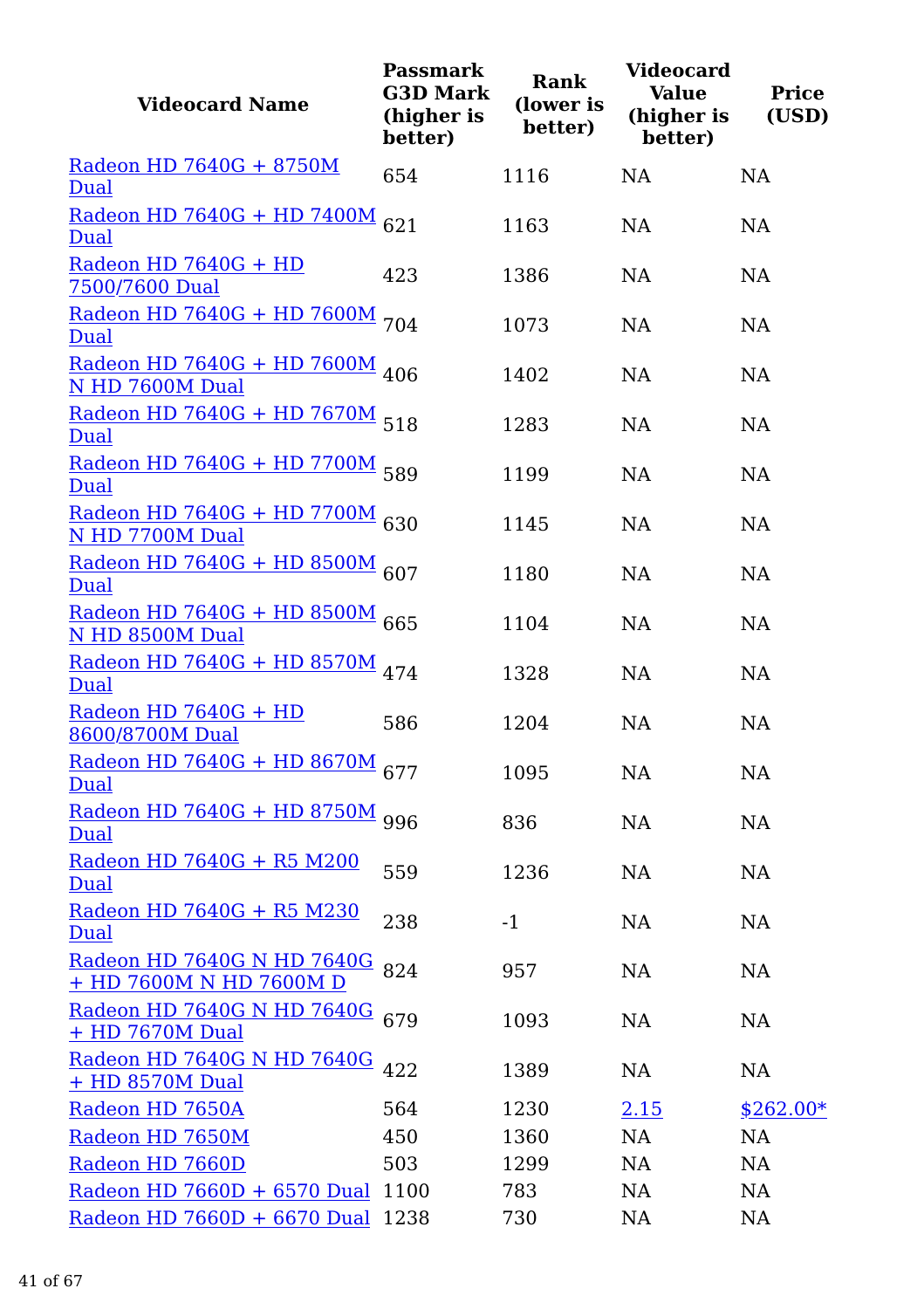| <b>Videocard Name</b>                            | <b>Passmark</b><br><b>G3D Mark</b><br>(higher is<br>better) | Rank<br>(lower is<br>better) | <b>Videocard</b><br><b>Value</b><br>(higher is<br>better) | <b>Price</b><br>(USD) |
|--------------------------------------------------|-------------------------------------------------------------|------------------------------|-----------------------------------------------------------|-----------------------|
| Radeon HD 7660D + 7470 Dual 465                  |                                                             | 1343                         | <b>NA</b>                                                 | <b>NA</b>             |
| Radeon HD 7660D + 7500 Dual                      | 1121                                                        | 776                          | <b>NA</b>                                                 | <b>NA</b>             |
| Radeon HD 7660D + 7540D<br>Dual                  | 1204                                                        | 744                          | <b>NA</b>                                                 | <b>NA</b>             |
| Radeon HD 7660D + 7670 Dual                      | 1061                                                        | 800                          | <b>NA</b>                                                 | <b>NA</b>             |
| Radeon HD 7660D + HD 6670<br>Dual                | 1484                                                        | 669                          | <b>NA</b>                                                 | NA                    |
| Radeon HD 7660D + HD 7000<br><b>Dual</b>         | 633                                                         | 1142                         | <b>NA</b>                                                 | <b>NA</b>             |
| Radeon HD 7660D + HD 7400<br>Dual                | 339                                                         | 1454                         | <b>NA</b>                                                 | <b>NA</b>             |
| Radeon HD 7660D + HD 7700<br>Dual                | 1958                                                        | 553                          | <b>NA</b>                                                 | <b>NA</b>             |
| Radeon HD 7660D + R5 235<br><b>Dual</b>          | 523                                                         | 1276                         | <b>NA</b>                                                 | <b>NA</b>             |
| Radeon HD 7660D + R7 240<br>Dual                 | 941                                                         | 876                          | <b>NA</b>                                                 | <b>NA</b>             |
| Radeon HD 7660G                                  | 475                                                         | 1325                         | <b>NA</b>                                                 | <b>NA</b>             |
| Radeon HD 7660G + 7400M<br>Dual                  | 588                                                         | 1202                         | <b>NA</b>                                                 | <b>NA</b>             |
| Radeon HD 7660G + 7470M<br>Dual                  | 630                                                         | 1146                         | <b>NA</b>                                                 | <b>NA</b>             |
| Radeon HD 7660G + 7600M<br><u>Dual</u>           | 831                                                         | 953                          | <b>NA</b>                                                 | <b>NA</b>             |
| Radeon HD 7660G + 7610M<br>Dual                  | 745                                                         | 1032                         | NA                                                        | <b>NA</b>             |
| Radeon HD 7660G + 7670M<br>Dual                  | 743                                                         | 1035                         | NA                                                        | NA                    |
| Radeon HD 7660G + 7700M<br>Dual                  | 757                                                         | 1020                         | NA                                                        | <b>NA</b>             |
| Radeon HD 7660G + 7730M<br>Dual                  | 931                                                         | 883                          | NA                                                        | <b>NA</b>             |
| Radeon HD 7660G + 8600M<br>Dual                  | 445                                                         | 1366                         | NA                                                        | <b>NA</b>             |
| Radeon HD 7660G + 8670M<br>Dual                  | 587                                                         | 1203                         | NA                                                        | <b>NA</b>             |
| Radeon HD 7660G + HD<br>7500/7600 7500/7600 Dual | 1002                                                        | 832                          | NA                                                        | <b>NA</b>             |
| Radeon HD 7660G + HD<br>7500/7600 Dual           | 760                                                         | 1012                         | NA                                                        | <b>NA</b>             |
| Radeon HD 7660G + HD<br>7500M/7600M Dual         | 999                                                         | 835                          | NA                                                        | NA                    |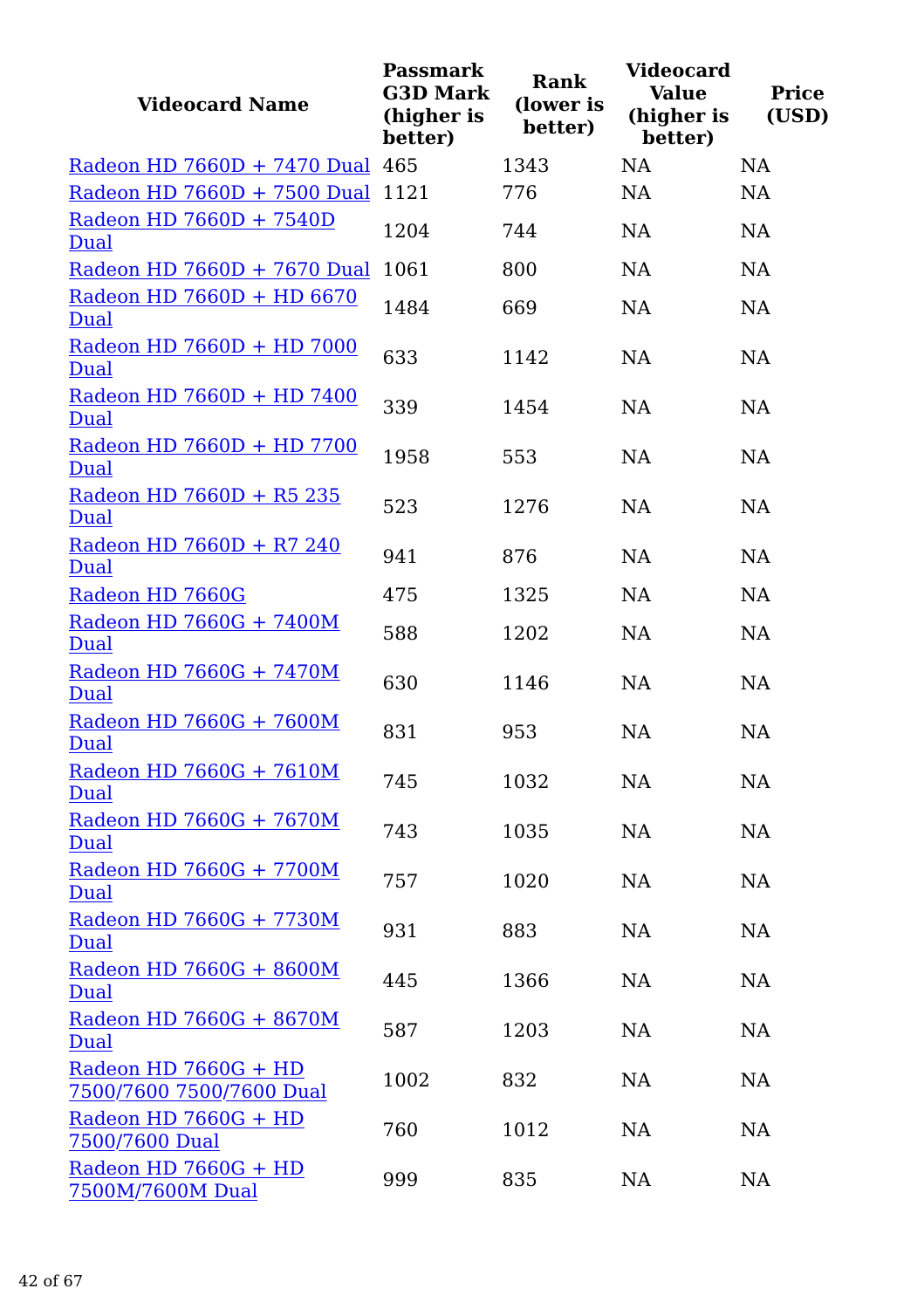| <b>Videocard Name</b>                                     | <b>Passmark</b><br><b>G3D Mark</b><br>(higher is<br>better) | <b>Rank</b><br>(lower is<br>better) | <b>Videocard</b><br><b>Value</b><br>(higher is<br>better) | <b>Price</b><br>(USD) |
|-----------------------------------------------------------|-------------------------------------------------------------|-------------------------------------|-----------------------------------------------------------|-----------------------|
| Radeon HD 7660G + HD 7600M<br><b>Dual</b>                 | 615                                                         | 1172                                | <b>NA</b>                                                 | NA                    |
| Radeon HD 7660G + HD 7600M 460<br>N HD 7600M Dual         |                                                             | 1350                                | <b>NA</b>                                                 | NA                    |
| Radeon HD 7660G + HD 7670M 706<br>Dual                    |                                                             | 1070                                | <b>NA</b>                                                 | <b>NA</b>             |
| Radeon HD 7660G + HD 7700M 777<br>Dual                    |                                                             | 989                                 | <b>NA</b>                                                 | NA                    |
| Radeon HD 7660G + HD 7730M 881<br>Dual                    |                                                             | 917                                 | NA                                                        | NA                    |
| Radeon HD 7660G + HD 8500M 758<br>Dual                    |                                                             | 1015                                | <b>NA</b>                                                 | <b>NA</b>             |
| Radeon HD 7660G + HD<br>8600/8700M Dual                   | 747                                                         | 1030                                | <b>NA</b>                                                 | NA                    |
| Radeon HD 7660G + HD 8600M 363<br>Dual                    |                                                             | 1436                                | <b>NA</b>                                                 | NA                    |
| Radeon HD 7660G + HD 8670M 711<br>Dual                    |                                                             | 1066                                | <b>NA</b>                                                 | <b>NA</b>             |
| Radeon HD 7660G N HD 7660G 722<br>+ HD 7600M N HD 7600M D |                                                             | 1054                                | <b>NA</b>                                                 | NA                    |
| Radeon HD 7660G N HD 7660G<br>+ HD 7670M Dual             | 704                                                         | 1072                                | <b>NA</b>                                                 | NA                    |
| Radeon HD 7660G N HD 7660G<br>+ HD 7700M N HD 7700M D     | 966                                                         | 854                                 | <b>NA</b>                                                 | NA                    |
| Radeon HD 7670                                            | 812                                                         | 966                                 | $\rm NA$                                                  | NA                    |
| Radeon HD 7670A                                           | 1050                                                        | 806                                 | NA                                                        | NA                    |
| Radeon HD 7670M                                           | 484                                                         | 1318                                | 0.77                                                      | $$629.99*$            |
| Radeon HD 7670M + 7670M<br><b>Dual</b>                    | 738                                                         | 1041                                | <b>NA</b>                                                 | NA                    |
| Radeon HD 7690M                                           | 1003                                                        | 831                                 | <b>NA</b>                                                 | NA                    |
| Radeon HD 7690M XT                                        | 1009                                                        | 828                                 | <b>NA</b>                                                 | NA                    |
| Radeon HD 7700-serie                                      | 1899                                                        | 569                                 | <b>NA</b>                                                 | NA                    |
| Radeon HD 7730                                            | 1216                                                        | 740                                 | 5.23                                                      | $$232.70*$            |
| Radeon HD 7730M                                           | 634                                                         | 1141                                | NA                                                        | NA                    |
| Radeon HD 7750                                            | 1696                                                        | 616                                 | <u>16.97</u>                                              | $$99.99*$             |
| Radeon HD 7750M                                           | 1191                                                        | 749                                 | NA                                                        | NA                    |
| Radeon HD 7770                                            | 2204                                                        | 498                                 | 7.35                                                      | $$300.00*$            |
| Radeon HD 7790                                            | 3090                                                        | 368                                 | 22.07                                                     | $$139.99*$            |
| Radeon HD 7800-serie                                      | 4029                                                        | 298                                 | NA                                                        | NA                    |
| Radeon HD 7850                                            | 3826                                                        | 313                                 | 22.51                                                     | $$169.99*$            |
| Radeon HD 7850M                                           | 1372                                                        | 692                                 | NA                                                        | NA                    |
| Radeon HD 7870                                            | 4661                                                        | 267                                 | 26.49                                                     | $$176.00*$            |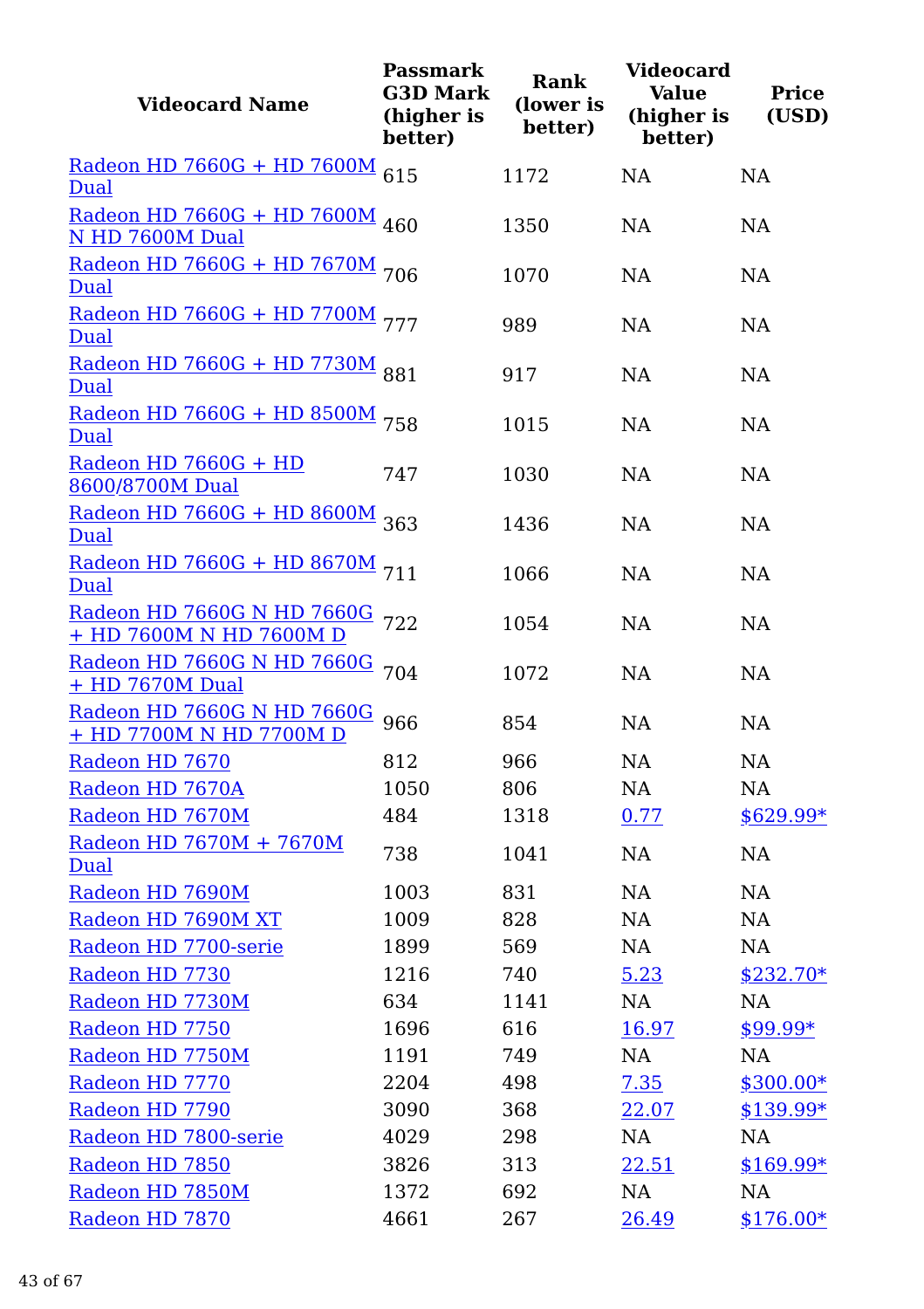| <b>Videocard Name</b>                         | <b>Passmark</b><br><b>G3D Mark</b><br>(higher is<br>better) | <b>Rank</b><br>(lower is<br>better) | <b>Videocard</b><br><b>Value</b><br>(higher is<br>better) | <b>Price</b><br>(USD) |
|-----------------------------------------------|-------------------------------------------------------------|-------------------------------------|-----------------------------------------------------------|-----------------------|
| Radeon HD 7870 XT                             | 4469                                                        | 273                                 | <b>NA</b>                                                 | <b>NA</b>             |
| Radeon HD 7870M                               | 1507                                                        | 663                                 | <b>NA</b>                                                 | NA                    |
| Radeon HD 7950 / R9 280                       | 4764                                                        | 262                                 | 18.33                                                     | $$259.98*$            |
| Radeon HD 7970 / R9 280X                      | 5247                                                        | 241                                 | 21.25                                                     | $$246.99*$            |
| Radeon HD 7970M                               | 3774                                                        | 316                                 | <b>NA</b>                                                 | <b>NA</b>             |
| Radeon HD 7990                                | 5565                                                        | 231                                 | 13.91                                                     | \$399.99*             |
| Radeon HD 8180                                | 152                                                         | 1647                                | <b>NA</b>                                                 | <b>NA</b>             |
| Radeon HD 8210                                | 190                                                         | 1607                                | <b>NA</b>                                                 | NA                    |
| Radeon HD 8210E                               | 193                                                         | 1602                                | NA                                                        | NA                    |
| Radeon HD 8240                                | 240                                                         | 1548                                | NA                                                        | NA                    |
| Radeon HD 8250                                | 207                                                         | 1582                                | <b>NA</b>                                                 | NA                    |
| Radeon HD 8280                                | 319                                                         | 1478                                | <b>NA</b>                                                 | NA                    |
| Radeon HD 8280E                               | 241                                                         | 1547                                | <b>NA</b>                                                 | NA                    |
| Radeon HD 8280G                               | 269                                                         | 1518                                | <b>NA</b>                                                 | NA                    |
| Radeon HD 8310E                               | 340                                                         | 1453                                | <b>NA</b>                                                 | NA                    |
| Radeon HD 8330                                | 251                                                         | 1537                                | <b>NA</b>                                                 | <b>NA</b>             |
| Radeon HD 8330E                               | 242                                                         | 1545                                | <b>NA</b>                                                 | NA                    |
| Radeon HD 8350                                | 164                                                         | 1635                                | 1.65                                                      | $$99.81*$             |
| Radeon HD 8350G                               | 443                                                         | 1371                                | NA                                                        | NA                    |
| Radeon HD 8370D                               | 310                                                         | 1484                                | <b>NA</b>                                                 | NA                    |
| Radeon HD 8400                                | 258                                                         | 1529                                | <b>NA</b>                                                 | NA                    |
| Radeon HD 8400E                               | 272                                                         | 1515                                | NA                                                        | NA                    |
| Radeon HD 8410G                               | 435                                                         | 1377                                | NA                                                        | NA                    |
| Radeon HD 8450G                               | 360                                                         | 1439                                | NA                                                        | NA                    |
| Radeon HD 8450G +                             | 1070                                                        | 795                                 | NA                                                        | NA                    |
| 8600/8700M Dual                               |                                                             |                                     |                                                           |                       |
| Radeon HD 8450G + 8600M<br>Dual               | 545                                                         | 1253                                | <b>NA</b>                                                 | NA                    |
| Radeon HD 8450G + 8670M<br><b>Dual</b>        | 474                                                         | 1327                                | <b>NA</b>                                                 | NA                    |
| Radeon HD 8450G + 8750M<br>Dual               | 637                                                         | 1134                                | <b>NA</b>                                                 | NA                    |
| <u>Radeon HD 8450G + HD 8600M</u><br>Dual     | 452                                                         | 1354                                | <b>NA</b>                                                 | NA                    |
| Radeon HD 8450G + HD 8670M 574<br><b>Dual</b> |                                                             | 1222                                | <b>NA</b>                                                 | NA                    |
| Radeon HD 8450G + HD 8750M<br>Dual            | 503                                                         | 1300                                | <b>NA</b>                                                 | NA                    |
| Radeon HD 8450G + R5 M230<br>Dual             | 578                                                         | 1212                                | <b>NA</b>                                                 | NA                    |
| Radeon HD 8470                                | 256                                                         | 1533                                | NA                                                        | NA                    |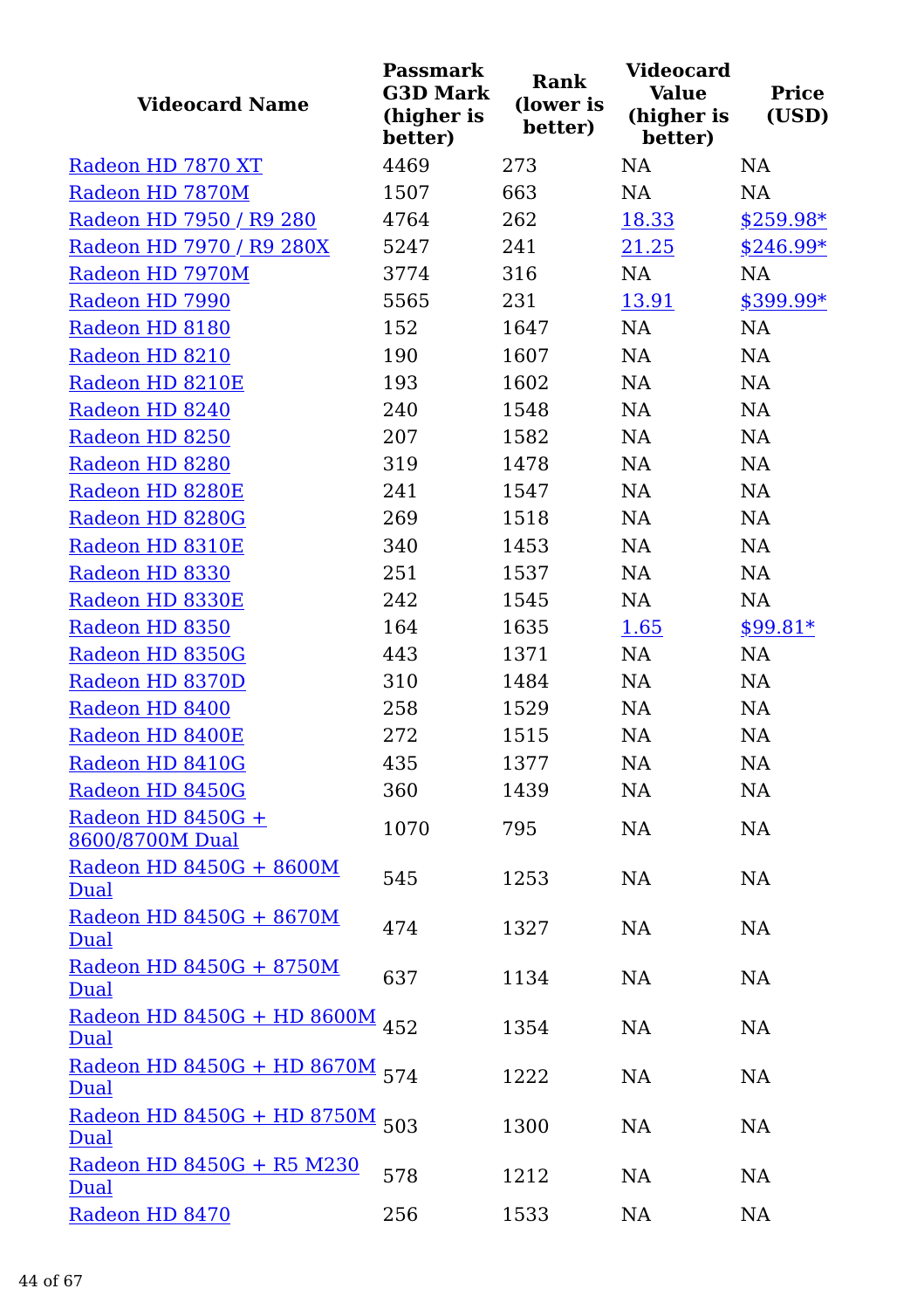| <b>Videocard Name</b>                     | <b>Passmark</b><br><b>G3D Mark</b><br>(higher is<br>better) | <b>Rank</b><br>(lower is<br>better) | <b>Videocard</b><br><b>Value</b><br>(higher is<br>better) | <b>Price</b><br>(USD) |
|-------------------------------------------|-------------------------------------------------------------|-------------------------------------|-----------------------------------------------------------|-----------------------|
| Radeon HD 8470D                           | 362                                                         | 1437                                | NA                                                        | <b>NA</b>             |
| Radeon HD 8470D + 6450 Dual               | 717                                                         | 1062                                | NA                                                        | <b>NA</b>             |
| Radeon HD 8470D + 6570 Dual               | 837                                                         | 946                                 | <b>NA</b>                                                 | <b>NA</b>             |
| Radeon HD 8470D + HD 6450<br>Dual         | 862                                                         | 929                                 | <b>NA</b>                                                 | <b>NA</b>             |
| Radeon HD 8470D + HD 6670<br>Dual         | 1435                                                        | 677                                 | <b>NA</b>                                                 | <b>NA</b>             |
| Radeon HD 8470D + HD 7500<br>Dual         | 1545                                                        | 653                                 | <b>NA</b>                                                 | <b>NA</b>             |
| Radeon HD 8490                            | 264                                                         | 1524                                | 2.94                                                      | \$89.99*              |
| Radeon HD 8500M                           | 397                                                         | 1411                                | <b>NA</b>                                                 | <b>NA</b>             |
| Radeon HD 8500M/8700M                     | 852                                                         | 938                                 | <b>NA</b>                                                 | <b>NA</b>             |
| Radeon HD 8510G                           | 361                                                         | 1438                                | <b>NA</b>                                                 | <b>NA</b>             |
| Radeon HD 8510G + 8500M<br>Dual           | 596                                                         | 1192                                | <b>NA</b>                                                 | NA                    |
| Radeon HD 8510G + HD 8500M<br><b>Dual</b> | 629                                                         | 1147                                | <b>NA</b>                                                 | <b>NA</b>             |
| Radeon HD 8550D                           | 685                                                         | 1088                                | <b>NA</b>                                                 | NA                    |
| Radeon HD 8550G                           | 403                                                         | 1407                                | <b>NA</b>                                                 | NA                    |
| Radeon HD 8550G + 7600M<br>Dual           | 901                                                         | 903                                 | <b>NA</b>                                                 | <b>NA</b>             |
| Radeon HD 8550G + 8500M<br>Dual           | 602                                                         | 1186                                | <b>NA</b>                                                 | <b>NA</b>             |
| Radeon HD 8550G + 8570M<br>Dual           | 532                                                         | 1268                                | NA                                                        | NA                    |
| Radeon HD 8550G +<br>8600/8700M Dual      | 802                                                         | 972                                 | <b>NA</b>                                                 | <b>NA</b>             |
| Radeon HD 8550G + 8600M<br><b>Dual</b>    | 617                                                         | 1170                                | <b>NA</b>                                                 | NA                    |
| Radeon HD 8550G + 8670M<br>Dual           | 579                                                         | 1210                                | NA                                                        | NA                    |
| Radeon HD 8550G + 8690M<br>Dual           | 664                                                         | 1106                                | <b>NA</b>                                                 | <b>NA</b>             |
| Radeon HD 8550G + 8750M<br>Dual           | 795                                                         | 978                                 | NA                                                        | NA                    |
| Radeon HD 8550G + HD 7600M<br>Dual        | 854                                                         | 934                                 | <b>NA</b>                                                 | NA                    |
| <u>Radeon HD 8550G + HD 8500M</u><br>Dual | 558                                                         | 1237                                | <b>NA</b>                                                 | <b>NA</b>             |
| Radeon HD 8550G + HD 8570M<br>Dual        | 529                                                         | 1271                                | <b>NA</b>                                                 | NA                    |
| Radeon HD 8550G + HD<br>8600/8700M Dual   | 654                                                         | 1118                                | NA                                                        | NA                    |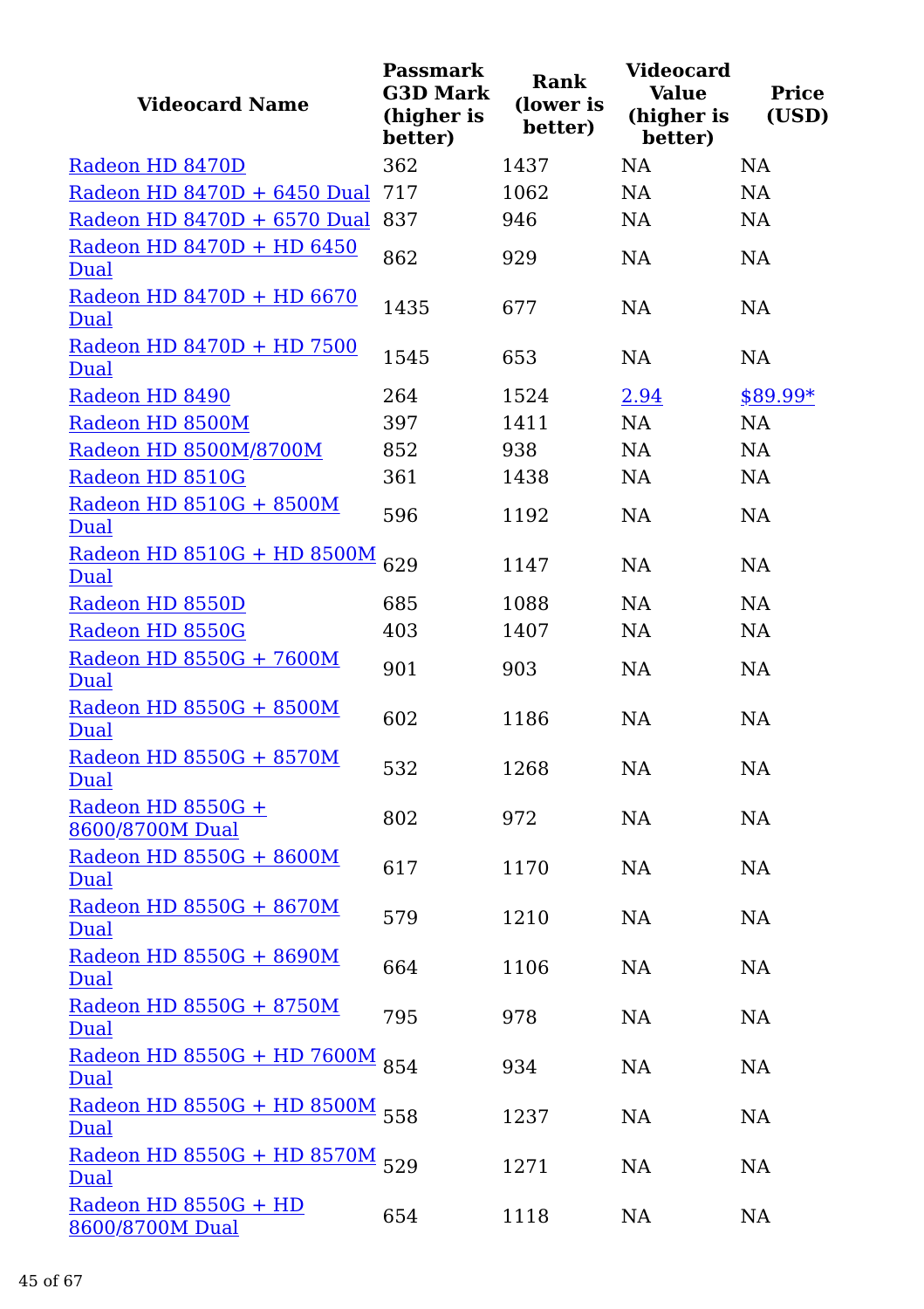| <b>Videocard Name</b>                                 | <b>Passmark</b><br><b>G3D Mark</b><br>(higher is<br>better) | <b>Rank</b><br>(lower is<br>better) | <b>Videocard</b><br><b>Value</b><br>(higher is<br>better) | <b>Price</b><br>(USD) |
|-------------------------------------------------------|-------------------------------------------------------------|-------------------------------------|-----------------------------------------------------------|-----------------------|
| Radeon HD 8550G + HD 8600M<br>Dual                    | 593                                                         | 1196                                | <b>NA</b>                                                 | <b>NA</b>             |
| Radeon HD 8550G + HD 8670M 546<br>Dual                |                                                             | 1251                                | <b>NA</b>                                                 | <b>NA</b>             |
| Radeon HD 8550G + HD 8750M<br>Dual                    | 819                                                         | 962                                 | <b>NA</b>                                                 | NA                    |
| Radeon HD 8550G + R5 M200<br>Dual                     | 619                                                         | 1166                                | <b>NA</b>                                                 | <b>NA</b>             |
| Radeon HD 8550G + R5 M230<br>Dual                     | 487                                                         | 1314                                | <b>NA</b>                                                 | <b>NA</b>             |
| Radeon HD 8550G N HD 8550G<br>+ HD 8600M N HD 8600M D | 611                                                         | 1176                                | <b>NA</b>                                                 | <b>NA</b>             |
| Radeon HD 8570                                        | 990                                                         | 838                                 | 10.04                                                     | $$98.68*$             |
| Radeon HD 8570 + 8670D Dual                           | 620                                                         | 1165                                | <b>NA</b>                                                 | <b>NA</b>             |
| Radeon HD 8570 + HD 7660D<br>Dual                     | 949                                                         | 867                                 | <b>NA</b>                                                 | NA                    |
| Radeon HD 8570D                                       | 433                                                         | 1379                                | <b>NA</b>                                                 | NA                    |
| Radeon HD 8570D + 6570 Dual                           | 1239                                                        | 729                                 | <b>NA</b>                                                 | <b>NA</b>             |
| Radeon HD 8570D + 6670 Dual                           | 1039                                                        | 812                                 | <b>NA</b>                                                 | NA                    |
| Radeon HD 8570D + HD 6570<br>Dual                     | 868                                                         | 924                                 | <b>NA</b>                                                 | <b>NA</b>             |
| Radeon HD 8570D + HD 6670<br>Dual                     | 1260                                                        | 723                                 | NA                                                        | NA                    |
| Radeon HD 8570D + HD 7000<br>Dual                     | 753                                                         | 1023                                | NA                                                        | NA                    |
| Radeon HD 8570D + HD 7700<br>Dual                     | 1834                                                        | 583                                 | NA                                                        | NA                    |
| Radeon HD 8570D + HD 8470<br><b>Dual</b>              | 338                                                         | 1456                                | NA                                                        | NA                    |
| Radeon HD 8570D + HD 8570<br>Dual                     | 1032                                                        | 815                                 | <b>NA</b>                                                 | NA                    |
| Radeon HD 8570D + HD8490<br>Dual                      | 374                                                         | 1427                                | NA                                                        | NA                    |
| Radeon HD 8570D + R5 235<br><b>Dual</b>               | 470                                                         | 1333                                | NA                                                        | NA                    |
| Radeon HD 8570D + R7 200<br>Dual                      | 999                                                         | 833                                 | <b>NA</b>                                                 | NA                    |
| Radeon HD 8570D + R7 240<br>Dual                      | 963                                                         | 857                                 | <b>NA</b>                                                 | NA                    |
| Radeon HD 8570M                                       | 421                                                         | 1391                                | <b>NA</b>                                                 | NA                    |
| Radeon HD 8600/8700M                                  | 1029                                                        | 816                                 | <b>NA</b>                                                 | NA                    |
| Radeon HD 8610G                                       | 414                                                         | 1396                                | NA                                                        | NA                    |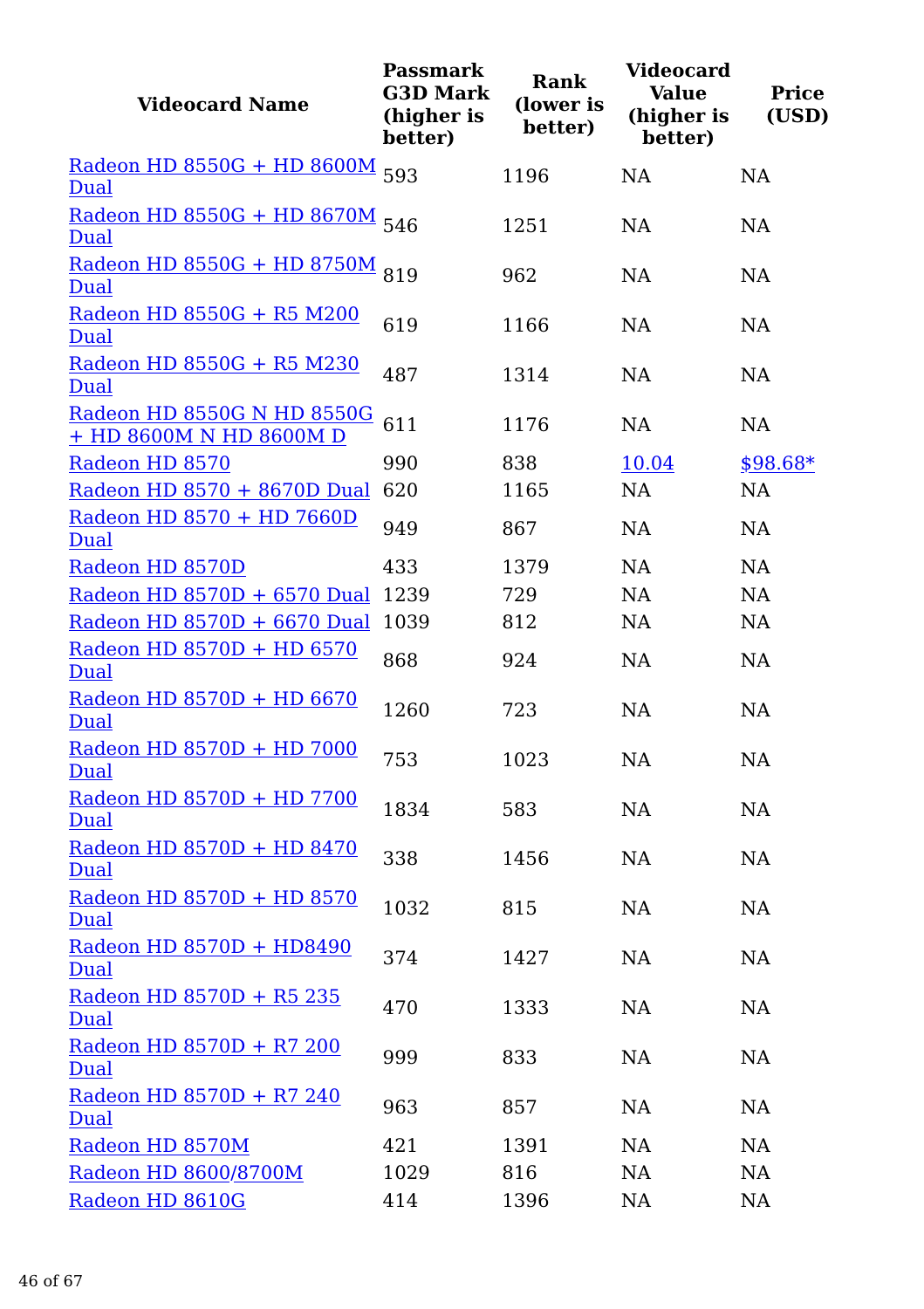| <b>Videocard Name</b>                     | <b>Passmark</b><br><b>G3D Mark</b><br>(higher is<br>better) | <b>Rank</b><br>(lower is<br>better) | <b>Videocard</b><br><b>Value</b><br>(higher is<br>better) | <b>Price</b><br>(USD) |
|-------------------------------------------|-------------------------------------------------------------|-------------------------------------|-----------------------------------------------------------|-----------------------|
| Radeon HD 8610G + 8500M<br>Dual           | 610                                                         | 1179                                | <b>NA</b>                                                 | <b>NA</b>             |
| Radeon HD 8610G + 8600M<br>Dual           | 588                                                         | 1200                                | <b>NA</b>                                                 | <b>NA</b>             |
| Radeon HD 8610G + 8670M<br>Dual           | 599                                                         | 1188                                | <b>NA</b>                                                 | NA                    |
| <u>Radeon HD 8610G + HD 8500M</u><br>Dual | 645                                                         | 1127                                | <b>NA</b>                                                 | NA                    |
| Radeon HD 8610G + HD 8600M 480<br>Dual    |                                                             | 1319                                | <b>NA</b>                                                 | <b>NA</b>             |
| Radeon HD 8610G + HD 8670M<br>Dual        | 577                                                         | 1213                                | <b>NA</b>                                                 | <b>NA</b>             |
| Radeon HD 8610G + R5 M200<br>Dual         | 676                                                         | 1097                                | <b>NA</b>                                                 | <b>NA</b>             |
| Radeon HD 8650D                           | 525                                                         | 1275                                | <b>NA</b>                                                 | <b>NA</b>             |
| Radeon HD 8650G                           | 479                                                         | 1321                                | <b>NA</b>                                                 | NA                    |
| Radeon HD 8650G + 7600M<br>Dual           | 741                                                         | 1037                                | NA                                                        | NA                    |
| Radeon HD 8650G + 7670M<br>Dual           | 883                                                         | 914                                 | <b>NA</b>                                                 | <b>NA</b>             |
| Radeon HD 8650G + 7700M<br>Dual           | 1126                                                        | 775                                 | <b>NA</b>                                                 | <b>NA</b>             |
| Radeon HD 8650G + 8500M<br><b>Dual</b>    | 626                                                         | 1153                                | NA                                                        | NA                    |
| Radeon HD 8650G + 8570M<br>Dual           | 654                                                         | 1119                                | NA                                                        | <b>NA</b>             |
| Radeon HD 8650G +<br>8600/8700M Dual      | 831                                                         | 952                                 | NA                                                        | NA                    |
| Radeon HD 8650G + 8600M<br><u>Dual</u>    | 613                                                         | 1175                                | NA                                                        | NA                    |
| Radeon HD 8650G + 8670M<br>Dual           | 635                                                         | 1137                                | <b>NA</b>                                                 | NA                    |
| Radeon HD 8650G + 8750M<br>Dual           | 786                                                         | 979                                 | NA                                                        | NA                    |
| Radeon HD 8650G + HD 7600M<br><b>Dual</b> | 819                                                         | 961                                 | <b>NA</b>                                                 | NA                    |
| Radeon HD 8650G + HD 7670M 634<br>Dual    |                                                             | 1140                                | <b>NA</b>                                                 | NA                    |
| Radeon HD 8650G + HD 8570M 716<br>Dual    |                                                             | 1063                                | <b>NA</b>                                                 | NA                    |
| Radeon HD 8650G + HD<br>8600/8700M Dual   | 763                                                         | 1008                                | <b>NA</b>                                                 | NA                    |
| Radeon HD 8650G + HD 8600M<br>Dual        | 606                                                         | 1182                                | <b>NA</b>                                                 | NA                    |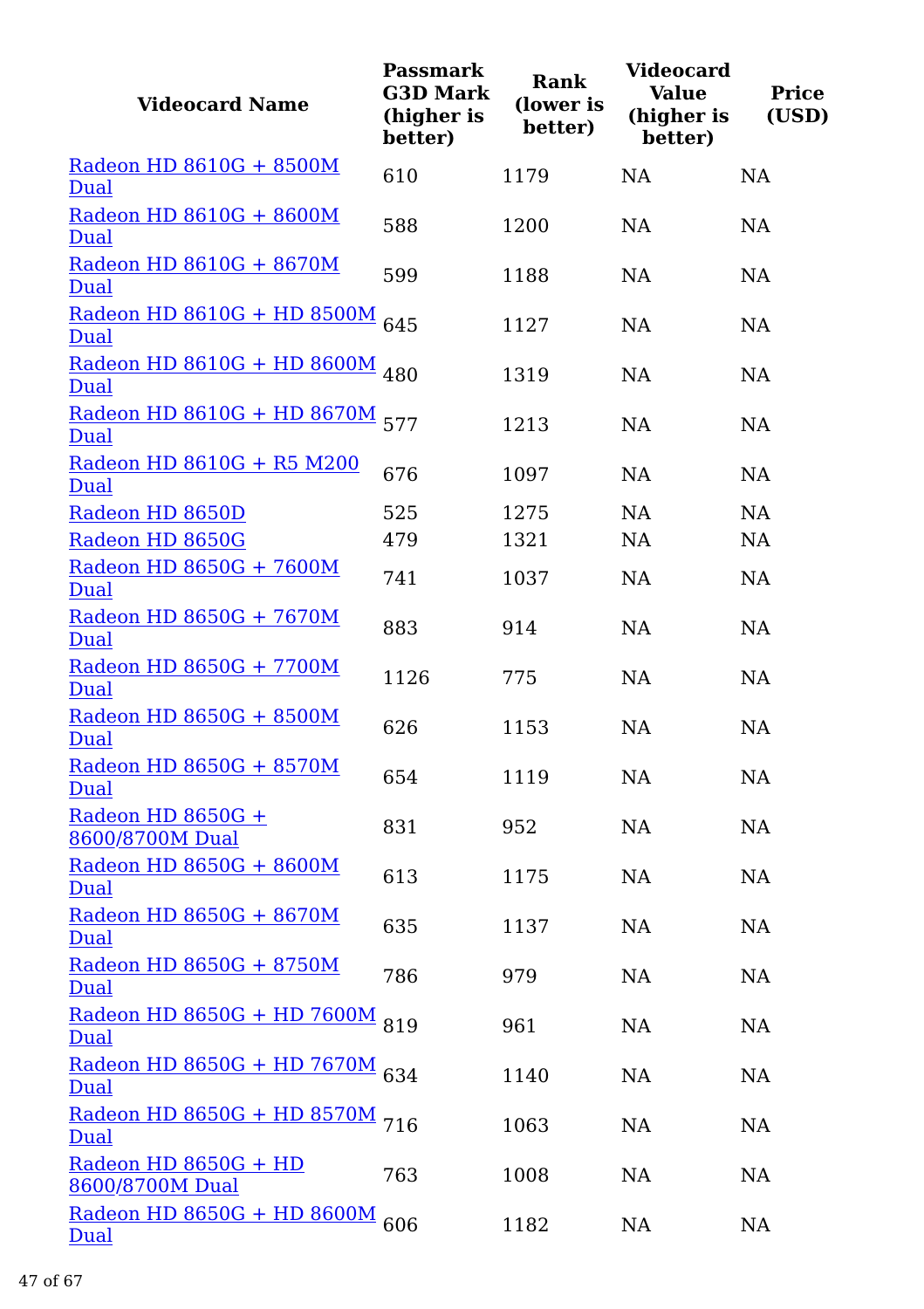| <b>Videocard Name</b>                                 | <b>Passmark</b><br><b>G3D Mark</b><br>(higher is<br>better) | <b>Rank</b><br>(lower is<br>better) | <b>Videocard</b><br><b>Value</b><br>(higher is<br>better) | <b>Price</b><br>(USD) |
|-------------------------------------------------------|-------------------------------------------------------------|-------------------------------------|-----------------------------------------------------------|-----------------------|
| <u>Radeon HD 8650G + HD 8600M</u><br>N HD 8600M Dual  | 757                                                         | 1019                                | <b>NA</b>                                                 | NA                    |
| Radeon HD 8650G + HD 8670M 585<br>Dual                |                                                             | 1206                                | <b>NA</b>                                                 | <b>NA</b>             |
| Radeon HD 8650G + HD 8750M 778<br>Dual                |                                                             | 987                                 | <b>NA</b>                                                 | NA                    |
| Radeon HD 8650G + HD 8790M 799<br><b>Dual</b>         |                                                             | 973                                 | <b>NA</b>                                                 | NA                    |
| Radeon HD 8650G + R5 M200<br>Dual                     | 722                                                         | 1055                                | <b>NA</b>                                                 | <b>NA</b>             |
| Radeon HD 8650G + R5 M230<br>Dual                     | 686                                                         | 1087                                | <b>NA</b>                                                 | NA                    |
| Radeon HD 8650G N HD 8650G<br>+ HD 8570M Dual         | 773                                                         | 996                                 | <b>NA</b>                                                 | NA                    |
| Radeon HD 8650G N HD 8650G<br>+ HD 8600/8700M Dual    | 796                                                         | 976                                 | <b>NA</b>                                                 | NA                    |
| Radeon HD 8650G N HD 8650G<br>+ HD 8600M N HD 8600M D | 679                                                         | 1092                                | <b>NA</b>                                                 | NA                    |
| Radeon HD 8670D                                       | 548                                                         | 1248                                | <b>NA</b>                                                 | <b>NA</b>             |
| Radeon HD $8670D + 6670$ Dual                         | 1361                                                        | 694                                 | NA                                                        | <b>NA</b>             |
| Radeon HD $8670D + 7000$ Dual                         | 811                                                         | 967                                 | NA                                                        | <b>NA</b>             |
| Radeon HD 8670D + 7700 Dual                           | 1788                                                        | 598                                 | NA                                                        | <b>NA</b>             |
| Radeon HD 8670D + 8570 Dual                           | 974                                                         | 851                                 | <b>NA</b>                                                 | <b>NA</b>             |
| Radeon HD 8670D + HD 6670<br>Dual                     | 1221                                                        | 738                                 | NA                                                        | NA                    |
| Radeon HD 8670D + HD 7000<br><b>Dual</b>              | 718                                                         | 1060                                | NA                                                        | NA                    |
| Radeon HD 8670D + HD 7600<br>Dual                     | 1317                                                        | 704                                 | NA                                                        | NA                    |
| Radeon HD 8670D + HD 7700<br>Dual                     | 1892                                                        | 571                                 | <b>NA</b>                                                 | NA                    |
| Radeon HD 8670D + R5 235<br>Dual                      | 836                                                         | 947                                 | NA                                                        | <b>NA</b>             |
| Radeon HD 8670D + R5 330<br>Dual                      | 746                                                         | 1031                                | NA                                                        | NA                    |
| Radeon HD 8670D + R7 200<br>Dual                      | 949                                                         | 866                                 | <b>NA</b>                                                 | NA                    |
| Radeon HD 8670D + R7 240<br>Dual                      | 1020                                                        | 823                                 | NA                                                        | <b>NA</b>             |
| Radeon HD 8670D N HD 8670D<br>+ HD 8670D Dual         | 488                                                         | 1313                                | NA                                                        | NA                    |
| Radeon HD 8670M                                       | 520                                                         | 1280                                | NA                                                        | <b>NA</b>             |
| Radeon HD 8690A                                       | 465                                                         | 1341                                | NA                                                        | <b>NA</b>             |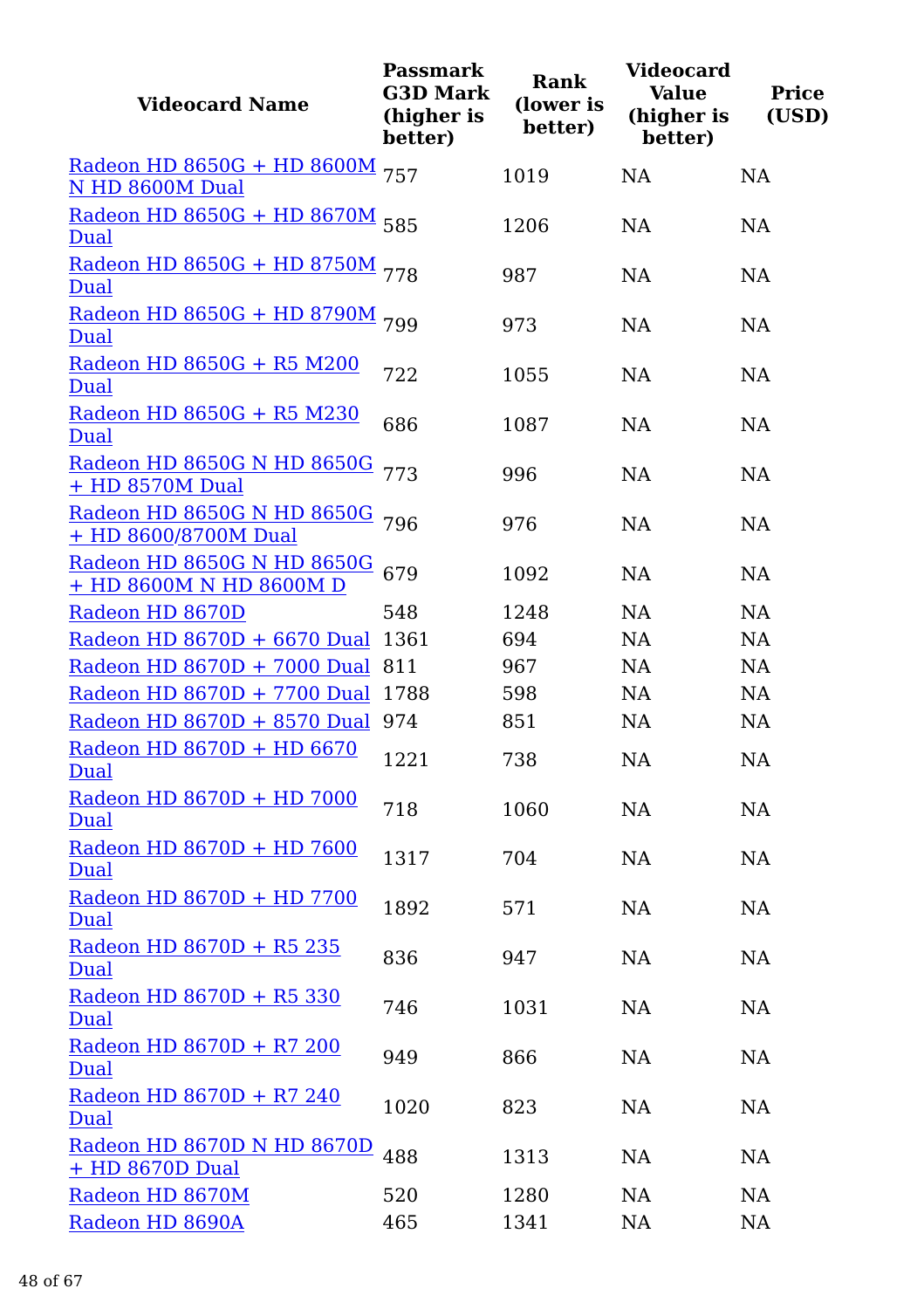| <b>Videocard Name</b>                 | <b>Passmark</b><br><b>G3D Mark</b><br>(higher is<br>better) | <b>Rank</b><br>(lower is<br>better) | <b>Videocard</b><br><b>Value</b><br>(higher is<br>better) | <b>Price</b><br>(USD) |
|---------------------------------------|-------------------------------------------------------------|-------------------------------------|-----------------------------------------------------------|-----------------------|
| Radeon HD 8690M                       | 984                                                         | 842                                 | <b>NA</b>                                                 | <b>NA</b>             |
| Radeon HD 8730M                       | 658                                                         | 1113                                | <b>NA</b>                                                 | <b>NA</b>             |
| Radeon HD 8750M                       | 860                                                         | 933                                 | <b>NA</b>                                                 | <b>NA</b>             |
| Radeon HD 8790M                       | 1305                                                        | 712                                 | <b>NA</b>                                                 | <b>NA</b>             |
| Radeon HD 8790M / R9 M290X            | 1210                                                        | 741                                 | <b>NA</b>                                                 | <b>NA</b>             |
| Radeon HD 8850M                       | 973                                                         | 852                                 | <b>NA</b>                                                 | <b>NA</b>             |
| Radeon HD 8850M / R9 M265X            | 1139                                                        | 769                                 | <b>NA</b>                                                 | <b>NA</b>             |
| Radeon HD 8870M                       | 1638                                                        | 625                                 | <b>NA</b>                                                 | <b>NA</b>             |
| Radeon HD 8870M / R9 M270X<br>/ M370X | 1799                                                        | 594                                 | <b>NA</b>                                                 | <b>NA</b>             |
| Radeon HD 8950                        | 2267                                                        | 488                                 | <b>NA</b>                                                 | <b>NA</b>             |
| Radeon HD 8970M                       | 3876                                                        | 309                                 | 27.69                                                     | $$139.99*$            |
| Radeon HD 8990                        | 5214                                                        | 242                                 | <b>NA</b>                                                 | <b>NA</b>             |
| Radeon HD HD7850M                     | 1651                                                        | 624                                 | NA                                                        | NA                    |
| Radeon HD4650                         | 239                                                         | 1550                                | 1.57                                                      | $$152.90*$            |
| Radeon HD4670                         | 365                                                         | 1432                                | <b>NA</b>                                                 | <b>NA</b>             |
| <b>RADEON HD6370D</b>                 | 320                                                         | 1475                                | <b>NA</b>                                                 | NA                    |
| <b>RADEON HD6410D</b>                 | 422                                                         | 1388                                | <b>NA</b>                                                 | <b>NA</b>             |
| <b>RADEON HD6530D</b>                 | 531                                                         | 1270                                | <b>NA</b>                                                 | NA                    |
| <b>RADEON HD7450</b>                  | 199                                                         | 1596                                | 8.95                                                      | $$22.25*$             |
| Radeon HD8530M                        | 490                                                         | 1312                                | <b>NA</b>                                                 | NA                    |
| Radeon HD8970M                        | 3368                                                        | 342                                 | <b>NA</b>                                                 | <b>NA</b>             |
| Radeon HDG 4670                       | 170                                                         | 1630                                | NA                                                        | NA                    |
| <b>RADEON IGP 320</b>                 | 3                                                           | 2207                                | NA                                                        | NA                    |
| Radeon IGP 320M                       | 3                                                           | 2214                                | NA                                                        | <b>NA</b>             |
| Radeon IGP 340M                       | $\overline{2}$                                              | 2252                                | NA                                                        | NA                    |
| <b>RADEON IGP 345M</b>                | 2                                                           | 2241                                | NA                                                        | NA                    |
| <b>RADEON IGP 34xM</b>                | 1                                                           | 2264                                | NA                                                        | NA                    |
| <b>RADEON IGP 350M</b>                | 6                                                           | 2145                                | NA                                                        | <b>NA</b>             |
| Radeon Infoshock 3000                 | 106                                                         | 1770                                | NA                                                        | NA                    |
| Radeon Instinct MI25 MxGPU            | 10466                                                       | 111                                 | NA                                                        | <b>NA</b>             |
| Radeon M535DX                         | 749                                                         | 1027                                | NA                                                        | <b>NA</b>             |
| <b>Radeon Pro</b>                     | 2614                                                        | 425                                 | 14.11                                                     | $$185.35*$            |
| Radeon Pro 450                        | 2722                                                        | 405                                 | NA                                                        | NA                    |
| Radeon Pro 455                        | 3112                                                        | 365                                 | 6.93                                                      | $$449.00*$            |
| Radeon Pro 460                        | 3452                                                        | 334                                 | NA                                                        | NA                    |
| Radeon Pro 465                        | 4537                                                        | 271                                 | NA                                                        | NA                    |
| Radeon Pro 5300                       | 7521                                                        | 183                                 | NA                                                        | <b>NA</b>             |
| Radeon Pro 5300M                      | 5839                                                        | 223                                 | NA                                                        | NA                    |
| Radeon Pro 5500 XT                    | 8298                                                        | 162                                 | NA                                                        | NA                    |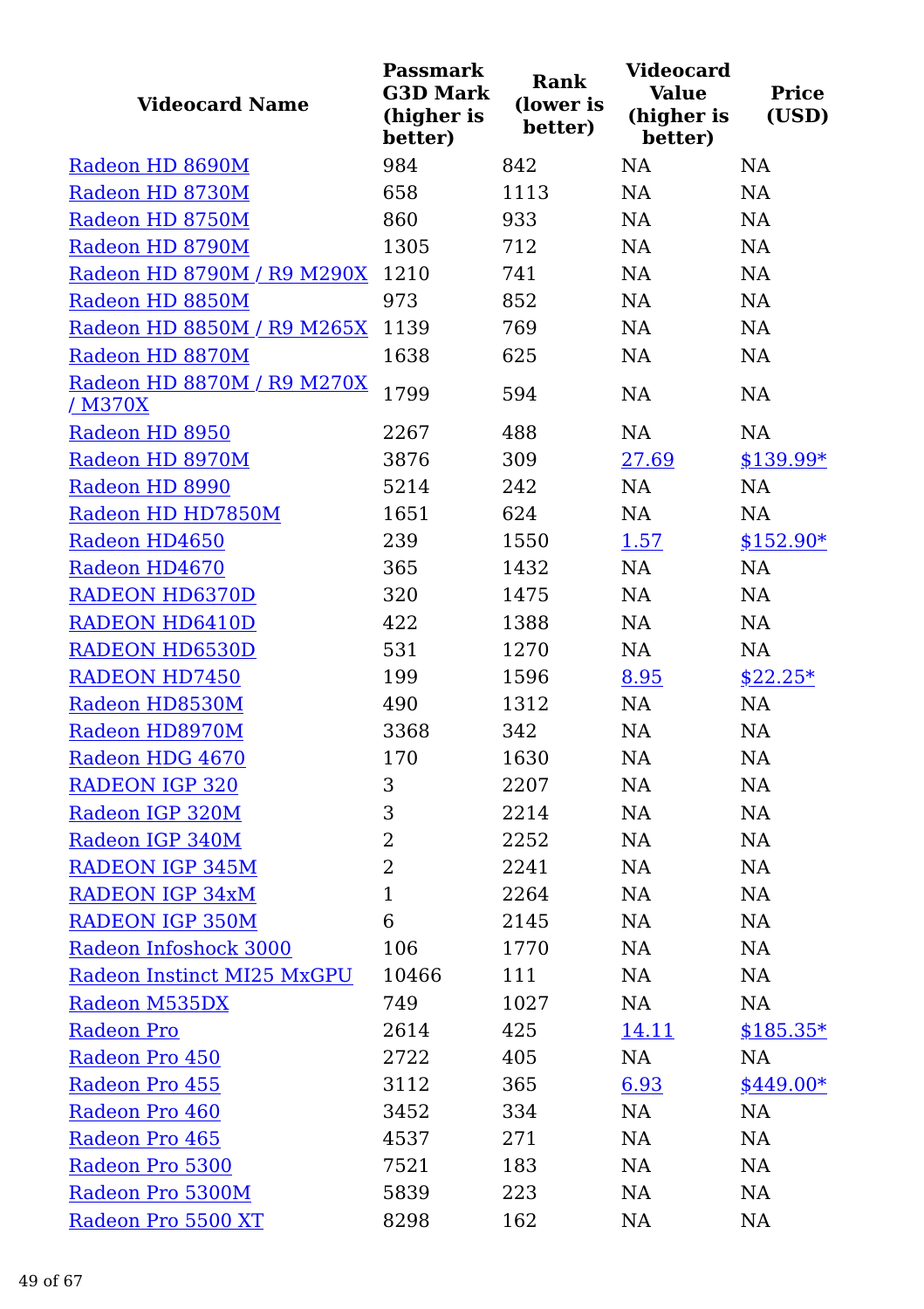| <b>Videocard Name</b>             | <b>Passmark</b><br><b>G3D Mark</b><br>(higher is<br>better) | <b>Rank</b><br>(lower is<br>better) | <b>Videocard</b><br><b>Value</b><br>(higher is<br>better) | <b>Price</b><br>(USD) |
|-----------------------------------|-------------------------------------------------------------|-------------------------------------|-----------------------------------------------------------|-----------------------|
| Radeon Pro 5500M                  | 6762                                                        | 197                                 | NA                                                        | <b>NA</b>             |
| Radeon Pro 555                    | 3140                                                        | 362                                 | 2.99                                                      | $$1,049.00*$          |
| Radeon Pro 560                    | 3475                                                        | 333                                 | <b>NA</b>                                                 | <b>NA</b>             |
| Radeon Pro 5600M                  | 10200                                                       | 113                                 | NA                                                        | <b>NA</b>             |
| Radeon Pro 560X                   | 3677                                                        | 320                                 | NA                                                        | <b>NA</b>             |
| Radeon Pro 570                    | 6336                                                        | 208                                 | <b>NA</b>                                                 | <b>NA</b>             |
| Radeon Pro 5700                   | 11844                                                       | 96                                  | <b>NA</b>                                                 | <b>NA</b>             |
| Radeon Pro 5700 XT                | 12536                                                       | 85                                  | NA                                                        | <b>NA</b>             |
| Radeon Pro 580                    | 7753                                                        | 179                                 | <b>NA</b>                                                 | <b>NA</b>             |
| Radeon Pro 580X                   | 7540                                                        | 182                                 | NA                                                        | NA                    |
| <b>Radeon Pro Duo</b>             | 8323                                                        | 161                                 | 6.94                                                      | $$1,199.06*$          |
| Radeon Pro Ryzen 7 PRO 5850U 2271 |                                                             | 485                                 | NA                                                        | NA                    |
| <b>Radeon Pro SSG</b>             | 10497                                                       | 110                                 | 4.36                                                      | $$2,410.15*$          |
| Radeon Pro V340 MxGPU             | 2853                                                        | 389                                 | NA                                                        | <b>NA</b>             |
| Radeon Pro V520 MxGPU             | 12852                                                       | 81                                  | <b>NA</b>                                                 | <b>NA</b>             |
| Radeon Pro Vega 16                | 4682                                                        | 266                                 | NA                                                        | <b>NA</b>             |
| Radeon Pro Vega 20                | 5116                                                        | 248                                 | NA                                                        | NA                    |
| Radeon Pro Vega 48                | 11504                                                       | 101                                 | <b>NA</b>                                                 | <b>NA</b>             |
| Radeon Pro Vega 56                | 12386                                                       | 87                                  | <b>NA</b>                                                 | <b>NA</b>             |
| Radeon Pro Vega 64                | 12401                                                       | 86                                  | NA                                                        | <b>NA</b>             |
| Radeon Pro Vega 64X               | 14630                                                       | $-1$                                | NA                                                        | NA                    |
| Radeon Pro Vega II                | 14737                                                       | 56                                  | <b>NA</b>                                                 | NA                    |
| Radeon Pro VII                    | 16853                                                       | 35                                  | NA                                                        | NA                    |
| Radeon Pro W5500                  | 9269                                                        | 134                                 | 19.27                                                     | $$480.99*$            |
| Radeon Pro W5500M                 | 2010                                                        | 533                                 | NA                                                        | <b>NA</b>             |
| Radeon Pro W5700                  | 15085                                                       | 54                                  | 9.14                                                      | $$1,649.99*$          |
| Radeon PRO W6400                  | 5915                                                        | 220                                 | NA                                                        | NA                    |
| Radeon PRO W6600                  | 14211                                                       | 61                                  | NA                                                        | <b>NA</b>             |
| Radeon PRO W6800                  | 18802                                                       | 24                                  | 8.57                                                      | $$2,194.99*$          |
| Radeon Pro WX 2100                | 1755                                                        | 604                                 | NA                                                        | <b>NA</b>             |
| Radeon Pro WX 3100                | 2627                                                        | 424                                 | NA                                                        | NA                    |
| Radeon Pro WX 3200                | 2455                                                        | 454                                 | 11.32                                                     | \$216.99              |
| Radeon Pro WX 4100                | 3766                                                        | 317                                 | 7.53                                                      | $$499.99*$            |
| Radeon Pro WX 4130                | 1880                                                        | 574                                 | NA                                                        | NA                    |
| Radeon Pro WX 4150                | 1934                                                        | 560                                 | 3.16                                                      | \$612.03              |
| Radeon Pro WX 4170                | 1409                                                        | 684                                 | NA                                                        | NA                    |
| Radeon Pro WX 5100                | 5510                                                        | 235                                 | 10.00                                                     | $$550.95*$            |
| Radeon Pro WX 7100                | 7821                                                        | 173                                 | 7.46                                                      | $$1,047.99*$          |
| Radeon Pro WX 7130                | 5721                                                        | 227                                 | NA                                                        | <b>NA</b>             |
| Radeon Pro WX 8200                | 14109                                                       | 62                                  | 8.82                                                      | $$1,599.39*$          |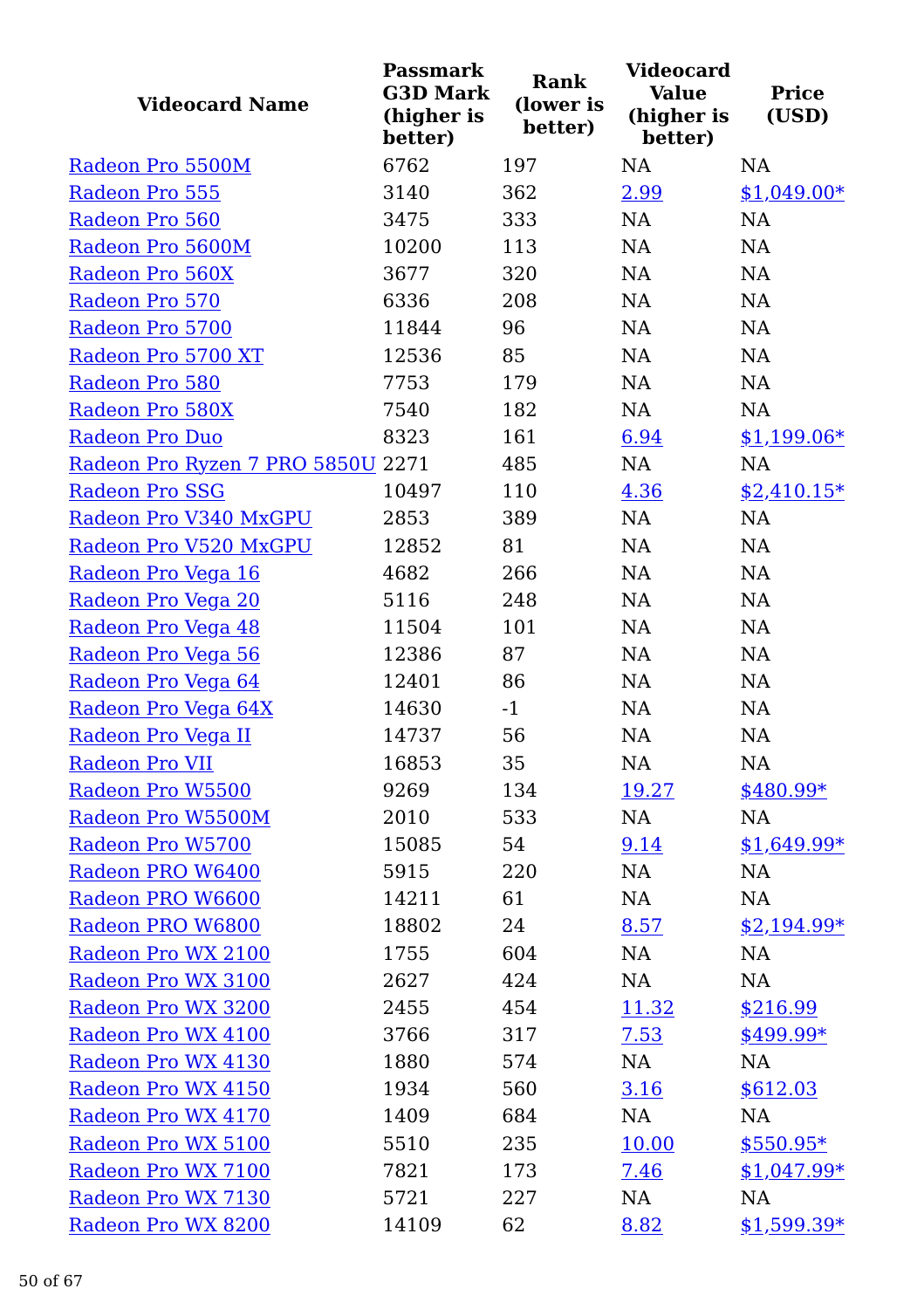| <b>Videocard Name</b>                                 | <b>Passmark</b><br><b>G3D Mark</b><br>(higher is<br>better) | Rank<br>(lower is<br>better) | <b>Videocard</b><br><b>Value</b><br>(higher is<br>better) | <b>Price</b><br>(USD) |
|-------------------------------------------------------|-------------------------------------------------------------|------------------------------|-----------------------------------------------------------|-----------------------|
| Radeon Pro WX 9100                                    | 13241                                                       | 77                           | NA                                                        | NA                    |
| Radeon Pro WX Vega M GL                               | 6049                                                        | 215                          | NA                                                        | NA                    |
| <b>Radeon R1E</b>                                     | 301                                                         | 1489                         | <b>NA</b>                                                 | NA                    |
| <b>Radeon R2</b>                                      | 240                                                         | 1549                         | NA                                                        | NA                    |
| <b>Radeon R2E</b>                                     | 229                                                         | 1556                         | NA                                                        | NA                    |
| <b>Radeon R3</b>                                      | 303                                                         | 1487                         | NA                                                        | NA                    |
| <b>Radeon R3E</b>                                     | 205                                                         | 1584                         | NA                                                        | NA                    |
| Radeon R4                                             | 331                                                         | 1462                         | 0.84                                                      | $$396.99*$            |
| Radeon R4E                                            | 487                                                         | 1316                         | NA                                                        | NA                    |
| Radeon R5 220                                         | 134                                                         | 1686                         | 1.58                                                      | $$85.26*$             |
| Radeon R5 230                                         | 221                                                         | 1560                         | 2.74                                                      | $$81.10*$             |
| Radeon R5 235                                         | 329                                                         | 1467                         | 5.47                                                      | $$60.13*$             |
| Radeon R5 235 + HD 7560D<br>Dual                      | 743                                                         | 1034                         | NA                                                        | NA                    |
| Radeon R5 235 + HD 8570D<br>Dual                      | 737                                                         | 1042                         | NA                                                        | NA                    |
| Radeon R5 235X                                        | 280                                                         | 1512                         | NA                                                        | <b>NA</b>             |
| Radeon R5 240                                         | 519                                                         | 1281                         | 6.11                                                      | $$85.00*$             |
| Radeon R5 310                                         | 331                                                         | 1463                         | 0.66                                                      | $$499.00*$            |
| Radeon R5 330                                         | 513                                                         | 1288                         | 1.51                                                      | \$339.99*             |
| Radeon R5 340                                         | 996                                                         | 837                          | NA                                                        | NA                    |
| Radeon R5 420                                         | 574                                                         | 1220                         | 14.39                                                     | $$39.95*$             |
| Radeon R5 430                                         | 938                                                         | 879                          | <u>15.92</u>                                              | $$59.00*$             |
| Radeon R5 435                                         | 840                                                         | 943                          | <b>NA</b>                                                 | NA                    |
| Radeon R5 A10-9600P 4C+6G                             | 619                                                         | 1168                         | <b>NA</b>                                                 | NA                    |
| Radeon R5 A10-9600P RADEON<br>R5, 10 COMPUTE CORES 4C | 715                                                         | 1064                         | <b>NA</b>                                                 | NA                    |
| Radeon R5 A10-9620P 4C+6G                             | 731                                                         | 1044                         | <b>NA</b>                                                 | NA                    |
| Radeon R5 A10-9620P RADEON<br>R5, 10 COMPUTE CORES 4C | 626                                                         | 1156                         | NA                                                        | NA                    |
| Radeon R5 A10-9630P 4C+6G                             | 977                                                         | 847                          | <b>NA</b>                                                 | NA                    |
| Radeon R5 A10-9630P RADEON<br>R5, 10 COMPUTE CORES 4C | 580                                                         | $-1$                         | NA                                                        | NA                    |
| Radeon R5 A240                                        | 576                                                         | 1217                         | <b>NA</b>                                                 | NA                    |
| Radeon R5 A6-7480                                     | 810                                                         | 969                          | <b>NA</b>                                                 | NA                    |
| Radeon R5 A6-8500P                                    | 624                                                         | 1157                         | NA                                                        | NA                    |
| Radeon R5 A6-9400 RADEON<br>R5, 6 COMPUTE CORES 2C+4G | 605                                                         | 1183                         | NA                                                        | NA                    |
| Radeon R5 A6-9500 2C+6G                               | 853                                                         | 936                          | NA                                                        | NA                    |
| Radeon R5 A6-9500 RADEON<br>R5, 8 COMPUTE CORES 2C+6G | 878                                                         | 919                          | <b>NA</b>                                                 | NA                    |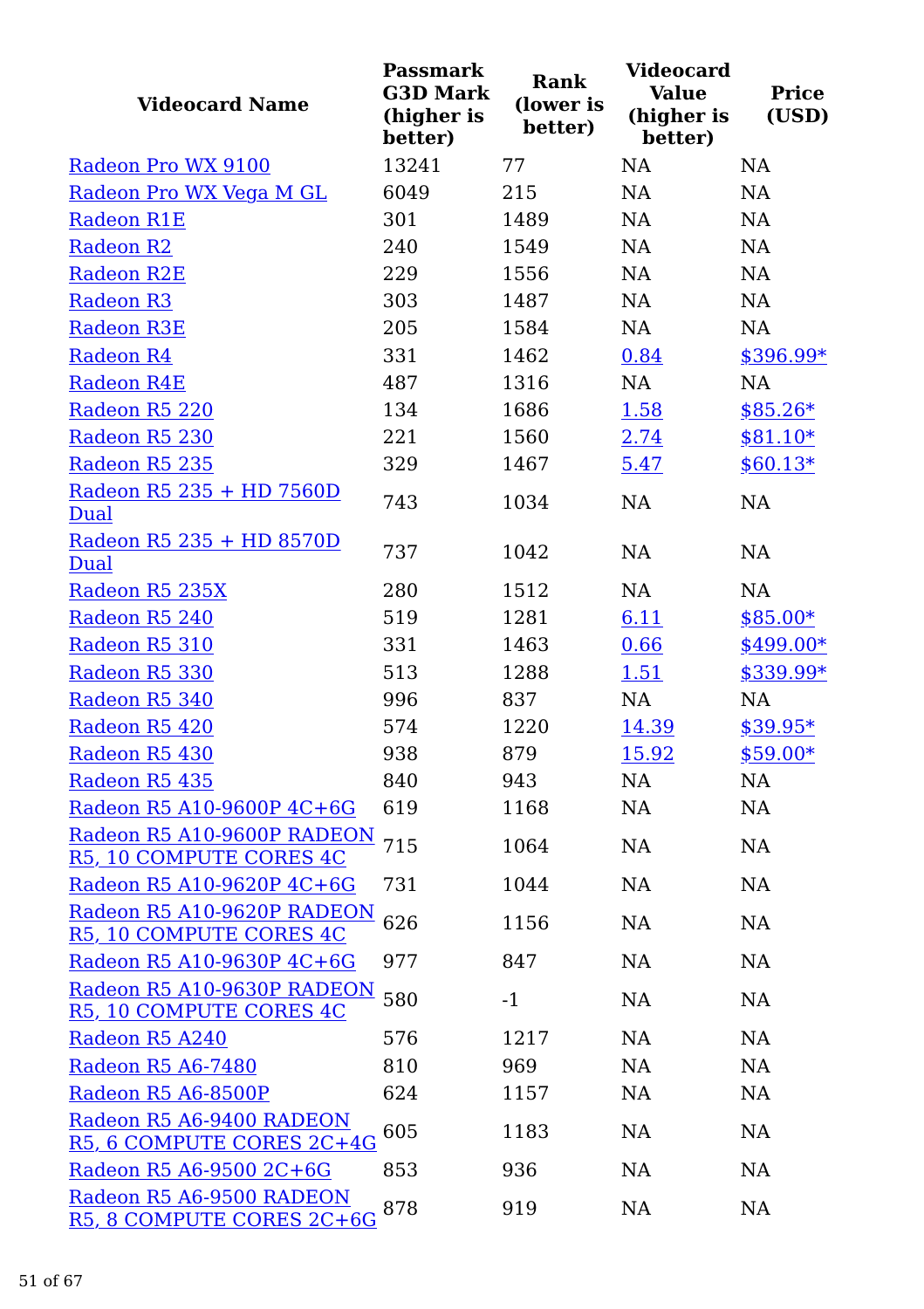| <b>Videocard Name</b>                                             | <b>Passmark</b><br><b>G3D Mark</b><br>(higher is<br>better) | <b>Rank</b><br>(lower is<br>better) | <b>Videocard</b><br><b>Value</b><br>(higher is<br>better) | <b>Price</b><br>(USD) |
|-------------------------------------------------------------------|-------------------------------------------------------------|-------------------------------------|-----------------------------------------------------------|-----------------------|
| Radeon R5 A6-9500E 2C+4G                                          | 1014                                                        | 826                                 | <b>NA</b>                                                 | <b>NA</b>             |
| Radeon R5 M230                                                    | 390                                                         | 1413                                | <b>NA</b>                                                 | NA                    |
| Radeon R5 M240                                                    | 432                                                         | 1381                                | <b>NA</b>                                                 | NA                    |
| Radeon R5 M255                                                    | 495                                                         | 1307                                | <b>NA</b>                                                 | NA                    |
| Radeon R5 M315                                                    | 476                                                         | 1324                                | <b>NA</b>                                                 | <b>NA</b>             |
| Radeon R5 M320                                                    | 418                                                         | 1393                                | <b>NA</b>                                                 | NA                    |
| Radeon R5 M330                                                    | 595                                                         | 1193                                | <b>NA</b>                                                 | NA                    |
| Radeon R5 M335                                                    | 548                                                         | 1247                                | NA                                                        | NA                    |
| Radeon R5 M420                                                    | 470                                                         | 1334                                | <b>NA</b>                                                 | <b>NA</b>             |
| Radeon R5 M430                                                    | 648                                                         | 1123                                | NA                                                        | NA                    |
| Radeon R5 M435                                                    | 796                                                         | 977                                 | <b>NA</b>                                                 | NA                    |
| Radeon R5 Opteron X3216                                           | 394                                                         | 1412                                | NA                                                        | NA                    |
| Radeon R5 PRO A10-8730B<br>$4C+6G$                                | 695                                                         | 1079                                | <b>NA</b>                                                 | NA                    |
| Radeon R5 PRO A10-8730B R5,<br>10 COMPUTE CORES 4C+6G             | 598                                                         | 1190                                | <b>NA</b>                                                 | NA                    |
| Radeon R5 PRO A6-8500B<br>$2C+4G$                                 | 508                                                         | 1295                                | NA                                                        | NA                    |
| Radeon R5 PRO A6-8530B<br>$2C+4G$                                 | 689                                                         | 1084                                | <b>NA</b>                                                 | NA                    |
| Radeon R5 PRO A6-8570<br>$2C+6G$                                  | 847                                                         | 942                                 | NA                                                        | NA                    |
| Radeon R5 PRO A6-8570 R5, 8<br><b>COMPUTE CORES 2C+6G</b>         | 1063                                                        | 798                                 | <b>NA</b>                                                 | <b>NA</b>             |
| Radeon R5 PRO A6-8570E<br>$2C+4G$                                 | 637                                                         | 1132                                | NA                                                        | NA                    |
| <u>Radeon R5 PRO A6-8570E R5, 6</u><br><b>COMPUTE CORES 2C+4G</b> | 866                                                         | 926                                 | NA                                                        | NA                    |
| Radeon R5 PRO A6-9500<br>$2C+6G$                                  | 1096                                                        | 786                                 | <b>NA</b>                                                 | NA                    |
| Radeon R5 PRO A6-9500 R5, 8<br><b>COMPUTE CORES 2C+6G</b>         | 1000                                                        | $-1$                                | <b>NA</b>                                                 | NA                    |
| Radeon R5 PRO A6-9500B<br>$2C+4G$                                 | 693                                                         | 1080                                | NA                                                        | <b>NA</b>             |
| <u>Radeon R5 PRO A6-9500B R5, 6</u><br><b>COMPUTE CORES 2C+4G</b> | 472                                                         | 1330                                | <b>NA</b>                                                 | NA                    |
| Radeon R5 PRO A6-9500E<br>$2C+4G$                                 | 770                                                         | 1001                                | NA                                                        | NA                    |
| Radeon R5 PRO A8-9600B<br>$4C+6G$                                 | 658                                                         | 1112                                | NA                                                        | NA                    |
| Radeon R5 PRO A8-9600B R5,<br>10 COMPUTE CORES 4C+6G              | 718                                                         | 1061                                | <b>NA</b>                                                 | <b>NA</b>             |
| Radeon R5E                                                        | 300                                                         | 1491                                | NA                                                        | NA                    |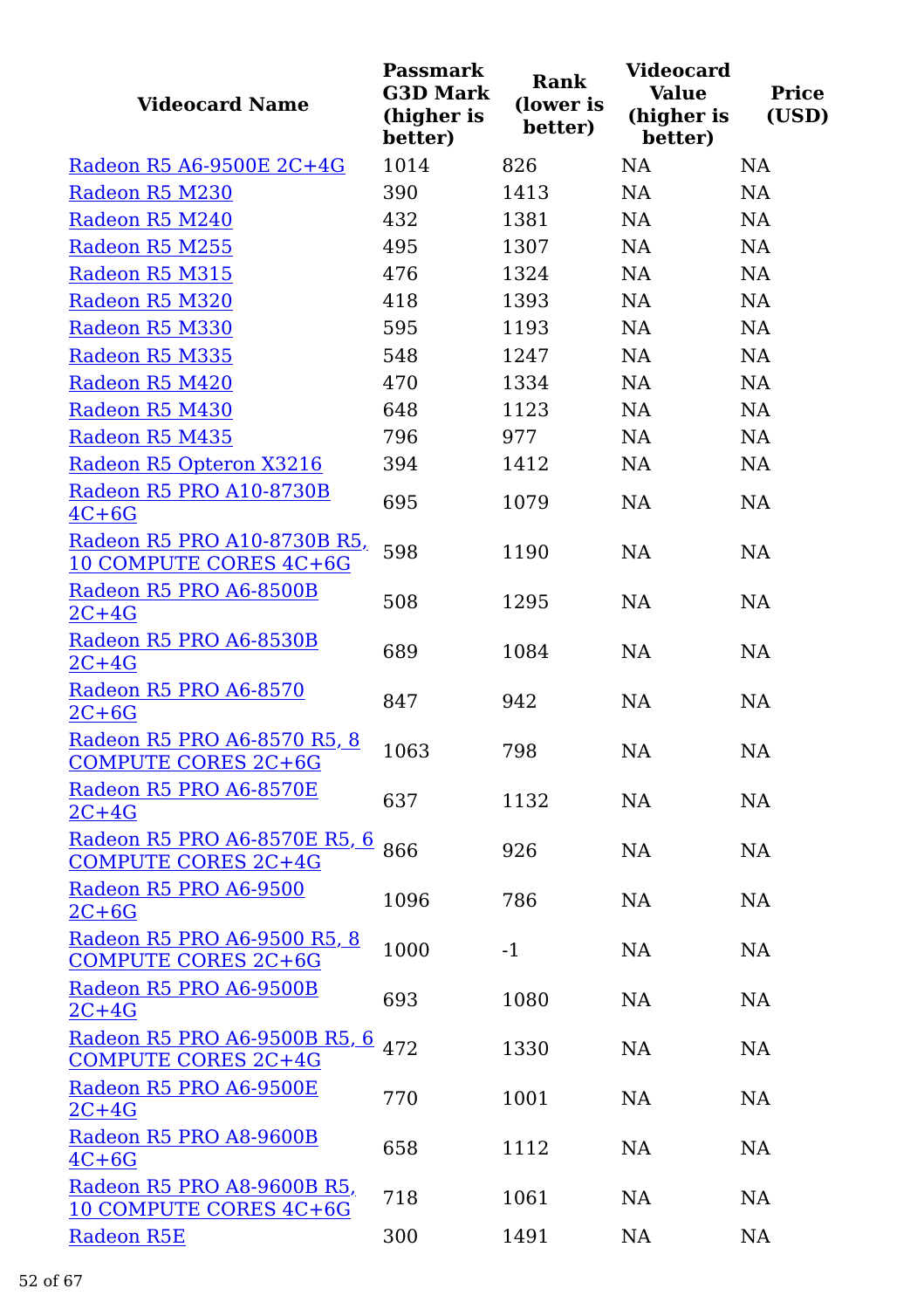| <b>Videocard Name</b>                                       | <b>Passmark</b><br><b>G3D Mark</b><br>(higher is<br>better) | Rank<br>(lower is<br>better) | <b>Videocard</b><br><b>Value</b><br>(higher is<br>better) | <b>Price</b><br>(USD) |
|-------------------------------------------------------------|-------------------------------------------------------------|------------------------------|-----------------------------------------------------------|-----------------------|
| Radeon R6                                                   | 655                                                         | 1115                         | <b>NA</b>                                                 | <b>NA</b>             |
| Radeon R6 + R7 M265DX Dual                                  | 570                                                         | 1225                         | <b>NA</b>                                                 | <b>NA</b>             |
| Radeon R6 A10-8700P                                         | 541                                                         | 1261                         | <b>NA</b>                                                 | <b>NA</b>             |
| Radeon R6 A10-9600P 4C+6G                                   | 970                                                         | 853                          | <b>NA</b>                                                 | <b>NA</b>             |
| Radeon R6 A8-8600P                                          | 474                                                         | 1326                         | <b>NA</b>                                                 | <b>NA</b>             |
| Radeon R6 M255DX                                            | 572                                                         | 1223                         | <b>NA</b>                                                 | <b>NA</b>             |
| Radeon R6 Opteron X3418                                     | 955                                                         | 861                          | <b>NA</b>                                                 | <b>NA</b>             |
| Radeon R6 PRO A10-8700B<br>$4C+6G$                          | 538                                                         | 1263                         | <b>NA</b>                                                 | <b>NA</b>             |
| Radeon R6 PRO A10-8700B R6,<br>10 Compute Cores 4C+6G       | 526                                                         | 1273                         | <b>NA</b>                                                 | <b>NA</b>             |
| Radeon R6 PRO A8-8600B<br>$4C+6G$                           | 531                                                         | 1269                         | <b>NA</b>                                                 | <b>NA</b>             |
| Radeon R6 PRO A8-8600B R6,<br><u>10 Compute Cores 4C+6G</u> | 571                                                         | 1224                         | NA                                                        | <b>NA</b>             |
| Radeon R7 + HD 7700 Dual                                    | 1962                                                        | 552                          | <b>NA</b>                                                 | <b>NA</b>             |
| Radeon R7 + R5 330 Dual                                     | 1028                                                        | 818                          | <b>NA</b>                                                 | <b>NA</b>             |
| Radeon R7 + R5 340 Dual                                     | 1234                                                        | 734                          | <b>NA</b>                                                 | <b>NA</b>             |
| Radeon R7 + R5 435 Dual<br><b>A10-9700 RADEON</b>           | 885                                                         | 912                          | <b>NA</b>                                                 | <b>NA</b>             |
| Radeon R7 + R5 Dual                                         | 897                                                         | 906                          | <b>NA</b>                                                 | <b>NA</b>             |
| Radeon R7 + R7 200 Dual                                     | 1128                                                        | 773                          | <b>NA</b>                                                 | <b>NA</b>             |
| Radeon R7 + R7 240 Dual                                     | 1045                                                        | 811                          | <b>NA</b>                                                 | NA                    |
| Radeon R7 + R7 250 Dual                                     | 1232                                                        | 735                          | NA                                                        | NA                    |
| Radeon R7 + R7 350 Dual                                     | 1982                                                        | 542                          | NA                                                        | NA                    |
| Radeon R7 +8G                                               | 1190                                                        | 750                          | NA                                                        | NA                    |
| Radeon R7 240                                               | 862                                                         | 930                          | 7.84                                                      | \$109.99*             |
| Radeon R7 240 + HD 8570D<br><b>Dual</b>                     | 917                                                         | 892                          | NA                                                        | NA                    |
| Radeon R7 240 + HD 8670D<br>Dual                            | 930                                                         | 886                          | NA                                                        | <b>NA</b>             |
| Radeon R7 250                                               | 1150                                                        | 763                          | 6.06                                                      | $$189.97*$            |
| Radeon R7 250X                                              | 2268                                                        | 487                          | 11.70                                                     | $$194.00*$            |
| Radeon R7 260                                               | 2891                                                        | 384                          | 32.13                                                     | $$89.99*$             |
| Radeon R7 260X                                              | 3147                                                        | 360                          | 22.48                                                     | $$139.99*$            |
| Radeon R7 340                                               | 930                                                         | 884                          | NA                                                        | NA                    |
| Radeon R7 360                                               | 3034                                                        | 373                          | 20.78                                                     | $$145.99*$            |
| Radeon R7 370                                               | 4478                                                        | 272                          | NA                                                        | NA                    |
| Radeon R7 430                                               | 1109                                                        | 780                          | 5.55                                                      | $$199.99*$            |
| Radeon R7 450                                               | 1966                                                        | 549                          | 6.58                                                      | $$299.00*$            |
| Radeon R7 7850A10-7850K                                     | 551                                                         | 1244                         | NA                                                        | NA                    |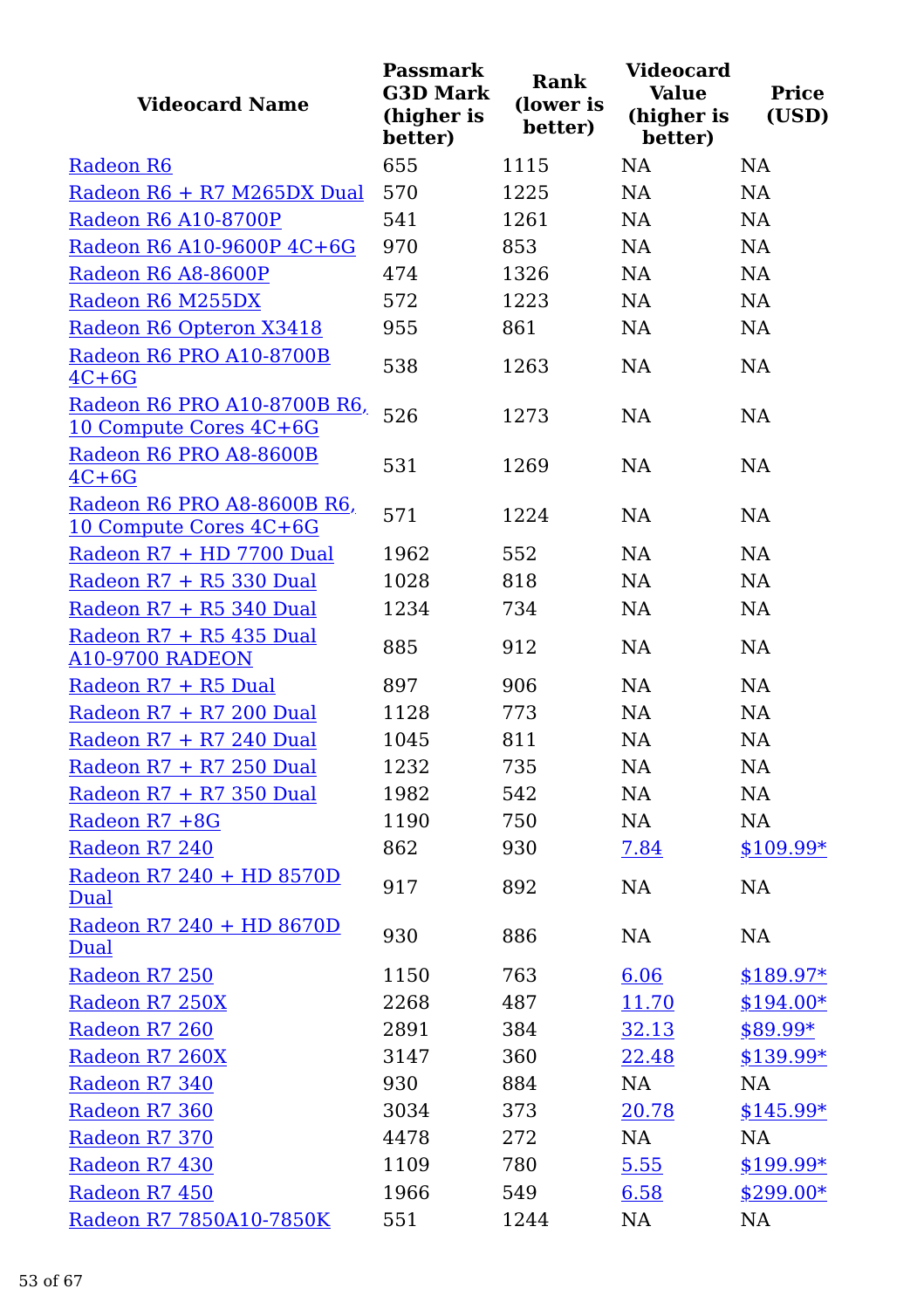| <b>Videocard Name</b>             | <b>Passmark</b><br><b>G3D Mark</b><br>(higher is<br>better) | Rank<br>(lower is<br>better) | <b>Videocard</b><br><b>Value</b><br>(higher is<br>better) | <b>Price</b><br>(USD) |
|-----------------------------------|-------------------------------------------------------------|------------------------------|-----------------------------------------------------------|-----------------------|
| Radeon R7 A10 Extreme Edition 816 |                                                             | 963                          | <b>NA</b>                                                 | <b>NA</b>             |
| Radeon R7 A10 PRO-7800B           | 561                                                         | 1234                         | <b>NA</b>                                                 | NA                    |
| Radeon R7 A10 PRO-7850B           | 958                                                         | 859                          | <b>NA</b>                                                 | <b>NA</b>             |
| <b>Radeon R7 A10-7700K</b>        | 749                                                         | 1028                         | <b>NA</b>                                                 | NA                    |
| Radeon R7 A10-7800                | 691                                                         | 1081                         | <b>NA</b>                                                 | <b>NA</b>             |
| Radeon R7 A10-7850K               | 981                                                         | 845                          | NA                                                        | NA                    |
| Radeon R7 A10-7860K               | 912                                                         | 897                          | <b>NA</b>                                                 | <b>NA</b>             |
| Radeon R7 A10-7870K               | 1280                                                        | 718                          | <b>NA</b>                                                 | NA                    |
| Radeon R7 A10-7890K               | 780                                                         | 984                          | <b>NA</b>                                                 | <b>NA</b>             |
| Radeon R7 A10-8750                | 885                                                         | 913                          | NA                                                        | NA                    |
| Radeon R7 A10-8850                | 773                                                         | 998                          | <b>NA</b>                                                 | <b>NA</b>             |
| Radeon R7 A10-9700 RADEON         | 975                                                         | 849                          | <b>NA</b>                                                 | <b>NA</b>             |
| Radeon R7 A10-9700E RADEON 1137   |                                                             | 770                          | <b>NA</b>                                                 | <b>NA</b>             |
| Radeon R7 A12-9700P RADEON 703    |                                                             | 1075                         | 1.61                                                      | $$435.92*$            |
| Radeon R7 A12-9720P RADEON 758    |                                                             | 1014                         | 2.08                                                      | $$365.48*$            |
| Radeon R7 A12-9730P RADEON 1047   |                                                             | 810                          | <b>NA</b>                                                 | <b>NA</b>             |
| Radeon R7 A12-9800 RADEON         | 989                                                         | 839                          | <b>NA</b>                                                 | <b>NA</b>             |
| Radeon R7 A12-9800E RADEON 940    |                                                             | 877                          | 6.76                                                      | $$139.19*$            |
| Radeon R7 A265                    | 954                                                         | 862                          | NA                                                        | <b>NA</b>             |
| Radeon R7 A360                    | 676                                                         | 1096                         | <b>NA</b>                                                 | <b>NA</b>             |
| Radeon R7 A365                    | 781                                                         | 983                          | NA                                                        | NA                    |
| Radeon R7 A370                    | 1281                                                        | 717                          | <b>NA</b>                                                 | <b>NA</b>             |
| Radeon R7 A8 PRO-7600B            | 626                                                         | 1155                         | NA                                                        | NA                    |
| Radeon R7 A8-7500                 | 947                                                         | 868                          | NA                                                        | NA                    |
| Radeon R7 A8-7500 4C+6G           | 853                                                         | 937                          | <b>NA</b>                                                 | NA                    |
| Radeon R7 A8-7600                 | 782                                                         | 981                          | NA                                                        | <b>NA</b>             |
| Radeon R7 A8-7650K                | 703                                                         | 1074                         | NA                                                        | NA                    |
| Radeon R7 A8-7670K                | 865                                                         | 928                          | NA                                                        | <b>NA</b>             |
| Radeon R7 A8-7680                 | 752                                                         | 1024                         | NA                                                        | NA                    |
| Radeon R7 A8-8650                 | 912                                                         | 895                          | NA                                                        | NA                    |
| Radeon R7 A8-9600 RADEON          | 798                                                         | 974                          | NA                                                        | <b>NA</b>             |
| Radeon R7 FX-8800P                | 774                                                         | 991                          | NA                                                        | NA                    |
| Radeon R7 FX-9800P RADEON         | 726                                                         | 1049                         | 1.37                                                      | $$530.00*$            |
| Radeon R7 FX-9830P RADEON         | 1127                                                        | 774                          | NA                                                        | NA                    |
| Radeon R7 G                       | 869                                                         | 923                          | NA                                                        | NA                    |
| Radeon R7 M260                    | 452                                                         | 1355                         | 0.57                                                      | $$799.00*$            |
| Radeon R7 M260DX                  | 822                                                         | 959                          | NA                                                        | NA                    |
| Radeon R7 M260X                   | 946                                                         | 870                          | <b>NA</b>                                                 | NA                    |
| Radeon R7 M265                    | 576                                                         | 1216                         | <b>NA</b>                                                 | <b>NA</b>             |
| Radeon R7 M265DX                  | 498                                                         | 1301                         | <b>NA</b>                                                 | <b>NA</b>             |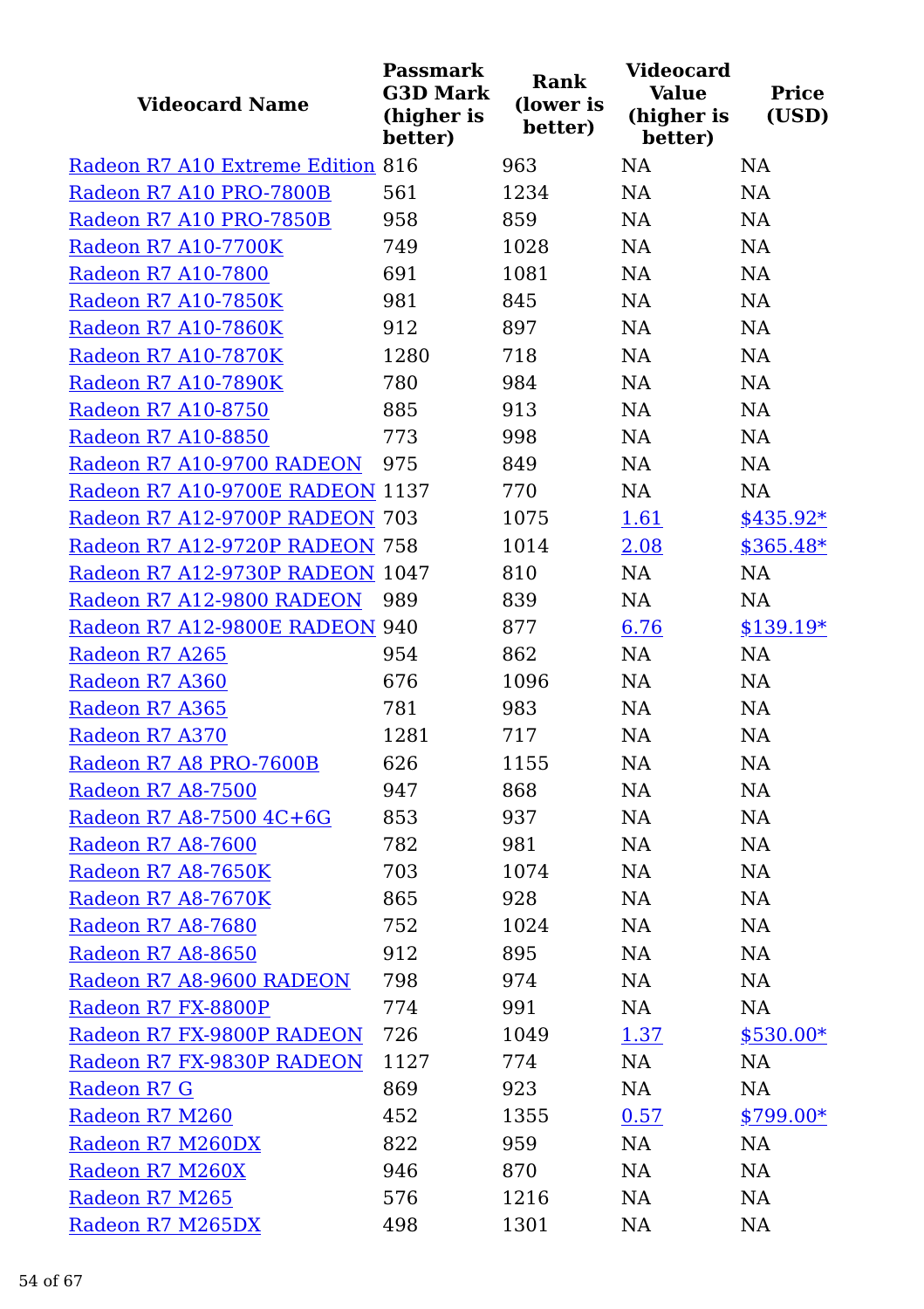| <b>Videocard Name</b>            | <b>Passmark</b><br><b>G3D Mark</b><br>(higher is<br>better) | Rank<br>(lower is<br>better) | <b>Videocard</b><br><b>Value</b><br>(higher is<br>better) | <b>Price</b><br>(USD) |
|----------------------------------|-------------------------------------------------------------|------------------------------|-----------------------------------------------------------|-----------------------|
| Radeon R7 M270                   | 733                                                         | 1043                         | <b>NA</b>                                                 | NA                    |
| Radeon R7 M270DX                 | 961                                                         | $-1$                         | <b>NA</b>                                                 | NA                    |
| Radeon R7 M340                   | 645                                                         | 1126                         | <b>NA</b>                                                 | <b>NA</b>             |
| Radeon R7 M350                   | 1027                                                        | 819                          | <b>NA</b>                                                 | NA                    |
| Radeon R7 M360                   | 552                                                         | 1242                         | <b>NA</b>                                                 | <b>NA</b>             |
| Radeon R7 M365X                  | 883                                                         | 915                          | <b>NA</b>                                                 | NA                    |
| Radeon R7 M370                   | 1417                                                        | 682                          | <b>NA</b>                                                 | NA                    |
| Radeon R7 M380                   | 1668                                                        | 622                          | NA                                                        | NA                    |
| Radeon R7 M440                   | 862                                                         | 931                          | NA                                                        | NA                    |
| Radeon R7 M445                   | 912                                                         | 894                          | 1.23                                                      | $$744.00*$            |
| Radeon R7 M460                   | 1038                                                        | 813                          | <b>NA</b>                                                 | NA                    |
| Radeon R7 M465                   | 964                                                         | 855                          | <b>NA</b>                                                 | NA                    |
| Radeon R7 M465X                  | 1623                                                        | 629                          | <b>NA</b>                                                 | NA                    |
| Radeon R7 Opteron X3421          | 1168                                                        | 757                          | <b>NA</b>                                                 | NA                    |
| Radeon R7 PRO A10-8750B          | 757                                                         | 1018                         | <b>NA</b>                                                 | NA                    |
| Radeon R7 PRO A10-8770           | 930                                                         | 885                          | <b>NA</b>                                                 | <b>NA</b>             |
| Radeon R7 PRO A10-8770E          | 897                                                         | 907                          | NA                                                        | NA                    |
| Radeon R7 PRO A10-8850B          | 945                                                         | 873                          | <b>NA</b>                                                 | <b>NA</b>             |
| Radeon R7 PRO A10-9700           | 771                                                         | 1000                         | NA                                                        | NA                    |
| Radeon R7 PRO A10-9700B          | 757                                                         | 1016                         | NA                                                        | NA                    |
| Radeon R7 PRO A10-9700E          | 932                                                         | 882                          | 1.76                                                      | $$529.00*$            |
| Radeon R7 PRO A12-8800B          | 642                                                         | 1130                         | <b>NA</b>                                                 | NA                    |
| Radeon R7 PRO A12-8830B          | 882                                                         | 916                          | NA                                                        | NA                    |
| Radeon R7 PRO A12-8870           | 1375                                                        | 690                          | NA                                                        | NA                    |
| Radeon R7 PRO A12-8870E          | 962                                                         | 858                          | NA                                                        | NA                    |
| Radeon R7 PRO A12-9800           | 1117                                                        | 778                          | NA                                                        | NA                    |
| Radeon R7 PRO A12-9800B          | 722                                                         | 1056                         | NA                                                        | NA                    |
| Radeon R7 PRO A12-9800E          | 939                                                         | 878                          | NA                                                        | NA                    |
| Radeon R7 PRO A6-9500<br>$2C+6G$ | 781                                                         | 982                          | NA                                                        | <b>NA</b>             |
| Radeon R7 PRO A8-8650B           | 740                                                         | 1039                         | NA                                                        | NA                    |
| Radeon R7 PRO A8-8670E           | 1309                                                        | 707                          | NA                                                        | NA                    |
| Radeon R7 PRO A8-9600            | 1049                                                        | 808                          | NA                                                        | NA                    |
| <b>Radeon R7E</b>                | 690                                                         | 1083                         | NA                                                        | NA                    |
| Radeon R8 M365DX                 | 740                                                         | 1038                         | NA                                                        | NA                    |
| Radeon R8 M445DX                 | 806                                                         | 971                          | NA                                                        | NA                    |
| Radeon R8 M535DX                 | 670                                                         | 1103                         | NA                                                        | NA                    |
| Radeon R9 255                    | 1484                                                        | 670                          | 4.31                                                      | $$344.16*$            |
| Radeon R9 260                    | 3018                                                        | 377                          | NA                                                        | NA                    |
| Radeon R9 270                    | 4306                                                        | 286                          | <b>NA</b>                                                 | <b>NA</b>             |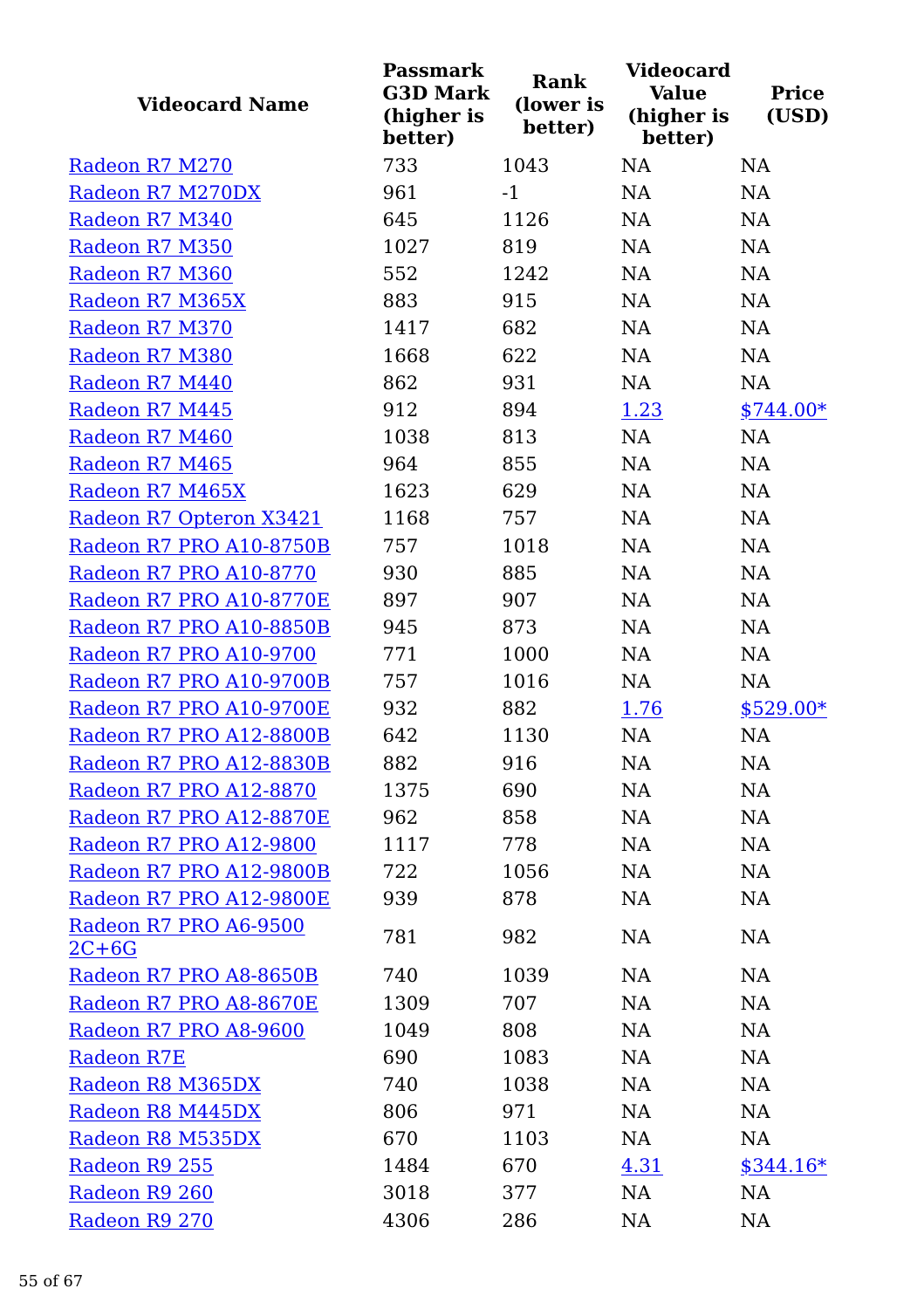| <b>Videocard Name</b>   | <b>Passmark</b><br><b>G3D Mark</b><br>(higher is<br>better) | <b>Rank</b><br>(lower is<br>better) | <b>Videocard</b><br><b>Value</b><br>(higher is<br>better) | <b>Price</b><br>(USD) |
|-------------------------|-------------------------------------------------------------|-------------------------------------|-----------------------------------------------------------|-----------------------|
| Radeon R9 270 / R7 370  | 4259                                                        | 290                                 | 19.98                                                     | $$213.16*$            |
| Radeon R9 270X          | 4922                                                        | 257                                 | 15.08                                                     | $$326.50*$            |
| Radeon R9 280           | 5668                                                        | 229                                 | <b>NA</b>                                                 | <b>NA</b>             |
| Radeon R9 280X          | 6284                                                        | 210                                 | <b>NA</b>                                                 | NA                    |
| Radeon R9 285           | 6680                                                        | $-1$                                | <b>NA</b>                                                 | <b>NA</b>             |
| Radeon R9 285 / 380     | 5549                                                        | 232                                 | 11.44                                                     | $$485.00*$            |
| Radeon R9 290           | 8409                                                        | 159                                 | NA                                                        | <b>NA</b>             |
| Radeon R9 290 / 390     | 8150                                                        | 165                                 | 21.45                                                     | $$380.00*$            |
| Radeon R9 290X          | 8793                                                        | 148                                 | <b>NA</b>                                                 | <b>NA</b>             |
| Radeon R9 290X / 390X   | 8389                                                        | 160                                 | 26.22                                                     | $$319.99*$            |
| Radeon R9 295X2         | 8619                                                        | 155                                 | 17.27                                                     | $$499.10*$            |
| Radeon R9 350           | 2006                                                        | 536                                 | 6.71                                                      | $$299.00*$            |
| Radeon R9 360           | 3031                                                        | 374                                 | 22.64                                                     | $$133.89*$            |
| Radeon R9 370           | 4722                                                        | 265                                 | 29.51                                                     | $$159.99*$            |
| Radeon R9 380           | 6274                                                        | 212                                 | 69.73                                                     | \$89.99*              |
| Radeon R9 380X          | 6188                                                        | 213                                 | 17.68                                                     | $$349.99*$            |
| Radeon R9 390           | 9008                                                        | 144                                 | NA                                                        | NA                    |
| Radeon R9 390X          | 9503                                                        | 129                                 | <b>NA</b>                                                 | <b>NA</b>             |
| Radeon R9 A375          | 1024                                                        | $-1$                                | NA                                                        | NA                    |
| Radeon R9 Fury          | 9551                                                        | 128                                 | 21.56                                                     | $$443.10*$            |
| Radeon R9 Fury + Fury X | 9741                                                        | 124                                 | 21.65                                                     | \$449.99*             |
| Radeon R9 Fury X        | 10088                                                       | 117                                 | <b>NA</b>                                                 | NA                    |
| Radeon R9 M265X         | 929                                                         | 887                                 | NA                                                        | NA                    |
| Radeon R9 M270X         | 1204                                                        | 745                                 | NA                                                        | NA                    |
| Radeon R9 M275          | 1114                                                        | 779                                 | 1.59                                                      | $$699.99*$            |
| Radeon R9 M275X         | 1962                                                        | 551                                 | NA                                                        | NA                    |
| Radeon R9 M275X / M375  | 1574                                                        | 641                                 | NA                                                        | NA                    |
| Radeon R9 M280X         | 922                                                         | 891                                 | NA                                                        | NA                    |
| Radeon R9 M290X         | 3375                                                        | 341                                 | NA                                                        | NA                    |
| Radeon R9 M295X         | 5150                                                        | 247                                 | 3.55                                                      | $$1,449.00*$          |
| Radeon R9 M360          | 1753                                                        | 605                                 | NA                                                        | NA                    |
| Radeon R9 M365X         | 1481                                                        | 671                                 | NA                                                        | NA                    |
| Radeon R9 M370X         | 1373                                                        | 691                                 | 1.55                                                      | \$889.00*             |
| Radeon R9 M375          | 763                                                         | 1009                                | NA                                                        | NA                    |
| Radeon R9 M375X         | 1842                                                        | 580                                 | NA                                                        | NA                    |
| Radeon R9 M380          | 2930                                                        | 383                                 | NA                                                        | NA                    |
| Radeon R9 M385          | 2017                                                        | 531                                 | NA                                                        | NA                    |
| Radeon R9 M385X         | 1929                                                        | 562                                 | NA                                                        | <b>NA</b>             |
| Radeon R9 M390X         | 3020                                                        | 376                                 | NA                                                        | NA                    |
| Radeon R9 M395          | 4991                                                        | 254                                 | <b>NA</b>                                                 | NA                    |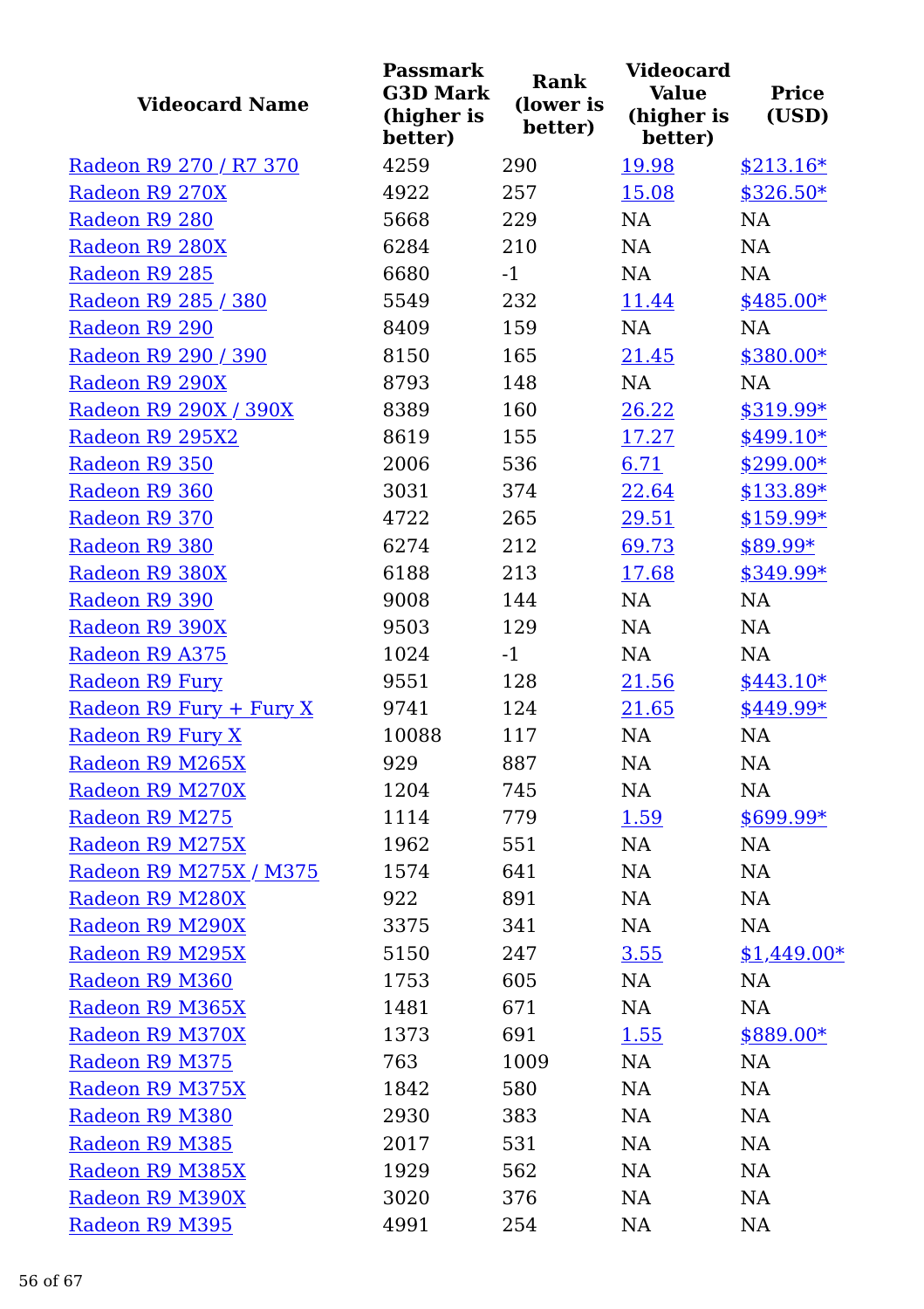| <b>Videocard Name</b>  | <b>Passmark</b><br><b>G3D Mark</b><br>(higher is<br>better) | <b>Rank</b><br>(lower is<br>better) | <b>Videocard</b><br><b>Value</b><br>(higher is<br>better) | <b>Price</b><br>(USD) |
|------------------------|-------------------------------------------------------------|-------------------------------------|-----------------------------------------------------------|-----------------------|
| Radeon R9 M395X        | 4775                                                        | 261                                 | <b>NA</b>                                                 | <b>NA</b>             |
| Radeon R9 M470         | 2288                                                        | 483                                 | <b>NA</b>                                                 | <b>NA</b>             |
| Radeon R9 M470X        | 3400                                                        | 337                                 | NA                                                        | NA                    |
| Radeon R9 M485X        | 3204                                                        | 354                                 | <b>NA</b>                                                 | NA                    |
| Radeon RX 460          | 4114                                                        | 296                                 | 24.66                                                     | $$166.81*$            |
| Radeon RX 470/570      | 8069                                                        | 167                                 | 20.74                                                     | \$388.99*             |
| Radeon RX 480          | 8674                                                        | 151                                 | 25.51                                                     | \$339.99*             |
| Radeon RX 5300         | 7610                                                        | 181                                 | NA                                                        | NA                    |
| Radeon RX 5300M        | 3561                                                        | 327                                 | NA                                                        | <b>NA</b>             |
| Radeon RX 540          | 1792                                                        | 597                                 | NA                                                        | NA                    |
| Radeon RX 550          | 2717                                                        | 406                                 | 17.23                                                     | \$157.74              |
| Radeon RX 5500         | 8816                                                        | 147                                 | NA                                                        | NA                    |
| Radeon RX 5500 XT      | 9188                                                        | 138                                 | 20.46                                                     | \$449.00*             |
| Radeon RX 5500M        | 4009                                                        | 299                                 | <b>NA</b>                                                 | <b>NA</b>             |
| Radeon RX 550X         | 2370                                                        | 465                                 | NA                                                        | <b>NA</b>             |
| Radeon RX 560          | 3593                                                        | 324                                 | 15.91                                                     | \$225.91              |
| Radeon RX 5600         | 11029                                                       | 109                                 | NA                                                        | <b>NA</b>             |
| Radeon RX 5600 XT      | 13835                                                       | 68                                  | 25.39                                                     | $$545.00*$            |
| Radeon RX 5600M        | 7157                                                        | 191                                 | NA                                                        | NA                    |
| Radeon RX 560X         | 3181                                                        | 356                                 | NA                                                        | <b>NA</b>             |
| Radeon RX 5700         | 14728                                                       | 57                                  | 16.37                                                     | $$899.95*$            |
| Radeon RX 5700 XT      | 16892                                                       | 34                                  | 24.31                                                     | \$694.94*             |
| Radeon RX 5700 XT 50th | 16650                                                       | 37                                  | <b>NA</b>                                                 | NA                    |
| <b>Anniversary</b>     |                                                             |                                     |                                                           |                       |
| Radeon RX 570X         | 1923                                                        | 563                                 | 6.87                                                      | $$279.99*$            |
| Radeon RX 580          | 8906                                                        | 145                                 | 25.52                                                     | $$349.00*$            |
| Radeon RX 580 2048SP   | 7767                                                        | 177                                 | NA                                                        | NA                    |
| Radeon RX 580X         | 7798                                                        | 175                                 | NA                                                        | NA                    |
| Radeon RX 590          | 9664                                                        | 127                                 | 17.57                                                     | $$549.99*$            |
| Radeon RX 640          | 1536                                                        | 658                                 | NA                                                        | <b>NA</b>             |
| Radeon RX 6400         | 6957                                                        | 194                                 | 43.49                                                     | \$159.99              |
| Radeon RX 6500 XT      | 9444                                                        | 132                                 | 47.23                                                     | \$199.99              |
| Radeon RX 6600         | 13881                                                       | 66                                  | NA                                                        | NA                    |
| Radeon RX 6600 XT      | 15853                                                       | 48                                  | 39.63                                                     | \$399.99              |
| Radeon RX 6600M        | 9094                                                        | 140                                 | 26.75                                                     | \$339.99              |
| Radeon RX 6700 XT      | 18992                                                       | 21                                  | 35.84                                                     | \$529.99              |
| Radeon RX 6700M        | 11499                                                       | 102                                 | NA                                                        | NA                    |
| Radeon RX 6700S        | 11989                                                       | 93                                  | NA                                                        | NA                    |
| Radeon RX 6800         | 20667                                                       | 13                                  | 27.23                                                     | \$758.99              |
| Radeon RX 6800 XT      | 23364                                                       | 7                                   | 27.20                                                     | \$859.00              |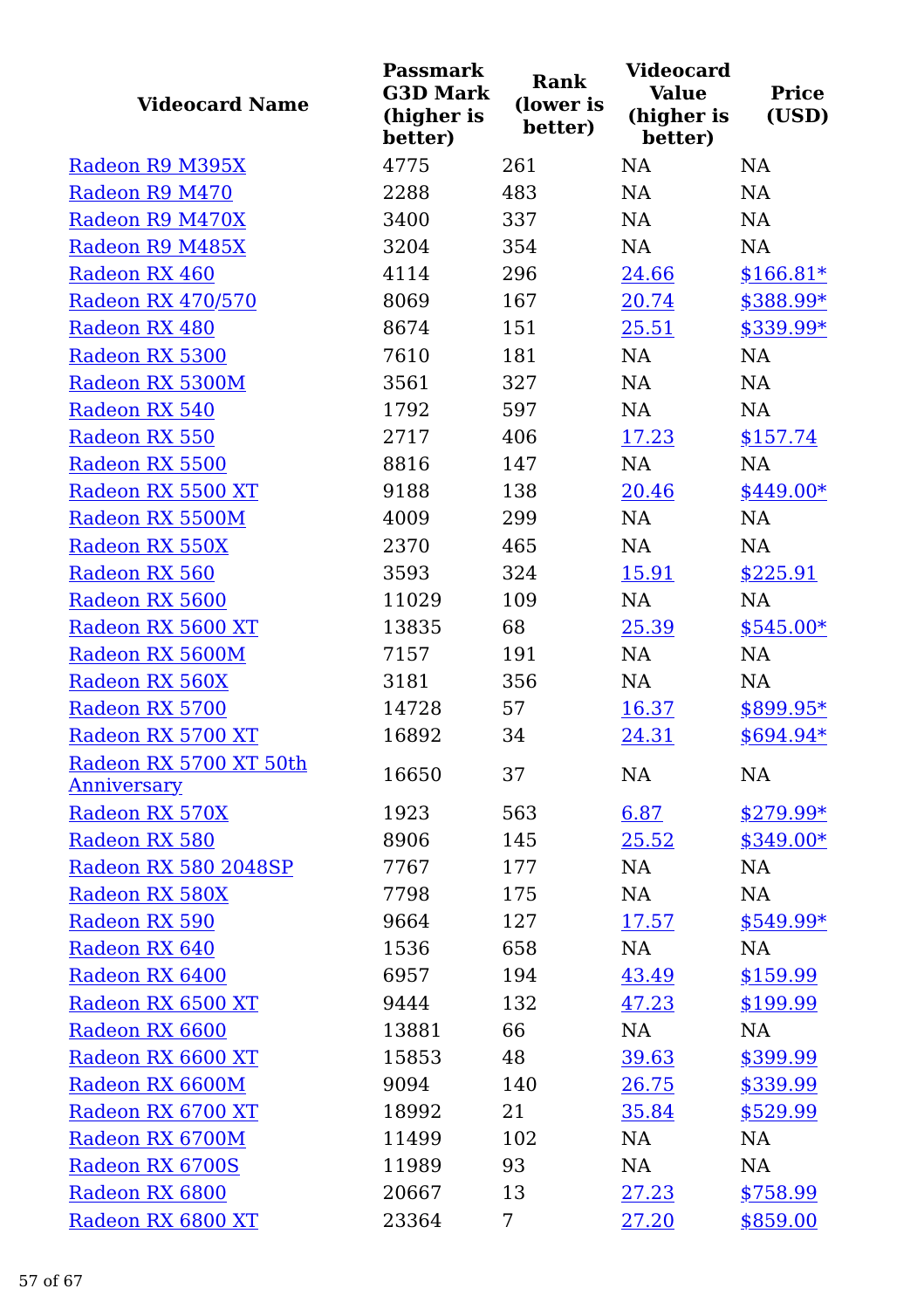| <b>Videocard Name</b>       | <b>Passmark</b><br><b>G3D Mark</b><br>(higher is<br>better) | <b>Rank</b><br>(lower is<br>better) | <b>Videocard</b><br><b>Value</b><br>(higher is<br>better) | <b>Price</b><br>(USD) |
|-----------------------------|-------------------------------------------------------------|-------------------------------------|-----------------------------------------------------------|-----------------------|
| Radeon RX 6800M             | 9012                                                        | 143                                 | <b>NA</b>                                                 | <b>NA</b>             |
| Radeon RX 6900 XT           | 25457                                                       | $\overline{4}$                      | 22.72                                                     | \$1,120.31            |
| Radeon RX Vega 10           | 1693                                                        | 618                                 | NA                                                        | <b>NA</b>             |
| Radeon RX Vega 11           | 2137                                                        | 514                                 | 2.13                                                      | $$1,002.00*$          |
| Radeon RX Vega 11 PRD       | 2401                                                        | 460                                 | NA                                                        | NA                    |
| Radeon RX Vega 11 Processor | 1800                                                        | 593                                 | NA                                                        | NA                    |
| Radeon RX Vega 56           | 13636                                                       | 73                                  | 18.11                                                     | \$752.99*             |
| Radeon RX Vega 64           | 14636                                                       | 58                                  | 18.30                                                     | \$799.99*             |
| Radeon RX Vega 8            | 1552                                                        | 651                                 | NA                                                        | NA                    |
| Radeon RX Vega M GH         | 6734                                                        | 198                                 | NA                                                        | NA                    |
| Radeon RX Vega M GL         | 3315                                                        | 349                                 | <b>NA</b>                                                 | NA                    |
| Radeon RX Vega11            | 1717                                                        | 611                                 | NA                                                        | NA                    |
| Radeon RX590 GME            | 8627                                                        | 154                                 | NA                                                        | NA                    |
| Radeon Ryzen 3 4300G        | 1595                                                        | 637                                 | <b>NA</b>                                                 | NA                    |
| Radeon Ryzen 3 4300GE       | 2305                                                        | 478                                 | NA                                                        | NA                    |
| Radeon Ryzen 3 4300U        | 1309                                                        | 708                                 | NA                                                        | NA                    |
| Radeon Ryzen 3 5300G        | 1405                                                        | 685                                 | NA                                                        | NA                    |
| Radeon Ryzen 3 5400U        | 1182                                                        | 752                                 | NA                                                        | NA                    |
| Radeon Ryzen 3 PRO 4200GE   | 1712                                                        | 612                                 | NA                                                        | NA                    |
| Radeon Ryzen 3 PRO 4350G    | 2162                                                        | 508                                 | NA                                                        | NA                    |
| Radeon Ryzen 3 PRO 4350GE   | 1463                                                        | 674                                 | NA                                                        | NA                    |
| Radeon Ryzen 3 PRO 4450U    | 1505                                                        | 664                                 | NA                                                        | NA                    |
| Radeon Ryzen 3 PRO 5350G    | 1407                                                        | $-1$                                | NA                                                        | $\rm NA$              |
| Radeon Ryzen 3 PRO 5450U    | 1143                                                        | 767                                 | NA                                                        | NA                    |
| Radeon Ryzen 5 4500U        | 1800                                                        | 592                                 | NA                                                        | NA                    |
| Radeon Ryzen 5 4600G        | 2186                                                        | 502                                 | NA                                                        | NA                    |
| Radeon Ryzen 5 4600GE       | 1411                                                        | $-1$                                | NA                                                        | NA                    |
| Radeon Ryzen 5 4600H        | 2746                                                        | 402                                 | NA                                                        | NA                    |
| Radeon Ryzen 5 4600HS       | 7942                                                        | $-1$                                | NA                                                        | NA                    |
| Radeon Ryzen 5 4600U        | 1802                                                        | 591                                 | NA                                                        | NA                    |
| Radeon Ryzen 5 5600G        | 2545                                                        | 439                                 | NA                                                        | NA                    |
| Radeon Ryzen 5 5600H        | 2695                                                        | 412                                 | NA                                                        | NA                    |
| Radeon Ryzen 5 5600U        | 2014                                                        | 532                                 | NA                                                        | NA                    |
| Radeon Ryzen 5 Microsoft    | 2092                                                        | 519                                 | <b>NA</b>                                                 | NA                    |
| <b>Surface Edition</b>      |                                                             |                                     |                                                           |                       |
| Radeon Ryzen 5 PRO 4650G    | 2417                                                        | 457                                 | NA                                                        | NA                    |
| Radeon Ryzen 5 PRO 4650GE   | 2038                                                        | 526                                 | NA                                                        | NA                    |
| Radeon Ryzen 5 PRO 4650U    | 1698                                                        | 615                                 | NA                                                        | NA                    |
| Radeon Ryzen 5 PRO 5650G    | 2212                                                        | 497                                 | NA                                                        | NA                    |
| Radeon Ryzen 5 PRO 5650GE   | 2362                                                        | 466                                 | NA                                                        | NA                    |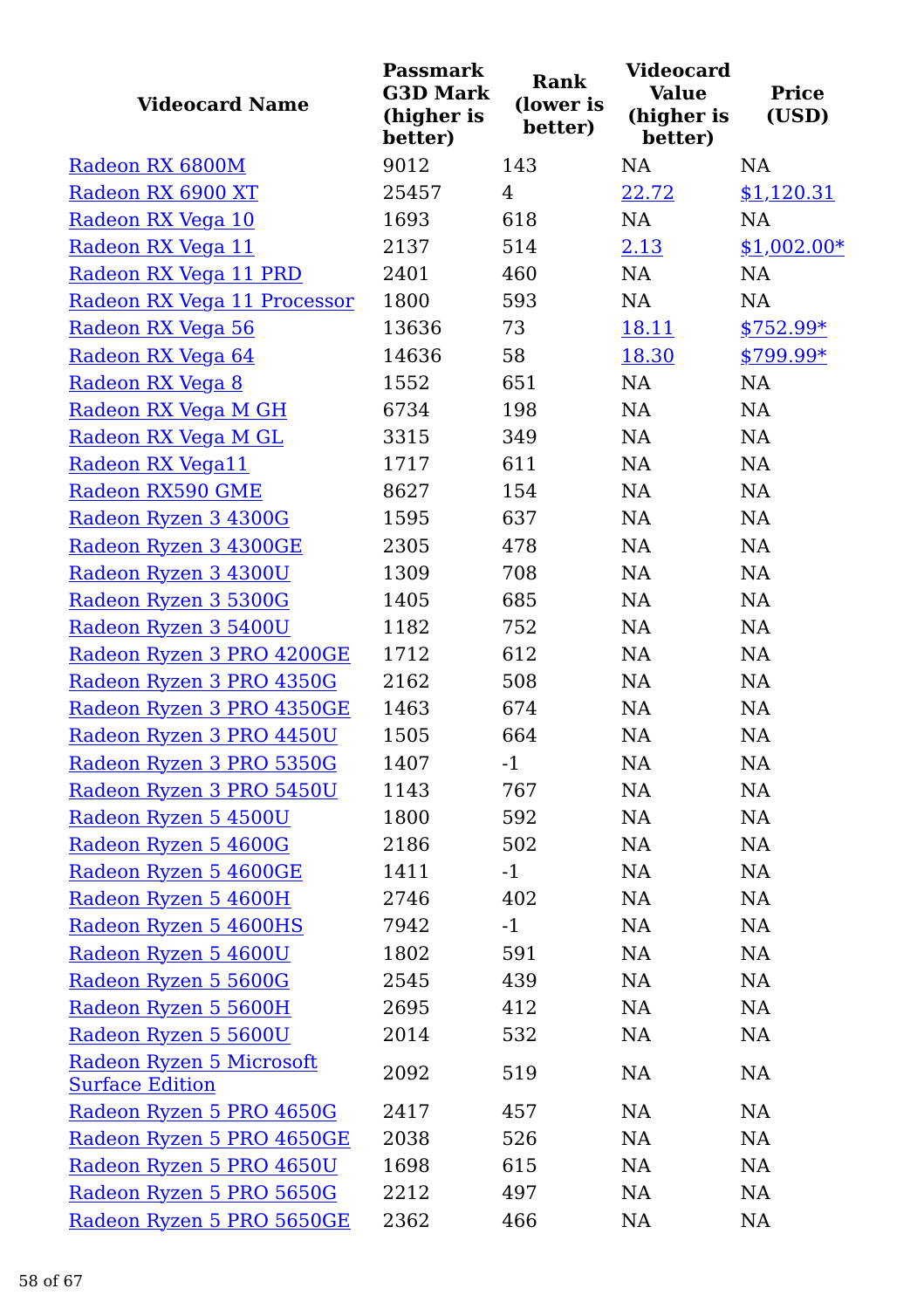| <b>Videocard Name</b>                              | <b>Passmark</b><br><b>G3D Mark</b><br>(higher is<br>better) | <b>Rank</b><br>(lower is<br>better) | <b>Videocard</b><br><b>Value</b><br>(higher is<br>better) | <b>Price</b><br>(USD) |
|----------------------------------------------------|-------------------------------------------------------------|-------------------------------------|-----------------------------------------------------------|-----------------------|
| Radeon Ryzen 5 PRO 5650U                           | 2137                                                        | 513                                 | <b>NA</b>                                                 | <b>NA</b>             |
| Radeon Ryzen 7 4700G                               | 2580                                                        | 435                                 | <b>NA</b>                                                 | <b>NA</b>             |
| Radeon Ryzen 7 4700GE                              | 2507                                                        | 449                                 | <b>NA</b>                                                 | <b>NA</b>             |
| Radeon Ryzen 7 4700U                               | 2044                                                        | 525                                 | <b>NA</b>                                                 | NA                    |
| Radeon Ryzen 7 4800H                               | 5178                                                        | 244                                 | <b>NA</b>                                                 | NA                    |
| Radeon Ryzen 7 4800HS                              | 8841                                                        | 146                                 | <b>NA</b>                                                 | NA                    |
| Radeon Ryzen 7 4800U                               | 2272                                                        | 484                                 | <b>NA</b>                                                 | NA                    |
| Radeon Ryzen 7 4850U Mobile                        | 2137                                                        | $-1$                                | NA                                                        | NA                    |
| Radeon Ryzen 7 5700G                               | 2781                                                        | 397                                 | <b>NA</b>                                                 | NA                    |
| Radeon Ryzen 7 5800H                               | 2758                                                        | 399                                 | NA                                                        | NA                    |
| Radeon Ryzen 7 5800U                               | 2320                                                        | 474                                 | NA                                                        | NA                    |
| Radeon Ryzen 7 Microsoft<br><b>Surface Edition</b> | 2298                                                        | 480                                 | <b>NA</b>                                                 | <b>NA</b>             |
| Radeon Ryzen 7 PRO 4750G                           | 2604                                                        | 429                                 | <b>NA</b>                                                 | <b>NA</b>             |
| Radeon Ryzen 7 PRO 4750GE                          | 2200                                                        | 499                                 | <b>NA</b>                                                 | NA                    |
| Radeon Ryzen 7 PRO 4750U                           | 2023                                                        | 530                                 | <b>NA</b>                                                 | <b>NA</b>             |
| Radeon Ryzen 7 PRO 5750G                           | 2153                                                        | 511                                 | <b>NA</b>                                                 | NA                    |
| Radeon Ryzen 7 PRO 5750GE                          | 2770                                                        | 398                                 | <b>NA</b>                                                 | NA                    |
| Radeon Ryzen 7 PRO 5850U                           | 2333                                                        | 472                                 | NA                                                        | NA                    |
| Radeon Ryzen 9 4900H                               | 2685                                                        | 414                                 | <b>NA</b>                                                 | NA                    |
| Radeon Ryzen 9 4900HS                              | 8572                                                        | 156                                 | NA                                                        | NA                    |
| Radeon Ryzen 9 4900HSS                             | 9460                                                        | $-1$                                | <b>NA</b>                                                 | NA                    |
| Radeon Ryzen 9 5900H                               | 2754                                                        | $-1$                                | NA                                                        | NA                    |
| Radeon Ryzen 9 5900HS                              | 8428                                                        | 158                                 | NA                                                        | NA                    |
| Radeon Ryzen 9 5900HX                              | 3125                                                        | 363                                 | NA                                                        | NA                    |
| Radeon Ryzen Embedded V2718 2149                   |                                                             | 512                                 | NA                                                        | NA                    |
| Radeon Ryzen Embedded V2748 1296                   |                                                             | $-1$                                | NA                                                        | NA                    |
| Radeon Sky 500                                     | 4736                                                        | 263                                 | NA                                                        | NA                    |
| Radeon TM R9 A360                                  | 2105                                                        | 517                                 | NA                                                        | <b>NA</b>             |
| Radeon VE                                          | 2                                                           | 2258                                | NA                                                        | NA                    |
| Radeon Vega 10                                     | 1557                                                        | 645                                 | NA                                                        | NA                    |
| Radeon Vega 10 Mobile                              | 1465                                                        | 673                                 | NA                                                        | NA                    |
| Radeon Vega 11                                     | 1846                                                        | 579                                 | NA                                                        | NA                    |
| Radeon Vega 2                                      | 490                                                         | 1311                                | NA                                                        | NA                    |
| Radeon Vega 3                                      | 889                                                         | 910                                 | 0.33                                                      | <u>\$2,677.99*</u>    |
| Radeon Vega 3 Mobile                               | 1028                                                        | 817                                 | NA                                                        | NA                    |
| Radeon Vega 6                                      | 1295                                                        | 715                                 | 0.72                                                      | <u>\$1,799.99*</u>    |
| Radeon Vega 8                                      | 1593                                                        | 638                                 | <u>12.56</u>                                              | $$126.86*$            |
| Radeon Vega 8 Mobile                               | 1438                                                        | 676                                 | NA                                                        | NA                    |
| Radeon Vega 9                                      | 1669                                                        | 621                                 | NA                                                        | NA                    |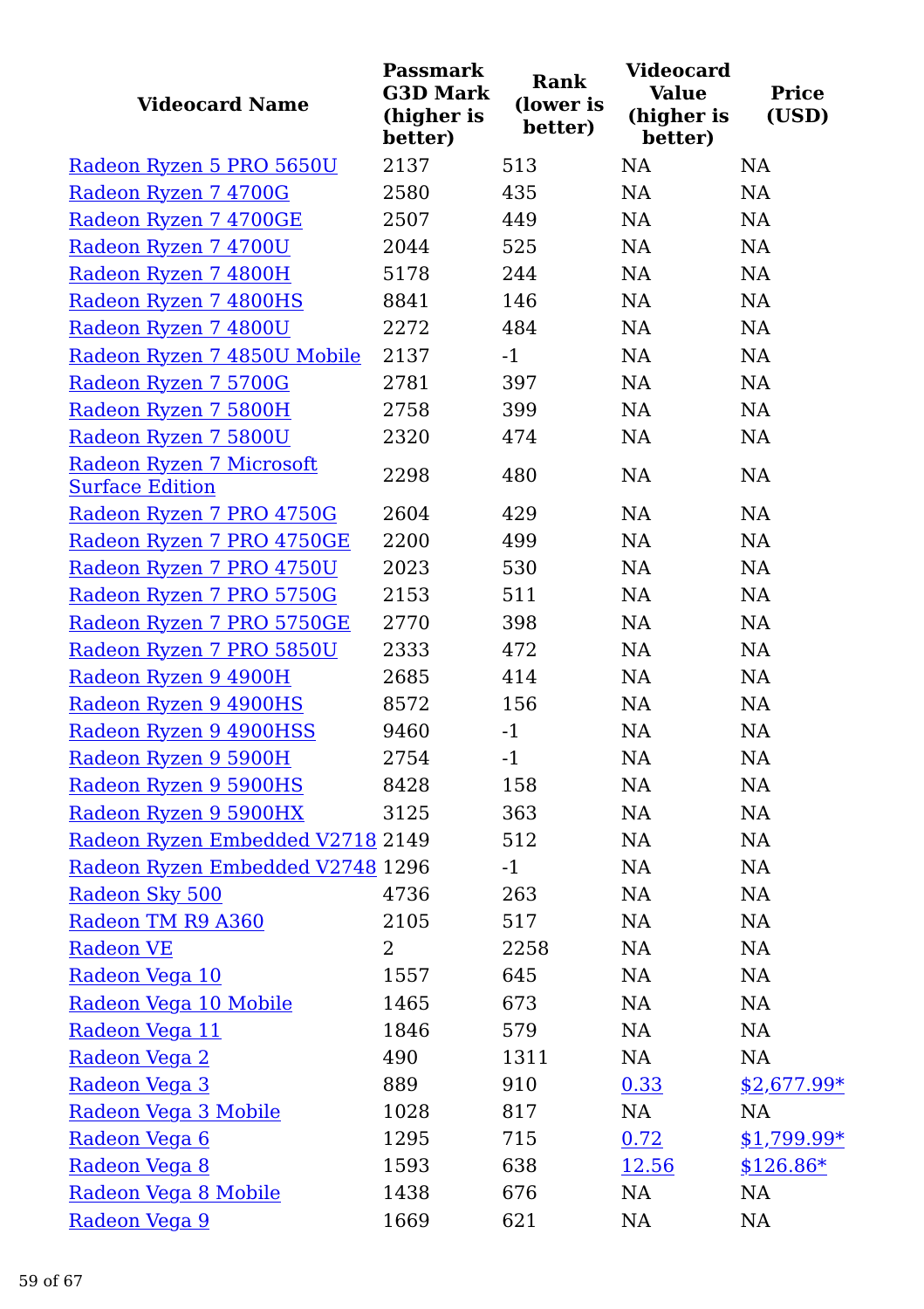| <b>Videocard Name</b>                    | <b>Passmark</b><br><b>G3D Mark</b><br>(higher is<br>better) | <b>Rank</b><br>(lower is<br>better) | <b>Videocard</b><br><b>Value</b><br>(higher is<br>better) | <b>Price</b><br>(USD) |
|------------------------------------------|-------------------------------------------------------------|-------------------------------------|-----------------------------------------------------------|-----------------------|
| Radeon Vega Frontier Edition             | 13748                                                       | 69                                  | 8.18                                                      | $$1,679.99*$          |
| <b>Radeon VII</b>                        | 16766                                                       | 36                                  | 8.82                                                      | $$1,899.95*$          |
| Radeon X1050                             | 49                                                          | 1952                                | NA                                                        | <b>NA</b>             |
| Radeon X1200                             | 32                                                          | 2032                                | NA                                                        | NA                    |
| Radeon X1250                             | 37                                                          | 2002                                | NA                                                        | <b>NA</b>             |
| Radeon X1270                             | 31                                                          | 2037                                | NA                                                        | <b>NA</b>             |
| Radeon X1300                             | 58                                                          | 1925                                | 0.61                                                      | $$95.78*$             |
| Radeon X1300 PRO                         | 84                                                          | 1836                                | NA                                                        | NA                    |
| Radeon X1550                             | 66                                                          | 1901                                | 0.43                                                      | $$155.00*$            |
| Radeon X1550 64-bit                      | 47                                                          | 1957                                | NA                                                        | NA                    |
| Radeon X1600                             | 49                                                          | 1949                                | NA                                                        | NA                    |
| Radeon X1600 Pro                         | 98                                                          | 1791                                | NA                                                        | NA                    |
| Radeon X1600 Pro / X1300XT               | 69                                                          | 1889                                | <b>NA</b>                                                 | NA                    |
| Radeon X1600 XT                          | 115                                                         | 1737                                | NA                                                        | NA                    |
| Radeon X1650 GTO                         | 74                                                          | 1864                                | NA                                                        | <b>NA</b>             |
| Radeon X1650 Pro                         | 84                                                          | 1833                                | 0.53                                                      | $$160.89*$            |
| Radeon X1650 SE                          | 71                                                          | 1880                                | NA                                                        | NA                    |
| Radeon X1700 Targa Edition               | 116                                                         | 1734                                | <b>NA</b>                                                 | <b>NA</b>             |
| Radeon X1800 GTO                         | 140                                                         | 1669                                | NA                                                        | NA                    |
| Radeon X1900 CrossFire<br><b>Edition</b> | 137                                                         | 1678                                | NA                                                        | NA                    |
| Radeon X1900 GT                          | 145                                                         | 1661                                | <b>NA</b>                                                 | NA                    |
| Radeon X1950 CrossFire<br><b>Edition</b> | 151                                                         | 1648                                | NA                                                        | NA                    |
| Radeon X1950 GT                          | 106                                                         | 1771                                | NA                                                        | NA                    |
| Radeon X1950 Pro                         | 112                                                         | 1747                                | <b>NA</b>                                                 | NA                    |
| <b>RADEON X300SE</b>                     | 38                                                          | 1998                                | NA                                                        | NA                    |
| <b>RADEON X550</b>                       | 50                                                          | 1945                                | NA                                                        | NA                    |
| <b>RADEON X550XT</b>                     | 56                                                          | 1934                                | NA                                                        | NA                    |
| Radeon X550XTX                           | 70                                                          | 1881                                | <b>NA</b>                                                 | NA                    |
| RADEON X600 256MB                        | 56                                                          | 1933                                | <b>NA</b>                                                 | NA                    |
| <b>HyperMemory</b>                       |                                                             |                                     |                                                           |                       |
| <b>RADEON X600XT</b>                     | 91                                                          | 1818                                | NA                                                        | NA                    |
| <b>RADEON X700</b>                       | 72                                                          | 1874                                | NA                                                        | NA                    |
| <b>RADEON X700 PRO</b>                   | 75                                                          | 1861                                | NA                                                        | NA                    |
| <b>RADEON X700 SE</b>                    | 71                                                          | 1879                                | NA                                                        | NA                    |
| <b>RADEON X800 GT</b>                    | 84                                                          | 1838                                | NA                                                        | NA                    |
| <b>RADEON X800 GTO</b>                   | 114                                                         | 1740                                | NA                                                        | NA                    |
| <b>RADEON X800 PRO</b>                   | 64                                                          | 1906                                | NA                                                        | <b>NA</b>             |
| <b>RADEON X800 PRO/GTO</b>               | 73                                                          | 1871                                | NA                                                        | <b>NA</b>             |
| <b>RADEON X800 SE</b>                    | 129                                                         | 1694                                | NA                                                        | NA                    |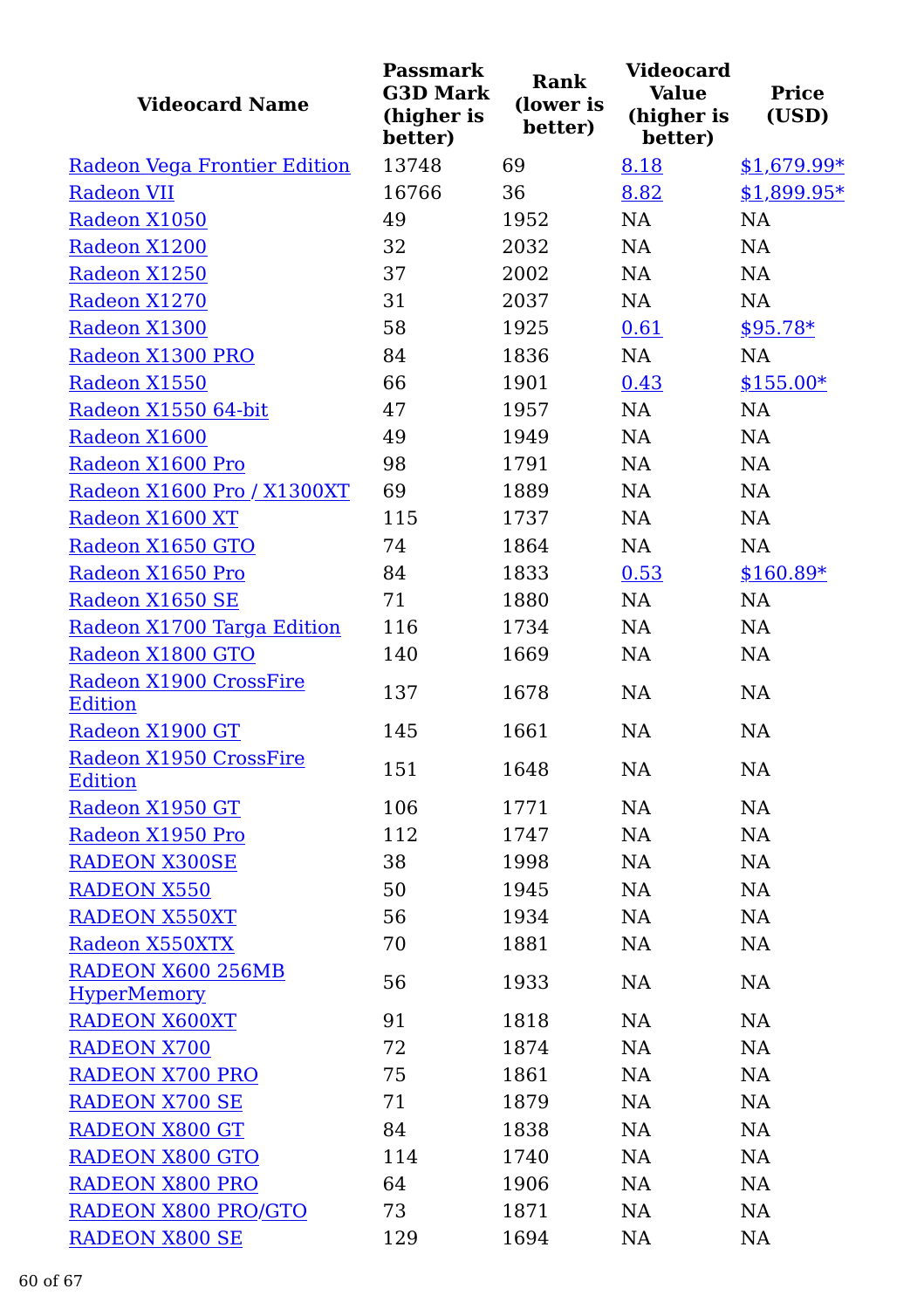| (higher is<br>(higher is<br>better)<br>better)<br>better)               | (USD)      |
|-------------------------------------------------------------------------|------------|
| 69<br>1888<br>NA<br><b>RADEON X800 XL</b>                               | NA         |
| <b>RADEON X800 XT</b><br>97<br>1798<br><b>NA</b>                        | NA         |
| RADEON X800 XT Platinum<br>81<br>1852<br>NA<br><b>Edition</b>           | NA         |
| 79<br><b>RADEON X800GT</b><br>1856<br>NA                                | NA         |
| <b>RADEON X850 PRO</b><br>72<br>1873<br><b>NA</b>                       | NA         |
| <b>RADEON X850 XT</b><br>81<br>1854<br>NA                               | NA         |
| <b>RADEON X850 XT Platinum</b><br>81<br>NA<br>1845                      | NA         |
| <b>Edition</b>                                                          |            |
| 34<br>2022<br>NA<br>Radeon Xpress 1100                                  | NA         |
| 29<br>2043<br><b>NA</b><br>Radeon Xpress 1150                           | NA         |
| Radeon Xpress 1200<br>35<br>2010<br><b>NA</b>                           | NA         |
| 42<br>1975<br>NA<br>Radeon Xpress 1250                                  | NA         |
| Radeon Xpress 1270<br>26<br>2054<br>NA                                  | NA         |
| 52<br>Radeon Xpress 1300<br>1937<br>NA                                  | <b>NA</b>  |
| Radeon Xpress 1300M<br>40<br>1984<br>NA                                 | NA         |
| <b>RADEON XPRESS 200</b><br>29<br>2045<br><b>NA</b>                     | NA         |
| <b>RADEON XPRESS 200</b><br>18<br>2088<br><b>NA</b><br><b>CROSSFIRE</b> | <b>NA</b>  |
| <b>RADEON XPRESS 200M</b><br>22<br>2077<br>NA                           | <b>NA</b>  |
| Radeon. HD 7730M<br>928<br>888<br>NA                                    | NA         |
| RadeonT<br>132<br>$-1$<br><b>NA</b>                                     | NA         |
| 590<br>RadeonT 540X<br>1804<br><b>NA</b>                                | <b>NA</b>  |
| 1016<br>RadeonT R5 430<br>825<br><b>NA</b>                              | NA         |
| RadeonT R7 450<br>503<br>NA<br>2184                                     | NA         |
| RadeonT RX 5300<br>7321<br>187<br>NA                                    | NA         |
| RadeonT RX 5500M<br>3165<br>NA<br>357                                   | NA         |
| RadeonT RX 560X<br>1809<br>588<br><b>NA</b>                             | <b>NA</b>  |
| RadeonT RX 640<br>1565<br>644<br><b>NA</b>                              | NA         |
| NA<br>RadeonT RX 6850M<br>15899<br>47                                   | NA         |
| 774<br>NA<br>RadeonT Vega 3<br>$-1$                                     | NA         |
| Rage 128 Pro<br>$\mathbf{1}$<br>2267<br>NA                              | NA         |
| $\mathbf{1}$<br>NA<br>RAGE 128 PRO AGP 4X TMDS<br>2269                  | NA         |
| 3<br>NA<br>Rage Fury Pro/Xpert 2000 Pro<br>2229                         | NA         |
| 31<br>NA<br>Red Hat QXL controller<br>2035                              | NA         |
| <b>RGH Drivers v3</b><br>11<br>2108<br>NA                               | NA         |
| RIVA TNT2 Model 64/Model 64<br>3<br>NA<br>2206<br>Pro                   | NA         |
| 3<br>2218<br>NA<br>RIVA TNT2/TNT2 Pro                                   | NA         |
| 79<br><b>RTX A2000</b><br>13127<br>15.52                                | $$845.99*$ |
| <b>RTX A2000 12GB</b><br>13687<br>70<br>NA                              | NA         |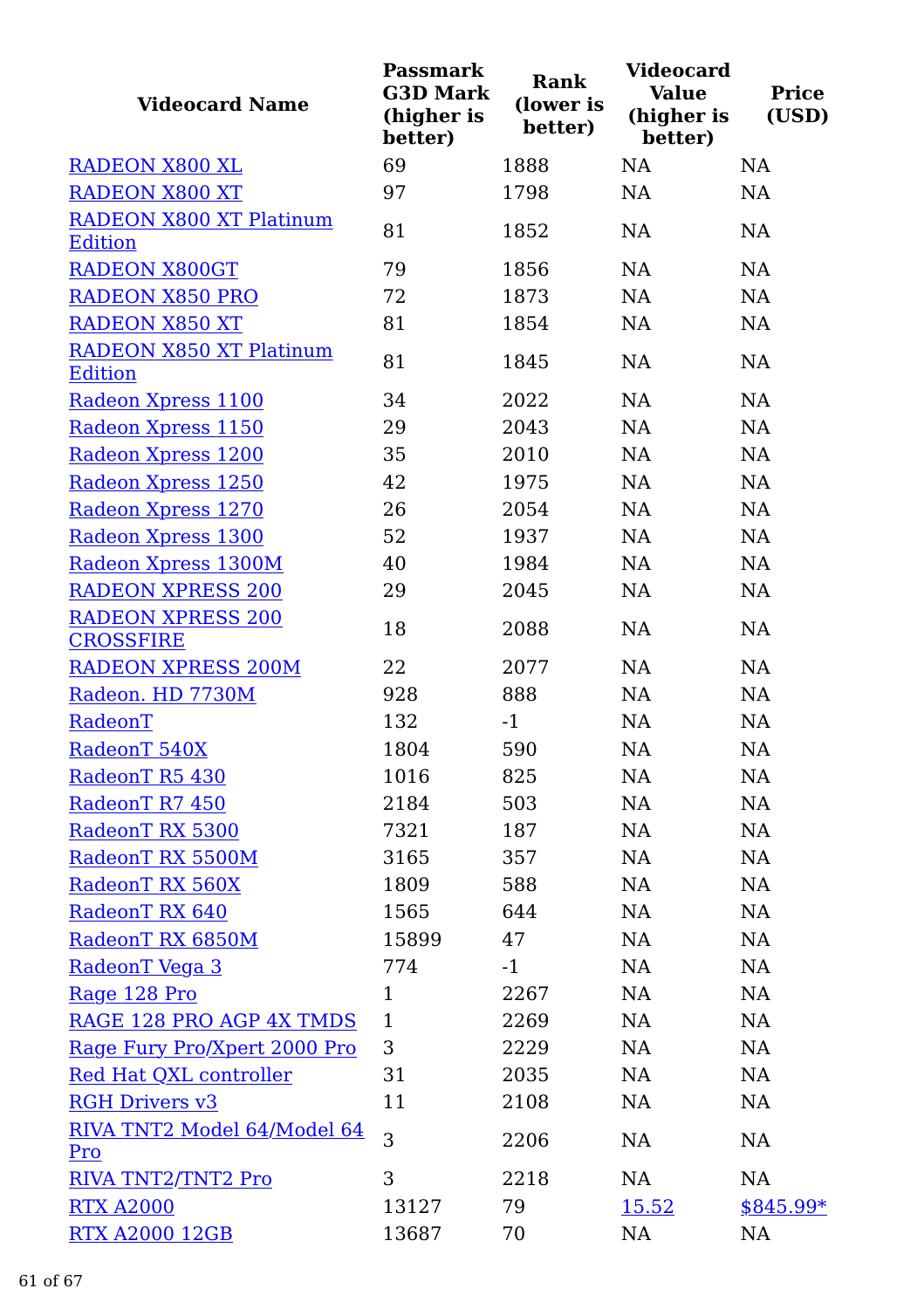| <b>Videocard Name</b>                             | <b>Passmark</b><br><b>G3D Mark</b><br>(higher is<br>better) | <b>Rank</b><br>(lower is<br>better) | <b>Videocard</b><br><b>Value</b><br>(higher is<br>better) | <b>Price</b><br>(USD) |
|---------------------------------------------------|-------------------------------------------------------------|-------------------------------------|-----------------------------------------------------------|-----------------------|
| RTX A2000 Laptop GPU                              | 10147                                                       | 115                                 | <b>NA</b>                                                 | <b>NA</b>             |
| RTX A3000 12GB Laptop GPU                         | 9975                                                        | 121                                 | NA                                                        | NA                    |
| RTX A3000 Laptop GPU                              | 13263                                                       | 76                                  | NA                                                        | NA                    |
| <b>RTX A4000</b>                                  | 18987                                                       | 22                                  | 15.39                                                     | <u>\$1,233.98*</u>    |
| RTX A4000 Laptop GPU                              | 16296                                                       | 40                                  | <b>NA</b>                                                 | <b>NA</b>             |
| <b>RTX A4500</b>                                  | 21545                                                       | 12                                  | 10.09                                                     | \$2,134.64            |
| <b>RTX A5000</b>                                  | 22866                                                       | 8                                   | 8.69                                                      | <u>\$2,631.20*</u>    |
| RTX A5000 Laptop GPU                              | 16272                                                       | 41                                  | NA                                                        | NA                    |
| <b>RTX A6000</b>                                  | 22121                                                       | 9                                   | 4.42                                                      | \$4,999.99            |
| <b>RV530 PRO</b>                                  | 118                                                         | 1727                                | NA                                                        | <b>NA</b>             |
| Ryzen 3 4300G with Radeon<br>Graphics             | 1902                                                        | 568                                 | NA                                                        | NA                    |
| Ryzen 3 4300GE with Radeon<br><b>Graphics</b>     | 2402                                                        | $-1$                                | <b>NA</b>                                                 | <b>NA</b>             |
| Ryzen 3 4300U with Radeon<br><b>Graphics</b>      | 1348                                                        | 696                                 | <b>NA</b>                                                 | <b>NA</b>             |
| Ryzen 3 5300G with Radeon<br><b>Graphics</b>      | 2223                                                        | 493                                 | <b>NA</b>                                                 | NA                    |
| Ryzen 3 5300GE with Radeon<br><b>Graphics</b>     | 2386                                                        | 463                                 | <b>NA</b>                                                 | <b>NA</b>             |
| Ryzen 3 5300U with Radeon<br>Graphics             | 1625                                                        | 628                                 | <b>NA</b>                                                 | NA                    |
| Ryzen 3 5400U with Radeon<br><b>Graphics</b>      | 1734                                                        | 610                                 | NA                                                        | NA                    |
| Ryzen 3 PRO 4200G with<br><b>Radeon Graphics</b>  | 1798                                                        | $-1$                                | NA                                                        | NA                    |
| Ryzen 3 PRO 4200GE with<br><b>Radeon Graphics</b> | 1783                                                        | 599                                 | NA                                                        | NA                    |
| Ryzen 3 PRO 4300U with<br><b>Radeon Graphics</b>  | 1542                                                        | 654                                 | NA                                                        | NA                    |
| Ryzen 3 Pro 4350G with Radeon<br><b>Graphics</b>  | 2190                                                        | 500                                 | NA                                                        | NA                    |
| Ryzen 3 PRO 4350GE with<br><b>Radeon Graphics</b> | 2180                                                        | 505                                 | NA                                                        | NA                    |
| Ryzen 3 PRO 4450U with<br><b>Radeon Graphics</b>  | 1538                                                        | 657                                 | NA                                                        | NA                    |
| Ryzen 3 PRO 5350G with<br><b>Radeon Graphics</b>  | 2341                                                        | 469                                 | NA                                                        | NA                    |
| Ryzen 3 PRO 5350GE with<br><b>Radeon Graphics</b> | 2340                                                        | 470                                 | NA                                                        | NA                    |
| Ryzen 3 PRO 5450U with<br><b>Radeon Graphics</b>  | 1555                                                        | 647                                 | NA                                                        | NA                    |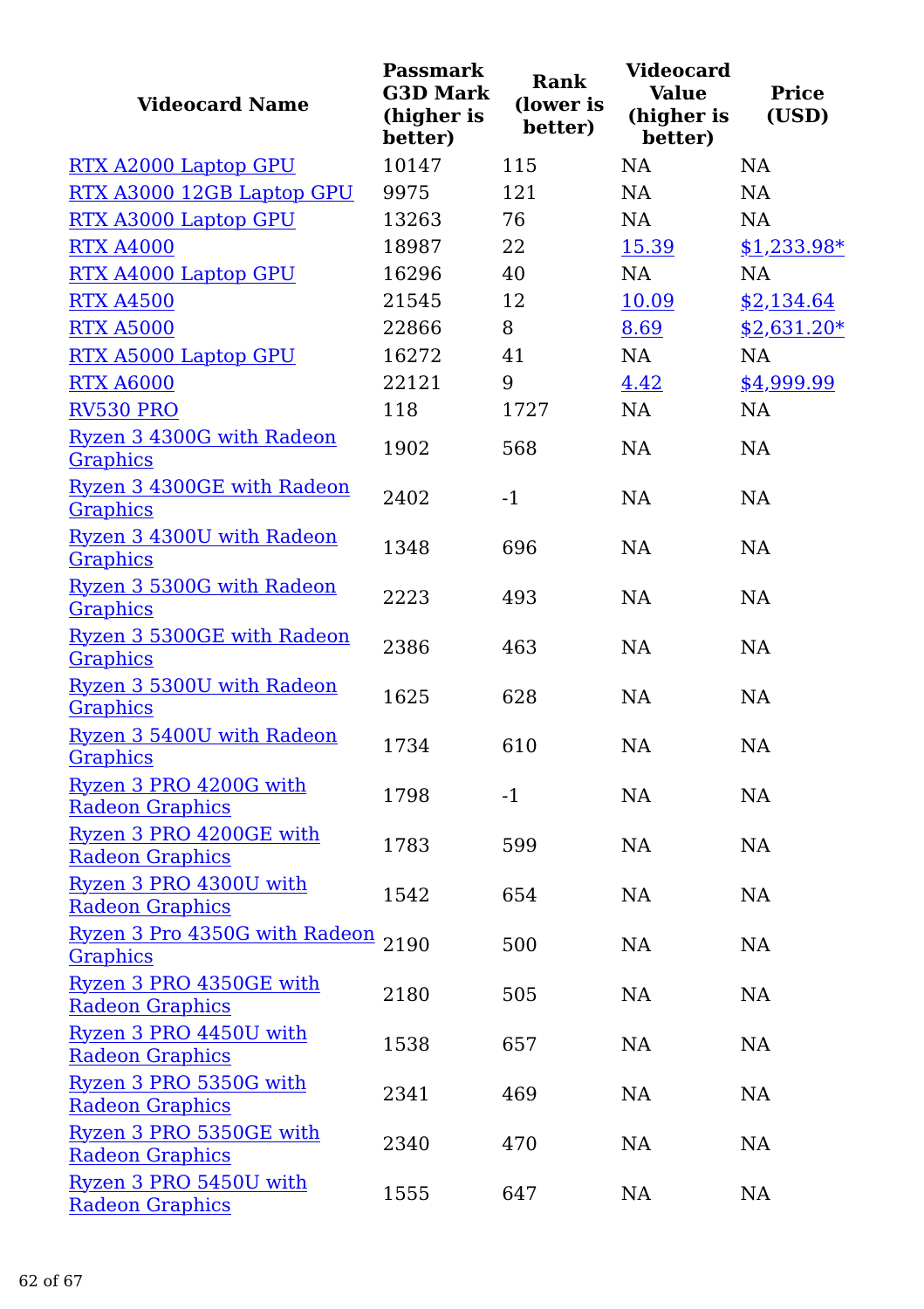| <b>Videocard Name</b>                             | <b>Passmark</b><br><b>G3D Mark</b><br>(higher is<br>better) | <b>Rank</b><br>(lower is<br>better) | <b>Videocard</b><br><b>Value</b><br>(higher is<br>better) | <b>Price</b><br>(USD) |
|---------------------------------------------------|-------------------------------------------------------------|-------------------------------------|-----------------------------------------------------------|-----------------------|
| Ryzen 5 2500U with Radeon<br>$Vega$               | 1503                                                        | 665                                 | <b>NA</b>                                                 | NA                    |
| Ryzen 5 4500U with Radeon<br><b>Graphics</b>      | 1812                                                        | 586                                 | <b>NA</b>                                                 | NA                    |
| Ryzen 5 4600G with Radeon<br><b>Graphics</b>      | 2061                                                        | 522                                 | <b>NA</b>                                                 | NA                    |
| Ryzen 5 4600H with Radeon<br><b>Graphics</b>      | 1938                                                        | 559                                 | <b>NA</b>                                                 | NA                    |
| Ryzen 5 4600U with Radeon<br><b>Graphics</b>      | 1951                                                        | 555                                 | <b>NA</b>                                                 | NA                    |
| Ryzen 5 5500U with Radeon<br><b>Graphics</b>      | 2000                                                        | 539                                 | <b>NA</b>                                                 | NA                    |
| Ryzen 5 5600G with Radeon<br><b>Graphics</b>      | 2595                                                        | 433                                 | <b>NA</b>                                                 | <b>NA</b>             |
| Ryzen 5 5600GE with Radeon<br>Graphics            | 2601                                                        | 431                                 | <b>NA</b>                                                 | NA                    |
| Ryzen 5 5600H with Radeon<br><b>Graphics</b>      | 2386                                                        | 462                                 | <b>NA</b>                                                 | NA                    |
| Ryzen 5 5600U with Radeon<br><b>Graphics</b>      | 2160                                                        | 509                                 | <b>NA</b>                                                 | NA                    |
| Ryzen 5 PRO 4400G with<br><b>Radeon Graphics</b>  | 2305                                                        | 479                                 | <b>NA</b>                                                 | NA                    |
| Ryzen 5 PRO 4400GE with<br><b>Radeon Graphics</b> | 1441                                                        | 675                                 | <b>NA</b>                                                 | NA                    |
| Ryzen 5 PRO 4500U with<br><b>Radeon Graphics</b>  | 2007                                                        | 534                                 | NA                                                        | NA                    |
| Ryzen 5 Pro 4650G with Radeon 2395<br>Graphics    |                                                             | 461                                 | NA                                                        | NA                    |
| Ryzen 5 PRO 4650GE with<br><b>Radeon Graphics</b> | 1976                                                        | 545                                 | <b>NA</b>                                                 | NA                    |
| Ryzen 5 PRO 4650U with<br><b>Radeon Graphics</b>  | 1696                                                        | 617                                 | <b>NA</b>                                                 | NA                    |
| Ryzen 5 PRO 5650G with<br><b>Radeon Graphics</b>  | 2513                                                        | 448                                 | NA                                                        | NA                    |
| Ryzen 5 PRO 5650GE with<br><b>Radeon Graphics</b> | 2505                                                        | 450                                 | NA                                                        | NA                    |
| Ryzen 5 PRO 5650U with<br><b>Radeon Graphics</b>  | 2183                                                        | 504                                 | NA                                                        | NA                    |
| Ryzen 7 2700U with Radeon<br>$Vega$               | 1617                                                        | 630                                 | NA                                                        | NA                    |
| Ryzen 7 4700G with Radeon<br><b>Graphics</b>      | 2186                                                        | 501                                 | <b>NA</b>                                                 | NA                    |
| Ryzen 7 4700GE with Radeon<br><b>Graphics</b>     | 2496                                                        | 451                                 | NA                                                        | NA                    |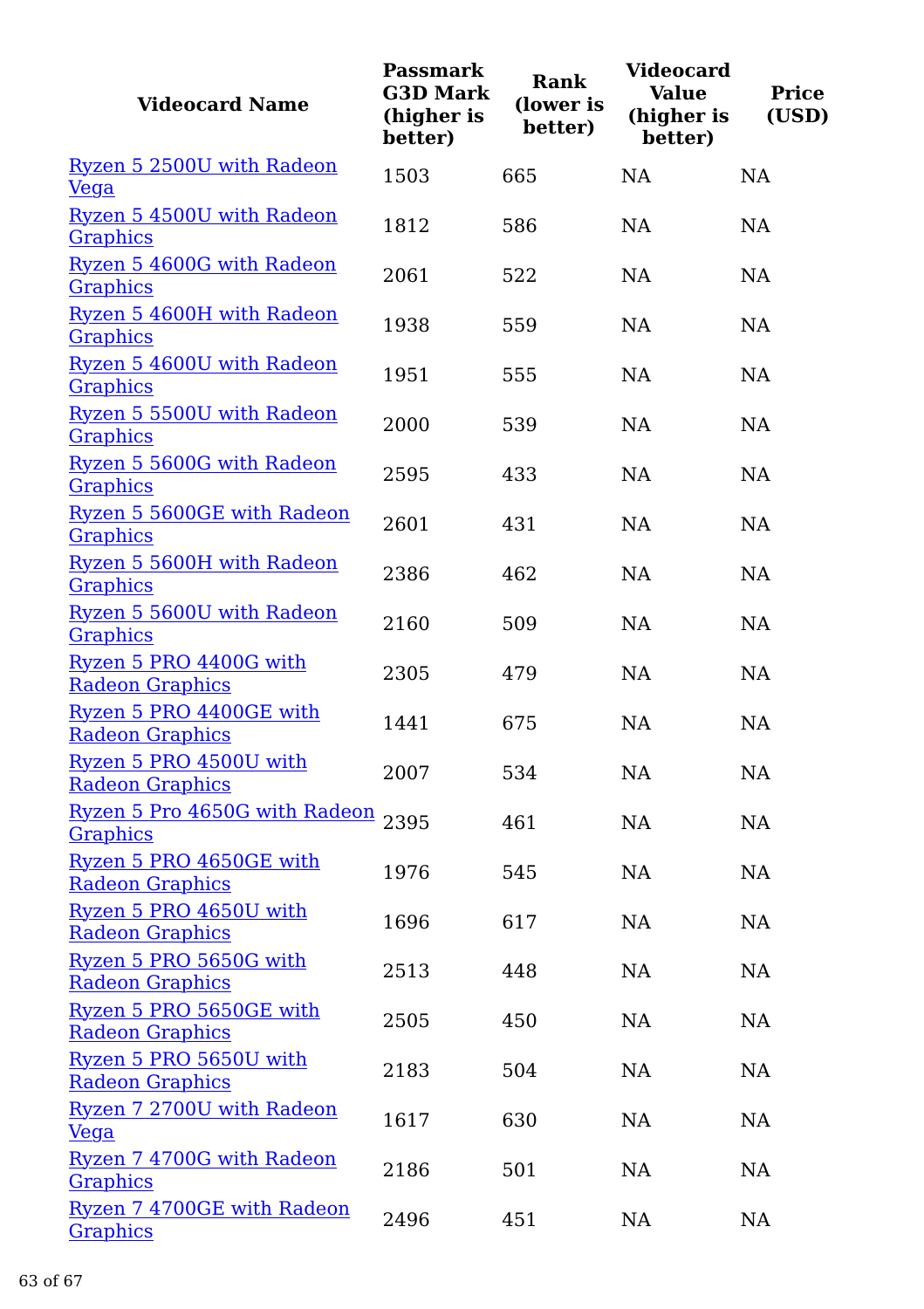| <b>Videocard Name</b>                             | <b>Passmark</b><br><b>G3D Mark</b><br>(higher is<br>better) | <b>Rank</b><br>(lower is<br>better) | <b>Videocard</b><br><b>Value</b><br>(higher is<br>better) | <b>Price</b><br>(USD) |
|---------------------------------------------------|-------------------------------------------------------------|-------------------------------------|-----------------------------------------------------------|-----------------------|
| Ryzen 7 4700U with Radeon<br>Graphics             | 2033                                                        | 528                                 | <b>NA</b>                                                 | <b>NA</b>             |
| Ryzen 7 4800H with Radeon<br><b>Graphics</b>      | 2113                                                        | 516                                 | <b>NA</b>                                                 | NA                    |
| Ryzen 7 4800HS with Radeon<br><b>Graphics</b>     | 6999                                                        | $-1$                                | NA                                                        | NA                    |
| Ryzen 7 4800U with Radeon<br><b>Graphics</b>      | 2343                                                        | 468                                 | NA                                                        | <b>NA</b>             |
| Ryzen 7 5700G with Radeon<br><b>Graphics</b>      | 2709                                                        | 408                                 | <b>NA</b>                                                 | NA                    |
| Ryzen 7 5700GE with Radeon<br><b>Graphics</b>     | 2675                                                        | 417                                 | <b>NA</b>                                                 | NA                    |
| Ryzen 7 5700U with Radeon<br><b>Graphics</b>      | 2288                                                        | 482                                 | <b>NA</b>                                                 | <b>NA</b>             |
| Ryzen 7 5800H with Radeon<br>Graphics             | 2833                                                        | 392                                 | <b>NA</b>                                                 | <b>NA</b>             |
| Ryzen 7 5800HS with Radeon<br><b>Graphics</b>     | 7391                                                        | $-1$                                | <b>NA</b>                                                 | NA                    |
| Ryzen 7 5800U with Radeon<br>Graphics             | 2466                                                        | 453                                 | <b>NA</b>                                                 | NA                    |
| <b>Ryzen 7 Extreme Edition</b>                    | 2157                                                        | 510                                 | <b>NA</b>                                                 | <b>NA</b>             |
| Ryzen 7 PRO 4700G with<br><b>Radeon Graphics</b>  | 2879                                                        | $-1$                                | NA                                                        | NA                    |
| Ryzen 7 Pro 4750G with Radeon<br>Graphics         | 2681                                                        | 415                                 | NA                                                        | <b>NA</b>             |
| Ryzen 7 PRO 4750GE with<br><b>Radeon Graphics</b> | 2549                                                        | 437                                 | NA                                                        | <b>NA</b>             |
| Ryzen 7 PRO 4750U with<br><b>Radeon Graphics</b>  | 2028                                                        | 529                                 | NA                                                        | NA                    |
| Ryzen 7 PRO 5750G with<br><b>Radeon Graphics</b>  | 2590                                                        | 434                                 | NA                                                        | NA                    |
| Ryzen 7 PRO 5750GE with<br><b>Radeon Graphics</b> | 2612                                                        | 426                                 | NA                                                        | NA                    |
| Ryzen 7 PRO 5850U with<br><b>Radeon Graphics</b>  | 2439                                                        | 455                                 | NA                                                        | NA                    |
| Ryzen 9 4900H with Radeon<br><b>Graphics</b>      | 2713                                                        | $-1$                                | NA                                                        | NA                    |
| Ryzen 9 5900HS with Radeon<br><b>Graphics</b>     | 5049                                                        | 252                                 | NA                                                        | NA                    |
| Ryzen 9 5900HX with Radeon<br><b>Graphics</b>     | 2967                                                        | 380                                 | NA                                                        | NA                    |
| Ryzen 9 5980HS with Radeon<br><b>Graphics</b>     | 2533                                                        | $-1$                                | NA                                                        | NA                    |
| <b>S3 5400EW</b>                                  | 145                                                         | 1662                                | NA                                                        | NA                    |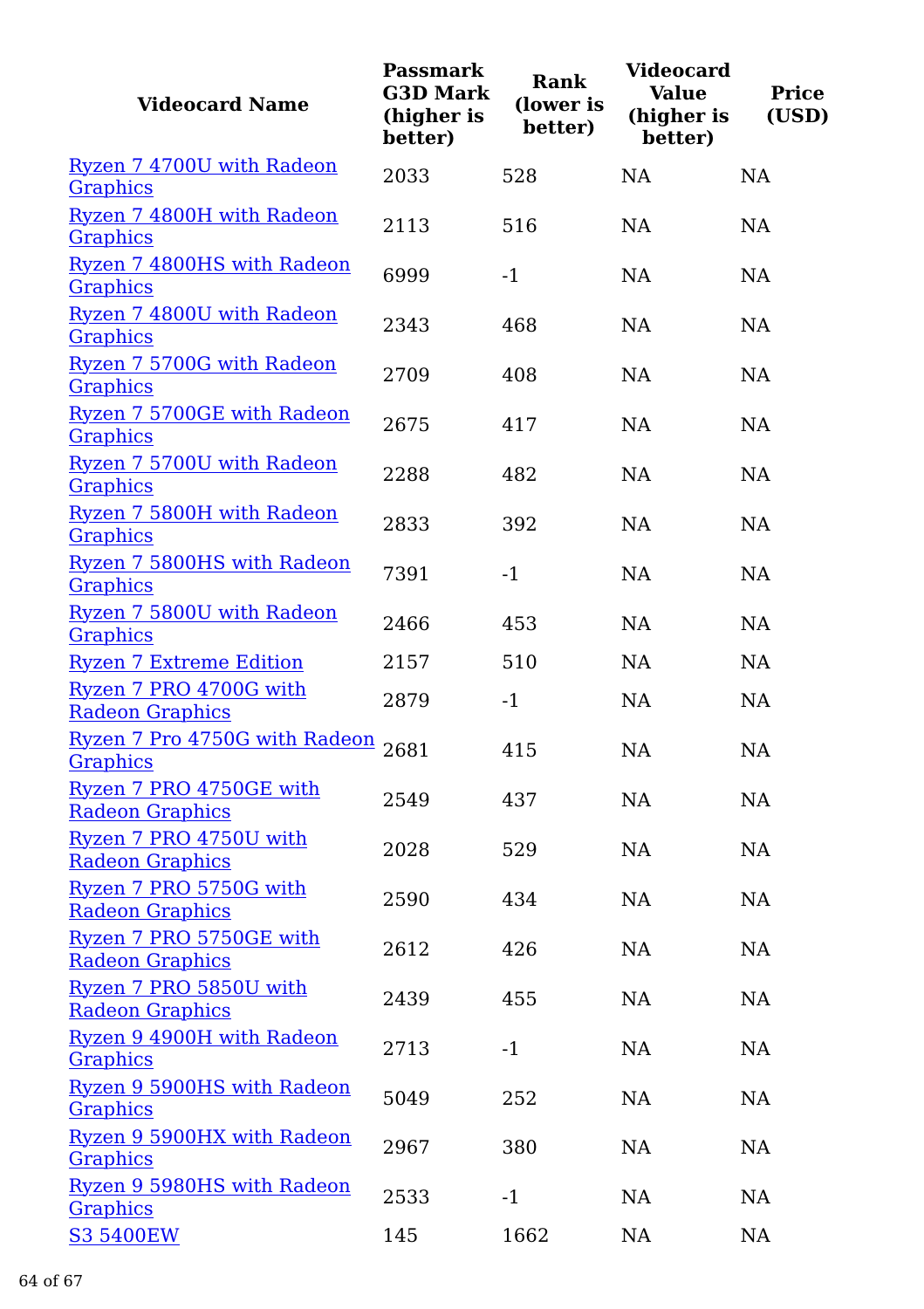| <b>Videocard Name</b>                              | <b>Passmark</b><br><b>G3D Mark</b><br>(higher is<br>better) | <b>Rank</b><br>(lower is<br>better) | <b>Videocard</b><br><b>Value</b><br>(higher is<br>better) | <b>Price</b><br>(USD) |
|----------------------------------------------------|-------------------------------------------------------------|-------------------------------------|-----------------------------------------------------------|-----------------------|
| S3 Chrome 430 ULP                                  | 39                                                          | 1989                                | <b>NA</b>                                                 | <b>NA</b>             |
| S3 Chrome S25 DDR2                                 | 18                                                          | 2085                                | <b>NA</b>                                                 | <b>NA</b>             |
| S3 Chrome S27 DDR3                                 | 33                                                          | 2025                                | <b>NA</b>                                                 | <b>NA</b>             |
| S <sub>3</sub> Inc. Savage4                        | 3                                                           | 2227                                | NA                                                        | NA                    |
| S3 ProSavageDDR                                    | $\mathbf{1}$                                                | 2266                                | NA                                                        | NA                    |
| S3 SuperSavage/IXC 1014                            | $\mathbf{1}$                                                | 2260                                | NA                                                        | NA                    |
| <b>SAPPHIRE RADEON 9000</b><br><b>ATLANTIS PRO</b> | 5                                                           | 2163                                | NA                                                        | NA                    |
| SAPPHIRE RADEON 9600<br><b>ATLANTIS</b>            | 47                                                          | 1959                                | <b>NA</b>                                                 | <b>NA</b>             |
| <b>SAPPHIRE Radeon X1550</b>                       | 61                                                          | 1916                                | NA                                                        | NA                    |
| Sapphire RADEON X800 GT                            | 112                                                         | 1750                                | <b>NA</b>                                                 | NA                    |
| Seria Mobility Radeon HD 3400                      | 124                                                         | 1706                                | NA                                                        | NA                    |
| Seria Radeon HD 7700                               | 1603                                                        | 635                                 | <b>NA</b>                                                 | NA                    |
| <b>SUMO 9640</b>                                   | 650                                                         | 1122                                | <b>NA</b>                                                 | <b>NA</b>             |
| <b>SUMO 9644</b>                                   | 465                                                         | 1342                                | NA                                                        | NA                    |
| <b>SUMO 964A</b>                                   | 497                                                         | 1303                                | <b>NA</b>                                                 | <b>NA</b>             |
| T1000                                              | 7828                                                        | 172                                 | 20.84                                                     | \$375.72              |
| T1000 8GB                                          | 7760                                                        | 178                                 | <b>NA</b>                                                 | <b>NA</b>             |
| T1200 Laptop GPU                                   | 7883                                                        | 171                                 | <b>NA</b>                                                 | NA                    |
| <b>T400</b>                                        | 3626                                                        | 322                                 | 23.10                                                     | \$156.99*             |
| <b>T400 4GB</b>                                    | 3887                                                        | 306                                 | NA                                                        | NA                    |
| <b>T500</b>                                        | 3597                                                        | 323                                 | NA                                                        | <b>NA</b>             |
| T550 Laptop GPU                                    | 4999                                                        | 253                                 | <b>NA</b>                                                 | NA                    |
| <b>T600</b>                                        | 6509                                                        | 206                                 | 26.14                                                     | \$249.00              |
| <b>T600 Laptop GPU</b>                             | 6724                                                        | 199                                 | NA                                                        | NA                    |
| <b>TENSOR 1.0 Driver Intel HD</b><br>630           | 1299                                                        | 714                                 | NA                                                        | NA                    |
| Tesla C2050                                        | 3515                                                        | 330                                 | 13.02                                                     | $$269.99*$            |
| Tesla C2050 / C2070                                | 3428                                                        | 335                                 | NA                                                        | NA                    |
| Tesla C2070                                        | 3101                                                        | 366                                 | 5.13                                                      | $$604.00*$            |
| Tesla C2075                                        | 3118                                                        | 364                                 | 4.83                                                      | $$646.00*$            |
| Tesla K20m                                         | 5675                                                        | $-1$                                | NA                                                        | NA                    |
| Tesla K20Xm                                        | 5428                                                        | $-1$                                | NA                                                        | NA                    |
| Tesla K40m                                         | 704                                                         | $-1$                                | NA                                                        | NA                    |
| Tesla M10                                          | 3490                                                        | 332                                 | <u>1.30</u>                                               | $$2,695.00*$          |
| Tesla M2070-Q                                      | 1305                                                        | 711                                 | NA                                                        | NA                    |
| Tesla M40                                          | 10116                                                       | 116                                 | 16.86                                                     | $$600.00*$            |
| Tesla M40 24GB                                     | 11657                                                       | 99                                  | NA                                                        | NA                    |
| Tesla M6                                           | 7509                                                        | 184                                 | 37.73                                                     | $$199.00*$            |
| Tesla M60                                          | 7770                                                        | 176                                 | 9.86                                                      | \$787.90*             |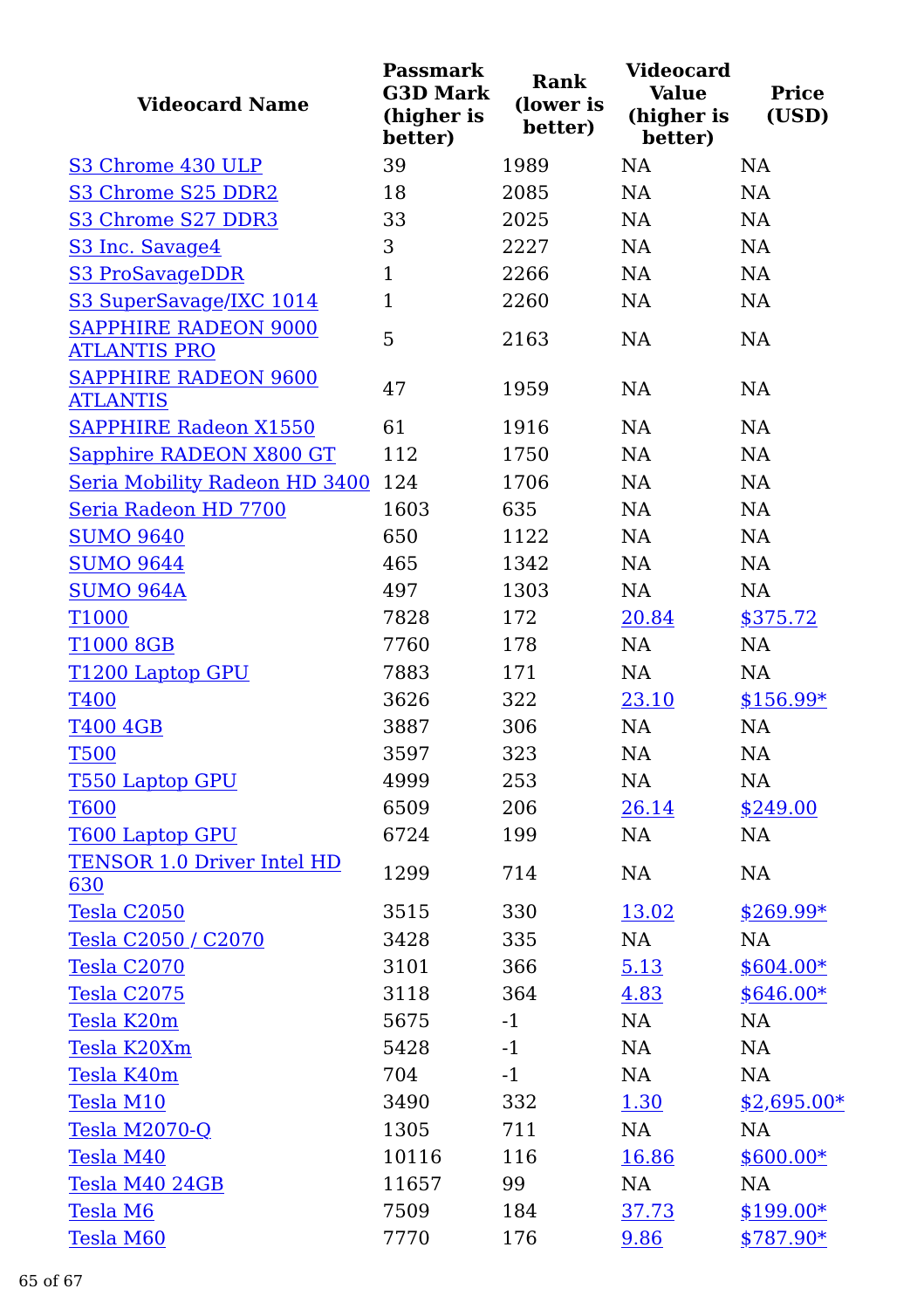| <b>Videocard Name</b>                            | <b>Passmark</b><br><b>G3D Mark</b><br>(higher is<br>better) | <b>Rank</b><br>(lower is<br>better) | <b>Videocard</b><br><b>Value</b><br>(higher is<br>better) | <b>Price</b><br>(USD) |
|--------------------------------------------------|-------------------------------------------------------------|-------------------------------------|-----------------------------------------------------------|-----------------------|
| Tesla P100-PCIE-16GB                             | 7225                                                        | 189                                 | <b>NA</b>                                                 | <b>NA</b>             |
| Tesla T10                                        | 13263                                                       | $-1$                                | <b>NA</b>                                                 | <b>NA</b>             |
| <b>Tesla T4</b>                                  | 11113                                                       | 108                                 | 2.29                                                      | $$4,853.98*$          |
| Tesla V100-SXM2-16GB                             | 16235                                                       | 43                                  | NA                                                        | <b>NA</b>             |
| <b>TITAN RTX</b>                                 | 20168                                                       | 15                                  | 7.22                                                      | <u>\$2,794.99*</u>    |
| <b>TITAN V</b>                                   | 18815                                                       | 23                                  | 9.41                                                      | $$1,999.99*$          |
| <b>TITAN V CEO Edition</b>                       | 16987                                                       | 32                                  | NA                                                        | NA                    |
| <b>TITAN Xp</b>                                  | 19507                                                       | 18                                  | NA                                                        | NA                    |
| <b>TITAN Xp COLLECTORS</b><br><b>EDITION</b>     | 18721                                                       | 26                                  | <b>NA</b>                                                 | <b>NA</b>             |
| <b>TRINITY DEVASTATOR MOBILE 699</b>             |                                                             | 1077                                | <b>NA</b>                                                 | NA                    |
| TRINITY SCRAPPER MOBILE                          | 498                                                         | 1302                                | <b>NA</b>                                                 | <b>NA</b>             |
| V9560XT V62.11                                   | 6                                                           | 2139                                | NA                                                        | NA                    |
| Vanta/Vanta LT                                   | 3                                                           | 2231                                | <b>NA</b>                                                 | NA                    |
| VIA Chrome9 HC IGP                               | 4                                                           | 2192                                | <b>NA</b>                                                 | NA                    |
| <b>VIA Chrome9 HC IGP Family</b>                 | 3                                                           | 2204                                | <b>NA</b>                                                 | NA                    |
| <b>VIA Chrome9 HC IGP Family</b><br><b>WDDM</b>  | 3                                                           | 2216                                | <b>NA</b>                                                 | NA                    |
| <b>VIA Chrome9 HC IGP</b><br>Prerelease WDDM 1.1 | 2                                                           | 2255                                | <b>NA</b>                                                 | NA                    |
| VIA Chrome9 HC IGP WDDM                          | $\overline{2}$                                              | 2238                                | <b>NA</b>                                                 | NA                    |
| VIA Chrome9 HC IGP WDDM<br>1.1                   | $\overline{2}$                                              | 2239                                | <b>NA</b>                                                 | NA                    |
| VIA Chrome9 HC3 IGP                              | 2                                                           | 2243                                | NA                                                        | NA                    |
| VIA Chrome9 HCM IGP                              | $\mathbf 1$                                                 | 2262                                | NA                                                        | NA                    |
| VIA Chrome9 HD IGP                               | 9                                                           | 2114                                | NA                                                        | <b>NA</b>             |
| <b>VIA/S3G C-645/640 GPU</b>                     | 163                                                         | 1636                                | NA                                                        | NA                    |
| VIA/S3G Chrome 645/640 GPU                       | 109                                                         | 1764                                | NA                                                        | <b>NA</b>             |
| <b>VIA/S3G DeltaChrome IGP</b>                   | 3                                                           | 2222                                | NA                                                        | <b>NA</b>             |
| <b>VIA/S3G KM400/KN400</b>                       | $\overline{4}$                                              | 2198                                | NA                                                        | NA                    |
| VIA/S3G UniChrome IGP                            | 4                                                           | 2193                                | NA                                                        | <b>NA</b>             |
| <b>VIA/S3G UniChrome Pro IGP</b>                 | 4                                                           | 2177                                | NA                                                        | NA                    |
| <b>VIA/S3G UniChromeII</b>                       | 5                                                           | 2147                                | NA                                                        | <b>NA</b>             |
| VisionTek Radeon 7000                            | $\mathbf{1}$                                                | 2261                                | NA                                                        | <b>NA</b>             |
| WinFast A250 LE                                  | 4                                                           | 2172                                | <b>NA</b>                                                 | <b>NA</b>             |
| WinFast GT 610                                   | 211                                                         | 1576                                | <b>NA</b>                                                 | <b>NA</b>             |
| <b>Xabre</b>                                     | 5                                                           | 2164                                | NA                                                        | NA                    |
| XFX Radeon HD 4650 AGP                           | 109                                                         | 1762                                | NA                                                        | <b>NA</b>             |
| <u>XGI Volari Family v1.13.23.D V</u>            | $\overline{4}$                                              | 2183                                | NA                                                        | NA                    |
| ZX Chrome 645/640 GPU                            | 147                                                         | 1657                                | NA                                                        | <b>NA</b>             |
| zxcvIntel HD 620                                 | 943                                                         | $-1$                                | NA                                                        | NA                    |